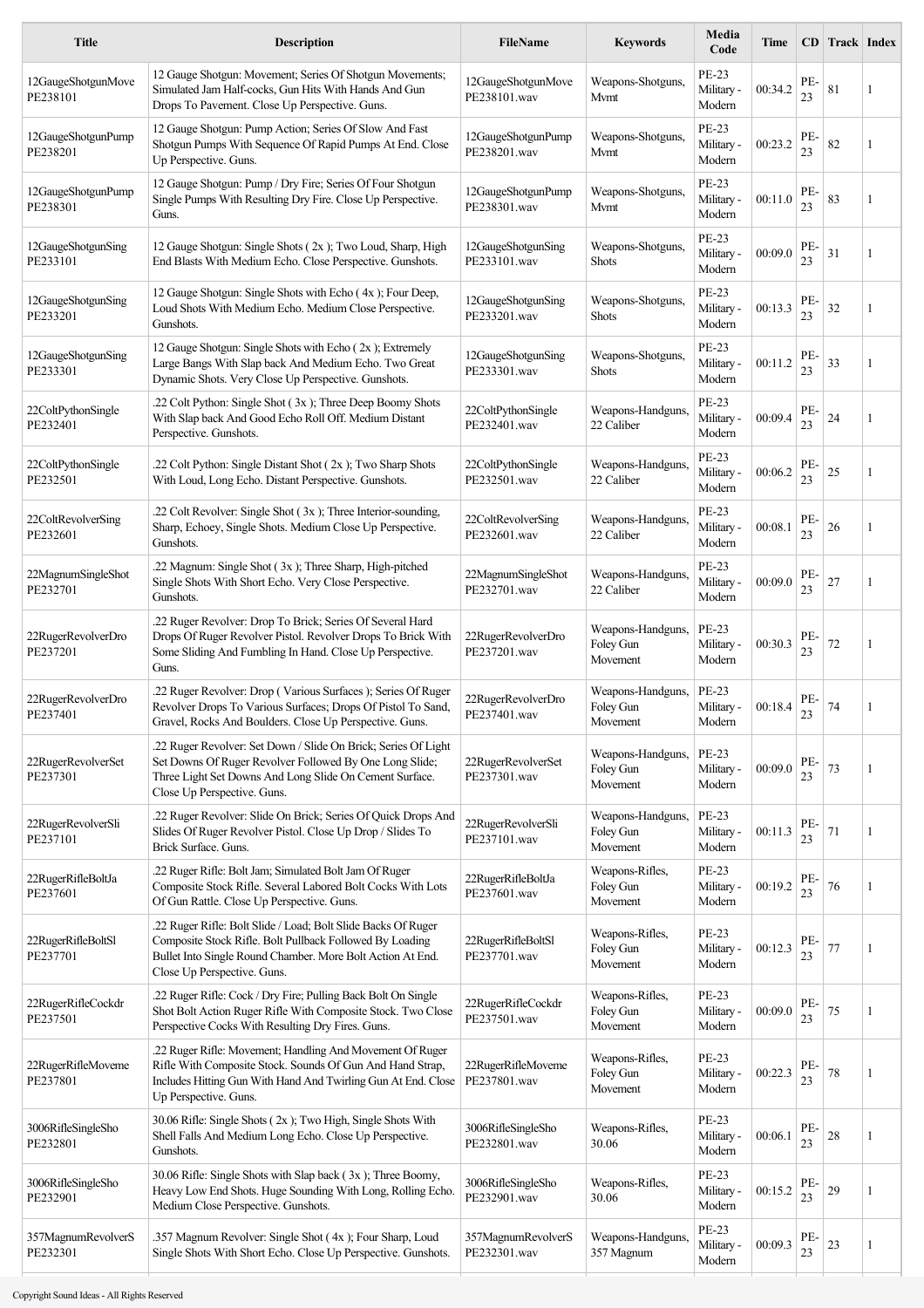| 38MarlinRifleDryFi<br>PE238001 | .38 Marlin Rifle: Dry Fire; Two Single Action Dry Fires Of<br>Marlin Winchester Rifle; Manually Retracting Hammer With<br>Thumb Followed By Dry Fire. Close Up Perspective. Guns.                                                                                           | 38MarlinRifleDryFi<br>PE238001.wav | Weapons-Rifles,<br>Foley Gun<br>Movement           | PE-23<br>Military -<br>Modern        | 00:06.4 | PE-<br>23 | 80     | 1 |
|--------------------------------|-----------------------------------------------------------------------------------------------------------------------------------------------------------------------------------------------------------------------------------------------------------------------------|------------------------------------|----------------------------------------------------|--------------------------------------|---------|-----------|--------|---|
| 38MarlinRifleMovem<br>PE237901 | .38 Marlin Rifle: Movement: Various Actions Of Marlin<br>Winchester Rifle. Includes Single And Multiple Slide Pull Backs<br>At Various Speeds And Dry Fires. Close Up Perspective. Guns.                                                                                    | 38MarlinRifleMovem<br>PE237901.wav | Weapons-Rifles,<br>Foley Gun<br>Movement           | PE-23<br>Military -<br>Modern        | 00:17.0 | PE-<br>23 | 79     | 1 |
| 38RevolverSingleSh<br>PE232201 | .38 Revolver: Single Shot (4x); Four Boomy Single Shots With<br>Ring Off. Medium Close Perspective. Gunshots.                                                                                                                                                               | 38RevolverSingleSh<br>PE232201.wav | Weapons-Handguns,<br>38 Caliber                    | PE-23<br>Military -<br>Modern        | 00:08.2 | PE-<br>23 | $22\,$ | 1 |
| 44MagnumSingleShot<br>PE232101 | .44 Magnum: Single Shot (3x); Four Heavy, Single Shots With<br>Long Echo. Close Perspective. Gunshots.                                                                                                                                                                      | 44MagnumSingleShot<br>PE232101.wav | Weapons-Handguns.<br>44 Caliber                    | PE-23<br>Military -<br>Modern        | 00:13.0 | PE-<br>23 | 21     | 1 |
| 45ColtDryFireSerie<br>PE237001 | .45 Colt: Dry Fire; Series Of Single Action Dry Fires Of Colt<br>Automatic Pistol; Manually Retracting Hammer With Thumb And<br>Dry Fire. Close Up Perspective. Guns.                                                                                                       | 45ColtDryFireSerie<br>PE237001.wav | Weapons-Handguns,<br>Foley Gun<br>Movement         | PE-23<br>Military -<br>Modern        | 00:08.0 | PE-<br>23 | 70     | 1 |
| 45ColtLoadMagazine<br>PE236601 | .45 Colt: Load Magazine; Three .45 Caliber Rounds Being<br>Loaded Into Colt Magazine. One Round Is Ejected At End.<br>Close Up Perspective. Guns.                                                                                                                           | 45ColtLoadMagazine<br>PE236601.wav | Weapons-Handguns,<br>45 Caliber                    | PE-23<br>Military -<br>Modern        | 00:08.4 | PE-<br>23 | 66     | 1 |
| 45ColtMagazineInse<br>PE236701 | .45 Colt: Magazine Insert And Eject; Series Of Load And Ejects<br>Of Magazine From Colt Automatic Pistol. Close Perspective.<br>Guns.                                                                                                                                       | 45ColtMagazineInse<br>PE236701.wav | Weapons-Handguns,<br>Foley Gun<br>Movement         | PE-23<br>Military -<br>Modern        | 00:11.0 | PE-<br>23 | 67     | 1 |
| 45ColtSafetyMoveme<br>PE236901 | .45 Colt: Safety Movement; Series Of Engaging And Disengaging<br>Colt Automatic Pistol Safety And Slide Lock. Close Up<br>Perspective. Guns.                                                                                                                                | 45ColtSafetyMoveme<br>PE236901.wav | Weapons-Handguns,<br>Foley Gun<br>Movement         | PE-23<br>Military -<br>Modern        | 00:06.2 | PE-<br>23 | 69     | 1 |
| 45ColtSingleShot<br>PE232001   | .45 Colt: Single Shot (3x); Three Sharp, Loud, Single Shots<br>With Medium Long Echo. Close Perspective. Gunshots.                                                                                                                                                          | 45ColtSingleShot<br>PE232001.wav   | Weapons-Handguns,<br>45 Caliber                    | PE-23<br>Military -<br>Modern        | 00:10.2 | PE-<br>23 | 20     | 1 |
| 45ColtSlidePullrel<br>PE236801 | .45 Colt: Slide Pull / Release; Several Cock-releases Of Colt<br>Automatic Pistol Slide. Close Up Perspective. Guns.                                                                                                                                                        | 45ColtSlidePullrel<br>PE236801.wav | Weapons-Handguns,<br>Foley Gun<br>Movement         | PE-23<br>Military -<br>Modern        | 00:07.1 | PE-<br>23 | 68     | 1 |
| 9mmBarettaPistolSl<br>PE238901 | 9 mm Barrette Pistol: Slide Movement; Various Speed Barrette<br>Auto Pistol Slide Pullback And Releases. Some Very Slow<br>Deliberate Cocks And Some Fast And Rapid Ones. Medium<br>Close Perspective Guns.                                                                 | 9mmBarettaPistolSl<br>PE238901.wav | Weapons-Handguns,<br>Foley Gun<br>Movement         | PE-23<br>Military -<br>Modern        | 00:27.2 | PE-<br>23 | 89     | 1 |
| 9mmBarettaPistolSl<br>PE239001 | 9 mm Barrette Pistol: Slide / Eject Shells; Series Of Slide Pull<br>Backs Of Barrette Auto Pistol To Eject Chambered Round With<br>Quiet Impacts As Bullets Fall To Floor. Empty Magazine Is Also<br>Ejected To Ground At End. Cement Surface. Close Up<br>Perspective. Gun | 9mmBarettaPistolSl<br>PE239001.wav | Weapons-Handguns,<br>Foley Gun<br>Movement         | PE-23<br>Military -<br>Modern        | 00:19.2 | PE-<br>23 | 90     | 1 |
| 9mmMac10AutomaticM<br>PE235501 | 9 mm Mac-10 Automatic: Multiple Bursts; 9 mm Mac-10<br>Automatic Fires Multiple Bursts With Echo. Close Perspective.<br>Gunshots.                                                                                                                                           | 9mmMac10AutomaticM<br>PE235501.wav | Weapons-Machine<br>Guns Light, Mac-10              | <b>PE-23</b><br>Military -<br>Modern | 00:19.4 | PE-<br>23 | 55     | 1 |
| 9mmMac10AutomaticM<br>PE235601 | 9 mm Mac-10 Automatic: Multiple Bursts; Three Loud Bursts Of<br>Very Rapid Fire Shots With Interior Sounding, Long Echo. Close<br>Up Perspective. Gunshots.                                                                                                                 | 9mmMac10AutomaticM<br>PE235601.wav | Weapons-Machine<br>Guns Light, Mac-10              | PE-23<br>Military -<br>Modern        | 00:09.0 | PE-<br>23 | 56     | 1 |
| 9mmMac10Automatics<br>PE235701 | 9 mm Mac-10 Automatic (Silenced): Multiple Bursts; Three<br>Short, Silenced Bursts Of Automatic Fire. Very Rapid Low End<br>Sounding Shots With Shells Falling After Bursts. Very Little<br>Echo. Close Up Perspective. Gunshots.                                           | 9mmMac10Automatics<br>PE235701.wav | Weapons-Machine<br>Guns Light, Mac-<br>10 Silenced | PE-23<br>Military -<br>Modern        | 00:09.1 | PE-<br>23 | 57     | 1 |
| 9mmMac10Automatics<br>PE235801 | 9 mm Mac-10 Automatic (Silenced): Multiple Bursts; A<br>Sporadic Burst Of Automatic Fire Followed By One Steady<br>Short Burst. Very Quiet, Silenced Rounds And Shell Drops At<br>Close Perspective With Distant Ricochet. Gunshots.                                        | 9mmMac10Automatics<br>PE235801.wav | Weapons-Machine<br>Guns Light, Mac-<br>10 Silenced | PE-23<br>Military -<br>Modern        | 00:06.1 | PE-<br>23 | 58     | 1 |
| 9mmTokeroavPistolD<br>PE239201 | 9 mm Tokeroav Pistol: Drop To Metal; Two Drops Of Tokeroav<br>Automatic Pistol To Metal Surface. Includes Short Fumbling Of<br>Pistol With Drop To Metal Floor. Close Up Perspective. Guns.                                                                                 | 9mmTokeroavPistolD<br>PE239201.wav | Weapons-Handguns,<br>Foley Gun<br>Movement         | PE-23<br>Military -<br>Modern        | 00:09.4 | PE-<br>23 | 92     | 1 |
| 9mmTokeroavPistolD<br>PE239401 | 9 mm Tokeroav Pistol: Drop / Slide On Wood; Series Of Several<br>Drops And Slides Of Tokeroav Automatic Pistol. Dropping<br>Pistol And Sliding Across Wood Floor. Close Up Perspective.<br>Guns.                                                                            | 9mmTokeroavPistolD<br>PE239401.wav | Weapons-Handguns,<br>Foley Gun<br>Movement         | PE-23<br>Military -<br>Modern        | 00:22.2 | PE-<br>23 | 94     | 1 |
| 9mmTokeroavPistolJ<br>PE239101 | 9 mm Tokeroav Pistol: Jam; Simulated Jam Of Tokeroav<br>Automatic Pistol. Shaking Of Gun And Aggravated Slide Half-<br>cocks To Simulate Jammed Weapon. Close Up Perspective.<br>Guns.                                                                                      | 9mmTokeroavPistolJ<br>PE239101.wav | Weapons-Handguns,<br>Foley Gun<br>Movement         | PE-23<br>Military -<br>Modern        | 00:08.3 | PE-<br>23 | 91     | 1 |
| 9mmTokeroavPistolS<br>PE239301 | 9 mm Tokeroav Pistol: Slide On Concrete; Three Slides Of<br>Tokeroav Automatic Pistol On Concrete Surface. Medium Close<br>Up Perspective Of Short Drop / Slides Of Pistol. Guns.                                                                                           | 9mmTokeroavPistolS<br>PE239301.wav | Weapons-Handguns,<br>Foley Gun<br>Movement         | PE-23<br>Military -<br>Modern        | 00:06.2 | PE-<br>23 | 93     | 1 |
| 9mmUziAutomaticSin<br>PE235301 | 9 mm UZI Automatic: Single Burst; One Long Burst Of<br>Automatic Fire. Very Rapid, High End Shots. Close Up<br>Perspective. gunshots.                                                                                                                                       | 9mmUziAutomaticSin<br>PE235301.wav | Weapons-Machine<br>Guns Light, 9 mm                | PE-23<br>Military -<br>Modern        | 00:06.2 | PE-<br>23 | 53     | 1 |
|                                |                                                                                                                                                                                                                                                                             |                                    |                                                    |                                      |         |           |        |   |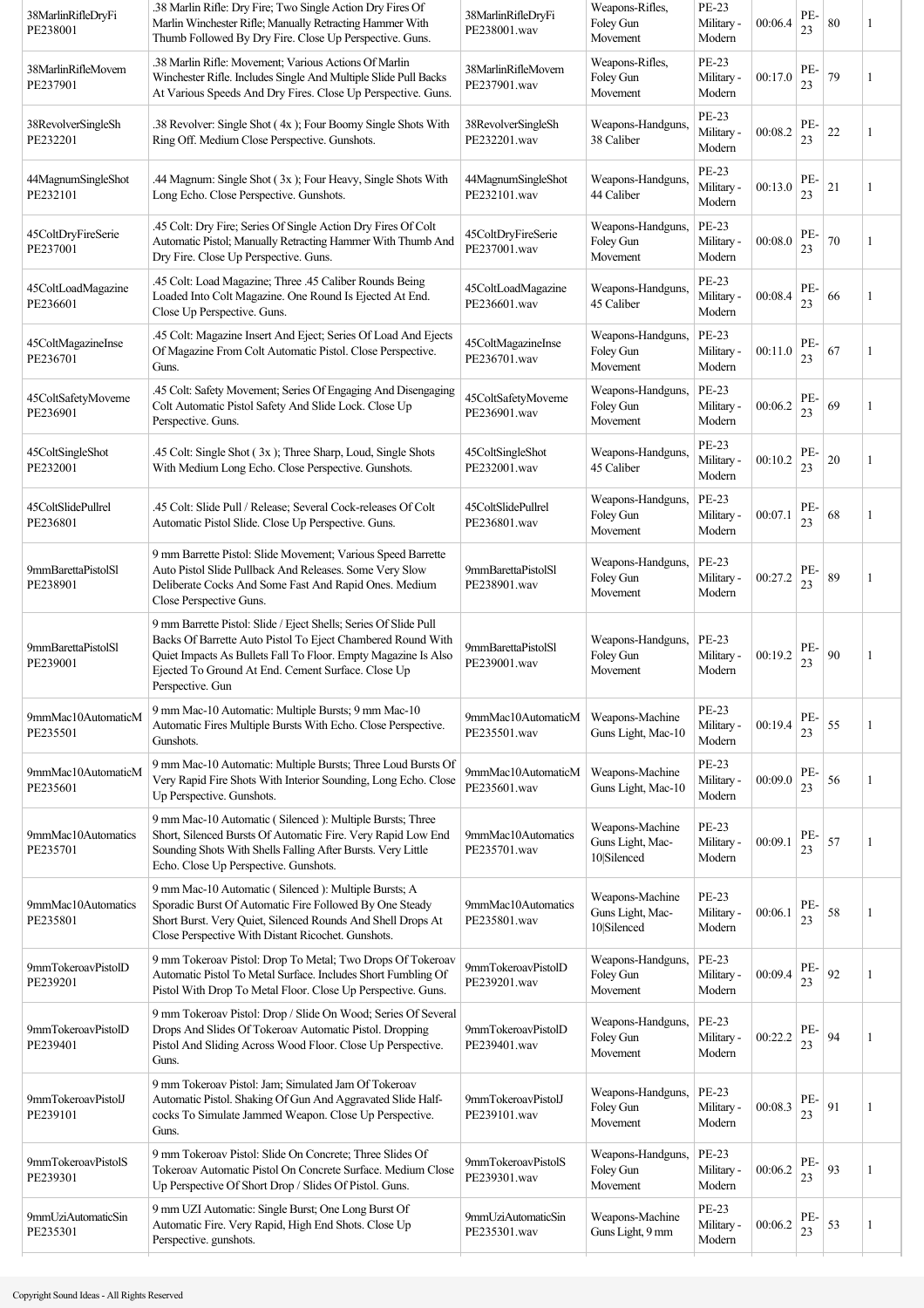| 9mmUziAutomaticSin<br>PE235401        | 9 mm UZI Automatic: Single Burst with Echo; 9 mm UZI<br>Automatic Fires A Single Burst Of Shots With Echo, Clank Of<br>Shell Falling Onto Hard Ground. Medium Perspective. Gunshots.                       | 9mmUziAutomaticSin<br>PE235401.wav        | Weapons-Machine<br>Guns Light, 9 mm         | <b>PE-23</b><br>Military -<br>Modern              | 00:07.4 | PE-<br>23 | 54             |   |
|---------------------------------------|------------------------------------------------------------------------------------------------------------------------------------------------------------------------------------------------------------|-------------------------------------------|---------------------------------------------|---------------------------------------------------|---------|-----------|----------------|---|
| 9mmUziBulletsImpac<br>PE236301        | 9 mm UZI: Bullets Impact Metal (Single Burst); Subsonic,<br>Silenced Rounds Fired Into Metal. Excellent Impacts With No<br>Gun Noise. Close Up Perspective On Metal Target. Gunshots.                      | 9mmUziBulletsImpac<br>PE236301.wav        | Bullet-Impacts,<br>Metal                    | PE-23<br>Military -<br>Modern                     | 00:06.2 | PE-<br>23 | 63             | 1 |
| <b>AcVibratorConstant</b><br>PE265101 | A / C Vibrator; Constant, Subtle Mechanical Clank; Sounds Like<br>An Analog Alarm Clock, Close Perspective.                                                                                                | AcVibratorConstant<br>PE265101.wav        | Electrical, Vibrator                        | PE-26<br>High Tech<br>Science &<br>Medicine       | 00:30.1 | PE-<br>26 | 51             |   |
| AirBrakeHissHonk<br>PE296501          | Air Brake; Hiss And Honk Of Air Brakes. Close Perspective.<br>Truck.                                                                                                                                       | AirBrakeHissHonk<br>PE296501.wav          | Vehicle-Trucks,<br>Various<br>Trucks Brakes | PE-29<br>Cars,<br>Trucks &<br>Motor<br>Cycles     | 00:27.4 | PE-<br>29 | 65             |   |
| AirConditioner1Air<br>PE250902        | Air Conditioner 1; Air Conditioner Blows; On Switch Followed<br>By Low Speed Air Blows, A Speed Switch, High Speed Air<br>Blows, And Then Switched Off. Close Perspective. Fan.                            | AirConditioner1Air<br>PE250902.wav        | Household, Air<br>Conditioners              | PE-25<br>House -<br>Interior &<br>Exterior        | 00:15.3 | PE-<br>25 | 9              | 2 |
| AirConditioner2Air<br>PE250903        | Air Conditioner 2; Air Conditioner Blows; On Switch Followed<br>By High Speed Air Blows, A Speed Switch, Low Speed Air<br>Blows, And Then Switched Off. Close Perspective. Fan.                            | AirConditioner2Air<br>PE250903.wav        | Household, Air<br>Conditioners              | PE-25<br>House -<br>Interior &<br>Exterior        | 00:13.1 | PE-<br>25 | $\overline{9}$ | 3 |
| AirConditionerButt<br>PE250901        | Air Conditioner; Buttons & Vents; Several Buttons Being<br>Pushed; First Two Are Pressed Heavier And Sounds Duller Than<br>The Rest. Close Perspective.                                                    | <b>AirConditionerButt</b><br>PE250901.wav | Household, Air<br>Conditioners              | <b>PE-25</b><br>House -<br>Interior &<br>Exterior | 00:07.4 | PE-<br>25 | 9              |   |
| AirHornHockeyRink<br>PE306301         | Air Horn; Professional Hockey Game Horn; Low Frequency<br>Buzz, Ice Ring Echo, Close Perspective.                                                                                                          | AirHornHockeyRink<br>PE306301.wav         | Sports, Air Horns                           | PE-30<br><b>Sports</b><br>Effects                 | 00:06.0 | PE-<br>30 | 63             |   |
| AirportAircraftHan<br>PE217801        | Airport; Aircraft Hanger: Interior Paging / Personnel; Low,<br>Rumbling Ambience, Distant Footsteps, Voices, And Clanks.                                                                                   | AirportAircraftHan<br>PE217801.wav        | Airports & Stations,<br>Hanger Int          | PE-21<br>Aircraft -<br>Modern                     | 01:06.3 | PE-<br>21 | $78\,$         | 1 |
| AirportControlTowe<br>PE217701        | Airport Control Tower: Interior; Ventilation And Ac Ambience,<br>Steady. Medium Perspective.                                                                                                               | AirportControlTowe<br>PE217701.wav        | Airports & Stations,<br><b>INT Airport</b>  | PE-21<br>Aircraft -<br>Modern                     | 00:30.4 | PE-<br>21 | $77 \,$        |   |
| AirportTemporaryLo<br>PE217501        | Airport Temporary Loading Zone: Exterior; "loading Zone"<br>Announcements, Male And Female Announcers. Bus And Car<br>Traffic, Voices, Rolling Baggage Carts, Distant Jet Overhead.<br>Medium Perspective. | AirportTemporaryLo<br>PE217501.wav        | Airports & Stations,<br><b>EXT Airport</b>  | PE-21<br>Aircraft -<br>Modern                     | 02:02.0 | PE-<br>21 | 75             |   |
| AirportTerminalCon<br>PE217601        | Airport Terminal Concourse: Interior; Voices, Footsteps On<br>Hard Floor, Flight, Boarding, And Page Announcements.<br>Medium Perspective.                                                                 | AirportTerminalCon<br>PE217601.wav        | Airports & Stations,<br>Pages               | PE-21<br>Aircraft -<br>Modern                     | 01:56.3 | PE-<br>21 | 76             |   |
| AirWhooshAirWhoosh<br>PE282101        | Air Whoosh; Air Whoosh Effect; Large Gust Of Wind; Close<br>Perspective.                                                                                                                                   | AirWhooshAirWhoosh<br>PE282101.wav        | Fireballs, Fireballs                        | <b>PE-28</b><br>Foley<br>Footsteps<br>& Impacts   | 00:06.3 | PE-<br>28 | 21             |   |
| Ak47AutomaticBurst<br>PE235201        | Ak-47: Automatic: Burst Multiple Bursts; One Long Burst Of<br>Automatic Fire Followed By Two Shots. Heavy, Low End Shots,<br>Very Close Up. Gunshots.                                                      | Ak47AutomaticBurst<br>PE235201.wav        | Weapons-Machine<br>Guns Light, AK-47        | PE-23<br>Military -<br>Modern                     | 00:08.1 | PE-<br>23 | 52             |   |
| Ak47AutomaticSingl<br>PE234901        | Ak-47 Automatic: Singles & Bursts; Ak-47 Automatic Fires<br>Individual Shots And Bursts, Large Echo, Beefy Fires. Medium<br>Perspective. Gunshots.                                                         | Ak47AutomaticSingl<br>PE234901.wav        | Weapons-Machine<br>Guns Light, AK-47        | PE-23<br>Military -<br>Modern                     | 00:11.0 | PE-<br>23 | 49             |   |
| Ak47AutomaticSingl<br>PE235001        | Ak-47 Automatic: Single Burst; Ak-47 Automatic Fires Single<br>Burst Of Shots With Echo. Medium Perspective. Gunshots.                                                                                     | Ak47AutomaticSingl<br>PE235001.wav        | Weapons-Machine<br>Guns Light, AK-47        | PE-23<br>Military -<br>Modern                     | 00:06.1 | PE-<br>23 | 50             |   |
| Ak47AutomaticSingl<br>PE235101        | Ak-47 Automatic: Single Burst; Ak-47 Automatic Fires Long<br>Burst Of Shots With Echo. Medium Perspective. Gunshots.                                                                                       | Ak47AutomaticSingl<br>PE235101.wav        | Weapons-Machine<br>Guns Light, AK-47        | <b>PE-23</b><br>Military -<br>Modern              | 00:07.0 | PE-<br>23 | 51             | 1 |
| AlarmClockAnalogRi<br>PE251701        | Alarm Clock; Analog; Rings, Ticks; Long Steady Ring Which<br>Gradually Dies Into Only The Ticking Of The Clock. Medium<br>Close Perspective.                                                               | AlarmClockAnalogRi<br>PE251701.wav        | Household, Alarm<br>Clock                   | <b>PE-25</b><br>House -<br>Interior &<br>Exterior | 00:47.2 | PE-<br>25 | 17             |   |
| AlarmClockDigitalL<br>PE251801        | Alarm Clock; Digital; Long Throaty Alarm Clock Buzz. Medium<br>Close Perspective.                                                                                                                          | AlarmClockDigitalL<br>PE251801.wav        | Household, Alarm<br>Clock                   | PE-25<br>House -<br>Interior &<br>Exterior        | 00:11.4 | PE-<br>25 | 18             |   |
| AmbulanceInterior<br>PE269901         | Ambulance; Interior Ambience; Interior Ambulance In<br>Emergency Transit; Sirens, Motors, EKG Beeps, Rattles /<br>Squeaks / Bumps, Close Perspective.                                                      | AmbulanceInterior<br>PE269901.wav         | Hospital BGs,<br>Ambulance                  | PE-26<br>High Tech<br>Science &<br>Medicine       | 01:21.4 | PE-<br>26 | 99             |   |
|                                       |                                                                                                                                                                                                            |                                           |                                             |                                                   |         |           |                |   |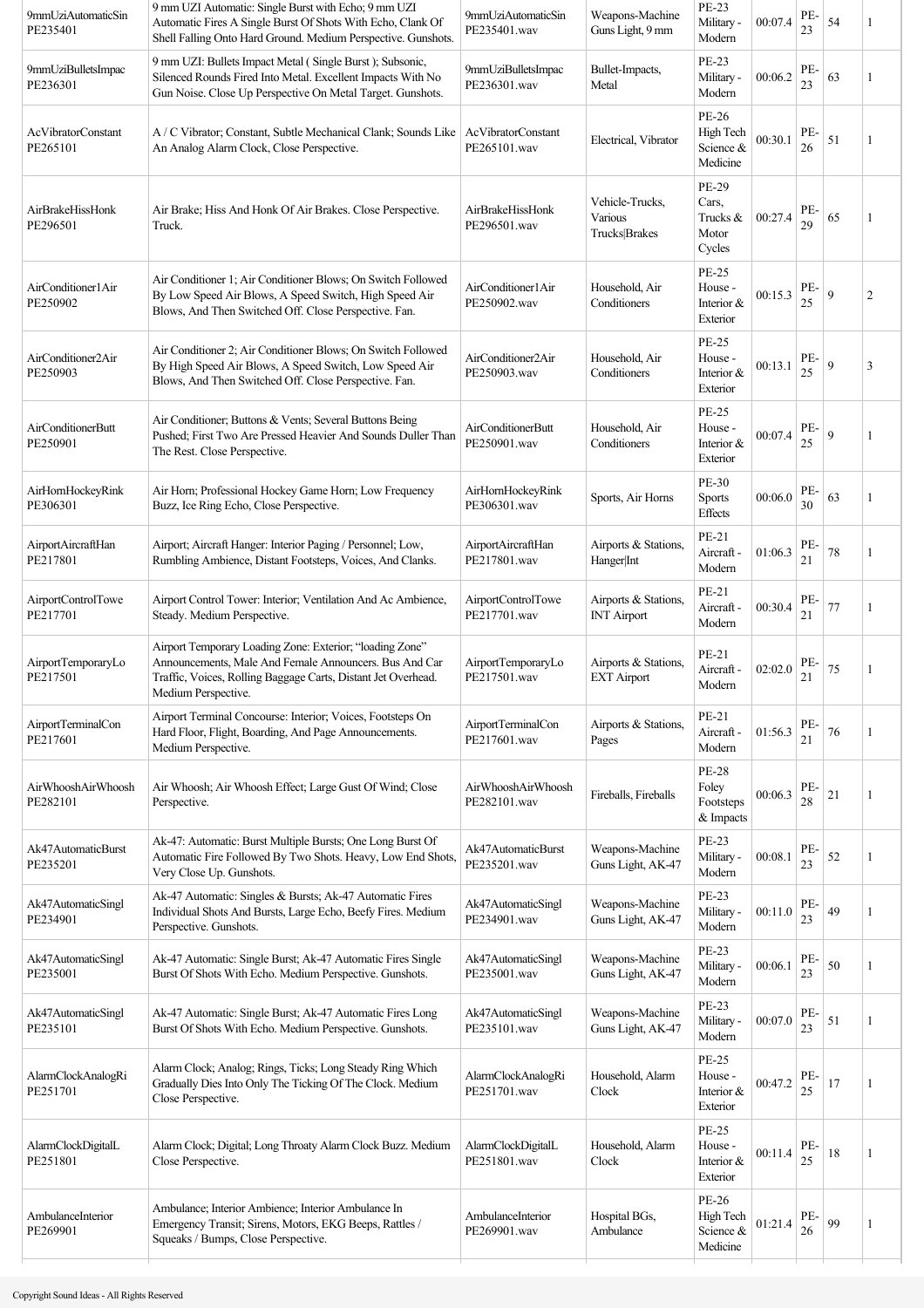| AnsweringMachineMo<br>PE251901        | Answering Machine Movement 1; Answering Machine Tape<br>Being Forwarded; Starts With A Short Beep Into A Cassette<br>Being Forwarded And Ending With Another Short Beep. Close<br>Perspective.                                                  | AnsweringMachineMo<br>PE251901.wav       | Telephones,<br>Answering Machines                               | PE-25<br>House -<br>Interior &<br>Exterior        | 00:06.4 | PE-<br>25 | 19     | 1              |
|---------------------------------------|-------------------------------------------------------------------------------------------------------------------------------------------------------------------------------------------------------------------------------------------------|------------------------------------------|-----------------------------------------------------------------|---------------------------------------------------|---------|-----------|--------|----------------|
| AnsweringMachineMo<br>PE251902        | Answering Machine Movement 2; Starts With A Long Beep<br>Followed By A Click, Into Another Beep with Click. Close<br>Perspective.                                                                                                               | AnsweringMachineMo<br>PE251902.wav       | Telephones,<br><b>Answering Machines</b>                        | PE-25<br>House -<br>Interior &<br>Exterior        | 00:04.2 | PE-<br>25 | 19     | $\overline{c}$ |
| AnsweringMachineMo<br>PE251903        | Answering Machine Movement3; Answering Machine Resetting<br>Tape Routine; Starts With A Click Followed By A Tape Being<br>Whirled And Ends With Another Click. Close Perspective                                                                | AnsweringMachineMo<br>PE251903.wav       | Telephones,<br><b>Answering Machines</b>                        | PE-25<br>House -<br>Interior &<br>Exterior        | 00:10.3 | PE-<br>25 | 19     | 3              |
| AnsweringMachineMo<br>PE251904        | Answering Machine Movement 4; Several Scans (Forwards<br>And Backwards ); A Forward And Backward Scan Leading Into<br>A Long Backwards And A Medium Long Forward Scan. Close<br>Perspective.                                                    | AnsweringMachineMo<br>PE251904.wav       | Telephones,<br>Answering Machines                               | PE-25<br>House -<br>Interior $&$<br>Exterior      | 00:18.3 | PE-<br>25 | 19     | $\overline{4}$ |
| AnsweringMachineTa<br>PE252001        | Answering Machine; Tape Background; Tape Being Wound Or<br>Forwarded By Answering Machine; Buzz-like Whirls. Close<br>Perspective.                                                                                                              | AnsweringMachineTa<br>PE252001.wav       | Telephones,<br>Answering Machines                               | <b>PE-25</b><br>House -<br>Interior &<br>Exterior | 00:12.0 | PE-<br>25 | 20     |                |
| <b>ArcWelderHiSizzle</b><br>PE275101  | Arc Welder; Arc Welder; High Pitched Sizzle / Scream, Varying<br>Degrees Of Hiss, Medium Perspective.                                                                                                                                           | <b>ArcWelderHiSizzle</b><br>PE275101.wav | Electrical, Welding                                             | <b>PE-27</b><br>Industrial<br>Equipment           | 00:51.2 | PE-<br>27 | 51     | 1              |
| ArmoredVehicleComb<br>PE231601        | Armored Vehicle: In Combat (Int.); Interior Perspective Of<br>Armored Vehicle In Combat. Automatic Shots Are Fired From<br>The Armored Vehicle, With Distant Shots Fired In Response.<br>Medium Perspective. Gunshots.                          | ArmoredVehicleComb<br>PE231601.wav       | Vehicle-Military,<br>Partial Armored<br><b>Vehicles Various</b> | PE-23<br>Military -<br>Modern                     | 00:33.0 | PE-<br>23 | 16     | 1              |
| ArmoredVehicleComb<br>PE231701        | Armored Vehicle: In Combat (Int.); Interior Perspective Of<br>Armored Vehicle In Combat. Automatic Shots Are Fired From<br>The Armored Vehicle, With Distant Shots Fired In Response.<br>Cannon Fire In Distance. Medium Perspective. Gunshots. | ArmoredVehicleComb<br>PE231701.wav       | Vehicle-Military,<br>Partial Armored<br><b>Vehicles Various</b> | PE-23<br>Military -<br>Modern                     | 01:23.4 | PE-<br>23 | 17     |                |
| <b>ArmsDrillsCommande</b><br>PE239901 | Arms Drills; Commander Calls, "company Attention". Troops<br>Respond With Count Off. Commander Proceeds To Call<br>Various Arms Drill Commands And Soldiers Reply In-sync With<br>Count And / Or Rifle Movement.                                | ArmsDrillsCommande<br>PE239901.wav       | Crowd-Soldiers<br>Modern, Drills &<br>Commands                  | PE-23<br>Military -<br>Modern                     | 01:36.3 | PE-<br>23 | 99     |                |
| ArrowBodyShortQuic<br>PE243201        | Arrow Into Body; Short, Quick, Wet Impact Of Arrow Hitting<br>Body. Medium Perspective.                                                                                                                                                         | ArrowBodyShortOuic<br>PE243201.wav       | Weapons-Ancient,<br>Bow & Arrow                                 | PE-24<br>Military -<br>Historical                 | 00:06.1 | PE-<br>24 | 32     | 1              |
| ArrowImpacts<br>PE243101              | Arrow Impacts (3x); Three Separate Quick Impacts. Short,<br>Very Fast Whoosh Followed By Sharp, Low Pitched Thud Type<br>Arrow Impacts. Medium Perspective.                                                                                     | ArrowImpacts<br>PE243101.wav             | Weapons-Ancient,<br>Bow & Arrow                                 | PE-24<br>Military -<br>Historical                 | 00:06.0 | PE-<br>24 | 31     |                |
| ArrowSwoosh7xSeven<br>PE242301        | Arrow Swoosh (7x); Seven Fast Medium Pitched Arrow<br>Swishes, Last Three Are Followed By Spring-like Twangs. Close<br>Perspective. Whoosh.                                                                                                     | ArrowSwoosh7xSeven<br>PE242301.wav       | Weapons-Ancient,<br>Bow & Arrow                                 | <b>PE-24</b><br>Military -<br>Historical          | 00:13.2 | PE-<br>24 | 23     | 1              |
| ArrowSwooshSingleL<br>PE242501        | Arrow Swoosh; Single, Low Pitched, Rough Sounding Arrow<br>Whoosh. Close Perspective. Whoosh.                                                                                                                                                   | ArrowSwooshSingleL<br>PE242501.wav       | Weapons-Ancient,<br>Bow & Arrow                                 | PE-24<br>Military -<br>Historical                 | 00:06.2 | PE-<br>24 | 25     | 1              |
| ArrowSwooshWide<br>PE242401           | Arrow Swoosh (2x); Two Wide Medium Pitched Arrow<br>Whooshes. Close Perspective. Whoosh.                                                                                                                                                        | ArrowSwooshWide<br>PE242401.wav          | Weapons-Ancient,<br>Bow & Arrow                                 | <b>PE-24</b><br>Military -<br>Historical          | 00:06.4 | PE-<br>24 | 24     | 1              |
| ArtilleryBattleBac<br>PE231801        | Artillery Battle Background; Intense Close Up And Distant<br>Heavy Caliber Machine Gun Fire Throughout With Occasional<br>Artillery Launch And An Explosion At The End. Great Battle<br>Scene.                                                  | ArtilleryBattleBac<br>PE231801.wav       | Weapons-Battle<br><b>BGs, Artillery Battle</b>                  | <b>PE-23</b><br>Military -<br>Modern              | 01:36.0 | PE-<br>23 | $18\,$ | 1              |
| ArtilleryBattleBac<br>PE231901        | Artillery Battle Background; Somewhat Distant Artillery<br>Launches. Shells Can Be Heard Soaring Above And Some Large<br>Medium Close Explosions As Shells Land. Great For Incoming<br>Artillery Fire.                                          | ArtilleryBattleBac<br>PE231901.wav       | Weapons-Battle<br><b>BGs, Artillery Battle</b>                  | <b>PE-23</b><br>Military -<br>Modern              | 01:05.2 | PE-<br>23 | 19     |                |
| AstonMartinByFastS<br>PE292701        | Aston Martin; By, Fast; Steady Engine, Fast By With Tire<br>Whine, Gears Shift After By. Medium Perspective. Sports Car,<br>Auto.                                                                                                               | AstonMartinByFastS<br>PE292701.wav       | Vehicle-Auto,<br>Partial Autos Aston<br>Martin Various EXT      | PE-29<br>Cars,<br>Trucks &<br>Motor<br>Cycles     | 00:20.1 | PE-<br>29 | 27     |                |
| AstonMartinByMediu<br>PE292601        | Aston Martin; By, Medium; Steady Engine, Medium By With<br>Some Tire Whine. Medium Perspective. Sports Car, Auto.                                                                                                                               | AstonMartinByMediu<br>PE292601.wav       | Vehicle-Auto,<br>Partial Autos Aston<br>Martin Various EXT      | PE-29<br>Cars,<br>Trucks $\&$<br>Motor<br>Cycles  | 00:17.0 | PE-<br>29 | 26     | 1              |
| AstonMartinInstop<br>PE294401         | Aston Martin; In / Stop / Off; Slow Approach On Dirt Or<br>Gravel, Fine Debris Bouncing Against Chassis, Irregular<br>Throbbing In Engine, Off With Slow Rev Down And Squeak.<br>Medium To Close Perspective. Sports                            | AstonMartinInstop<br>PE294401.wav        | Vehicle-Auto,<br>Partial Autos Aston<br>Martin Various EXT      | PE-29<br>Cars,<br>Trucks &<br>Motor<br>Cycles     | 00:20.2 | PE-<br>29 | 44     | 1              |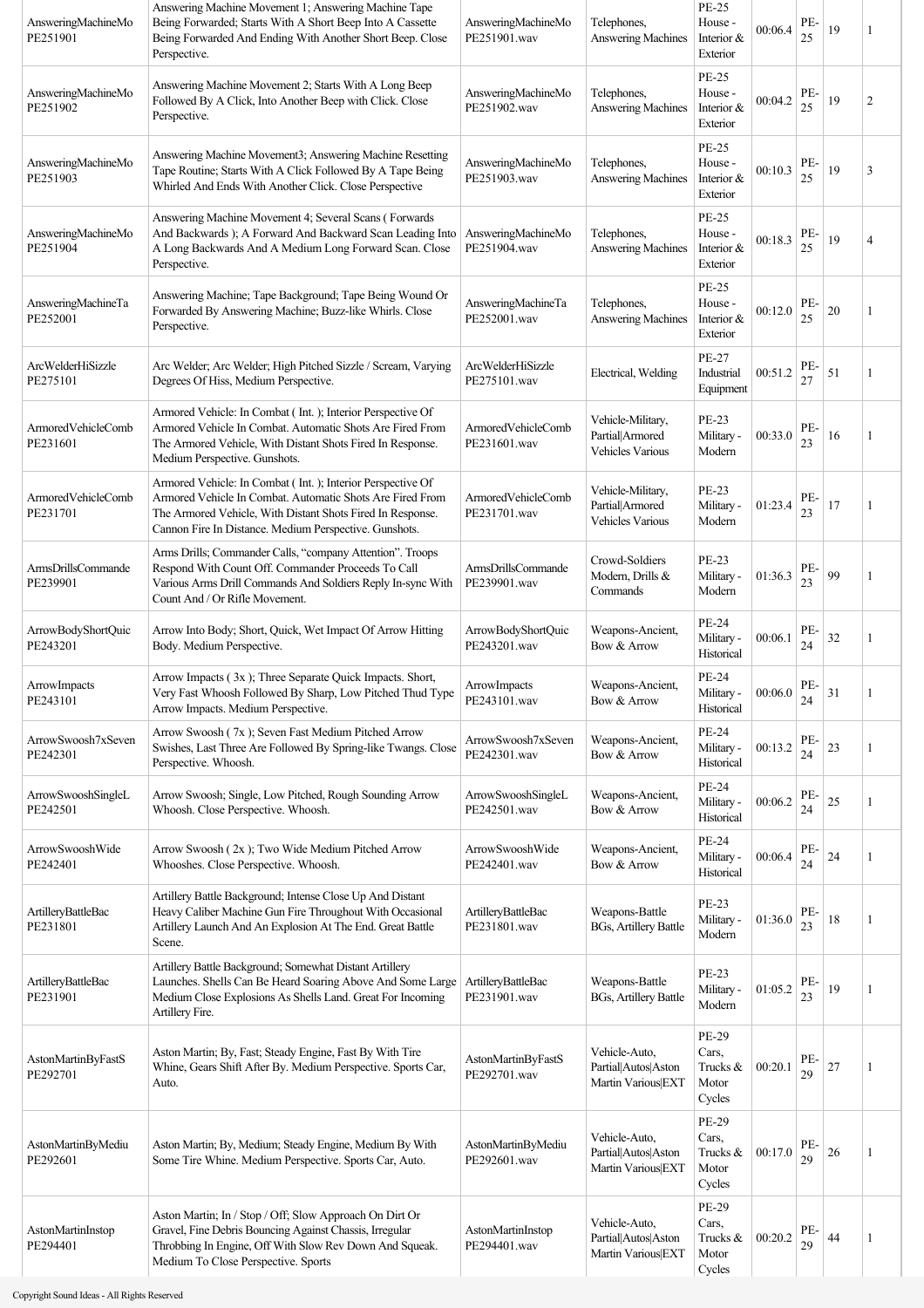| AstonMartinStartAw<br>PE291301        | Aston Martin; Start / Away; Slow, Sputtering Start. Grind With<br>Gear Shift, Metallic Vibrations With Away Onto Unpaved<br>Surface. Close To Distant Perspective. Sports Car, Auto.        | AstonMartinStartAw<br>PE291301.wav        | Vehicle-Auto,<br>Partial Autos Aston<br>Martin Various EXT | PE-29<br>Cars,<br>Trucks &<br>Motor<br>Cycles       | 00:20.0 | PE-<br>29 | 13 | 1              |
|---------------------------------------|---------------------------------------------------------------------------------------------------------------------------------------------------------------------------------------------|-------------------------------------------|------------------------------------------------------------|-----------------------------------------------------|---------|-----------|----|----------------|
| AstonMartinStartid<br>PE290101        | Aston Martin; Start / Idle / Off; Start With Sharp Pop, Engine<br>Revs, Slow Wind-down With Stop. Deep Motor Sound With<br>Fans And Quiet Rattles. Close Perspective. Sports Car, Auto.     | AstonMartinStartid<br>PE290101.wav        | Vehicle-Auto,<br>Partial Autos Aston<br>Martin Various EXT | PE-29<br>Cars,<br>Trucks &<br>Motor<br>Cycles       | 00:28.1 | PE-<br>29 |    |                |
| AudioCassettePlaye<br>PE252101        | Audio Cassette Player 1; Eject Button Pressed with Tape<br>Popping Out. Close Perspective.                                                                                                  | AudioCassettePlaye<br>PE252101.wav        | Household, Tape<br>Machines                                | <b>PE-25</b><br>House -<br>Interior &<br>Exterior   | 00:01.1 | PE-<br>25 | 21 | 1              |
| AudioCassettePlaye<br>PE252102        | Audio Cassette Player 2; Tape Rewinding At A Med-fast Speed,<br>Slows Down, Then Speeds Up To An Abrupt End Of Tape<br>Stop. Close Perspective                                              | AudioCassettePlaye<br>PE252102.wav        | Household, Tape<br>Machines                                | PE-25<br>House -<br>Interior &<br>Exterior          | 00:21.4 | PE-<br>25 | 21 | $\overline{2}$ |
| AudioCassettePlaye<br>PE252103        | Audio Cassette Player 3; Tape Rewinding At High Speed<br>Switching Into The Tape Forwarding At High Speed . Close<br>Perspective.                                                           | AudioCassettePlaye<br>PE252103.wav        | Household, Tape<br>Machines                                | <b>PE-25</b><br>House -<br>Interior $&$<br>Exterior | 00:16.4 | PE-<br>25 | 21 | 3              |
| AutomaticBowlingPi<br>PE308701        | Automatic Bowling Pin Rack Machine; Bowling Single Pin Hit;<br>Pin's Point Of View, Rack Machine In Background, Close<br>Perspective.                                                       | AutomaticBowlingPi<br>PE308701.wav        | Sports, Bowling                                            | PE-30<br><b>Sports</b><br>Effects                   | 00:15.3 | PE-<br>30 | 87 |                |
| AutomaticBowlingPi<br>PE308801        | Automatic Bowling Pin Rack Machine; Bowling Rack Machine;<br>Rack Machine Ready / Bowl / Rack Machine Reset, Screeches,<br>Clanks, Motors, Close Perspective.                               | AutomaticBowlingPi<br>PE308801.wav        | Sports, Bowling                                            | PE-30<br><b>Sports</b><br>Effects                   | 00:24.2 | PE-<br>30 | 88 | 1              |
| AutomaticBowlingPi<br>PE308901        | Automatic Bowling Pin Rack Machine; Bowling Rack Machine;<br>Rack Machine Reset, Screeches, Clanks, Motors, Close<br>Perspective.                                                           | AutomaticBowlingPi<br>PE308901.wav        | Sports, Bowling                                            | PE-30<br><b>Sports</b><br>Effects                   | 00:31.4 | PE-<br>30 | 89 | 1              |
| <b>AutomaticBowlRetrn</b><br>PE309001 | Automatic Bowling Ball Return Machine; Bowling Ball Return;<br>Machine Point Of View, Motors / Clunks, Close Perspective.                                                                   | AutomaticBowlRetrn<br>PE309001.wav        | Sports, Bowling                                            | PE-30<br><b>Sports</b><br>Effects                   | 00:33.4 | PE-<br>30 | 90 | 1              |
| AutomaticBurstBy<br>PE235901          | Automatic Burst: By (3x); Doppler Effect Of Firing Machine<br>Gun While Running. Five Separate Bys With Various Length<br>Bursts. Heavy Low End Shots With Some Exterior Echo.<br>Gunshots. | AutomaticBurstBy<br>PE235901.wav          | Weapons-Machine<br>Guns Light,<br>Automatic                | PE-23<br>Military -<br>Modern                       | 00:13.0 | PE-<br>23 | 59 | 1              |
| AutomobileFactoryB<br>PE279601        | Automobile Factory Background; Loud Metallic Clunks, Talking, AutomobileFactoryB<br>Welding, Steady Air Release; Medium Perspective.                                                        | PE279601.wav                              | Construction $&$<br>Factory BGs,<br>Automobile Factory     | PE-27<br>Industrial<br>Equipment                    | 01:30.1 | PE-<br>27 | 96 |                |
| AxeMultipleImpacts<br>PE283101        | Axe; Multiple Impacts Tearing Wood; Series Of Metal To Wood<br>Impacts. Hard Impacts With Metallic Ring And Splintering And<br>Breaking Of Wood Pieces And Debris. Close Perspective.       | AxeMultipleImpacts<br>PE283101.wav        | Impacts & Crashes-<br>Wood, Axe Hits                       | <b>PE-28</b><br>Foley<br>Footsteps<br>& Impacts     | 00:18.1 | PE-<br>28 | 31 | 1              |
| BallAirReleaseLong<br>PE303501        | Ball: Air Release; Long Hiss Of Air Being Released From Ball,<br>Close Perspective.                                                                                                         | BallAirReleaseLong<br>PE303501.wav        | Air & Steam,<br>Air Hiss                                   | PE-30<br><b>Sports</b><br>Effects                   | 00:26.0 | PE-<br>30 | 35 | 1              |
| <b>BaseballBatHitCU</b><br>PE300301   | Baseball Bat Hit (12x); Metal Baseball Bat Impacting Baseball,<br>Some Body Movement; 12 Times, Close Perspective.                                                                          | <b>BaseballBatHitCU</b><br>PE300301.wav   | Sports, Baseball FX<br>& Games                             | PE-30<br><b>Sports</b><br>Effects                   | 00:19.2 | PE-<br>30 | 3  | 1              |
| BaseballBatHitEcho<br>PE300202        | Baseball Bat Hit: with Echo (10x); Baseball Bat Impacting<br>Baseball; Ten Times, Small Stadium Reverb, Medium<br>Perspective.                                                              | BaseballBatHitEcho<br>PE300202.wav        | Sports, Baseball FX<br>& Games                             | PE-30<br>Sports<br>Effects                          | 00:11.4 | PE-<br>30 | 2  | $\overline{c}$ |
| <b>BaseballBatHitEffe</b><br>PE300201 | Baseball Bat Hit Effect: with Echo (1x); Baseball Bat Impacting<br>Baseball; One Time, Artificial Stadium Reverb, Medium<br>Perspective.                                                    | <b>BaseballBatHitEffe</b><br>PE300201.wav | Sports, Baseball FX<br>& Games                             | PE-30<br><b>Sports</b><br>Effects                   | 00:02.3 | PE-<br>30 | 2  |                |
| <b>BaseballBatWhoosh</b><br>PE300101  | Baseball Bat Whooshes (3x); Baseball Bat Whooshes From Bat<br>Swings; 3 Times, Close Perspective.                                                                                           | BaseballBatWhoosh<br>PE300101.wav         | Sports, Baseball FX<br>& Games                             | PE-30<br><b>Sports</b><br>Effects                   | 00:06.1 | PE-<br>30 |    | 1              |
| <b>BaseballCatchGlove</b><br>PE300502 | Baseball Into Glove (6x); Baseball Impacting Leather Mitt; Five<br>Times, Little Reverb, Medium Perspective.                                                                                | BaseballCatchGlove<br>PE300502.wav        | Sports, Baseball FX<br>& Games                             | PE-30<br><b>Sports</b><br>Effects                   | 00:05.3 | PE-<br>30 | 5  | $\overline{2}$ |
| BaseballGloveDrop<br>PE300601         | Baseball Into Glove / Drop To Ground (3x); Baseball Impacting<br>Leather Mitt, Then Drops And Rolls On Dirt Ground; 3 Times,<br>Close Perspective.                                          | BaseballGloveDrop<br>PE300601.wav         | Sports, Baseball FX<br>& Games                             | PE-30<br>Sports<br>Effects                          | 00:10.4 | PE-<br>30 | 6  | 1              |
| BaseballGloveSwipe<br>PE300701        | Baseball Into Glove / Swipe Ground (8x); Baseball Impacting<br>Leather Mitt Followed By Swipe On Dirt Ground; 3 Times,<br>Close Perspective.                                                | <b>BaseballGloveSwipe</b><br>PE300701.wav | Sports, Baseball FX<br>& Games                             | PE-30<br>Sports<br>Effects                          | 00:15.3 | PE-<br>30 | 7  | 1              |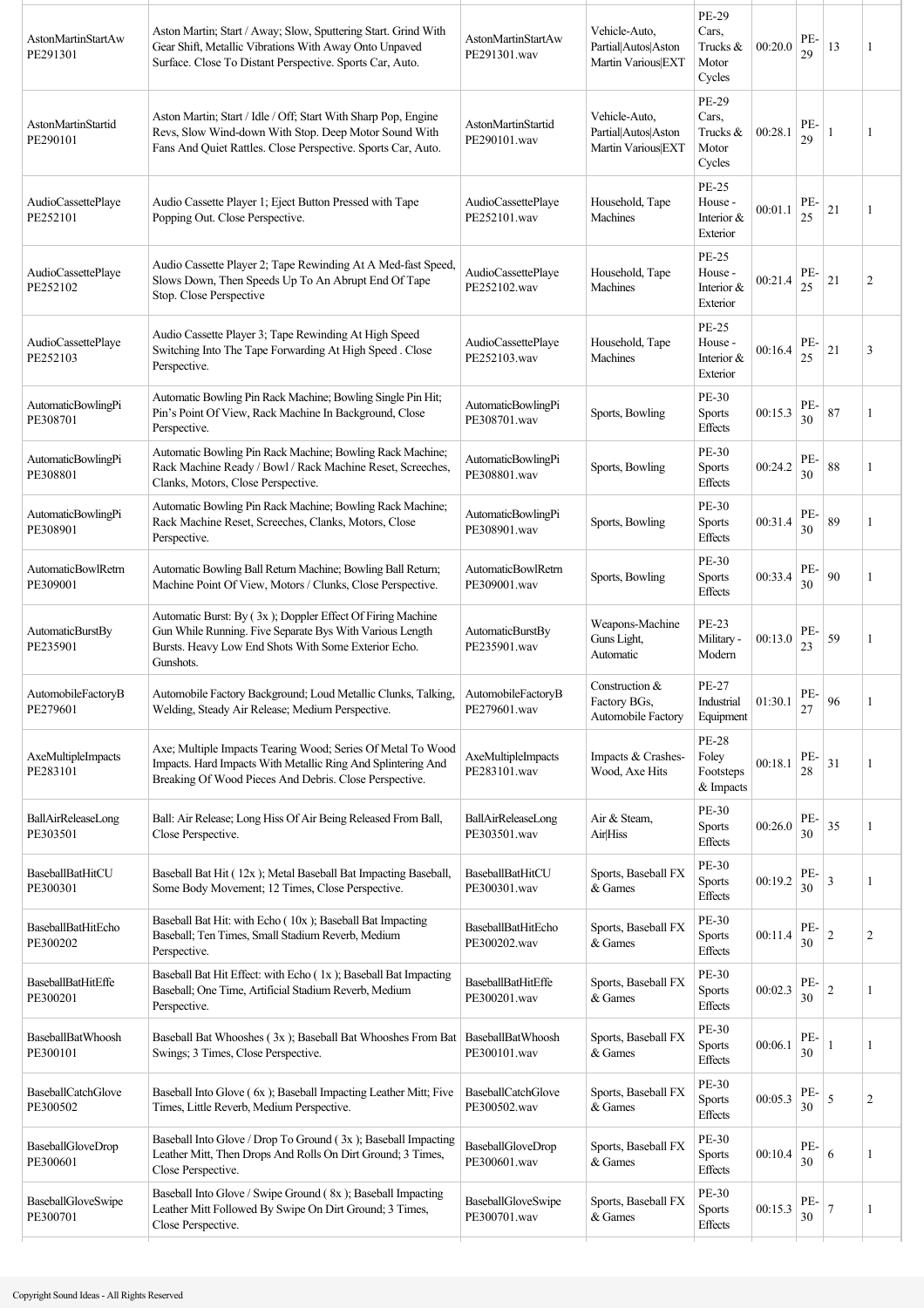| <b>BaseballHitCatch</b><br>PE300401   | Baseball Grounders: Hits / Catches (8x); Baseball Bat Impacting<br>Baseball, Several Grounders Roll By With Catch; 8 Times,<br>Medium Perspective.                                                     | <b>BaseballHitCatch</b><br>PE300401.wav   | Sports, Baseball FX<br>& Games             | PE-30<br>Sports<br>Effects                        | 00:24.1 | PE-<br>30 | $\overline{4}$ |   |
|---------------------------------------|--------------------------------------------------------------------------------------------------------------------------------------------------------------------------------------------------------|-------------------------------------------|--------------------------------------------|---------------------------------------------------|---------|-----------|----------------|---|
| BaseballHitWCrowd<br>PE301401         | Baseball Pitch / Hit / Run / Slide: with Crowd Reaction; Crowd<br>At A Baseball Game; Bat Hitting Ball In Foreground, Crowd<br>Swells, Batter Runs, Crowd Cheers, Batter Slides, Close<br>Perspective. | BaseballHitWCrowd<br>PE301401.wav         | Sports,<br>Pitch/Hit/Crowd                 | PE-30<br><b>Sports</b><br>Effects                 | 00:20.3 | PE-<br>30 | 14             |   |
| BaseballIntoGlove<br>PE300501         | Baseball Into Glove (13x); Baseball Impacting Leather Mitt; 13<br>Times, Close Perspective.                                                                                                            | BaseballIntoGlove<br>PE300501.wav         | Sports, Baseball FX<br>& Games             | PE-30<br>Sports<br><b>Effects</b>                 | 00:12.0 | PE-<br>30 | $\sqrt{5}$     |   |
| <b>BaseballPitchCrowd</b><br>PE301301 | Baseball Pitch / Out: with Crowd Reaction; Crowd At A<br>Baseball Game; Baseball Impacting Mitt In Foreground, Close<br>Perspective.                                                                   | <b>BaseballPitchCrowd</b><br>PE301301.wav | Sports, Pitch<br>W/Crowd                   | PE-30<br><b>Sports</b><br>Effects                 | 00:17.3 | PE-<br>30 | 13             | 1 |
| <b>BaseballPitchStrik</b><br>PE301201 | Baseball Pitch / Strike: with Crowd Reaction; Crowd At A<br>Baseball Game; Baseball Impacting Mitt In Foreground,<br>"striiike!", Close Perspective.                                                   | BaseballPitchStrik<br>PE301201.wav        | Sports, Pitch<br>W/Crowd                   | PE-30<br>Sports<br>Effects                        | 00:11.2 | PE-<br>30 | 12             |   |
| BaseballRunToBase<br>PE300901         | Baseball: Run To Base / Ball Into Glove / Stop; Baseball Player<br>Running To Base; Left To Right, Baseman Catching Ball, Close<br>Perspective.                                                        | BaseballRunToBase<br>PE300901.wav         | Sports, Baseball FX<br>& Games             | PE-30<br>Sports<br>Effects                        | 00:06.0 | PE-<br>30 | 9              |   |
| BaseballRunToBase<br>PE301001         | Baseball: Run To Base / Slide; Baseball Player Running To Base;<br>Left To Right, Slide, Close Perspective.                                                                                            | BaseballRunToBase<br>PE301001.wav         | Sports, Baseball FX<br>& Games             | PE-30<br><b>Sports</b><br><b>Effects</b>          | 00:06.1 | PE-<br>30 | 10             |   |
| <b>BaseballRunToBase</b><br>PE301101  | Baseball: Run To Base / Ball Into Glove / Slide; Baseball Player<br>Running To Base; Left To Right, Baseman Catching Ball, Slide,<br>Close Perspective.                                                | BaseballRunToBase<br>PE301101.wav         | Sports, Baseball FX<br>& Games             | PE-30<br>Sports<br>Effects                        | 00:06.1 | PE-<br>30 | 11             |   |
| <b>BaseballRunToBases</b><br>PE300801 | Baseball: Run To Base / Stop; Baseball Player Running To Base;<br>Left To Right, Close Perspective.                                                                                                    | <b>BaseballRunToBases</b><br>PE300801.wav | Sports, Baseball FX<br>& Games             | PE-30<br>Sports<br><b>Effects</b>                 | 00:06.0 | PE-<br>30 | 8              |   |
| BasketballBounce<br>PE304101          | Basketball Bounce Continuous: Indoor; Basketball Bounces,<br>Continuous, Large Gym Reverb; Medium Perspective.                                                                                         | BasketballBounce<br>PE304101.wav          | Sports, Basketball<br>FX & Games           | PE-30<br>Sports<br>Effects                        | 01:02.3 | PE-<br>30 | 41             |   |
| <b>BasketballBounces</b><br>PE304201  | Basketball Bounces: Pavement (24x / Bounce Away);<br>Basketball Being Dribbled On Pavement; Thud, Ping, Echo, Lets<br>Bounce Away At End, Close Perspective.                                           | <b>BasketballBounces</b><br>PE304201.wav  | Sports, Basketball<br>FX & Games           | <b>PE-30</b><br>Sports<br><b>Effects</b>          | 00:29.1 | PE-<br>30 | 42             |   |
| BasketballCatch<br>PE303601           | Basketball Catch (7x); Basketball Firmly Impacting Hands;<br>Seven Times, Thud, Ping, Close Perspective.                                                                                               | BasketballCatch<br>PE303601.wav           | Sports, Basketball<br>FX & Games           | PE-30<br>Sports<br><b>Effects</b>                 | 00:08.1 | PE-<br>30 | 36             |   |
| <b>BasketballOffBack</b><br>PE303701  | Basketball Off Backboards (8x); Basketball Impacting A<br>Backboard; Eight Times, Thud, Rattle, Close Perspective.                                                                                     | <b>BasketballOffBack</b><br>PE303701.wav  | Sports, Basketball<br>FX & Games           | PE-30<br>Sports<br><b>Effects</b>                 | 00:13.4 | PE-<br>30 | 37             |   |
| <b>BasketballOffBack</b><br>PE303801  | Basketball Off Backboard Into Net (2x); Basketball Going<br>Through Hoop; Two Times, Hit Metal Backboard, Swish<br>Through Net.                                                                        | BasketballOffBack<br>PE303801.wav         | Sports, Basketball<br>FX & Games           | PE-30<br><b>Sports</b><br>Effects                 | 00:06.0 | PE-<br>30 | 38             | 1 |
| BasketballSlamDunk<br>PE303901        | Basketball Slam Dunk (4x); Basketball Going Through Hoop;<br>Four Times, Slam Dunk Style, Swish / Shwing, Shaking Of Rim,<br>Close Perspective.                                                        | BasketballSlamDunk<br>PE303901.wav        | Sports, Basketball<br>FX & Games           | PE-30<br>Sports<br><b>Effects</b>                 | 00:12.0 | PE-<br>30 | 39             |   |
| BasketballSneaker<br>PE304001         | Basketball Sneaker: Squeaks; Basketball Shoes Squeaking On<br>Gym Floor; Varying Degrees Of Aggression And Pitch, Close<br>Perspective.                                                                | BasketballSneaker<br>PE304001.wav         | Sports, Basketball<br>FX & Games           | PE-30<br><b>Sports</b><br><b>Effects</b>          | 00:26.4 | PE-<br>30 | 40             |   |
| BathroomDrawer1Dra<br>PE258001        | Bathroom Drawer 1; Drawer Pulled Open / Something Dropped<br>In / Pushed Closed. Medium Close Perspective.                                                                                             | BathroomDrawer1Dra<br>PE258001.wav        | Doors-Wood,<br>Drawers                     | <b>PE-25</b><br>House -<br>Interior &<br>Exterior | 00:04.2 | PE-<br>25 | 80             |   |
| BathroomDrawer2Dra<br>PE258002        | Bathroom Drawer 2; Drawer Open / Close; Followed By<br>Drawer Being Shuffled. Medium Close Perspective.                                                                                                | BathroomDrawer2Dra<br>PE258002.wav        | Doors-Wood,<br>Drawers                     | <b>PE-25</b><br>House -<br>Interior &<br>Exterior | 00:07.2 | PE-<br>25 | 80             | 2 |
| <b>BathtubDrainBathtu</b><br>PE259201 | Bathtub; Drain; Bathtub Draining With Lots Of Gurgling<br>Throughout. Close Perspective.                                                                                                               | <b>BathtubDrainBathtu</b><br>PE259201.wav | Household, Bathtub<br>Hot Tub              | <b>PE-25</b><br>House -<br>Interior &<br>Exterior | 00:37.3 | PE-<br>25 | 92             |   |
| BattleSceneAngryHa<br>PE249501        | Battle Scene: Angry Hand To Hand Combat; Group Of Men<br>Yelling Loudly With Angry Urgency. Battle Scene Voices With<br>No Battle Background. Close Perspective.                                       | BattleSceneAngryHa<br>PE249501.wav        | Weapons-Battle<br>BGs, Civil War<br>Battle | PE-24<br>Military -<br>Historical                 | 00:35.1 | PE-<br>24 | 95             |   |
| BattleSceneRapidMu<br>PE249401        | Battle Scene: Rapid Musket Fire; Extremely Heavy Musket And<br>Cannon Fire And Black Powder Explosions. Constant Soldier<br>Yells In Background. Lots Of Action. Medium Perspective.<br>Gunshots.      | BattleSceneRapidMu<br>PE249401.wav        | Weapons-Battle<br>BGs, Civil War<br>Battle | PE-24<br>Military -<br>Historical                 | 01:06.3 | PE-<br>24 | 94             |   |
|                                       | Battle Scene with Distant Bugle And Drums; Begins With Very                                                                                                                                            |                                           |                                            |                                                   |         |           |                |   |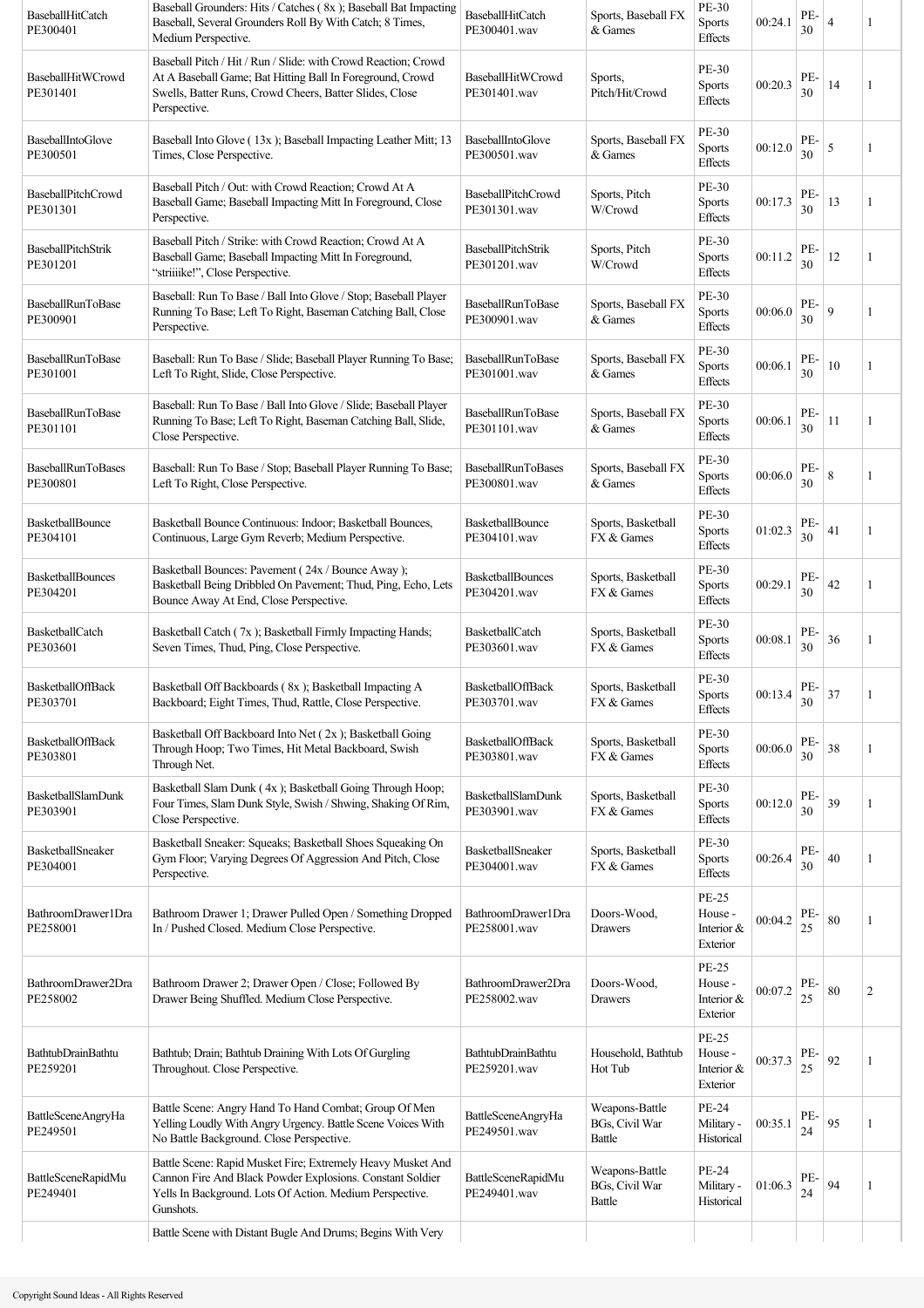| <b>BattleSceneWdistan</b><br>PE249301 | Distant Snare Drum Cadence And Bugle Call. Distant<br>Commander Yells, "fire" Followed By A Few Close Up Cannon<br>Blasts. Command To Fire Is Given Again This Time Followed By<br>An Extremely Intense                                              | <b>BattleSceneWdistan</b><br>PE249301.wav | Historical, Civil War<br>Battle                            | PE-24<br>Military -<br>Historical           | 01:57.1 | PE-<br>24 | 93             |                |
|---------------------------------------|------------------------------------------------------------------------------------------------------------------------------------------------------------------------------------------------------------------------------------------------------|-------------------------------------------|------------------------------------------------------------|---------------------------------------------|---------|-----------|----------------|----------------|
| BayonetStabFleshEi<br>PE243801        | Bayonet: Stab Into Flesh; Eight Crunchy, Fast, Metallic Scrapes.<br>No Flesh Noise. Close Perspective.                                                                                                                                               | BayonetStabFleshEi<br>PE243801.wav        | Weapons-Ancient,<br>Swords                                 | PE-24<br>Military -<br>Historical           | 00:18.2 | PE-<br>24 | 38             |                |
| BeakerStirGlassCU<br>PE266003         | Beaker, Stir 3; A Glass Stirrer Briskly Stirring In A Glass<br>Beaker; Close Perspective. Pharmacy, Lab.                                                                                                                                             | BeakerStirGlassCU<br>PE266003.wav         | Hospital Equipment,<br>Beaker                              | PE-26<br>High Tech<br>Science &<br>Medicine | 00:04.0 | PE-<br>26 | 60             | 3              |
| BeakerStirLiquid<br>PE266001          | Beaker; Stir 1; A Metal Stirrer Briskly Stirring A Liquid In A<br>Glass Beaker; Close Perspective. Pharmacy, Lab.                                                                                                                                    | BeakerStirLiquid<br>PE266001.wav          | Hospital Equipment,<br>Beaker                              | PE-26<br>High Tech<br>Science &<br>Medicine | 00:08.1 | PE-<br>26 | 60             |                |
| <b>BeakerStirMetalFas</b><br>PE266004 | Beaker; Stir 4; A Metal Stirrer Briskly Stirring A Liquid In A<br>Plastic Beaker; Close Perspective. Pharmacy, Lab.                                                                                                                                  | <b>BeakerStirMetalFas</b><br>PE266004.wav | Hospital Equipment,<br>Beaker                              | PE-26<br>High Tech<br>Science &<br>Medicine | 00:07.1 | PE-<br>26 | 60             | 4              |
| BeakerStirWoodStir<br>PE266002        | Beaker; Stir 2; A Wooden Stirrer Briskly Stirring A Liquid In A<br>Glass Beaker; Close Perspective. Pharmacy, Lab.                                                                                                                                   | BeakerStirWoodStir<br>PE266002.wav        | Hospital Equipment,<br>Beaker                              | PE-26<br>High Tech<br>Science &<br>Medicine | 00:08.4 | PE-<br>26 | 60             | $\mathfrak{2}$ |
| BeechcraftByLow<br>PE223501           | Beechcraft: By Low; Beechcraft, 1978 E55 Baron. Hissing And<br>Drone In Approach, High-pitched, Slicing Whoosh By, And<br>Short Away. Medium To Distant Perspective. Prop Plane.                                                                     | BeechcraftByLow<br>PE223501.wav           | Aircraft-Prop<br>Military, Beachcraft                      | PE-22<br>Aircraft -<br>Historical           | 00:13.4 | PE-<br>22 | 35             |                |
| BeechcraftByMedium<br>PE223401        | Beechcraft: By Medium; Beechcraft, 1978 E55 Baron. Drone In<br>Distance, Approach And Scream By With Stereo Echoes, Short<br>Away. Medium To Distant Perspective. Prop Plane.                                                                        | BeechcraftByMedium<br>PE223401.wav        | Aircraft-Prop<br>Military, Beachcraft                      | PE-22<br>Aircraft -<br>Historical           | 00:20.1 | PE-<br>22 | 34             | 1              |
| BeechcraftStartidl<br>PE220201        | Beechcraft: Start / Idle: Low; Beechcraft, 1978 E55 Baron.<br>Interior Perspective. Grind And Sputter To Start, Blast Of Fuel<br>Ignition, Steady Idle With Quiet Rudder And Mechanical<br>Movement, Rev Up And Taxi. Close Perspective. Prop Plane. | BeechcraftStartidl<br>PE220201.wav        | Aircraft-Prop<br>Military, Beachcraft                      | PE-22<br>Aircraft -<br>Historical           | 01:00.2 | PE-<br>22 | $\overline{2}$ | 1              |
| BeechcraftStartidle<br>PE22011        | Beechcraft: Start / Idle: Medium; Beechcraft, 1978 E55 Baron.<br>Sputtering Start With Popping Exhaust, Builds Up Speed,<br>Steadies At Sharp, Raspy Idle. Close Perspective. Prop Plane.                                                            | BeechcraftStartidle<br>PE22011.wav        | Aircraft-Prop<br>Military, Beachcraft                      | PE-22<br>Aircraft -<br>Historical           | 00:55.1 | PE-<br>22 |                |                |
| <b>BeechcraftTaxiAway</b><br>PE221901 | Beechcraft: Taxi In / Throttle / Away; Beechcraft, 1978 E55<br>Baron. Taxi In And By With High Rhythmic Warbling,<br>Maneuvers On Ground, Revs Up And Away With Droning<br>Props. Close To Medium Perspective. Prop Plane.                           | BeechcraftTaxiAway<br>PE221901.wav        | Aircraft-Prop<br>Military, Beachcraft                      | PE-22<br>Aircraft -<br>Historical           | 00:47.1 | PE-<br>22 | 19             |                |
| <b>BeepsAlarmDistort</b><br>PE261501  | Beeps; Alarm; Two Groups Of Fluttery / Semi-distorted Beeps;<br>Six High, Six Low, Close Perspective.                                                                                                                                                | <b>BeepsAlarmDistort</b><br>PE261501.wav  | Computers & Beeps,<br>Beeps & Tones                        | PE-26<br>High Tech<br>Science &<br>Medicine | 00:09.0 | PE-<br>26 | 15             |                |
| BeepsButtonsHighPi<br>PE261401        | Beeps; Buttons; High Pitched 'tinny' Beeps; Sporadic, Sounding<br>Like An 'access Code' Being Entered, Close Perspective.<br>Computer.                                                                                                               | BeepsButtonsHighPi<br>PE261401.wav        | Computers & Beeps,<br>Beeps & Tones                        | PE-26<br>High Tech<br>Science &<br>Medicine | 00:06.1 | PE-<br>26 | 14             |                |
| BeepsComputerMech<br>PE261701         | Beeps; Computer; Double Computer Beep With Mechanical<br>Noise In Background; Close Perspective.                                                                                                                                                     | BeepsComputerMech<br>PE261701.wav         | Computers & Beeps.<br>Beeps & Tones                        | PE-26<br>High Tech<br>Science &<br>Medicine | 00:06.1 | PE-<br>26 | 17             |                |
| BeepsDigitalMulti<br>PE261302         | Beeps; Digital 2; 11 Single Synthetic Beeps / Chirps Squawks;<br>Various Tone, Timbre, And Pitch, Close Perspective. Computer.                                                                                                                       | BeepsDigitalMulti<br>PE261302.wav         | Computers & Beeps,<br>Beeps & Tones                        | PE-26<br>High Tech<br>Science &<br>Medicine | 00:07.4 | PE-<br>26 | 13             | $\overline{c}$ |
| BeepsDigitalMulti<br>PE261303         | Beeps; Digital 3; Ten Double Synthetic Beeps / Chirps /<br>Squawks; Various Tone, Timbre, And Pitch, Close Perspective.<br>Computer.                                                                                                                 | BeepsDigitalMulti<br>PE261303.wav         | Computers & Beeps,<br>Beeps & Tones                        | PE-26<br>High Tech<br>Science &<br>Medicine | 00:09.4 | PE-<br>26 | 13             | 3              |
| BeepsDigitalMultip<br>PE261301        | Beeps; Digital 1; 15 Single Synthetic Beeps / Chirps / Squawks;<br>Various Tone, Timbre, And Pitch, Close Perspective. Computer.                                                                                                                     | BeepsDigitalMultip<br>PE261301.wav        | Computers & Beeps,<br>Beeps & Tones                        | PE-26<br>High Tech<br>Science &<br>Medicine | 00:13.1 | PE-<br>26 | 13             |                |
| <b>BeepsElectSonar</b><br>PE261601    | Beeps; Electronic; Seven Clean Beeps; Sounds Like Sonar (<br>With Slight Echo In The Background ) But Much Quicker, Close<br>Perspective. Computer.                                                                                                  | <b>BeepsElectSonar</b><br>PE261601.wav    | Computers & Beeps,<br>Beeps & Tones                        | PE-26<br>High Tech<br>Science &<br>Medicine | 00:06.0 | PE-<br>26 | 16             |                |
| BettyAloneComputer<br>PE213801        | Betty Alone; Computerized Warning Message In Cockpit. Close<br>Perspective. Jet.                                                                                                                                                                     | <b>BettyAloneComputer</b><br>PE213801.wav | Aircraft-Jet<br>Passenger, Voice<br>Correction<br>Computer | PE-21<br>Aircraft -<br>Modern               | 00:11.4 | PE-<br>21 | 38             |                |
|                                       |                                                                                                                                                                                                                                                      |                                           |                                                            |                                             |         |           |                |                |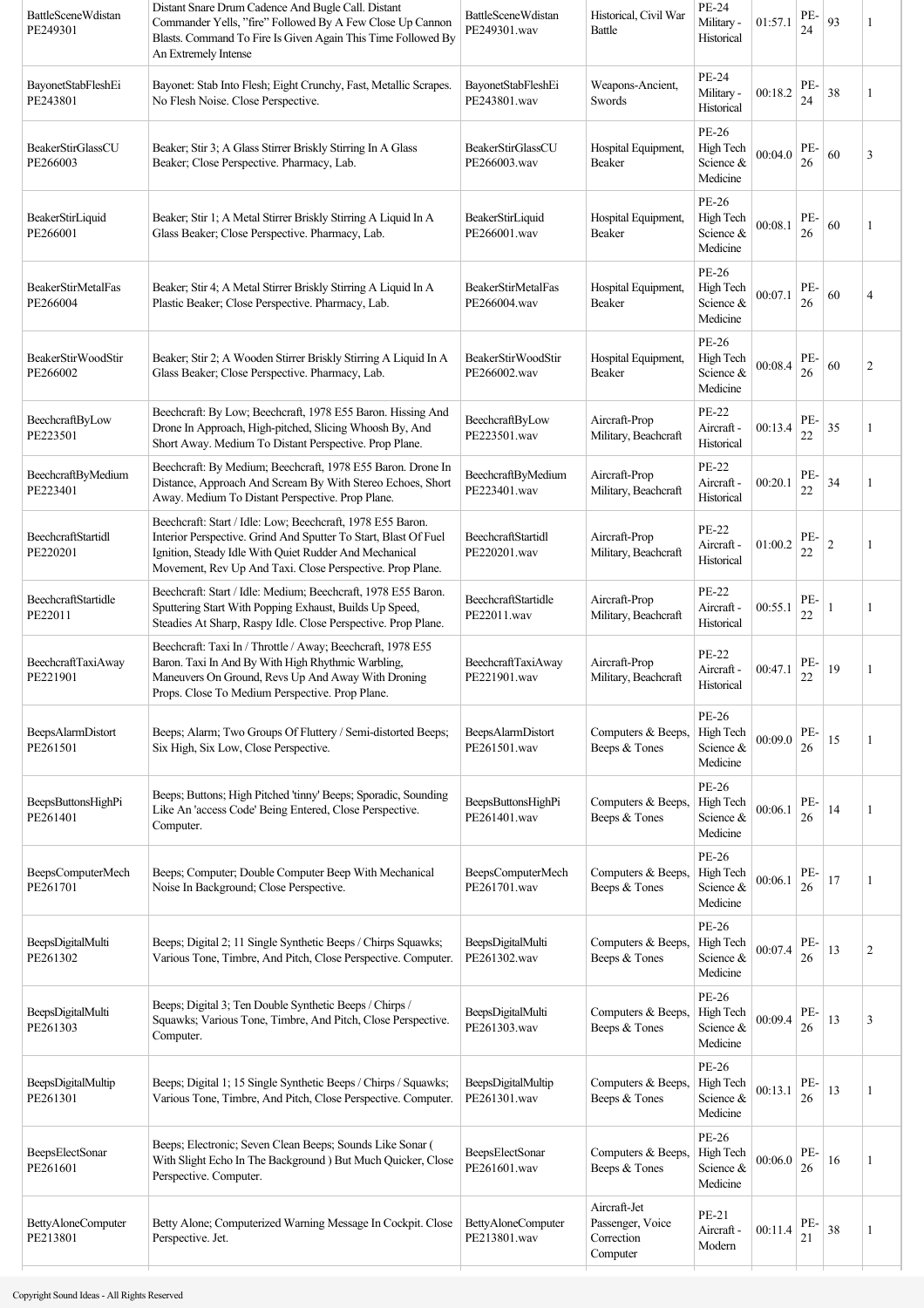| BettyDuringTaxiJet<br>PE214001        | Betty During Taxi; Jet Taxi, Squeak And Clatter Of Wheels,<br>Interior Perspective Engine Growl, Various Computerized<br>Warning Messages With Radio Squelching. Jet.                | BettyDuringTaxiJet<br>PE214001.wav        | Aircraft-Jet<br>Passenger, Voice<br>Correction<br>Computer       | PE-21<br>Aircraft -<br>Modern                      | 00:29.4 | PE-<br>21 | 40 |                |
|---------------------------------------|--------------------------------------------------------------------------------------------------------------------------------------------------------------------------------------|-------------------------------------------|------------------------------------------------------------------|----------------------------------------------------|---------|-----------|----|----------------|
| BettyElectronicsIn<br>PE213901        | Betty With Electronics; Interior Perspective Whining Engine<br>Startup, Computerized Warning Message With Flight Instrument<br>Clicks, One Loud Beep At End. Close Perspective. Jet. | BettyElectronicsIn<br>PE213901.wav        | Aircraft-Jet<br>Passenger, Voice<br>Correction<br>Computer       | PE-21<br>Aircraft -<br>Modern                      | 00:27.2 | PE-<br>21 | 39 |                |
| BicycleBrakeShift<br>PE306901         | Bicycle Brake / Shift Lever: Movement; Bicycle Hand Brakes;<br>Handlebar Levers Being Squeezed, Close Perspective.                                                                   | BicycleBrakeShift<br>PE306901.wav         | Vehicle-Various,<br><b>Bicycles</b>                              | PE-30<br><b>Sports</b><br><b>Effects</b>           | 00:08.1 | PE-<br>30 | 69 | 1              |
| <b>BicycleGearChain</b><br>PE306601   | Bicycle Gear / Chain: Shift Gears; Medium Speed Bicycle Chain /<br>Gear / Pedal / Wheel Noise; Pedaling, Change Gears, Freewheel<br>Ratchet, Close Perspective.                      | <b>BicycleGearChain</b><br>PE306601.wav   | Vehicle-Various,<br><b>Bicycles</b>                              | PE-30<br><b>Sports</b><br>Effects                  | 00:27.2 | PE-<br>30 | 66 |                |
| <b>BicycleGearChain</b><br>PE306602   | Bicycle Gear / Chain: Shift Gears; Slow Bicycle Chain / Gear /<br>Pedal / Wheel Noise; Pedaling, Change Gears, Freewheel<br>Ratchet, Close Perspective.                              | <b>BicycleGearChain</b><br>PE306602.wav   | Vehicle-Various,<br><b>Bicycles</b>                              | PE-30<br><b>Sports</b><br>Effects                  | 00:31.3 | PE-<br>30 | 66 | $\overline{2}$ |
| <b>BicycleGearsChain</b><br>PE306701  | Bicycle Gears / Chain: Steady; Fast Bicycle Chain / Gear / Pedal<br>/ Wheel Noise; Pedaling, Change Gears, Freewheel Ratchet,<br>Slow Spin-down, Close Perspective.                  | <b>BicycleGearsChain</b><br>PE306701.wav  | Vehicle-Various,<br><b>Bicycles</b>                              | PE-30<br><b>Sports</b><br>Effects                  | 00:58.1 | PE-<br>30 | 67 |                |
| <b>BicycleHandBreak</b><br>PE306801   | Bicycle Hand Break: Stop; Bicycle Hand Brakes On Rim; Wheel<br>Noise, Brakes Rub To Slow, Scratchy Stop, Close Perspective.                                                          | <b>BicycleHandBreak</b><br>PE306801.wav   | Vehicle-Various,<br><b>Bicycles</b>                              | PE-30<br><b>Sports</b><br>Effects                  | 00:08.2 | PE-<br>30 | 68 | 1              |
| BicycleRattlesChai<br>PE307001        | Bicycle Rattles; Bike Hits; Pedal / Chain Noise As Bike Goes<br>Over A Bump, Four Times, Close Perspective.                                                                          | BicycleRattlesChai<br>PE307001.wav        | Vehicle-Various,<br><b>Bicycles</b>                              | PE-30<br><b>Sports</b><br><b>Effects</b>           | 00:11.1 | PE-<br>30 | 70 |                |
| BicycleTireCapOnof<br>PE307101        | Bicycle Tire: Cap On / Off; Bicycle Tire Valve Cap Being<br>Screwed / Unscrewed; Plastic Cap, Large Hollow Tire Clunk,<br>Close Perspective.                                         | BicycleTireCapOnof<br>PE307101.wav        | Vehicle-Various,<br><b>Bicycles</b>                              | PE-30<br><b>Sports</b><br>Effects                  | 00:16.0 | PE-<br>30 | 71 | 1              |
| <b>BicycleTireInflate</b><br>PE307301 | Bicycle Tire: Inflate; Bicycle Tire Being Inflated; Hand Tire Pump,<br>Air Nozzle Noise, Close Perspective.                                                                          | BicycleTireInflate<br>PE307301.wav        | Vehicle-Various,<br><b>Bicycles</b>                              | PE-30<br><b>Sports</b><br>Effects                  | 00:13.3 | PE-<br>30 | 73 | 1              |
| <b>BicycleTireInflate</b><br>PE307302 | Bicycle Tire: Inflate; Bicycle Tire Being Inflated; Hand Tire Pump<br>With Spring Noise, Air Nozzle Barking Noise, Close<br>Perspective.                                             | <b>BicycleTireInflate</b><br>PE307302.wav | Vehicle-Various,<br><b>Bicycles</b>                              | PE-30<br><b>Sports</b><br><b>Effects</b>           | 00:26.2 | PE-<br>30 | 73 | 2              |
| <b>BicycleTireLongAir</b><br>PE307202 | Bicycle Tire: Long Air Releases; Bicycle Tire Long Air Release;<br>Two Times, Long Steady Air Releases, Close Perspective.                                                           | BicycleTireLongAir<br>PE307202.wav        | Vehicle-Various,<br><b>Bicycles</b>                              | PE-30<br><b>Sports</b><br><b>Effects</b>           | 00:07.1 | PE-<br>30 | 72 | $\overline{c}$ |
| BicycleTireShortAi<br>PE307201        | Bicycle Tire: Short Air Releases; Bicycle Tire Quick Air Release;<br>Two Times, Short Air Burst, Slight Punch, Close Perspective.                                                    | BicycleTireShortAi<br>PE307201.wav        | Vehicle-Various,<br><b>Bicycles</b>                              | PE-30<br><b>Sports</b><br>Effects                  | 00:01.4 | PE-<br>30 | 72 |                |
| <b>BlenderBlendervari</b><br>PE254301 | Blender; Blender -various Speeds; Low, Medium, Medium High,<br>High, Low. Close Perspective. Kitchen.                                                                                | BlenderBlendervari<br>PE254301.wav        | Household,<br>Appliances                                         | <b>PE-25</b><br>House -<br>Interior &<br>Exterior  | 01:00.1 | PE-<br>25 | 43 | 1              |
| BloodAnalyzerMotor<br>PE266701        | Blood Analyzer 1; Blood Analysis Machine; Fan / Motor,<br>Mixing, Air Releases, Printout, Beeps; Close Perspective.<br>Hospital, Lab.                                                | <b>BloodAnalyzerMotor</b><br>PE266701.wav | Hospital Equipment,<br><b>Blood Analyzer</b>                     | PE-26<br>High Tech<br>Science &<br>Medicine        | 00:28.2 | PE-<br>26 | 67 | 1              |
| BloodAnalyzerMotor<br>PE266702        | Blood Analyzer 2; Blood Analysis; Fan / Motor, Printing, Buzzes;<br>Close Perspective. Hospital, Lab.                                                                                | BloodAnalyzerMotor<br>PE266702.wav        | Hospital Equipment,<br><b>Blood Analyzer</b>                     | PE-26<br>High Tech<br>Science &<br>Medicine        | 00:32.2 | PE-<br>26 | 67 | $\overline{c}$ |
| BloodAnalyzerMotor<br>PE266703        | Blood Analyzer 3; Blood Analysis; Motor / Fan Noise, Beeps,<br>Printing, Grinding, Small Servos; Close Perspective. Hospital,<br>Lab.                                                | BloodAnalyzerMotor<br>PE266703.wav        | Hospital Equipment,<br><b>Blood Analyzer</b>                     | <b>PE-26</b><br>High Tech<br>Science &<br>Medicine | 01:02.3 | PE-<br>26 | 67 | 3              |
| BodyFallJuicySlowL<br>PE247901        | Body Fall: Juicy; Slow, Light Body Fall. Very Wet Sounding.<br>Close Perspective.                                                                                                    | BodyFallJuicySlowL<br>PE247901.wav        | Impacts & Crashes-<br>Fights, Bodyfalls                          | <b>PE-24</b><br>Military -<br>Historical           | 00:06.3 | PE-<br>24 | 79 | 1              |
| BodyFallsThreeBo<br>PE247801          | Body Falls (3x); Three Body Falls Onto Wood Surface And<br>Debris. Low Thud Type Impacts Which Cause Some Residual<br>Debris Noises. Close Perspective.                              | BodyFallsThreeBo<br>PE247801.wav          | Impacts & Crashes-<br>Fights, Bodyfalls                          | PE-24<br>Military -<br>Historical                  | 00:10.1 | PE-<br>24 | 78 | 1              |
| <b>BodyPunchFast</b><br>PE247501      | Body Punch (3x); Three Fast Punches To The Body With High<br>Pitched, "slappy" Quality. Close Perspective.                                                                           | BodyPunchFast<br>PE247501.wav             | Impacts & Crashes-<br>Fights, Punches<br><b>Kicks Hits Bones</b> | PE-24<br>Military -<br>Historical                  | 00:08.0 | PE-<br>24 | 75 | 1              |
| BoilingLiquidBubbl<br>PE266501        | Boiling Liquid; Bubbles 1; A Slow, Rolling Liquid Boil;<br>Consistency Of Water, Crisp High Frequency Sizzle, Close<br>Perspective.                                                  | BoilingLiquidBubbl<br>PE266501.wav        | Hospital Equipment,<br><b>Boiling Liquid</b>                     | PE-26<br>High Tech<br>Science &<br>Medicine        | 00:28.3 | PE-<br>26 | 65 | 1              |
|                                       |                                                                                                                                                                                      |                                           |                                                                  | PE-26                                              |         |           |    |                |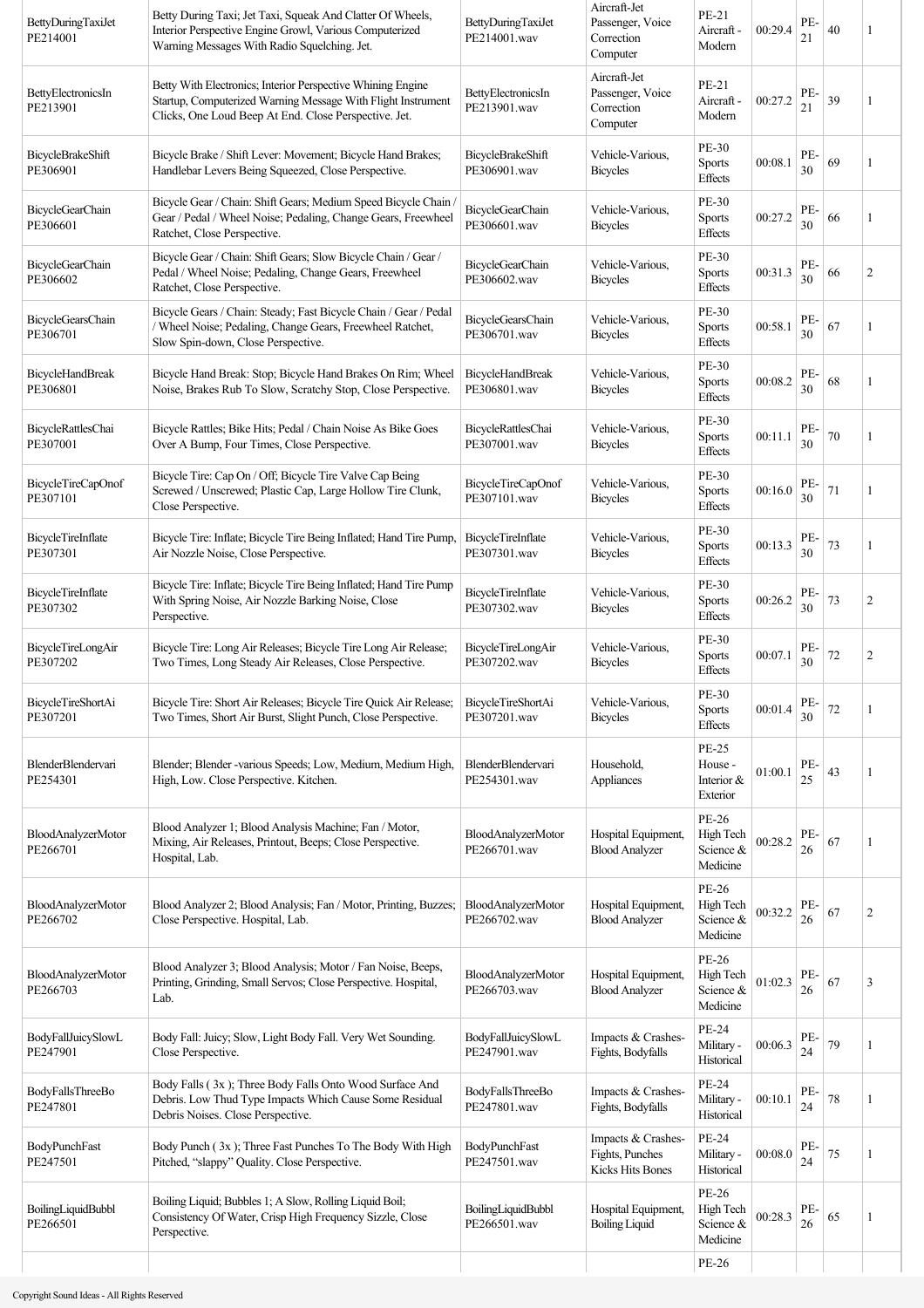| PE-26<br>PE-<br>Boiling Liquid; Bubbles 3; A Medium, Rolling Liquid Boil;<br>BoilingLiquidBubbl<br>Hospital Equipment,<br>High Tech<br>00:20.3<br>65<br>3<br>Science &<br>Consistency Of Water, Close Perspective.<br>PE266503.wav<br><b>Boiling Liquid</b><br>26<br>Medicine<br>PE-26<br>Boiling Liquid; Sequence; Bunsen Burner / Beaker; Flame Hiss /<br>PE-<br>BoilingLiquidSeque<br>Hospital Equipment,<br>High Tech<br>00:45.2<br>64<br>Slow Rise To Boiling Over, Spittle, Crackle, Snap, Hiss, Glass<br>1<br>PE266401.wav<br><b>Boiling Liquid</b><br>Science &<br>26<br>Creaking; Close Perspective. Lab, Gas<br>Medicine<br>PE-25<br>Boiling Pot 1; Water Boiling Over; Occasional Crackles, Pops,<br>BoilingPot1WaterBo<br>House -<br>PE<br>00:32.2<br>And Sizzles. Constant Boiling Rumble In Background. Close<br>31<br>Household, Boiling<br>1<br>PE253101.wav<br>Interior &<br>25<br>Perspective. Kitchen, Restaurant.<br>Exterior<br><b>PE-25</b><br>PE-<br>Boiling Pot 2; Water Boiling Rapidly; Almost Tinny Sounding.<br>BoilingPot2WaterBo<br>House -<br>00:15.4<br>$\mathfrak{2}$<br>31<br>Household, Boiling<br>25<br>Close Perspective. Kitchen, Restaurant.<br>PE253102.wav<br>Interior $&$<br>Exterior<br>PE-24<br>Impacts & Crashes-<br>PE-<br>Bone Break; Single Splintery Quick Break Of Stick. Medium<br>BoneBreakSingleSpl<br>Fights, Punches<br>Military -<br>00:06.0<br>77<br>1<br>PE247701.wav<br>Perspective.<br>24<br>Kicks Hits Bones<br>Historical<br>PE-24<br>Impacts & Crashes-<br>Bone Crunch; Hard, Wet Bone Breaking Impact. Faint Vocal,<br><b>BoneCrunchHardWetB</b><br>PE<br>72<br>Fights, Punches<br>Military -<br>00:06.4<br>1<br>"oomph" Upon Impact. Close Perspective.<br>PE247201.wav<br>24<br><b>Kicks Hits Bones</b><br>Historical<br>Bow & Arrow Pullback; Single Take Of Wood Arrow Sliding<br>PE-24<br>PE-<br>BowArrowPullbackSi<br>Weapons-Ancient,<br>00:06.0<br>Against Bow While Being Drawn Back To Fire. Smooth Wood<br>Military -<br>26<br>1<br>PE242601.wav<br>Bow & Arrow<br>24<br>Scraping Sound. Medium Perspective.<br>Historical<br>PE-30<br>Bowling Alley Ambience; People Talking / Cheering / Clapping /<br><b>BowlingAlleyAmbien</b><br>PE-<br>91<br>01:29.4<br>Moving About, Balls Rolling / Hitting Pins, Pa System<br>Sports, Bowling<br><b>Sports</b><br>1<br>PE309101.wav<br>30<br>Announcement, Medium Perspective.<br>Effects<br>PE-30<br>PE-<br>Bowling Alley Ambience; Balls Rolling / Hitting Pins, People<br><b>BowlingAlleyAmbien</b><br>92<br>00:23.0<br>Sports, Bowling<br>Sports<br>1<br>30<br>Talking / Cheering, Medium Perspective.<br>PE309201.wav<br>Effects<br>PE-30<br>Bowling Ball Down Lane / Into Pins (3x); Bowling Strike; Three<br>BowlingBallDownLan<br>PE-<br>00:17.4<br>83<br>Sports, Bowling<br>Sports<br>1<br>30<br>Times, Pin's Point Of View, Close Perspective.<br>PE308301.wav<br>Effects<br><b>PE-30</b><br>Bowling Ball Down Lane / Into Pins (1x); Bowling Strike; One<br>PE-<br>BowlingBallDownLan<br>83<br>$\overline{c}$<br>Sports, Bowling<br>00:05.4<br><b>Sports</b><br>30<br>Time, Mid Lane Point Of View, Medium Perspective.<br>PE308302.wav<br><b>Effects</b><br>PE-30<br>Bowling Ball Down Lane / Single Pin Hit (1x); Bowling Spare;<br>BowlingBallDownLan<br>PE-<br>00:09.4<br>84<br>Sports, Bowling<br><b>Sports</b><br>1<br>Bowler's Point Of View, Close Perspective.<br>PE308401.wav<br>30<br>Effects<br>PE-30<br>Bowling Ball Roll Effect: Steady; Bowling Ball Roll; Long Roll,<br>BowlingBallRollEff<br>PE-<br>86<br>Sports, Bowling<br>00:16.3<br><b>Sports</b><br>1<br>Ball's Point Of View, Close Perspective.<br>PE308601.wav<br>30<br>Effects<br>PE-24<br>Bow Release: Twang (4x); Four Tight, Fast, Low Pitched Bow<br><b>BowReleaseTwang</b><br>Weapons-Ancient,<br>PE<br>00:09.3<br>27<br>Military -<br>1<br>PE242701.wav<br>String Releases. Medium Close Perspective.<br>Bow & Arrow<br>24<br>Historical<br>PE-24<br>PE-<br>Bow Release: Twang; Single Loose Bow String Release With<br>BowReleaseTwangSin<br>Weapons-Ancient,<br>00:06.1<br>$28\,$<br>Military -<br>1<br>24<br>Faint Arrow Whiz Away. Medium Perspective.<br>PE242801.wav<br>Bow & Arrow<br>Historical<br>PE-30<br>PE-<br>Boxing: Glove Punch (10x); Closed Fist Impacting Face; Ten<br><b>BoxingGlovePunch</b><br>00:09.1<br>43<br>Sports, Boxing<br><b>Sports</b><br>1<br>30<br>Times, Thud, Crunch, Close Perspective.<br>PE304301.wav<br>Effects<br>Boxing Gym Ambience: Jump Rope; Boxer Jumping Rope; Swish<br>Gyms & Locker<br>PE-30<br><b>BoxingGymAmbience</b><br>PE-<br>47<br>Of Rope, Clack Of Shoes, Gym Ambience In Background (<br>01:08.3<br>Rooms, Boxing Gym<br><b>Sports</b><br>1<br>30<br>PE304701.wav<br>Punching Bag / Grunts ), Close Perspective.<br>Effects<br>BGs<br>Boxing Gym Ambience: Sparring; Boxers Going At It In Ring;<br>Gyms & Locker<br>PE-30<br><b>BoxingGymAmbience</b><br>PE-<br>48<br>01:04.2<br>Punches, Footwork, Grunts, Breaths, Men Talking In<br>Rooms, Boxing Gym<br><b>Sports</b><br>1<br>PE304801.wav<br>30<br>Background, Medium Perspective.<br>BGs<br><b>Effects</b><br>Boxing Gym Ambience: Sparring with Trainer; Several Boxers<br>Gyms & Locker<br>PE-30<br><b>BoxingGymAmbience</b><br>PE-<br>00:36.4<br>49<br>Jumping Rope; Swish Of Rope, Clothing Movement, Clack Of<br>Rooms, Boxing Gym<br><b>Sports</b><br>1<br>PE304901.wav<br>30<br>Shoes, Medium Perspective.<br><b>Effects</b><br>BGs<br>PE-30<br>Boxing: Heavy Bag Punches; Boxer Punching Large Punching<br>Impacts & Crashes-<br>PE-<br>BoxingHeavyBagPunc<br>45<br>00:38.3<br>Sports<br>1<br>Bag; Heavy Thud, Rattle Of Chain, Medium Perspective.<br>PE304501.wav<br>Fights, Boxing<br>30<br>Effects<br>PE-30<br>Boxing: Juicy Punch (10x); Closed Fist Impacting Body; Six<br>BoxingJuicyPunch<br>PE-<br>00:18.1<br>44<br>Sports, Boxing<br><b>Sports</b><br>1<br>Times, Varying Textures, Close Perspective.<br>30<br>PE304401.wav<br>Effects | BoilingLiquidBubbl<br>PE266502        | Boiling Liquid; Bubbles 2; A Rapid Liquid Boil; Consistency Of<br>Water, Close Perspective. | BoilingLiquidBubbl<br>PE266502.wav | Hospital Equipment,<br><b>Boiling Liquid</b> | High Tech<br>Science &<br>Medicine | 00:30.1 | PE-<br>26 | 65 | $\overline{c}$ |
|------------------------------------------------------------------------------------------------------------------------------------------------------------------------------------------------------------------------------------------------------------------------------------------------------------------------------------------------------------------------------------------------------------------------------------------------------------------------------------------------------------------------------------------------------------------------------------------------------------------------------------------------------------------------------------------------------------------------------------------------------------------------------------------------------------------------------------------------------------------------------------------------------------------------------------------------------------------------------------------------------------------------------------------------------------------------------------------------------------------------------------------------------------------------------------------------------------------------------------------------------------------------------------------------------------------------------------------------------------------------------------------------------------------------------------------------------------------------------------------------------------------------------------------------------------------------------------------------------------------------------------------------------------------------------------------------------------------------------------------------------------------------------------------------------------------------------------------------------------------------------------------------------------------------------------------------------------------------------------------------------------------------------------------------------------------------------------------------------------------------------------------------------------------------------------------------------------------------------------------------------------------------------------------------------------------------------------------------------------------------------------------------------------------------------------------------------------------------------------------------------------------------------------------------------------------------------------------------------------------------------------------------------------------------------------------------------------------------------------------------------------------------------------------------------------------------------------------------------------------------------------------------------------------------------------------------------------------------------------------------------------------------------------------------------------------------------------------------------------------------------------------------------------------------------------------------------------------------------------------------------------------------------------------------------------------------------------------------------------------------------------------------------------------------------------------------------------------------------------------------------------------------------------------------------------------------------------------------------------------------------------------------------------------------------------------------------------------------------------------------------------------------------------------------------------------------------------------------------------------------------------------------------------------------------------------------------------------------------------------------------------------------------------------------------------------------------------------------------------------------------------------------------------------------------------------------------------------------------------------------------------------------------------------------------------------------------------------------------------------------------------------------------------------------------------------------------------------------------------------------------------------------------------------------------------------------------------------------------------------------------------------------------------------------------------------------------------------------------------------------------------------------------------------------------------------------------------------------------------------------------------------------------------------------------------------------------------------------------------------------------------------------------------------------------------------------------------------------------------------------------------------------------------------------------------------------------------------------------------------------------------------------------------------------------------------------------------------------------------------------------------------------------------------------------------------------------------------------------------------------------------------------------------------------------------------------------------------------------------------------------------------------------------------------------------------------------------------------------------------------------------------------------------------------------------------------------------------------------------------------------------------------------------------------------------------------------------------------------------------|---------------------------------------|---------------------------------------------------------------------------------------------|------------------------------------|----------------------------------------------|------------------------------------|---------|-----------|----|----------------|
|                                                                                                                                                                                                                                                                                                                                                                                                                                                                                                                                                                                                                                                                                                                                                                                                                                                                                                                                                                                                                                                                                                                                                                                                                                                                                                                                                                                                                                                                                                                                                                                                                                                                                                                                                                                                                                                                                                                                                                                                                                                                                                                                                                                                                                                                                                                                                                                                                                                                                                                                                                                                                                                                                                                                                                                                                                                                                                                                                                                                                                                                                                                                                                                                                                                                                                                                                                                                                                                                                                                                                                                                                                                                                                                                                                                                                                                                                                                                                                                                                                                                                                                                                                                                                                                                                                                                                                                                                                                                                                                                                                                                                                                                                                                                                                                                                                                                                                                                                                                                                                                                                                                                                                                                                                                                                                                                                                                                                                                                                                                                                                                                                                                                                                                                                                                                                                                                                                                                                                                          | BoilingLiquidBubbl<br>PE266503        |                                                                                             |                                    |                                              |                                    |         |           |    |                |
|                                                                                                                                                                                                                                                                                                                                                                                                                                                                                                                                                                                                                                                                                                                                                                                                                                                                                                                                                                                                                                                                                                                                                                                                                                                                                                                                                                                                                                                                                                                                                                                                                                                                                                                                                                                                                                                                                                                                                                                                                                                                                                                                                                                                                                                                                                                                                                                                                                                                                                                                                                                                                                                                                                                                                                                                                                                                                                                                                                                                                                                                                                                                                                                                                                                                                                                                                                                                                                                                                                                                                                                                                                                                                                                                                                                                                                                                                                                                                                                                                                                                                                                                                                                                                                                                                                                                                                                                                                                                                                                                                                                                                                                                                                                                                                                                                                                                                                                                                                                                                                                                                                                                                                                                                                                                                                                                                                                                                                                                                                                                                                                                                                                                                                                                                                                                                                                                                                                                                                                          | BoilingLiquidSeque<br>PE266401        |                                                                                             |                                    |                                              |                                    |         |           |    |                |
|                                                                                                                                                                                                                                                                                                                                                                                                                                                                                                                                                                                                                                                                                                                                                                                                                                                                                                                                                                                                                                                                                                                                                                                                                                                                                                                                                                                                                                                                                                                                                                                                                                                                                                                                                                                                                                                                                                                                                                                                                                                                                                                                                                                                                                                                                                                                                                                                                                                                                                                                                                                                                                                                                                                                                                                                                                                                                                                                                                                                                                                                                                                                                                                                                                                                                                                                                                                                                                                                                                                                                                                                                                                                                                                                                                                                                                                                                                                                                                                                                                                                                                                                                                                                                                                                                                                                                                                                                                                                                                                                                                                                                                                                                                                                                                                                                                                                                                                                                                                                                                                                                                                                                                                                                                                                                                                                                                                                                                                                                                                                                                                                                                                                                                                                                                                                                                                                                                                                                                                          | BoilingPot1WaterBo<br>PE253101        |                                                                                             |                                    |                                              |                                    |         |           |    |                |
|                                                                                                                                                                                                                                                                                                                                                                                                                                                                                                                                                                                                                                                                                                                                                                                                                                                                                                                                                                                                                                                                                                                                                                                                                                                                                                                                                                                                                                                                                                                                                                                                                                                                                                                                                                                                                                                                                                                                                                                                                                                                                                                                                                                                                                                                                                                                                                                                                                                                                                                                                                                                                                                                                                                                                                                                                                                                                                                                                                                                                                                                                                                                                                                                                                                                                                                                                                                                                                                                                                                                                                                                                                                                                                                                                                                                                                                                                                                                                                                                                                                                                                                                                                                                                                                                                                                                                                                                                                                                                                                                                                                                                                                                                                                                                                                                                                                                                                                                                                                                                                                                                                                                                                                                                                                                                                                                                                                                                                                                                                                                                                                                                                                                                                                                                                                                                                                                                                                                                                                          | BoilingPot2WaterBo<br>PE253102        |                                                                                             |                                    |                                              |                                    |         |           |    |                |
|                                                                                                                                                                                                                                                                                                                                                                                                                                                                                                                                                                                                                                                                                                                                                                                                                                                                                                                                                                                                                                                                                                                                                                                                                                                                                                                                                                                                                                                                                                                                                                                                                                                                                                                                                                                                                                                                                                                                                                                                                                                                                                                                                                                                                                                                                                                                                                                                                                                                                                                                                                                                                                                                                                                                                                                                                                                                                                                                                                                                                                                                                                                                                                                                                                                                                                                                                                                                                                                                                                                                                                                                                                                                                                                                                                                                                                                                                                                                                                                                                                                                                                                                                                                                                                                                                                                                                                                                                                                                                                                                                                                                                                                                                                                                                                                                                                                                                                                                                                                                                                                                                                                                                                                                                                                                                                                                                                                                                                                                                                                                                                                                                                                                                                                                                                                                                                                                                                                                                                                          | <b>BoneBreakSingleSpl</b><br>PE247701 |                                                                                             |                                    |                                              |                                    |         |           |    |                |
|                                                                                                                                                                                                                                                                                                                                                                                                                                                                                                                                                                                                                                                                                                                                                                                                                                                                                                                                                                                                                                                                                                                                                                                                                                                                                                                                                                                                                                                                                                                                                                                                                                                                                                                                                                                                                                                                                                                                                                                                                                                                                                                                                                                                                                                                                                                                                                                                                                                                                                                                                                                                                                                                                                                                                                                                                                                                                                                                                                                                                                                                                                                                                                                                                                                                                                                                                                                                                                                                                                                                                                                                                                                                                                                                                                                                                                                                                                                                                                                                                                                                                                                                                                                                                                                                                                                                                                                                                                                                                                                                                                                                                                                                                                                                                                                                                                                                                                                                                                                                                                                                                                                                                                                                                                                                                                                                                                                                                                                                                                                                                                                                                                                                                                                                                                                                                                                                                                                                                                                          | <b>BoneCrunchHardWetB</b><br>PE247201 |                                                                                             |                                    |                                              |                                    |         |           |    |                |
|                                                                                                                                                                                                                                                                                                                                                                                                                                                                                                                                                                                                                                                                                                                                                                                                                                                                                                                                                                                                                                                                                                                                                                                                                                                                                                                                                                                                                                                                                                                                                                                                                                                                                                                                                                                                                                                                                                                                                                                                                                                                                                                                                                                                                                                                                                                                                                                                                                                                                                                                                                                                                                                                                                                                                                                                                                                                                                                                                                                                                                                                                                                                                                                                                                                                                                                                                                                                                                                                                                                                                                                                                                                                                                                                                                                                                                                                                                                                                                                                                                                                                                                                                                                                                                                                                                                                                                                                                                                                                                                                                                                                                                                                                                                                                                                                                                                                                                                                                                                                                                                                                                                                                                                                                                                                                                                                                                                                                                                                                                                                                                                                                                                                                                                                                                                                                                                                                                                                                                                          | <b>BowArrowPullbackSi</b><br>PE242601 |                                                                                             |                                    |                                              |                                    |         |           |    |                |
|                                                                                                                                                                                                                                                                                                                                                                                                                                                                                                                                                                                                                                                                                                                                                                                                                                                                                                                                                                                                                                                                                                                                                                                                                                                                                                                                                                                                                                                                                                                                                                                                                                                                                                                                                                                                                                                                                                                                                                                                                                                                                                                                                                                                                                                                                                                                                                                                                                                                                                                                                                                                                                                                                                                                                                                                                                                                                                                                                                                                                                                                                                                                                                                                                                                                                                                                                                                                                                                                                                                                                                                                                                                                                                                                                                                                                                                                                                                                                                                                                                                                                                                                                                                                                                                                                                                                                                                                                                                                                                                                                                                                                                                                                                                                                                                                                                                                                                                                                                                                                                                                                                                                                                                                                                                                                                                                                                                                                                                                                                                                                                                                                                                                                                                                                                                                                                                                                                                                                                                          | <b>BowlingAlleyAmbien</b><br>PE309101 |                                                                                             |                                    |                                              |                                    |         |           |    |                |
|                                                                                                                                                                                                                                                                                                                                                                                                                                                                                                                                                                                                                                                                                                                                                                                                                                                                                                                                                                                                                                                                                                                                                                                                                                                                                                                                                                                                                                                                                                                                                                                                                                                                                                                                                                                                                                                                                                                                                                                                                                                                                                                                                                                                                                                                                                                                                                                                                                                                                                                                                                                                                                                                                                                                                                                                                                                                                                                                                                                                                                                                                                                                                                                                                                                                                                                                                                                                                                                                                                                                                                                                                                                                                                                                                                                                                                                                                                                                                                                                                                                                                                                                                                                                                                                                                                                                                                                                                                                                                                                                                                                                                                                                                                                                                                                                                                                                                                                                                                                                                                                                                                                                                                                                                                                                                                                                                                                                                                                                                                                                                                                                                                                                                                                                                                                                                                                                                                                                                                                          | <b>BowlingAlleyAmbien</b><br>PE309201 |                                                                                             |                                    |                                              |                                    |         |           |    |                |
|                                                                                                                                                                                                                                                                                                                                                                                                                                                                                                                                                                                                                                                                                                                                                                                                                                                                                                                                                                                                                                                                                                                                                                                                                                                                                                                                                                                                                                                                                                                                                                                                                                                                                                                                                                                                                                                                                                                                                                                                                                                                                                                                                                                                                                                                                                                                                                                                                                                                                                                                                                                                                                                                                                                                                                                                                                                                                                                                                                                                                                                                                                                                                                                                                                                                                                                                                                                                                                                                                                                                                                                                                                                                                                                                                                                                                                                                                                                                                                                                                                                                                                                                                                                                                                                                                                                                                                                                                                                                                                                                                                                                                                                                                                                                                                                                                                                                                                                                                                                                                                                                                                                                                                                                                                                                                                                                                                                                                                                                                                                                                                                                                                                                                                                                                                                                                                                                                                                                                                                          | BowlingBallDownLan<br>PE308301        |                                                                                             |                                    |                                              |                                    |         |           |    |                |
|                                                                                                                                                                                                                                                                                                                                                                                                                                                                                                                                                                                                                                                                                                                                                                                                                                                                                                                                                                                                                                                                                                                                                                                                                                                                                                                                                                                                                                                                                                                                                                                                                                                                                                                                                                                                                                                                                                                                                                                                                                                                                                                                                                                                                                                                                                                                                                                                                                                                                                                                                                                                                                                                                                                                                                                                                                                                                                                                                                                                                                                                                                                                                                                                                                                                                                                                                                                                                                                                                                                                                                                                                                                                                                                                                                                                                                                                                                                                                                                                                                                                                                                                                                                                                                                                                                                                                                                                                                                                                                                                                                                                                                                                                                                                                                                                                                                                                                                                                                                                                                                                                                                                                                                                                                                                                                                                                                                                                                                                                                                                                                                                                                                                                                                                                                                                                                                                                                                                                                                          | BowlingBallDownLan<br>PE308302        |                                                                                             |                                    |                                              |                                    |         |           |    |                |
|                                                                                                                                                                                                                                                                                                                                                                                                                                                                                                                                                                                                                                                                                                                                                                                                                                                                                                                                                                                                                                                                                                                                                                                                                                                                                                                                                                                                                                                                                                                                                                                                                                                                                                                                                                                                                                                                                                                                                                                                                                                                                                                                                                                                                                                                                                                                                                                                                                                                                                                                                                                                                                                                                                                                                                                                                                                                                                                                                                                                                                                                                                                                                                                                                                                                                                                                                                                                                                                                                                                                                                                                                                                                                                                                                                                                                                                                                                                                                                                                                                                                                                                                                                                                                                                                                                                                                                                                                                                                                                                                                                                                                                                                                                                                                                                                                                                                                                                                                                                                                                                                                                                                                                                                                                                                                                                                                                                                                                                                                                                                                                                                                                                                                                                                                                                                                                                                                                                                                                                          | BowlingBallDownLan<br>PE308401        |                                                                                             |                                    |                                              |                                    |         |           |    |                |
|                                                                                                                                                                                                                                                                                                                                                                                                                                                                                                                                                                                                                                                                                                                                                                                                                                                                                                                                                                                                                                                                                                                                                                                                                                                                                                                                                                                                                                                                                                                                                                                                                                                                                                                                                                                                                                                                                                                                                                                                                                                                                                                                                                                                                                                                                                                                                                                                                                                                                                                                                                                                                                                                                                                                                                                                                                                                                                                                                                                                                                                                                                                                                                                                                                                                                                                                                                                                                                                                                                                                                                                                                                                                                                                                                                                                                                                                                                                                                                                                                                                                                                                                                                                                                                                                                                                                                                                                                                                                                                                                                                                                                                                                                                                                                                                                                                                                                                                                                                                                                                                                                                                                                                                                                                                                                                                                                                                                                                                                                                                                                                                                                                                                                                                                                                                                                                                                                                                                                                                          | BowlingBallRollEff<br>PE308601        |                                                                                             |                                    |                                              |                                    |         |           |    |                |
|                                                                                                                                                                                                                                                                                                                                                                                                                                                                                                                                                                                                                                                                                                                                                                                                                                                                                                                                                                                                                                                                                                                                                                                                                                                                                                                                                                                                                                                                                                                                                                                                                                                                                                                                                                                                                                                                                                                                                                                                                                                                                                                                                                                                                                                                                                                                                                                                                                                                                                                                                                                                                                                                                                                                                                                                                                                                                                                                                                                                                                                                                                                                                                                                                                                                                                                                                                                                                                                                                                                                                                                                                                                                                                                                                                                                                                                                                                                                                                                                                                                                                                                                                                                                                                                                                                                                                                                                                                                                                                                                                                                                                                                                                                                                                                                                                                                                                                                                                                                                                                                                                                                                                                                                                                                                                                                                                                                                                                                                                                                                                                                                                                                                                                                                                                                                                                                                                                                                                                                          | <b>BowReleaseTwang</b><br>PE242701    |                                                                                             |                                    |                                              |                                    |         |           |    |                |
|                                                                                                                                                                                                                                                                                                                                                                                                                                                                                                                                                                                                                                                                                                                                                                                                                                                                                                                                                                                                                                                                                                                                                                                                                                                                                                                                                                                                                                                                                                                                                                                                                                                                                                                                                                                                                                                                                                                                                                                                                                                                                                                                                                                                                                                                                                                                                                                                                                                                                                                                                                                                                                                                                                                                                                                                                                                                                                                                                                                                                                                                                                                                                                                                                                                                                                                                                                                                                                                                                                                                                                                                                                                                                                                                                                                                                                                                                                                                                                                                                                                                                                                                                                                                                                                                                                                                                                                                                                                                                                                                                                                                                                                                                                                                                                                                                                                                                                                                                                                                                                                                                                                                                                                                                                                                                                                                                                                                                                                                                                                                                                                                                                                                                                                                                                                                                                                                                                                                                                                          | BowReleaseTwangSin<br>PE242801        |                                                                                             |                                    |                                              |                                    |         |           |    |                |
|                                                                                                                                                                                                                                                                                                                                                                                                                                                                                                                                                                                                                                                                                                                                                                                                                                                                                                                                                                                                                                                                                                                                                                                                                                                                                                                                                                                                                                                                                                                                                                                                                                                                                                                                                                                                                                                                                                                                                                                                                                                                                                                                                                                                                                                                                                                                                                                                                                                                                                                                                                                                                                                                                                                                                                                                                                                                                                                                                                                                                                                                                                                                                                                                                                                                                                                                                                                                                                                                                                                                                                                                                                                                                                                                                                                                                                                                                                                                                                                                                                                                                                                                                                                                                                                                                                                                                                                                                                                                                                                                                                                                                                                                                                                                                                                                                                                                                                                                                                                                                                                                                                                                                                                                                                                                                                                                                                                                                                                                                                                                                                                                                                                                                                                                                                                                                                                                                                                                                                                          | <b>BoxingGlovePunch</b><br>PE304301   |                                                                                             |                                    |                                              |                                    |         |           |    |                |
|                                                                                                                                                                                                                                                                                                                                                                                                                                                                                                                                                                                                                                                                                                                                                                                                                                                                                                                                                                                                                                                                                                                                                                                                                                                                                                                                                                                                                                                                                                                                                                                                                                                                                                                                                                                                                                                                                                                                                                                                                                                                                                                                                                                                                                                                                                                                                                                                                                                                                                                                                                                                                                                                                                                                                                                                                                                                                                                                                                                                                                                                                                                                                                                                                                                                                                                                                                                                                                                                                                                                                                                                                                                                                                                                                                                                                                                                                                                                                                                                                                                                                                                                                                                                                                                                                                                                                                                                                                                                                                                                                                                                                                                                                                                                                                                                                                                                                                                                                                                                                                                                                                                                                                                                                                                                                                                                                                                                                                                                                                                                                                                                                                                                                                                                                                                                                                                                                                                                                                                          | BoxingGymAmbience<br>PE304701         |                                                                                             |                                    |                                              |                                    |         |           |    |                |
|                                                                                                                                                                                                                                                                                                                                                                                                                                                                                                                                                                                                                                                                                                                                                                                                                                                                                                                                                                                                                                                                                                                                                                                                                                                                                                                                                                                                                                                                                                                                                                                                                                                                                                                                                                                                                                                                                                                                                                                                                                                                                                                                                                                                                                                                                                                                                                                                                                                                                                                                                                                                                                                                                                                                                                                                                                                                                                                                                                                                                                                                                                                                                                                                                                                                                                                                                                                                                                                                                                                                                                                                                                                                                                                                                                                                                                                                                                                                                                                                                                                                                                                                                                                                                                                                                                                                                                                                                                                                                                                                                                                                                                                                                                                                                                                                                                                                                                                                                                                                                                                                                                                                                                                                                                                                                                                                                                                                                                                                                                                                                                                                                                                                                                                                                                                                                                                                                                                                                                                          | BoxingGymAmbience<br>PE304801         |                                                                                             |                                    |                                              |                                    |         |           |    |                |
|                                                                                                                                                                                                                                                                                                                                                                                                                                                                                                                                                                                                                                                                                                                                                                                                                                                                                                                                                                                                                                                                                                                                                                                                                                                                                                                                                                                                                                                                                                                                                                                                                                                                                                                                                                                                                                                                                                                                                                                                                                                                                                                                                                                                                                                                                                                                                                                                                                                                                                                                                                                                                                                                                                                                                                                                                                                                                                                                                                                                                                                                                                                                                                                                                                                                                                                                                                                                                                                                                                                                                                                                                                                                                                                                                                                                                                                                                                                                                                                                                                                                                                                                                                                                                                                                                                                                                                                                                                                                                                                                                                                                                                                                                                                                                                                                                                                                                                                                                                                                                                                                                                                                                                                                                                                                                                                                                                                                                                                                                                                                                                                                                                                                                                                                                                                                                                                                                                                                                                                          | BoxingGymAmbience<br>PE304901         |                                                                                             |                                    |                                              |                                    |         |           |    |                |
|                                                                                                                                                                                                                                                                                                                                                                                                                                                                                                                                                                                                                                                                                                                                                                                                                                                                                                                                                                                                                                                                                                                                                                                                                                                                                                                                                                                                                                                                                                                                                                                                                                                                                                                                                                                                                                                                                                                                                                                                                                                                                                                                                                                                                                                                                                                                                                                                                                                                                                                                                                                                                                                                                                                                                                                                                                                                                                                                                                                                                                                                                                                                                                                                                                                                                                                                                                                                                                                                                                                                                                                                                                                                                                                                                                                                                                                                                                                                                                                                                                                                                                                                                                                                                                                                                                                                                                                                                                                                                                                                                                                                                                                                                                                                                                                                                                                                                                                                                                                                                                                                                                                                                                                                                                                                                                                                                                                                                                                                                                                                                                                                                                                                                                                                                                                                                                                                                                                                                                                          | BoxingHeavyBagPunc<br>PE304501        |                                                                                             |                                    |                                              |                                    |         |           |    |                |
|                                                                                                                                                                                                                                                                                                                                                                                                                                                                                                                                                                                                                                                                                                                                                                                                                                                                                                                                                                                                                                                                                                                                                                                                                                                                                                                                                                                                                                                                                                                                                                                                                                                                                                                                                                                                                                                                                                                                                                                                                                                                                                                                                                                                                                                                                                                                                                                                                                                                                                                                                                                                                                                                                                                                                                                                                                                                                                                                                                                                                                                                                                                                                                                                                                                                                                                                                                                                                                                                                                                                                                                                                                                                                                                                                                                                                                                                                                                                                                                                                                                                                                                                                                                                                                                                                                                                                                                                                                                                                                                                                                                                                                                                                                                                                                                                                                                                                                                                                                                                                                                                                                                                                                                                                                                                                                                                                                                                                                                                                                                                                                                                                                                                                                                                                                                                                                                                                                                                                                                          | <b>BoxingJuicyPunch</b><br>PE304401   |                                                                                             |                                    |                                              |                                    |         |           |    |                |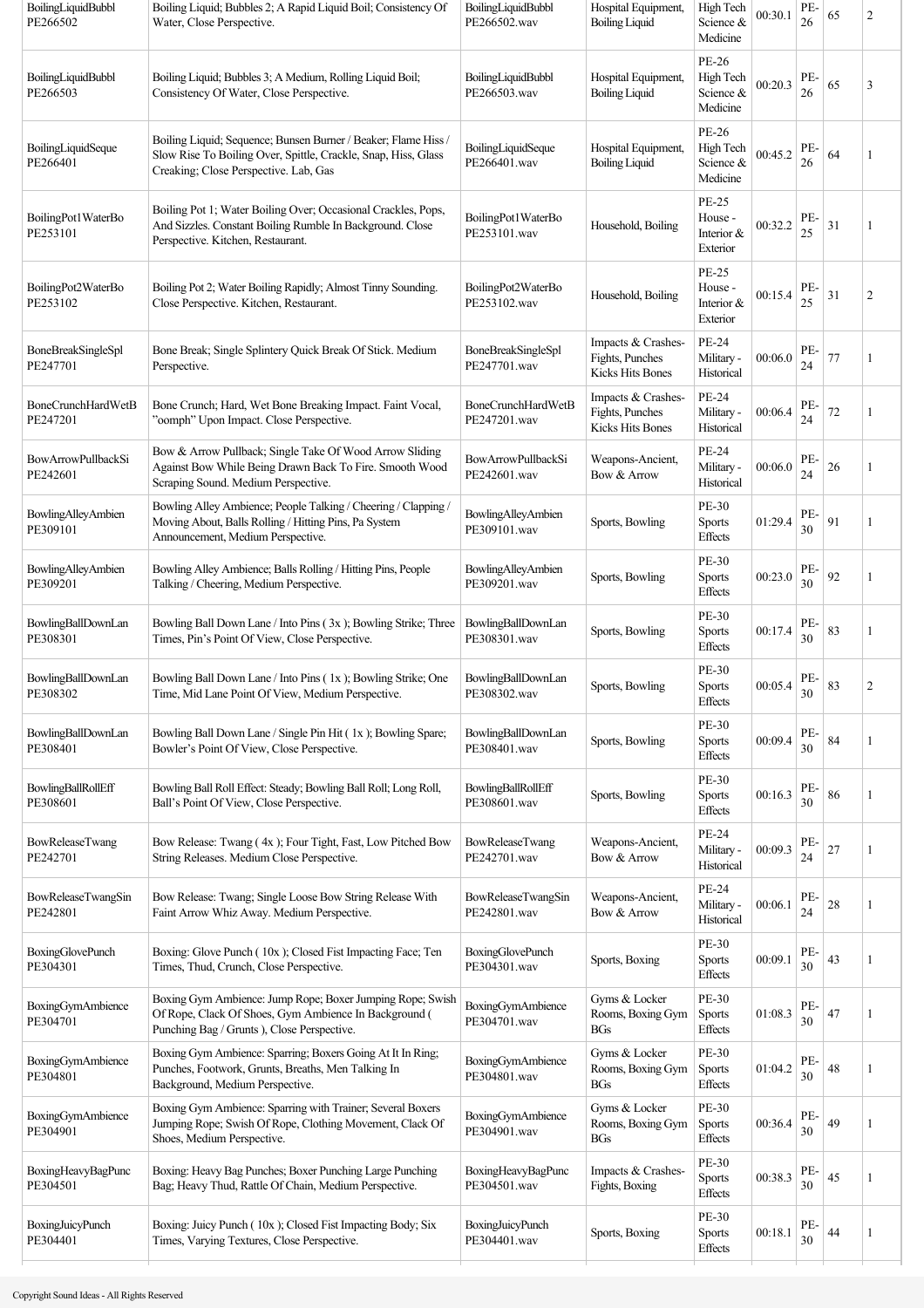| BoxingSpeedbagFast<br>PE304602        | Boxing: Speed bag: Fast; Boxer Punching Small Speed bag;<br>Rapidly, Thud, Clap, Boxer Breathing, Grunting, Close<br>Perspective.                                                                                                                                           | BoxingSpeedbagFast<br>PE304602.wav        | Impacts & Crashes-<br>Fights, Boxing              | PE-30<br>Sports<br>Effects                        | 00:49.0 | PE-<br>30 | 46             | 2 |
|---------------------------------------|-----------------------------------------------------------------------------------------------------------------------------------------------------------------------------------------------------------------------------------------------------------------------------|-------------------------------------------|---------------------------------------------------|---------------------------------------------------|---------|-----------|----------------|---|
| BoxingSpeedbagPunc<br>PE304601        | Boxing: Speed bag Punches; Boxer Punching Small Speed bag;<br>Sporadic, Thud, Clap, Boxer Breathing, Close Perspective.                                                                                                                                                     | BoxingSpeedbagPunc<br>PE304601.wav        | Impacts & Crashes-<br>Fights, Boxing              | PE-30<br>Sports<br>Effects                        | 00:11.4 | PE-<br>30 | 46             | 1 |
| <b>BrainSquishEffect</b><br>PE268501  | Brain Squish; Effect; Moist, Fleshy Organ Movements; Fall To<br>Floor, Close Perspective.                                                                                                                                                                                   | <b>BrainSquishEffect</b><br>PE268501.wav  | Hospital Equipment,<br>Organ Squish               | PE-26<br>High Tech<br>Science &<br>Medicine       | 00:13.3 | PE-<br>26 | 85             | 1 |
| <b>BreathsForcedStead</b><br>PE214801 | Breaths: Forced; Steady Rhythmic Breathing In Face Mask,<br>Gulping And Unsteady Breaths At End, Cockpit Ambience.<br>Close Perspective. Jet.                                                                                                                               | <b>BreathsForcedStead</b><br>PE214801.wav | Human Voices &<br>Sounds, Human<br><b>Breaths</b> | PE-21<br>Aircraft -<br>Modern                     | 00:29.4 | PE-<br>21 | 48             | 1 |
| BreathsRelaxedPilo<br>PE214701        | Breaths: Relaxed; Pilot Breathing In Face Mask With Steady<br>Interior Engine Whine. Close Perspective. Jet.                                                                                                                                                                | BreathsRelaxedPilo<br>PE214701.wav        | Human Voices &<br>Sounds, Human<br><b>Breaths</b> | PE-21<br>Aircraft -<br>Modern                     | 00:34.1 | PE-<br>21 | 47             | 1 |
| <b>BroilerDoorOpenclo</b><br>PE253501 | Broiler Door; Open / Close; Broiler Door Open / Close. Close<br>Perspective. Kitchen, Restaurant.                                                                                                                                                                           | <b>BroilerDoorOpenclo</b><br>PE253501.wav | Household, Broiler<br>Door                        | <b>PE-25</b><br>House -<br>Interior &<br>Exterior | 00:07.2 | PE-<br>25 | 35             | 1 |
| BroussardByHigh<br>PE223601           | Broussard: By High; Broussard M.H. 1522. Low, Rich Engine<br>Drone, Slow By, Engine Chatters With Away. Medium To<br>Distant Perspective. Prop Plane.                                                                                                                       | <b>BroussardByHigh</b><br>PE223601.wav    | Aircraft-Prop<br>Military, Broussard              | <b>PE-22</b><br>Aircraft -<br>Historical          | 00:22.0 | PE-<br>22 | 36             | 1 |
| BroussardByHigh<br>PE223701           | Broussard: By High; Broussard M.H. 1522. Deep, Growling<br>Engine, Medium-speed By At High-medium Altitude. Medium To<br>Distant Perspective. Prop Plane.                                                                                                                   | BroussardByHigh<br>PE223701.wav           | Aircraft-Prop<br>Military, Broussard              | <b>PE-22</b><br>Aircraft -<br>Historical          | 00:22.1 | PE-<br>22 | 37             | 1 |
| BroussardByLow<br>PE224101            | Broussard: By Low; Broussard M.H. 1522. Medium-speed<br>Approach, High Whine And Sharp, Low Engine Clatter In Flyby.<br>Medium To Distant Perspective. Prop Plane.                                                                                                          | BroussardByLow<br>PE224101.wav            | Aircraft-Prop<br>Military, Broussard              | <b>PE-22</b><br>Aircraft -<br>Historical          | 00:20.0 | PE-<br>22 | 41             | 1 |
| BroussardByMedium<br>PE223801         | Broussard: By Medium; Broussard M.H. 1522. Very Low<br>Engine Growl With By, Audible Clattering With Away. Medium<br>To Distant Perspective. Prop Plane.                                                                                                                    | BroussardByMedium<br>PE223801.wav         | Aircraft-Prop<br>Military, Broussard              | <b>PE-22</b><br>Aircraft -<br>Historical          | 00:20.0 | PE-<br>22 | 38             | 1 |
| BroussardByMedium<br>PE223901         | Broussard: By Medium; Broussard M.H. 1522. High-speed<br>Flyby At Medium Altitude. Medium To Distant Perspective. Prop<br>Plane.                                                                                                                                            | BroussardByMedium<br>PE223901.wav         | Aircraft-Prop<br>Military, Broussard              | <b>PE-22</b><br>Aircraft -<br>Historical          | 00:18.4 | PE-<br>22 | 39             | 1 |
| BroussardByMedium<br>PE224001         | Broussard: By Medium; Broussard M.H. 1522. Fast Approach<br>With Engine Whine, Growling Low-speed By, Engine Chatters<br>As It Draws Into Distance. Medium To Distant Perspective. Prop<br>Plane.                                                                           | BroussardByMedium<br>PE224001.wav         | Aircraft-Prop<br>Military, Broussard              | <b>PE-22</b><br>Aircraft -<br>Historical          | 00:21.0 | PE-<br>22 | 40             | 1 |
| <b>BroussardElectricS</b><br>PE220301 | Broussard: Electric Start / Idle / Off; Broussard M.H. 1522.<br>Grind And Wheeze To Start, Blast Of Fuel Ignition In Tank,<br>Motor Sputters To Life. Idle With Popping Of Pistons, Whirring<br>Of Belts, And Starting Prop Movement. Revs Up To Higher Idle,<br>Propellers | <b>BroussardElectricS</b><br>PE220301.wav | Aircraft-Prop<br>Military, Broussard              | <b>PE-22</b><br>Aircraft -<br>Historical          | 01:23.1 | PE-<br>22 | 3              | 1 |
| <b>BroussardElectricS</b><br>PE220401 | Broussard: Electric Start / Idle; Broussard M.H. 1522. Slow<br>Popping Start, Engine Revs To Idle. Smooth Motor Underneath<br>Sporadic Popping. Idle With Prop Buzzing, Steadily Increasing<br>Speed. Second Motor Revs Up, Harmonizing With First. Rev<br>Down By Steps,   | <b>BroussardElectricS</b><br>PE220401.wav | Aircraft-Prop<br>Military, Broussard              | <b>PE-22</b><br>Aircraft -<br>Historical          | 01:56.4 | PE-<br>22 | $\overline{4}$ | 1 |
| <b>BroussardElectricS</b><br>PE220501 | Broussard: Electric Start / Idle; Broussard M.H. 1522. Wheeze<br>And Start, Low, Rich, Steady Idle. Close Perspective. Prop<br>Plane.                                                                                                                                       | <b>BroussardElectricS</b><br>PE220501.wav | Aircraft-Prop<br>Military, Broussard              | <b>PE-22</b><br>Aircraft -<br>Historical          | 01:22.3 | PE-<br>22 | 5              | 1 |
| <b>BroussardElectricS</b><br>PE220601 | Broussard: Electric Start / Idle; Broussard M.H. 1522. Pop And<br>Wheeze With Attempt To Start, Motor Spins And Slows To<br>Stop. Motor Starts On Second Attempt With Sporadic, Irregular<br>Popping, Then Revs Up With Prop Buzz. Close Perspective.<br>Prop Plane.        | <b>BroussardElectricS</b><br>PE220601.wav | Aircraft-Prop<br>Military, Broussard              | <b>PE-22</b><br>Aircraft -<br>Historical          | 00:24.2 | PE-<br>22 | 6              | 1 |
| <b>BroussardElectricS</b><br>PE220701 | Broussard: Electric Start / Idle; Broussard M.H. 1522. Long<br>Wheezing Start, Engine Idles With Rhythmic Sputters And Pops.<br>Close Perspective. Prop Plane.                                                                                                              | <b>BroussardElectricS</b><br>PE220701.wav | Aircraft-Prop<br>Military, Broussard              | PE-22<br>Aircraft -<br>Historical                 | 00:22.3 | PE-<br>22 | $\overline{7}$ | 1 |
| <b>BroussardFalseElec</b><br>PE220801 | Broussard: False Electric Start; Broussard M.H. 1522.<br>Shuddering And Grinding Of False Start. Close Perspective.<br>Prop Plane.                                                                                                                                          | <b>BroussardFalseElec</b><br>PE220801.wav | Aircraft-Prop<br>Military, Broussard              | <b>PE-22</b><br>Aircraft -<br>Historical          | 00:09.0 | PE-<br>22 | 8              | 1 |
| BroussardIdleInt<br>PE226501          | Broussard: Idle / Off Interior; Broussard M.H. 1522. Sputtering<br>Idle, Throttle And Shut Off With Slow Wind-down. Prop Slowly<br>Spins To A Halt. Close Perspective. Prop Plane.                                                                                          | BroussardIdleInt<br>PE226501.wav          | Aircraft-Prop<br>Military, Broussard              | <b>PE-22</b><br>Aircraft -<br>Historical          | 00:18.0 | PE-<br>22 | 65             | 1 |
| BroussardIdletaxi<br>PE222001         | Broussard: Idle / Taxi / Off; Broussard M.H. 1522. Interior<br>Perspective. Full, Deep Motor Idle, Maneuvers On Ground With<br>Prop Drone, Slows To Sputtering Idle, Revs, Engine And Prop<br>Wind Down. Close Perspective. Prop Plane.                                     | BroussardIdletaxi<br>PE222001.wav         | Aircraft-Prop<br>Military, Broussard              | <b>PE-22</b><br>Aircraft -<br>Historical          | 00:43.2 | PE-<br>22 | 20             | 1 |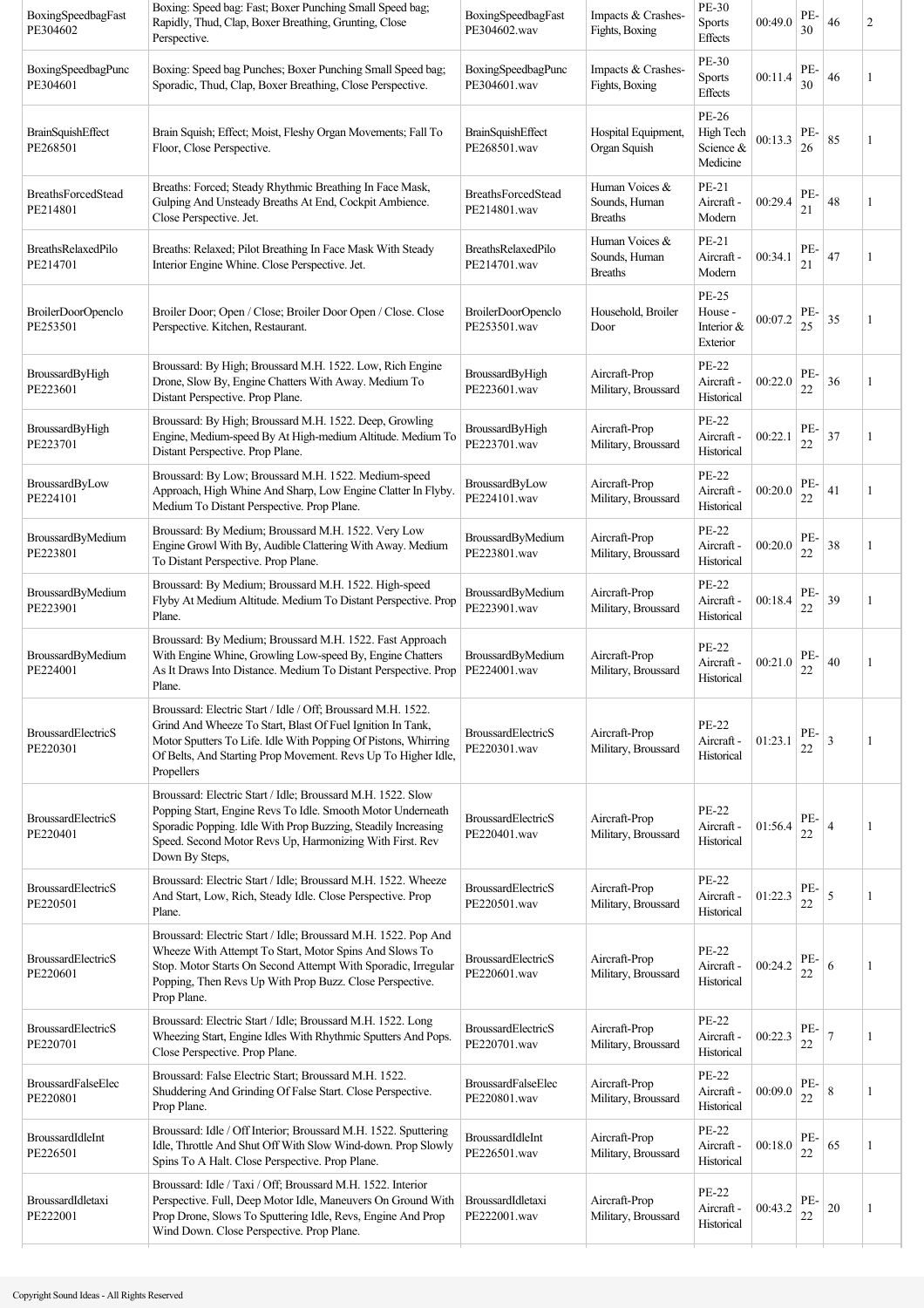| BroussardIdletaxi<br>PE222101         | Broussard: Idle / Taxi / Throttle Interior; Broussard M.H. 1522.<br>Slow, Smooth Idle, Throttle Up With Prop Growl, Rev To<br>Takeoff And Fly At Steady Rate. Close Perspective. Prop Plane.                                                                  | BroussardIdletaxi<br>PE222101.wav         | Aircraft-Prop<br>Military, Broussard     | <b>PE-22</b><br>Aircraft -<br>Historical        | 03:02.2 | PE-<br>22     | 21 |                |
|---------------------------------------|---------------------------------------------------------------------------------------------------------------------------------------------------------------------------------------------------------------------------------------------------------------|-------------------------------------------|------------------------------------------|-------------------------------------------------|---------|---------------|----|----------------|
| BroussardLandbyClo<br>PE225801        | Broussard: Land / By Close; Broussard M.H. 1522. Approach<br>Runway With Chattering Motor, Metallic Impacts As Wheels<br>Touch Down In Distance And During By, Whistle And Sputter<br>As Plane Draws Down Runway. Medium To Close Perspective.<br>Prop Plane. | BroussardLandbyClo<br>PE225801.wav        | Aircraft-Prop<br>Military, Broussard     | PE-22<br>Aircraft -<br>Historical               | 00:18.0 | PE-<br>22     | 58 |                |
| BroussardRunwayBy<br>PE222701         | Broussard: Runway By; Broussard M.H. 1522. Approach,<br>Scream By With Flanging Echoes And Away. Medium<br>Perspective. Prop Plane.                                                                                                                           | BroussardRunwayBy<br>PE222701.wav         | Aircraft-Prop<br>Military, Broussard     | PE-22<br>Aircraft -<br>Historical               | 00:17.4 | PE-<br>22     | 27 | 1              |
| BroussardRunwayBy<br>PE222801         | Broussard: Runway By; Broussard M.H. 1522. Medium-speed<br>Approach, Loud Drone With By, Long Away With Harmonic<br>Echoes. Medium Perspective. Prop Plane.                                                                                                   | BroussardRunwayBy<br>PE222801.wav         | Aircraft-Prop<br>Military, Broussard     | <b>PE-22</b><br>Aircraft -<br>Historical        | 00:22.3 | PE-<br>22     | 28 | 1              |
| <b>BuildingDemolition</b><br>PE275701 | Building Demolition 1; Dynamite Explosion / Whoosh / Falling<br>Debris, Medium Perspective.                                                                                                                                                                   | BuildingDemolition<br>PE275701.wav        | Explosions, Buildings                    | PE-27<br>Industrial<br>Equipment                | 00:08.3 | PE-<br>27     | 57 | 1              |
| BuildingDemolition<br>PE275801        | Building Demolition 2; Demolition; Enormous Echoing Explosion<br>Followed By Falling Debris, Medium To Close Perspective.                                                                                                                                     | BuildingDemolition<br>PE275801.wav        | Explosions, Buildings                    | PE-27<br>Industrial<br>Equipment                | 00:17.3 | PE-<br>27     | 58 |                |
| <b>BulldozerByBulldoz</b><br>PE271701 | Bulldozer; In, By; Bulldozer; Slow In / By / Away, Repetitive<br>Metallic Clanking, Distant To Close Perspective.                                                                                                                                             | <b>BulldozerByBulldoz</b><br>PE271701.wav | Vehicle-<br>Construction,<br>Bulldozer   | <b>PE-27</b><br>Industrial<br>Equipment         | 01:07.2 | PE-<br>27     | 17 |                |
| <b>BulldozerExcavatin</b><br>PE271801 | Bulldozer; Excavating; Back Hoe Working; Back And Forth,<br>Large Metallic Clunks, Diesel Motor, Medium Perspective.                                                                                                                                          | BulldozerExcavatin<br>PE271801.wav        | Vehicle-<br>Construction,<br>Bulldozer   | PE-27<br>Industrial<br>Equipment                | 00:51.0 | PE-<br>27     | 18 | -1             |
| <b>BulldozerStartDriv</b><br>PE271601 | Bulldozer; Start, Drive with Brush; Bulldozer; Working,<br>Crunching, 'tire Crushing Vegetation' Noise, Metallic Squeaks,<br>Close Perspective.                                                                                                               | <b>BulldozerStartDriv</b><br>PE271601.wav | Vehicle-<br>Construction,<br>Bulldozer   | <b>PE-27</b><br>Industrial<br>Equipment         | 01:21.4 | PE-<br>27     | 16 |                |
| BulldozerStartIdle<br>PE271301        | Bulldozer; Start, Idle; Bulldozer; Metallic Squeak, Start, Idle,<br>Close Perspective.                                                                                                                                                                        | BulldozerStartIdle<br>PE271301.wav        | Vehicle-<br>Construction,<br>Bulldozer   | PE-27<br>Industrial<br>Equipment                | 00:18.3 | PE-<br>27     | 13 | 1              |
| <b>BulldozerStartIdle</b><br>PE271501 | Bulldozer; Start, Idle, Away; Bulldozer; Start / Revs / Idle / Into<br>Gear / Away, Fan Noise, Metallic Clanking On Away, Close<br>Perspective.                                                                                                               | BulldozerStartIdle<br>PE271501.wav        | Vehicle-<br>Construction,<br>Bulldozer   | <b>PE-27</b><br>Industrial<br>Equipment         | 00:54.1 | PE-<br>27     | 15 | 1              |
| <b>BulldozerStartRevO</b><br>PE271401 | Bulldozer; Start, Rev, Off; Bulldozer; Start / Hollow Revs / Idle /<br>Turn Off, Close Perspective.                                                                                                                                                           | <b>BulldozerStartRevO</b><br>PE271401.wav | Vehicle-<br>Construction,<br>Bulldozer   | PE-27<br>Industrial<br>Equipment                | 01:07.1 | PE-<br>27     | 14 | -1             |
| <b>BulletDropsToBrick</b><br>PE239601 | Bullet Drops To Brick (8x); Series Of Bullet Drops To Brick<br>Surface. Several Single Drops Followed By A Multiple Drop.<br>Close Up Perspective. Guns.                                                                                                      | <b>BulletDropsToBrick</b><br>PE239601.wav | Bullet-Impacts,<br>Foley Gun<br>Movement | PE-23<br>Military -<br>Modern                   | 00:19.3 | PE-<br>23     | 96 |                |
| <b>BulletDropsToMetal</b><br>PE239701 | Bullet Drops To Metal (3x); Single And Multiple Bullet Drops<br>To Metal Surface. Last Drop Is Multiple Drop In Sequence.<br>Close Up Perspective. Guns.                                                                                                      | <b>BulletDropsToMetal</b><br>PE239701.wav | Bullet-Impacts,<br>Foley Gun<br>Movement | PE-23<br>Military -<br>Modern                   | 00:13.4 | PE-<br>23     | 97 | 1              |
| BulletDropsToWood7<br>PE239501        | Bullet Drops To Wood (7x); Series Of Bullet Drops To Wood<br>Floor With Resulting Bounces And Rolls. Close Up Perspective.<br>Guns.                                                                                                                           | BulletDropsToWood7<br>PE239501.wav        | Bullet-Impacts,<br>Foley Gun<br>Movement | <b>PE-23</b><br>Military -<br>Modern            | 00:22.0 | PE-<br>23     | 95 | 1              |
| <b>BulletImpactsMetal</b><br>PE287201 | Bullet Impacts Metal; Four Violent Metallic Impacts With Debris,<br>Medium Perspective.                                                                                                                                                                       | BulletImpactsMetal<br>PE287201.wav        | Bullet-Impacts,<br>Metal                 | <b>PE-28</b><br>Foley<br>Footsteps<br>& Impacts | 00:03.4 | PE-<br>$28\,$ | 72 | 1              |
| BulletImpactsMetal<br>PE287202        | Bullet Impacts Metal; Single Impact To Hollow Aluminum-type<br>Metal. Buckshot-like Debris Rattle Decay. Close Perspective.                                                                                                                                   | BulletImpactsMetal<br>PE287202.wav        | Bullet-Impacts,<br>Metal                 | <b>PE-28</b><br>Foley<br>Footsteps<br>& Impacts | 00:02.4 | PE-<br>28     | 72 | $\overline{c}$ |
| BulletImpactsMetal<br>PE287203        | Bullet Impacts Metal; Double Impact To Hollow Aluminum-type<br>Metal. Buckshot-like Debris Rattle Decay. Close Perspective.                                                                                                                                   | BulletImpactsMetal<br>PE287203.wav        | Bullet-Impacts,<br>Metal                 | <b>PE-28</b><br>Foley<br>Footsteps<br>& Impacts | 00:02.3 | PE-<br>28     | 72 | 3              |
| BulletImpactsMetal<br>PE287204        | Bullet Impacts Metal; Metal Impact, Series. Six Impacts Ranging<br>From Sharp Clean To Sharp With Small Particle Debris Rattle.<br>Close Perspective.                                                                                                         | BulletImpactsMetal<br>PE287204.wav        | Bullet-Impacts,<br>Metal                 | <b>PE-28</b><br>Foley<br>Footsteps<br>& Impacts | 00:04.1 | PE-<br>28     | 72 | 4              |
| BulletImpactsMetal<br>PE287205        | Bullet Impacts Metal; Two Medium Impacts Into Muffled Metal.<br>Close Perspective.                                                                                                                                                                            | BulletImpactsMetal<br>PE287205.wav        | Bullet-Impacts,<br>Metal                 | <b>PE-28</b><br>Foley<br>Footsteps<br>& Impacts | 00:01.0 | PE-<br>28     | 72 | 5              |
| BulletImpactsMetal<br>PE287206        | Bullet Impacts Metal; Single Metal Impact With Light Debris<br>Rattle. Close Perspective.                                                                                                                                                                     | BulletImpactsMetal<br>PE287206.wav        | Bullet-Impacts,<br>Metal                 | <b>PE-28</b><br>Foley<br>Footsteps<br>& Impacts | 00:05.3 | PE-<br>28     | 72 | 6              |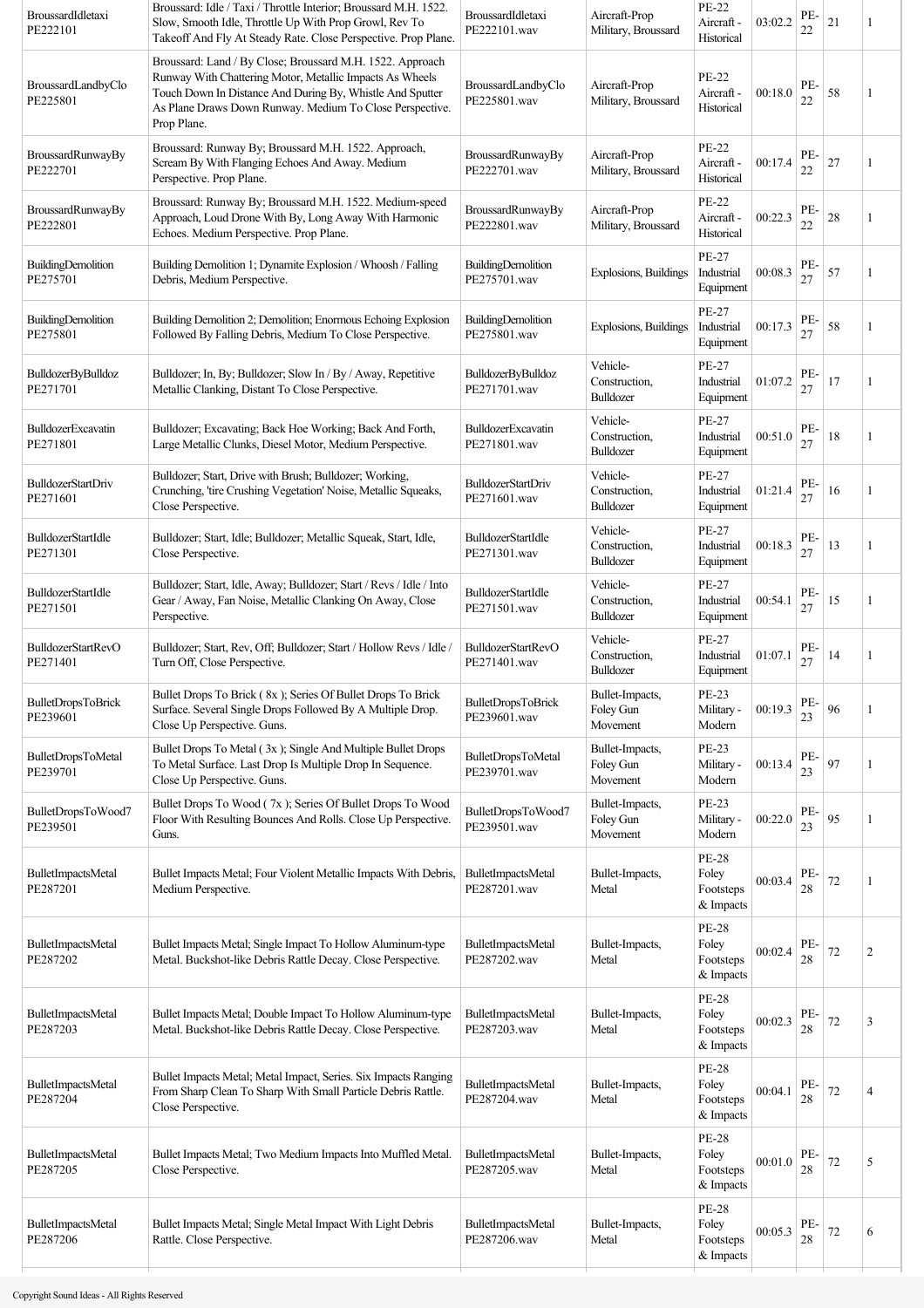| <b>BulletImpactsMetal</b><br>PE287207 | Bullet Impacts Metal; Single Metal Impact. Harsh Rattley Crash<br>With Slight Rattle. Close Perspective.                 | BulletImpactsMetal<br>PE287207.wav        | Bullet-Impacts,<br>Metal                         | <b>PE-28</b><br>Foley<br>Footsteps<br>& Impacts      | 00:02.3 | PE-<br>28 | 72     | 7  |
|---------------------------------------|--------------------------------------------------------------------------------------------------------------------------|-------------------------------------------|--------------------------------------------------|------------------------------------------------------|---------|-----------|--------|----|
| BulletImpactsMetal<br>PE287208        | Bullet Impacts Metal; Solid Metal Impacts. Series Of Two High<br>Pitched Metallic Clangs. Anvil Like. Close Perspective. | BulletImpactsMetal<br>PE287208.wav        | Machines-<br>Construction Hand,<br>Anvils        | PE-28<br>Foley<br>Footsteps<br>& Impacts             | 00:05.3 | PE-<br>28 | 72     | 8  |
| <b>BulletImpactsMetal</b><br>PE287209 | Bullet Impacts Metal; Iron-like Metal Impact. Ringing Clang With<br>Lower Tonal Decay. Close Perspective.                | BulletImpactsMetal<br>PE287209.wav        | Impacts & Crashes-<br>Metal, Crashes &<br>Creaks | PE-28<br>Foley<br>Footsteps<br>& Impacts             | 00:02.3 | PE-<br>28 | 72     | 9  |
| BulletImpactsMetal<br>PE287210        | Bullet Impacts Metal; Single Small Aluminum Impact. Soda Can<br>Type Crush, Sharp. Close Perspective.                    | BulletImpactsMetal<br>PE287210.wav        | Bullet-Impacts,<br>Metal                         | PE-28<br>Foley<br>Footsteps<br>& Impacts             | 00:00.4 | PE-<br>28 | 72     | 10 |
| BullWhipCrackWho<br>PE247101          | Bull Whip: Crack (2x); Whoosh Of Whip Being Twirled, Then<br>Sharp Crack Of Whip Snaps; 2 Times. Close Perspective.      | <b>BullWhipCrackWho</b><br>PE247101.wav   | Weapons-Ancient,<br>Whips                        | PE-24<br>Military -<br>Historical                    | 00:07.4 | PE-<br>24 | 71     |    |
| BullWhipMultipleSw<br>PE247001        | Bull Whip: Multiple Swish; Constant Circular-type Bull Whip<br>Whooshes With Occasional Whip Cracks. Medium Perspective. | BullWhipMultipleSw<br>PE247001.wav        | Weapons-Ancient,<br>Whips                        | PE-24<br>Military -<br>Historical                    | 00:14.4 | PE-<br>24 | 70     | 1  |
| <b>BunsenBurnerOnCU</b><br>PE266301   | Bunsen Burner 1; Bunsen Burner; On / Ignite / Medium Flame,<br>Close Perspective. Lab, Gas Fire.                         | <b>BunsenBurnerOnCU</b><br>PE266301.wav   | Hospital Equipment,<br><b>Bunsen Burner</b>      | PE-26<br>High Tech<br>Science &<br>Medicine          | 00:20.2 | PE-<br>26 | 63     |    |
| <b>BunsenBurnerOnHigh</b><br>PE266302 | Bunsen Burner 2; Bunsen Burner; On / Ignite / Full Flame, Close<br>Perspective. Lab, Gas Fire.                           | <b>BunsenBurnerOnHigh</b><br>PE266302.wav | Hospital Equipment,<br><b>Bunsen Burner</b>      | PE-26<br>High Tech<br>Science &<br>Medicine          | 00:27.0 | PE-<br>26 | 63     | 2  |
| CabinetDoorCloseCa<br>PE257701        | Cabinet Door; Close; Cabinet Door Slides Close, Open, Then<br>Close Again. Close Perspective.                            | CabinetDoorCloseCa<br>PE257701.wav        | Doors-Wood,<br>Cabinets                          | PE-25<br>House -<br>Interior &<br>Exterior           | 00:07.2 | PE-<br>25 | 77     | -1 |
| CappuccinoMakerSqu<br>PE252501        | Cappuccino Maker; Squirt-like Sounds Into A Hollow<br>Reverberant Container Or Cup. Close Perspective. Cafe, Coffee.     | CappuccinoMakerSqu<br>PE252501.wav        | Household,<br>Appliances                         | PE-25<br>House -<br>Interior &<br>Exterior           | 00:08.3 | PE-<br>25 | 25     | 1  |
| CarDooOCCompact<br>PE298601           | Car Door; Door Open And Close, Small Car. Close Perspective.                                                             | CarDooOCCompact<br>PE298601.wav           | Vehicle-Accessories,<br>Doors                    | PE-29<br>Cars,<br>Trucks &<br>Motor<br>Cycles        | 00:04.3 | PE-<br>29 | 86     |    |
| CarDooOCTThinBoomy<br>PE298401        | Car Door; Door Open And Close. Thin Metal Handle, Deep<br>Boom With Close. Close Perspective.                            | CarDooOCTThinBoomy<br>PE298401.wav        | Vehicle-Accessories,<br>Doors                    | PE-29<br>Cars,<br>Trucks &<br>Motor<br>Cycles        | 00:05.4 | PE-<br>29 | 84     |    |
| CarDoorChevyTruckD<br>PE299101        | Car Door; Chevy Truck Door, Open And Close. Close<br>Perspective.                                                        | CarDoorChevyTruckD<br>PE299101.wav        | Vehicle-Accessories,<br>Doors                    | PE-29<br>Cars,<br>Trucks &<br>Motor<br>Cycles        | 00:07.3 | PE-<br>29 | 91     | 1  |
| CarDoorIntOCSolid<br>PE298801         | Car Door; Door Open And Close, Interior Perspective. Thick<br>And Booming Sound. Close Perspective.                      | CarDoorIntOCSolid<br>PE298801.wav         | Vehicle-Accessories,<br>Doors                    | PE-29<br>Cars,<br>Trucks &<br>Motor<br>Cycles        | 00:05.3 | PE-<br>29 | $88\,$ |    |
| CarDoorOCForeign<br>PE298701          | Car Door; Door Open And Close, Foreign Car. Close<br>Perspective.                                                        | CarDoorOCForeign<br>PE298701.wav          | Vehicle-Accessories,<br>Doors                    | PE-29<br>Cars,<br>Trucks &<br>Motor<br>Cycles        | 00:04.2 | PE-<br>29 | 87     | -1 |
| CarDoorOCFullSize<br>PE299001         | Car Door; Door Open And Close, Full-sized Car. Close<br>Perspective.                                                     | CarDoorOCFullSize<br>PE299001.wav         | Vehicle-Accessories.<br>Doors                    | PE-29<br>Cars,<br>Trucks &<br>Motor<br>Cycles        | 00:04.3 | PE-<br>29 | 90     | 1  |
| CarDoorOCLight<br>PE298301            | Car Door; Door Open And Close, Lightweight Door. Close<br>Perspective.                                                   | CarDoorOCLight<br>PE298301.wav            | Vehicle-Accessories,<br>Doors                    | <b>PE-29</b><br>Cars,<br>Trucks &<br>Motor<br>Cycles | 00:04.2 | PE-<br>29 | 83     |    |
|                                       |                                                                                                                          |                                           |                                                  |                                                      |         |           |        |    |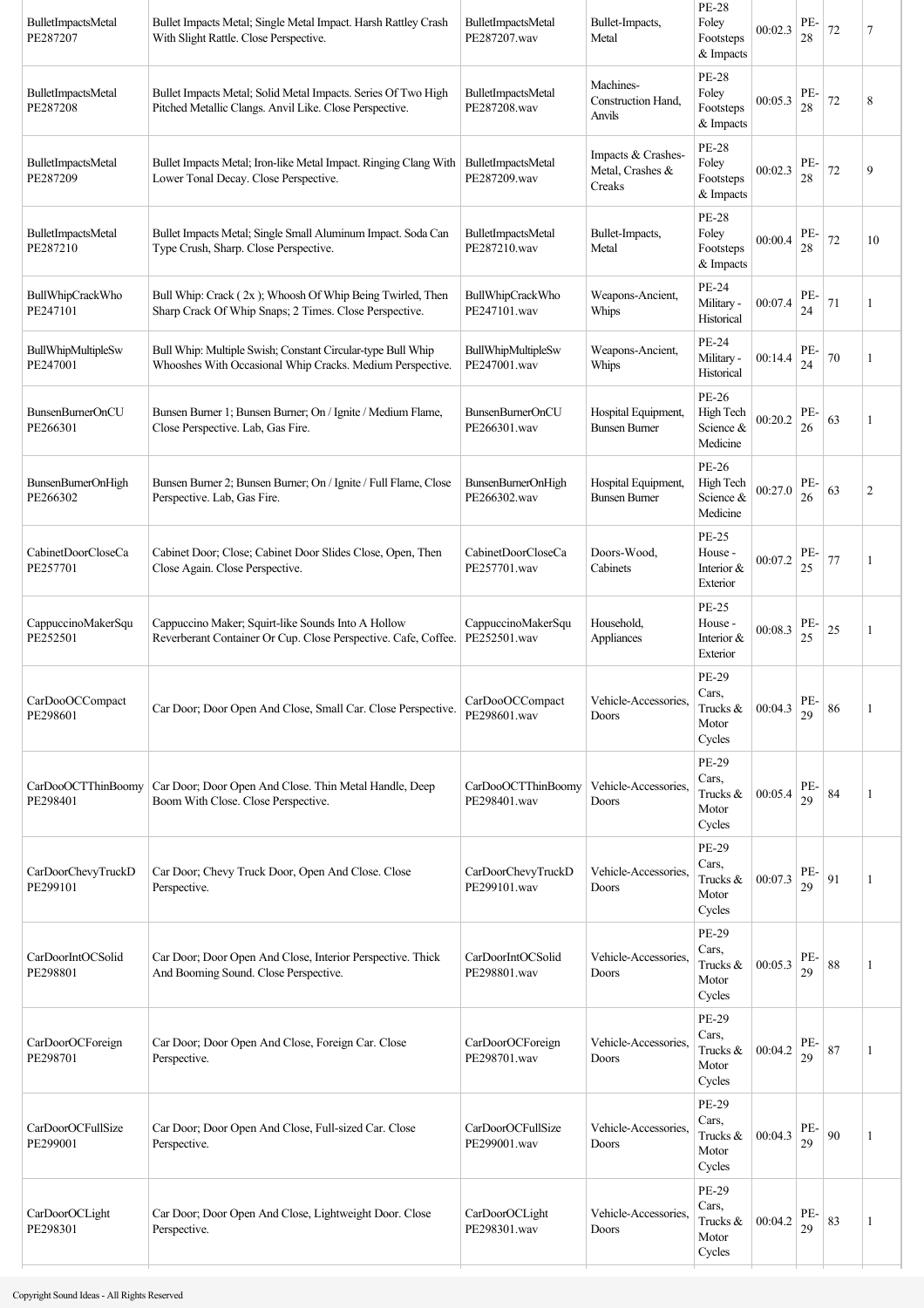| CarDoorOCMIdSize<br>PE298201   | Car Door; Door Open And Close, Mid-sized Car. Close<br>Perspective. Auto.                                                                                                                                                                                                 | CarDoorOCMIdSize<br>PE298201.wav   | Vehicle-Accessories,<br>Doors        | PE-29<br>Cars.<br>Trucks &<br>Motor<br>Cycles | 00:04.4 | PE-<br>29 | 82 | 1 |
|--------------------------------|---------------------------------------------------------------------------------------------------------------------------------------------------------------------------------------------------------------------------------------------------------------------------|------------------------------------|--------------------------------------|-----------------------------------------------|---------|-----------|----|---|
| CarDoorOCMidSize<br>PE298901   | Car Door; Door Open And Close, Mid-sized Car. Close<br>Perspective.                                                                                                                                                                                                       | CarDoorOCMidSize<br>PE298901.wav   | Vehicle-Accessories,<br>Doors        | PE-29<br>Cars.<br>Trucks &<br>Motor<br>Cycles | 00:05.3 | PE-<br>29 | 89 |   |
| CarDoorOCSolid<br>PE298501     | Car Door; Door Open And Close. Substantial, Secure Sound.<br>Close Perspective.                                                                                                                                                                                           | CarDoorOCSolid<br>PE298501.wav     | Vehicle-Accessories,<br>Doors        | PE-29<br>Cars.<br>Trucks &<br>Motor<br>Cycles | 00:04.4 | PE-<br>29 | 85 | 1 |
| CarDoorOpenChimeEl<br>PE299201 | Car Door Open Chime; Electronic Warning Chimes. Close<br>Perspective.                                                                                                                                                                                                     | CarDoorOpenChimeEl<br>PE299201.wav | Vehicle-Accessories,<br>Door / Chime | PE-29<br>Cars,<br>Trucks &<br>Motor<br>Cycles | 00:13.4 | PE-<br>29 | 92 | 1 |
| CarElectricWindowU<br>PE299301 | Car Electric Window; Up / Down; Servo Motors And Switch<br>Movement. Movement From Completely Open To Completely<br>Closed. Glass Squeaks Against Rubber With Close. Clunks With<br>Engagement / Disengagement Of                                                         | CarElectricWindowU<br>PE299301.wav | Vehicle-Accessories.<br>Window       | PE-29<br>Cars,<br>Trucks &<br>Motor<br>Cycles | 00:34.0 | PE-<br>29 | 93 |   |
| CargoFreightElevat<br>PE276001 | Cargo / Freight Elevator Sequence; Elevator Door Close, Low<br>Hum / Squeak In Transit, Door Open, Person Walks Off, Close<br>Perspective.                                                                                                                                | CargoFreightElevat<br>PE276001.wav | Doors-Metal,<br>Elevators            | PE-27<br>Industrial<br>Equipment              | 00:27.3 | PE-<br>27 | 60 | 1 |
| CargoSeries2Medium<br>PE225701 | Cargo Series Of 2: Medium; High-speed Approach At Low<br>Altitude. Low Engine Drones With Sharp Buzzing Edge, Fast,<br>Screaming Flybys And Short Away. Medium To Distant<br>Perspective. Prop Plane.                                                                     | CargoSeries2Medium<br>PE225701.wav | Aircraft-Prop<br>Military, Cargo     | PE-22<br>Aircraft -<br>Historical             | 00:20.0 | PE-<br>22 | 57 |   |
| CargoSeries3GoBy<br>PE225601   | Cargo Series Of 3: Medium; Group Of Three Cargo Planes<br>Closely Following Each Other, Approach And Flyby. Huge<br>Engine Drones, Each Plane At A Different Pitch, Slow,<br>Screaming Flybys And Away With Thick Wash Of Noise.<br>Medium To Distant Perspective. Prop P | CargoSeries3GoBy<br>PE225601.wav   | Aircraft-Prop<br>Military, Cargo     | PE-22<br>Aircraft -<br>Historical             | 00:43.3 | PE-<br>22 | 56 | 1 |
| CarHoodOCSmall<br>PE299701     | Car Hood Open / Close; Open Small Car Hood With Shrill, Dry<br>Squeak, Slam Shut With Rattle And Spring Oscillation. Close<br>Perspective.                                                                                                                                | CarHoodOCSmall<br>PE299701.wav     | Vehicle-Accessories.<br>Hood         | PE-29<br>Cars.<br>Trucks &<br>Motor<br>Cycles | 00:07.4 | PE-<br>29 | 97 |   |
|                                |                                                                                                                                                                                                                                                                           |                                    |                                      |                                               |         |           |    |   |
| CarHoodOCSpringSlm<br>PE299601 | Car Hood Open and Close; Open Hood With Creaks And<br>Spring Oscillation, Slam Shut. Close Perspective.                                                                                                                                                                   | CarHoodOCSpringSlm<br>PE299601.wav | Vehicle-Accessories.<br>Hood         | PE-29<br>Cars,<br>Trucks &<br>Motor<br>Cycles | 00:13.1 | PE-<br>29 | 96 | 1 |
| CarKeyMovementDrop<br>PE299801 | Car Key Movement / Drop; Keys Jingling, Keys In And Out Of<br>Ignition, Dropping Keys. Close Perspective.                                                                                                                                                                 | CarKeyMovementDrop<br>PE299801.wav | Vehicle-Accessories,<br>Keys         | PE-29<br>Cars,<br>Trucks &<br>Motor<br>Cycles | 00:14.4 | PE-<br>29 | 98 |   |
| CarSeatbeltMovemen<br>PE299901 | Car Seat belt Movement; Fastening And Unfastening Seat belt<br>Buckle, Sliding Fabric Through Buckle To Adjust Length,<br>Extending And Retracting Seat Belt. Close Perspective.                                                                                          | CarSeatbeltMovemen<br>PE299901.wav | Vehicle-Accessories.<br>Seatbelts    | PE-29<br>Cars,<br>Trucks &<br>Motor<br>Cycles | 00:21.2 | PE-<br>29 | 99 |   |
| CarTrunkOpenClose<br>PE299401  | Car Trunk Open / Close (2x); Turn Key In Lock, Pop Trunk<br>Open, Remove Key, Close Trunk. Full-sized Car. Close<br>Perspective.                                                                                                                                          | CarTrunkOpenClose<br>PE299401.wav  | Vehicle-Accessories.<br>Trunk        | PE-29<br>Cars.<br>Trucks &<br>Motor<br>Cycles | 00:22.2 | PE-<br>29 | 94 |   |
| CavalryGallopsByYe<br>PE249201 | Cavalry Gallops By: Yells; Thunderous Roar Of Pounding Horse<br>Hoofs And Gear Clamor Accompanied By Many Soldiers<br>Yelling In Unison. Medium Close Perspective. Battle.                                                                                                | CavalryGallopsByYe<br>PE249201.wav | Crowd-Soldiers<br>Modern, By         | PE-24<br>Military -<br>Historical             | 00:15.0 | PE-<br>24 | 92 |   |
| CavalryMovementGro<br>PE248601 | Cavalry Movement; Group Of Eight To Ten Mounted Horses At<br>A Steady Fast Walk With Constant Hoof beats, Tack And<br>Saddle Movement, And Horse Breaths And Whinnies. Close<br>Perspective.                                                                              | CavalryMovementGro<br>PE248601.wav | Crowd-Soldiers<br>Modern, Movement   | PE-24<br>Military -<br>Historical             | 00:23.4 | PE-<br>24 | 86 |   |
| CavalryMovementGro<br>PE248701 | Cavalry Movement; Group Of Eight To Ten Mounted Horses<br>Trot By With Constant Hoof beats, Tack And Saddle<br>Movement, Horse Breaths, And Rider Walla. Medium<br>Perspective.                                                                                           | CavalryMovementGro<br>PE248701.wav | Crowd-Soldiers<br>Modern, Movement   | PE-24<br>Military -<br>Historical             | 00:26.2 | PE-<br>24 | 87 |   |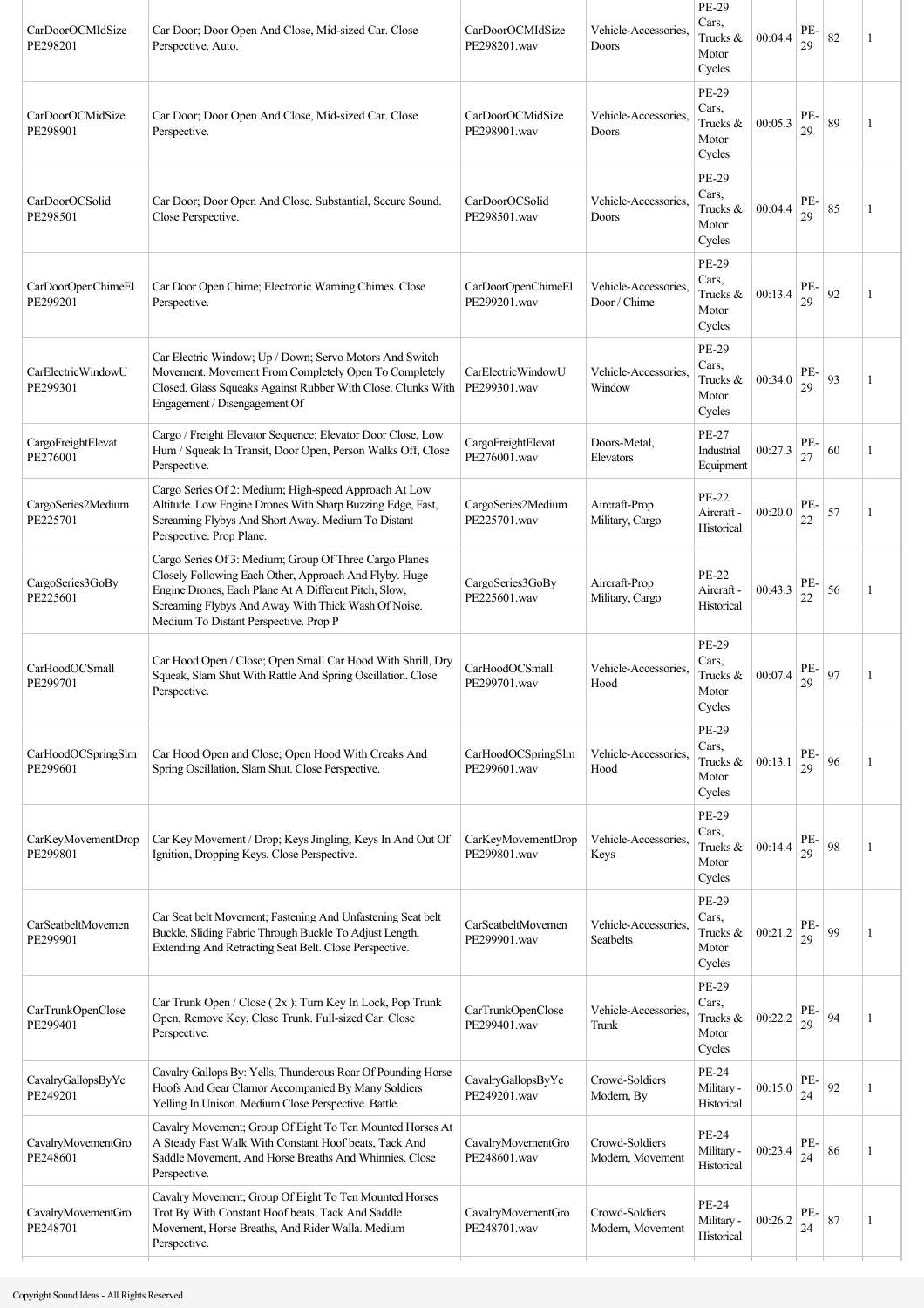| CavalryMovementGro<br>PE248801 | Cavalry Movement; Group Of About Ten To Fifteen Horses<br>Gallop With Hoof beats, Saddle Movement, And Saddle And<br>Bridle Movement. Close Perspective.                                                       | CavalryMovementGro<br>PE248801.wav        | Crowd-Soldiers<br>Modern, Movement                | <b>PE-24</b><br>Military -<br>Historical          | 00:25.3 | PE-<br>24 | 88             | 1              |
|--------------------------------|----------------------------------------------------------------------------------------------------------------------------------------------------------------------------------------------------------------|-------------------------------------------|---------------------------------------------------|---------------------------------------------------|---------|-----------|----------------|----------------|
| CentrifugeOnOffSpn<br>PE264401 | Centrifuge; On / Off 1; Centrifuge; Click On / Spin / Click Off /<br>Spin Down, Close Perspective.                                                                                                             | CentrifugeOnOffSpn<br>PE264401.wav        | Hospital Equipment,<br>Centrifuge                 | PE-26<br>High Tech<br>Science &<br>Medicine       | 00:17.1 | PE-<br>26 | 44             | 1              |
| CentrifugeOnOffSpn<br>PE264402 | Centrifuge; On / Off 2; Centrifuge; Click On / Slowly Spin Up (<br>Various Background Clicks ) / Click Off / Slowly Spin Down,<br>Close Perspective. Medical Lab.                                              | CentrifugeOnOffSpn<br>PE264402.wav        | Hospital Equipment,<br>Centrifuge                 | PE-26<br>High Tech<br>Science &<br>Medicine       | 01:28.3 | PE-<br>26 | 44             | $\overline{2}$ |
| CivilWarTroopAngry<br>PE249601 | Civil War Troop: Angry Yells; Series Of Commander Orders To<br>Troop And Troop Response. Foot Charge With Soldiers Yells<br>At End. Medium Close Perspective. Battle.                                          | CivilWarTroopAngry<br>PE249601.wav        | Historical, Civil War<br>Battle                   | <b>PE-24</b><br>Military -<br>Historical          | 00:24.0 | PE-<br>24 | 96             | 1              |
| ClanksSevenIndivid<br>PE286601 | Clanks; Seven Individual Crashes Of Metal Objects Impacting<br>Debris. Close Perspective.                                                                                                                      | ClanksSevenIndivid<br>PE286601.wav        | Impacts & Crashes-<br>Metal, Crashes &<br>Creaks  | <b>PE-28</b><br>Foley<br>Footsteps<br>& Impacts   | 00:13.1 | PE-<br>28 | 66             | 1              |
| ClaymoreAntiMine<br>PE230101   | Claymore Antipersonnel Mine; One Sharp Low Blast With Echo<br>Roll Off And Debris Fall At Tail. Close Up Perspective.<br>Explosion.                                                                            | ClaymoreAntiMine<br>PE230101.wav          | Weapons-Various,<br>Land Mine                     | <b>PE-23</b><br>Military -<br>Modern              | 00:07.4 | PE-<br>23 |                | 1              |
| ClaymoreAntiMine<br>PE230201   | Claymore Antipersonnel Mine (4x); Four Shots / Explosions<br>With Echoes. Ideal For Sweetening Other Shots / Explosions.<br>Distant Perspective.                                                               | ClaymoreAntiMine<br>PE230201.wav          | Weapons-Various,<br>Land Mine                     | PE-23<br>Military -<br>Modern                     | 00:17.2 | PE-<br>23 | $\overline{2}$ | 1              |
| ClockTickSeriesHol<br>PE251601 | Clock; Tick; Series Of Hollow Tick Tocks. Close Perspective.                                                                                                                                                   | <b>ClockTickSeriesHol</b><br>PE251601.wav | Household, Clock                                  | <b>PE-25</b><br>House -<br>Interior &<br>Exterior | 00:37.4 | PE-<br>25 | 16             |                |
| Co2TankReleaseHolo<br>PE265601 | Co2 Tank; Releases; 12 Hollow, Low Frequency, Gas Pressure<br>Releases; Varying Lengths, Close Perspective. Pressurized Gas.                                                                                   | Co2TankReleaseHolo<br>PE265601.wav        | Air & Steam, Air                                  | PE-26<br>High Tech<br>Science &<br>Medicine       | 00:48.2 | PE-<br>26 | 56             |                |
| CobraByFastMediuml<br>PE292901 | Cobra; By, Fast; Medium-length Approach, Abrupt Acceleration<br>Before By, Gear Shift After Passing, Short Away. Medium<br>Perspective. Sports Car, Auto.                                                      | CobraByFastMediuml<br>PE292901.wav        | Vehicle-Auto,<br>Partial Hot Cobra<br>Various EXT | PE-29<br>Cars,<br>Trucks &<br>Motor<br>Cycles     | 00:21.4 | PE-<br>29 | 29             | 1              |
| CobraByMediumLowDr<br>PE292801 | Cobra; By, Medium; Low Drone With Approach, Shifting Gears,<br>Medium By, Shift Gears And Rev Down After Away. Medium<br>Perspective. Sports Car, Auto.                                                        | CobraByMediumLowDr<br>PE292801.wav        | Vehicle-Auto,<br>Partial Hot Cobra<br>Various EXT | PE-29<br>Cars,<br>Trucks &<br>Motor<br>Cycles     | 00:23.2 | PE-<br>29 | 28             |                |
| CobraInstopoffFast<br>PE294501 | Cobra; In / Stop / Off; Fast Approach In Distance, Slow To<br>Metallic Chugging Motor, Aggressive Rev, Idle And Off.<br>Medium To Close Perspective. Sports Car, Auto.                                         | CobraInstopoffFast<br>PE294501.wav        | Vehicle-Auto,<br>Partial Hot Cobra<br>Various EXT | PE-29<br>Cars,<br>Trucks &<br>Motor<br>Cycles     | 00:22.2 | PE-<br>29 | 45             | 1              |
| CobraInteriorStart<br>PE295601 | Cobra; Interior; Start And Idle, Fast Acceleration Through<br>Gears, Squeak With Gear Shift. Driving In Traffic, Various<br>Speeds. Some Interior Instrument Squeaks, Hiss Of Motor<br>Ventilation. Off With K | CobraInteriorStart<br>PE295601.wav        | Vehicle-Auto,<br>Partial Hot Cobra<br>Various EXT | PE-29<br>Cars,<br>Trucks &<br>Motor<br>Cycles     | 02:23.3 | PE-<br>29 | 56             | 1              |
| CobraStartAwayGrow<br>PE291401 | Cobra; Start / Away; Growling Start And Revs, Medium Away<br>With Gears Shifting In Distance. Paved Surface. Close To Distant<br>Perspective. Sports Car, Auto.                                                | CobraStartAwayGrow<br>PE291401.wav        | Vehicle-Auto,<br>Partial Hot Cobra<br>Various EXT | PE-29<br>Cars,<br>Trucks &<br>Motor<br>Cycles     | 00:22.0 | PE-<br>29 | 14             |                |
| CobraStartidleoffM<br>PE290201 | Cobra; Start / Idle / Off; Motor Turns Over Twice, Growling<br>Start, Revs And Irregular Chugging Idle, Off. Full, Low Sound<br>Underneath Sharp Ripping Of Revs. Close Perspective. Sports<br>Car, Auto.      | CobraStartidleoffM<br>PE290201.wav        | Vehicle-Auto,<br>Partial Hot Cobra<br>Various EXT | PE-29<br>Cars,<br>Trucks &<br>Motor<br>Cycles     | 00:17.2 | PE-<br>29 | $\sqrt{2}$     | 1              |
| CoffeeGrinder1Coff<br>PE252901 | Coffee Grinder 1; Coffee Beans Being Ground; Begins With A<br>Short Grind, Followed By A Longer Grind, Then Concludes<br>With Another Short Grind. Close Perspective. Cafe, Restaurant.                        | CoffeeGrinder1Coff<br>PE252901.wav        | Household, Coffee<br>Grinder                      | PE-25<br>House -<br>Interior &<br>Exterior        | 00:04.2 | PE-<br>25 | 29             | 1              |
| CoffeeGrinder2Coff<br>PE252902 | Coffee Grinder 2; Coffee Beans Being Poured Into Coffee<br>Grinder. Close Perspective. Cafe, Restaurant.                                                                                                       | CoffeeGrinder2Coff<br>PE252902.wav        | Household, Coffee<br>Grinder                      | <b>PE-25</b><br>House -<br>Interior &<br>Exterior | 00:02.4 | PE-<br>25 | 29             | $\overline{2}$ |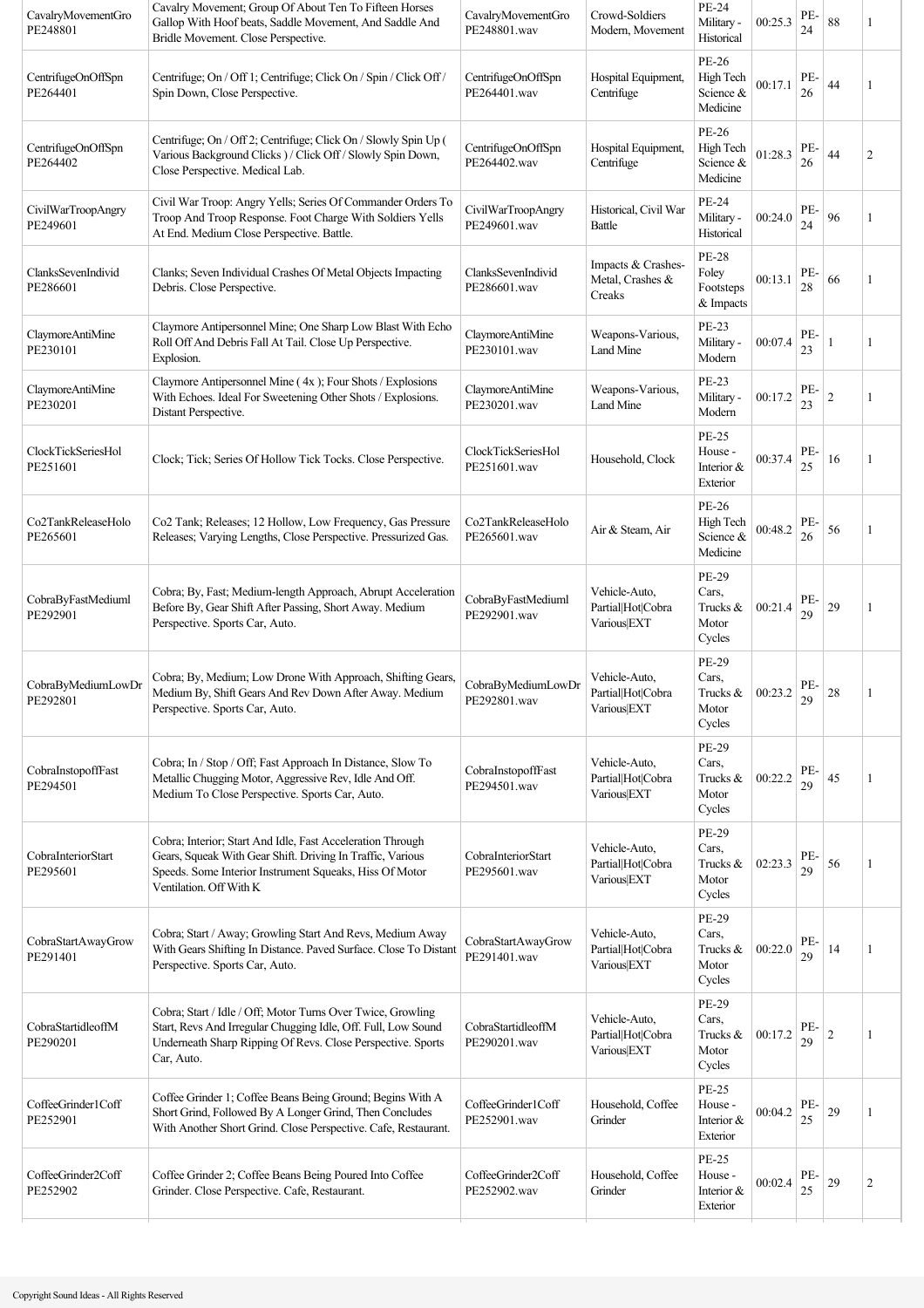| CoffeeGrinder3Coff<br>PE252903 | Coffee Grinder 3; Coffee Beans Being Ground; Begins With Two<br>Short Grinds Into A Long Steady Grind. Medium Close<br>Perspective. Cafe, Restaurant.                                                                       | CoffeeGrinder3Coff<br>PE252903.wav | Household, Coffee<br>Grinder                                         | PE-25<br>House -<br>Interior $&$<br>Exterior         | 00:13.0 | PE-<br>25 | 29 | $\overline{3}$ |
|--------------------------------|-----------------------------------------------------------------------------------------------------------------------------------------------------------------------------------------------------------------------------|------------------------------------|----------------------------------------------------------------------|------------------------------------------------------|---------|-----------|----|----------------|
| CoffeePerking1Bubb<br>PE253001 | Coffee Perking 1; Bubbling Noises With A Steady Stream Of<br>Coffee Being Dripped Into Coffee Pot. Close Perspective. Cafe,<br>Restaurant.                                                                                  | CoffeePerking1Bubb<br>PE253001.wav | Household, Coffee<br><b>Brewing</b>                                  | PE-25<br>House -<br>Interior &<br>Exterior           | 00:22.3 | PE-<br>25 | 30 | 1              |
| CoffeePerking2Chok<br>PE253002 | Coffee Perking 2; Choking Liquid Noises With A Steady Stream<br>Of Coffee Being Dripped Into Coffee Pot. Close Perspective.<br>Cafe, Restaurant.                                                                            | CoffeePerking2Chok<br>PE253002.wav | Household, Coffee<br><b>Brewing</b>                                  | <b>PE-25</b><br>House -<br>Interior $&$<br>Exterior  | 00:39.1 | PE-<br>25 | 30 | $\overline{2}$ |
| ConstructionBackgr<br>PE278801 | Construction Background 1; Construction Ambience; Foreman<br>Walla / Earth movers / Cranes / Sheet Metal Clunks / Airplane<br>Flies Over Head / Table Saw / Hammering / Trowel In Cement,<br>Medium To Distant Perspective. | ConstructionBackgr<br>PE278801.wav | Construction &<br>Factory BGs, Trucks                                | <b>PE-27</b><br>Industrial<br>Equipment              | 02:12.1 | PE-       | 88 | 1              |
| ConstructionBackgr<br>PE278901 | Construction Background 2; Construction Ambience; In<br>Foreground -jackhammer, Truck Movement / Backing Up,<br>Metallic Squeaks. In Background -saws, Hammering, Trucks,<br>Close To Distant Perspective.                  | ConstructionBackgr<br>PE278901.wav | Construction &<br>Factory BGs,<br>Warehouse & Sound<br><b>Stages</b> | <b>PE-27</b><br>Industrial<br>Equipment              | 01:31.0 | PE-<br>27 | 89 | 1              |
| ContinuousLowFrequ<br>PE282301 | Continuous Low Frequency Rumble; Continuous Rumble. Heat<br>Or Burning Fire. Very Light Crackle Intermittent. Close<br>Perspective Fire Burn.                                                                               | ContinuousLowFrequ<br>PE282301 way | Fire, Medium                                                         | <b>PE-28</b><br>Foley<br>Footsteps<br>& Impacts      | 00:12.2 | PE<br>28  | 23 | 1              |
| ContinuousLowFrequ<br>PE282302 | Continuous Low Frequency Rumble; Subtle Low Rumble;<br>Inconsistent, Close Perspective.                                                                                                                                     | ContinuousLowFrequ<br>PE282302.wav | Fire, Medium                                                         | <b>PE-28</b><br>Foley<br>Footsteps<br>& Impacts      | 00:17.2 | PE-<br>28 | 23 | $\overline{2}$ |
| ConveyerBeltMotor<br>PE276301  | Conveyer Belt 3; Conveyor Belt; Repetitive Movement Over<br>Motor / Fan Drone, Close Perspective.                                                                                                                           | ConveyerBeltMotor<br>PE276301.wav  | Machines-<br>Construction &<br>Factory, Conveyer<br>Belt             | <b>PE-27</b><br>Industrial<br>Equipment              | 00:22.4 | PE-       | 63 | 1              |
| ConveyerBeltRunLow<br>PE276101 | Conveyer Belt 1; Conveyer Belt Moving; Motor / Fan Noises,<br>Rhythmically Repeating Low Frequency Flapping, Close<br>Perspective.                                                                                          | ConveyerBeltRunLow<br>PE276101.wav | Machines-<br>Construction &<br>Factory, Conveyer<br>Belt             | PE-27<br>Industrial<br>Equipment                     | 01:29.2 | PE-<br>27 | 61 | 1              |
| ConveyorBeltFactor<br>PE276201 | Conveyor Belt 2; Gm Factory Conveyor Belt; Continuous<br>Rhythmic Metallic Clunks / Heavy Machinery In Background,<br>Close Perspective.                                                                                    | ConveyorBeltFactor<br>PE276201.wav | Machines-<br>Construction &<br>Factory, Conveyer<br>Belt             | <b>PE-27</b><br>Industrial<br>Equipment              | 01:49.0 | PE-<br>27 | 62 | 1              |
| CorvetteByFastTire<br>PE293101 | Corvette; By, Fast; Fast By With Heavy Sound Of Tires On<br>Pavement. Medium Perspective. Sports Car, Auto.                                                                                                                 | CorvetteByFastTire<br>PE293101.wav | Vehicle-Auto,<br>Partial Hot Chevy<br>Corvette Var EXT               | <b>PE-29</b><br>Cars,<br>Trucks &<br>Motor<br>Cycles | 00:17.0 | PE-<br>29 | 31 | 1              |
| CorvetteByMedium<br>PE293001   | Corvette; By, Medium; Medium By With Heavy Sound Of Tires<br>On Pavement. Medium Perspective. Sports Car, Auto.                                                                                                             | CorvetteByMedium<br>PE293001.wav   | Vehicle-Auto.<br>Partial Hot Chevy<br>Corvette Var EXT               | PE-29<br>Cars,<br>Trucks &<br>Motor<br>Cycles        | 00:21.3 | PE-<br>29 | 30 | 1              |
| CorvetteInstopoff<br>PE294601  | Corvette; In / Stop / Off; Approach With Tire Whine, Some<br>Debris Under Tires. Idle With Clicking In Metallic Chamber,<br>Transmission Grind And Off With Wind Down Of Ventilation<br>System. Medium To Close Per         | CorvetteInstopoff<br>PE294601.wav  | Vehicle-Auto,<br>Partial Hot Chevy<br>Corvette Var EXT               | PE-29<br>Cars,<br>Trucks &<br>Motor<br>Cycles        | 00:28.4 | PE-<br>29 | 46 | 1              |
| CorvetteStartawayF<br>PE291601 | Corvette; Start / Away Fast; Quick Start With Sharp<br>Transmission Clicks, Rev And Fast Away With Grit Under Tires.<br>Close To Distant Perspective. Sports Car, Auto.                                                     | CorvetteStartawayF<br>PE291601.wav | Vehicle-Auto,<br>Partial Hot Chevy<br>Corvette Var EXT               | <b>PE-29</b><br>Cars,<br>Trucks &<br>Motor<br>Cycles | 00:13.2 | PE-<br>29 | 16 | 1              |
| CorvetteStartawayS<br>PE291501 | Corvette; Start / Away Slow; Start With Pops And Whine, Slow<br>Away With Gear Shifts. Smooth, Unpaved Surface. Close To<br>Distant Perspective. Sports Car, Auto.                                                          | CorvetteStartawayS<br>PE291501.wav | Vehicle-Auto,<br>Partial Hot Chevy<br>Corvette Var EXT               | <b>PE-29</b><br>Cars,<br>Trucks &<br>Motor<br>Cycles | 00:22.2 | PE-<br>29 | 15 | $\mathbf{1}$   |
| CorvetteStartIdleO<br>PE290301 | Corvette; Start / Idle / Off; Ignition, Smooth Start. Revs With<br>Whine, Fan Hum, And Medium-speed Rhythmic Belt Noise. Off<br>With Ventilation Shutdown. Close Perspective. Sports Car,<br>Auto.                          | CorvetteStartIdleO<br>PE290301.wav | Vehicle-Auto,<br>Partial Hot Chevy<br>Corvette Var EXT               | PE-29<br>Cars,<br>Trucks &<br>Motor<br>Cycles        | 00:27.2 | PE.<br>29 | 3  | 1              |
| CraneDrillHvyRattl<br>PE272101 | Crane; Drill; Crane Drilling; Rattling Chain, Loud Drill / Motor,<br>Truck Engine Noises, Metallic Squeaks, Medium Perspective.                                                                                             | CraneDrillHvyRattl<br>PE272101.wav | Vehicle-<br>Construction, Cranes                                     | <b>PE-27</b><br>Industrial<br>Equipment              | 01:38.1 | PE-<br>27 | 21 | 1              |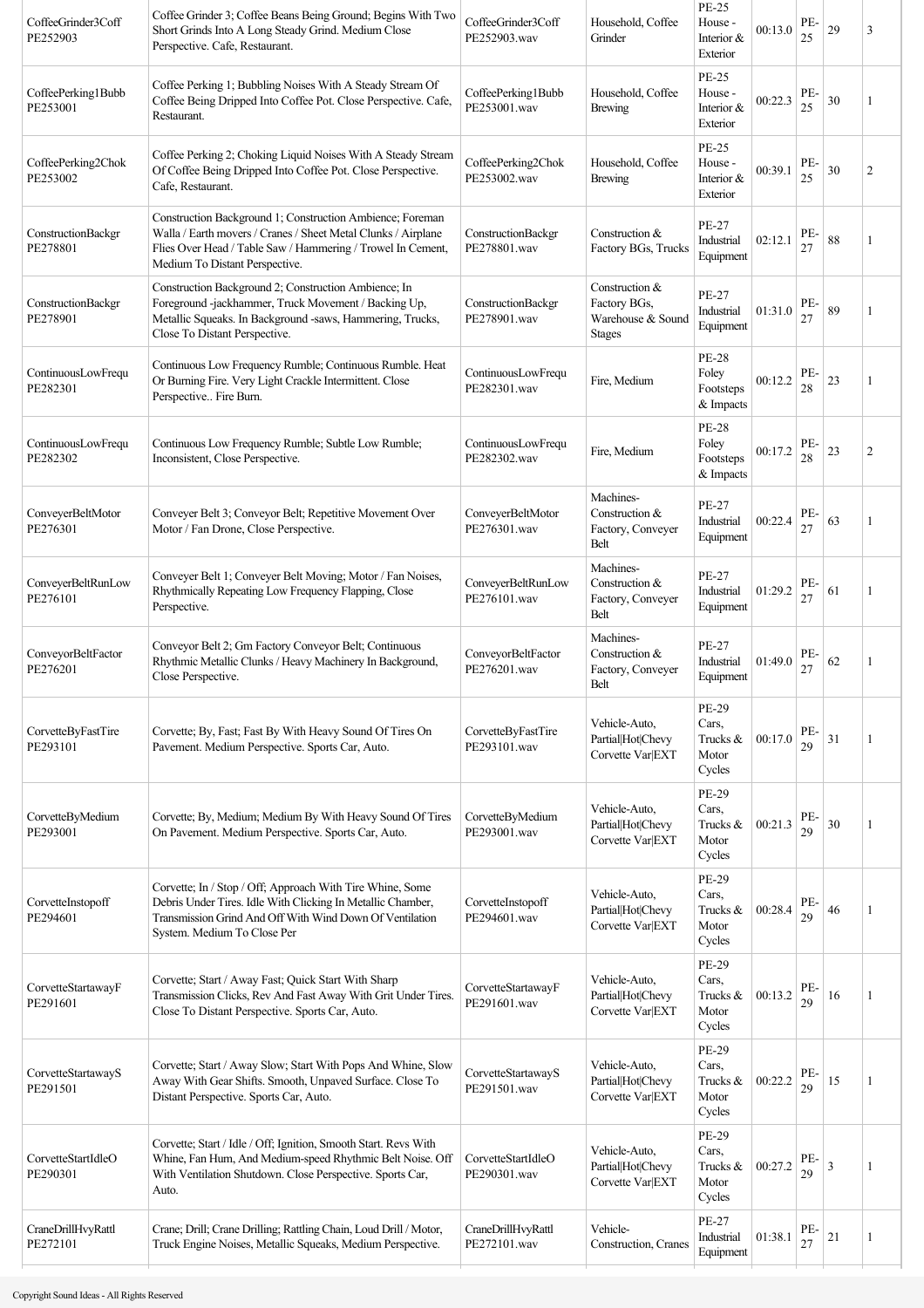| CraneRevIdleCraneI<br>PE271901        | Crane; Rev, Idle; Crane; Idle / Revs, Metallic Squeaks, Medium<br>Perspective.                                                                                             | CraneRevIdleCraneI<br>PE271901.wav        | Vehicle-<br>Construction,<br>Bulldozer                           | PE-27<br>Industrial<br>Equipment                   | 00:54.4                             | PE-<br>27 | 19 |    |
|---------------------------------------|----------------------------------------------------------------------------------------------------------------------------------------------------------------------------|-------------------------------------------|------------------------------------------------------------------|----------------------------------------------------|-------------------------------------|-----------|----|----|
| CraneWorkingInteri<br>PE272001        | Crane; Working Interior; Crane Interior; Distant Engine Noises,<br>Loud Clanking, Subtle Interior Clicks, Close To Distant<br>Perspective.                                 | CraneWorkingInteri<br>PE272001.wav        | Vehicle-<br>Construction, Cranes                                 | PE-27<br>Industrial<br>Equipment                   | 00:35.4                             | PE-<br>27 | 20 | 1  |
| CraneWreckingBallW<br>PE272201        | Crane; Wrecking Ball; Wrecking Ball; Engine Noises In<br>Background, Loud Metal / Glass / Brick Crashes, Medium<br>Perspective. Demolition.                                | CraneWreckingBallW<br>PE272201.wav        | Vehicle-<br>Construction, Cranes                                 | PE-27<br>Industrial<br>Equipment                   | 00:53.5                             | PE-<br>27 | 22 | 1  |
| CreakyDrawbridgeDo<br>PE248001        | Creaky Drawbridge: Down; Heavy Wooden Drawbridge With<br>Metal Squeaks Being Lowered. Huge Low Pitched Thud When<br>Bridge Lands. Close Perspective.                       | CreakyDrawbridgeDo<br>PE248001.wav        | Doors-Various.<br>Drawbridge                                     | PE-24<br>Military -<br>Historical                  | 00:12.1                             | PE-<br>24 | 80 | -1 |
| CrossbowReleaseSin<br>PE243001        | Crossbow Release; Single Fast, Direct Sounding Arrow Release.<br>Medium High Pitched. Medium Perspective.                                                                  | CrossbowReleaseSin<br>PE243001.wav        | Weapons-Ancient,<br>Bow & Arrow                                  | PE-24<br>Military -<br>Historical                  | 00:06.1                             | PE-<br>24 | 30 | 1  |
| CrossbowReleaseTwa<br>PE242901        | Crossbow Release: Twang (6x); Six Loose, Rattley, Low<br>Pitched Crossbow Releases. Medium Perspective. Arrow.                                                             | CrossbowReleaseTwa<br>PE242901.wav        | Weapons-Ancient,<br>Bow & Arrow                                  | PE-24<br>Military -<br>Historical                  | 00:17.0                             | PE-<br>24 | 29 |    |
| CrowdReactionSweet<br>PE309301        | Crowd Reaction Sweetener: Boo; Large Crowd Ambience; Dull<br>Roar To A Time-to-retire Boo, Everybody Is Upset, Medium<br>Perspective.                                      | <b>CrowdReactionSweet</b><br>PE309301.wav | Crowd-Boos, Large                                                | PE-30<br><b>Sports</b><br><b>Effects</b>           | 00:20.0                             | PE-<br>30 | 93 | 1  |
| CrowdReactionSweet<br>PE309401        | Crowd Reaction Sweetener: Excited Swell Into Moan; Large<br>Crowd Ambience; Cheering / Whistling / Clapping, Slight Boo,<br>Medium Perspective.                            | <b>CrowdReactionSweet</b><br>PE309401.wav | Crowd-Arena EXT,<br>Swell                                        | PE-30<br>Sports<br>Effects                         | 00:14.1                             | PE-<br>30 | 94 | 1  |
| CrowdReactionSweet<br>PE309501        | Crowd Reaction Sweetener: Excited / Swell; Large Crowd<br>Ambience; Cheering / Clapping / Whistling, Medium Perspective.                                                   | CrowdReactionSweet<br>PE309501.wav        | Crowd-Arena EXT.<br>Swell                                        | PE-30<br><b>Sports</b><br><b>Effects</b>           | 00:10.3                             | PE-<br>30 | 95 |    |
| CrunchyFistImpact<br>PE247301         | Crunchy Fist Impact; One Hard, Quick Punch To The Body.<br>Low Pitched, Dry Impact. Close Perspective.                                                                     | CrunchyFistImpact<br>PE247301.wav         | Impacts & Crashes-<br>Fights, Punches<br><b>Kicks Hits Bones</b> | PE-24<br>Military -<br>Historical                  | 00:06.1                             | PE-<br>24 | 73 | 1  |
| CutHeartOutFastSta<br>PE243901        | Cut Heart Out; Fast Stab With Gushy Slices And Rips Followed<br>By Hearty Blood Drips To The Ground. Close Perspective.                                                    | CutHeartOutFastSta<br>PE243901.wav        | Weapons-Ancient,<br>Cut Flesh                                    | PE-24<br>Military -<br>Historical                  | 00:18.2                             | PE-<br>24 | 39 | 1  |
| DebrisGlassWoodShu<br>PE283501        | Debris; Glass / Wood; Shuffling Of Large Amounts Of Various<br>Glass, Wood, And Plaster Debris With Wood Creaks In The<br>Background. Close Perspective.                   | DebrisGlassWoodShu<br>PE283501.wav        | Explosion Debris,<br>Various                                     | <b>PE-28</b><br>Foley<br>Footsteps<br>& Impacts    | 00:28.3                             | PE-<br>28 | 35 |    |
| DebrisWoodContinuo<br>PE283401        | Debris; Wood Continuous; Long Slide Of Wood And Various<br>Debris Sliding Or Falling. Heavy, Constant Thuds And Glass<br>Clinks Which Slowly Taper Off. Close Perspective. | DebrisWoodContinuo<br>PE283401.wav        | <b>Explosion Debris.</b><br>Various                              | <b>PE-28</b><br>Foley<br>Footsteps<br>& Impacts    | $00:12.0\left \frac{PE}{20}\right $ | $28\,$    | 34 |    |
| DebrisWoodMetalWoo<br>PE283301        | Debris; Wood / Metal; Wood Impact With Debris. Building<br>From Left, Medium Sized Wood Pieces Impact And Shatter.<br>Close Perspective.                                   | Debris Wood Metal Woo<br>PE283301.wav     | Explosion Debris,<br>Various                                     | <b>PE-28</b><br>Foley<br>Footsteps<br>& Impacts    | 00:06.3                             | PE-<br>28 | 33 | 1  |
| DefibrillatorCharg<br>PE268701        | Defibrillator 1; Defibrillator; Charge Up Squeal, Discharge With<br>Meaty Punch; Close Perspective. Hospital. Tazer Swtnr.                                                 | DefibrillatorCharg<br>PE268701.wav        | Hospital Equipment,<br>Defibrillator                             | <b>PE-26</b><br>High Tech<br>Science &<br>Medicine | 00:06.4                             | PE-<br>26 | 87 |    |
| <b>DefibrillatorCharg</b><br>PE268702 | Defibrillator 2; Defibrillator; Charge Up Squeal, Discharge; Close<br>Perspective. Hospital.                                                                               | DefibrillatorCharg<br>PE268702.wav        | Hospital Equipment,<br>Defibrillator                             | PE-26<br>High Tech<br>Science &<br>Medicine        | 00:06.3                             | PE-<br>26 | 87 | 2  |
| DentistDrillSpins<br>PE269601         | Dentist Drill 1; Dentist Drill Spinning In Air; Two Times On / Spin<br>/ Spin Down, Close Perspective.                                                                     | DentistDrillSpins<br>PE269601.wav         | Hospital Equipment,<br>Dentist Drill                             | <b>PE-26</b><br>High Tech<br>Science &<br>Medicine | 00:19.0                             | PE-<br>26 | 96 |    |
| DentistDrillTooth<br>PE269602         | Dentist Drill 2; Dentist Drill Drilling Tooth; Spin / Grind Against<br>Tooth / Squeak / Squeal, Close Perspective.                                                         | DentistDrillTooth<br>PE269602.wav         | Hospital Equipment,<br>Dentist Drill                             | PE-26<br>High Tech<br>Science &<br>Medicine        | 00:34.4                             | PE-<br>26 | 96 | 2  |
| DentistSpitVacuum<br>PE269501         | Dentist Spit Vacuum; Dentist Spit Vacuum; On / Hiss / Slurp /<br>Gurgle; Close Perspective. Suction.                                                                       | DentistSpitVacuum<br>PE269501.wav         | Hospital Equipment,<br>Suction                                   | PE-26<br>High Tech<br>Science &<br>Medicine        | 00:35.4                             | PE-<br>26 | 95 |    |
| DetonatorPlunger<br>PE275401          | Detonator Plunger 1; Explosives Detonator Plunger Being<br>Pushed; Two Times, Sliding Spring / Ratchet Noise, Close<br>Perspective.                                        | <b>DetonatorPlunger</b><br>PE275401.wav   | Switches & Levers,<br>Detonator Plunger                          | PE-27<br>Industrial<br>Equipment                   | 00:06.2                             | PE-<br>27 | 54 | 1  |
| <b>DetonatorPlunger</b><br>PE275501   | Detonator Plunger 2; Explosives Detonator Plunger Being<br>Pushed; One Time, Sliding Spring / Ratchet Noise, High Pitched<br>Ring, Close Perspective.                      | <b>DetonatorPlunger</b><br>PE275501.wav   | Switches & Levers,<br>Detonator Plunger                          | <b>PE-27</b><br>Industrial<br>Equipment            | 00:06.2                             | PE-<br>27 | 55 | 1  |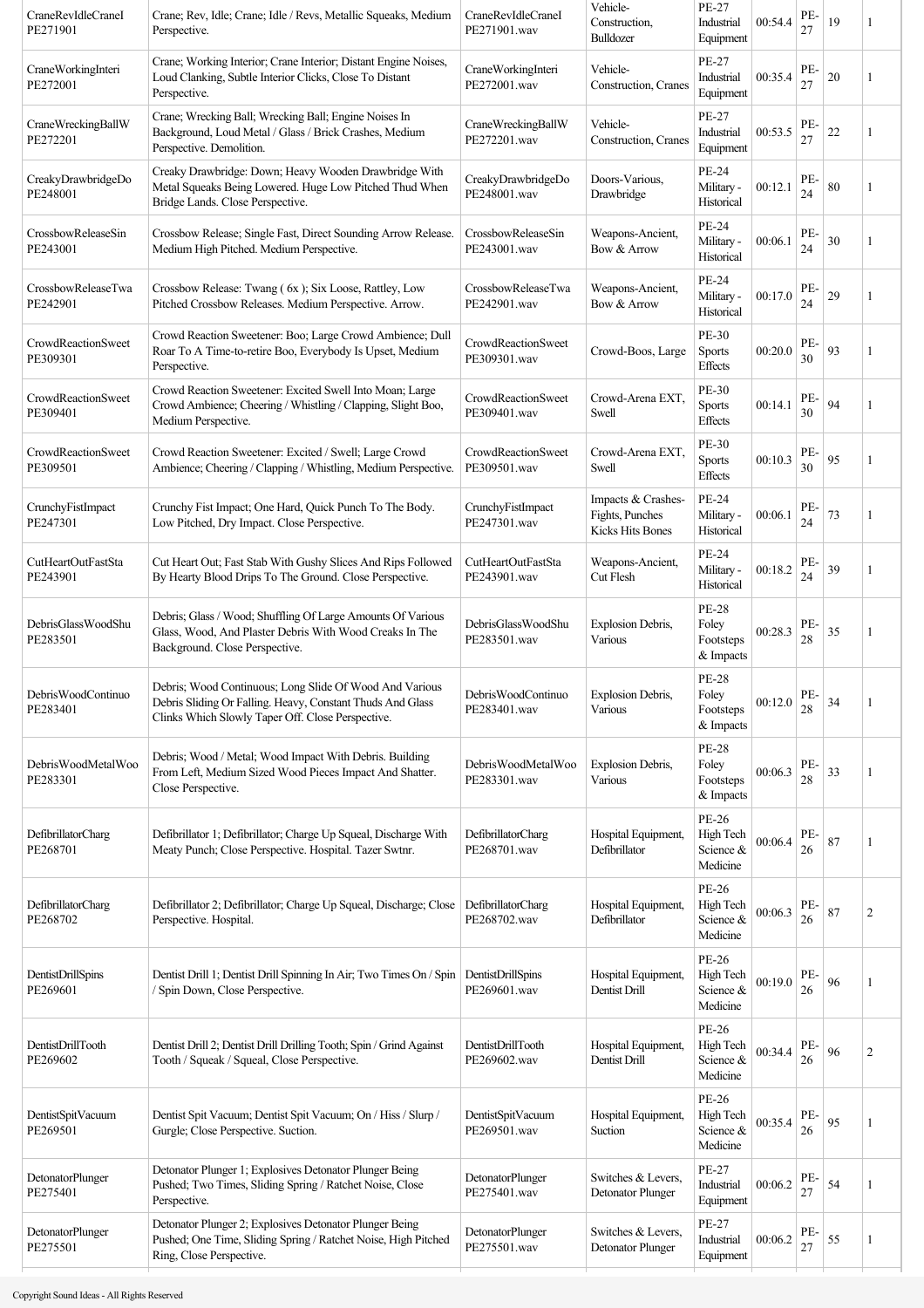| DigitalInterferenc<br>PE261001 | Digital Interference; High Pitched, Distorted Digital Information.                                                                                                                                              | DigitalInterferenc<br>PE261001.wav | Sci-Fi Space FX,<br>Digital Interference        | PE-26<br>High Tech<br>Science &<br>Medicine       | 00:16.4 | PE-<br>26 | 10             | 1              |
|--------------------------------|-----------------------------------------------------------------------------------------------------------------------------------------------------------------------------------------------------------------|------------------------------------|-------------------------------------------------|---------------------------------------------------|---------|-----------|----------------|----------------|
| DigitalVoiceFemale<br>PE261201 | Digital Voice; Female 1; Computerized Female Voice; Caution,<br>Warning, Overload, System Overload, All Systems Ready, Enter<br>Voice Authorization Sample, Enter Security Access Code,<br>Systems Accessed, Ac | DigitalVoiceFemale<br>PE261201.wav | Sci-Fi Space FX,<br>Voice Female                | PE-26<br>High Tech<br>Science &<br>Medicine       | 00:26.2 | PE-<br>26 | 12             | 1              |
| DigitalVoiceFemale<br>PE261202 | Digital Voice; Female 2; Computerized Female Voice; 0, 1, 2, 3,<br>4, 5, 6, 7, 8, 9, 10, 11, 12, 13, 14, 15, 16, 17, 18, 19, 20, 30,<br>40, 50, 60, 70, 80, 90, 100, Close Perspective.                         | DigitalVoiceFemale<br>PE261202.wav | Sci-Fi Space FX,<br>Voice Female                | PE-26<br>High Tech<br>Science &<br>Medicine       | 00:35.3 | PE-<br>26 | 12             | $\overline{2}$ |
| DigitalVoiceMale<br>PE261101   | Digital Voice; Male 1; Computerized Male Voice; Caution,<br>Warning, Overload, System Overload, All Systems Ready, Enter<br>Voice Authorization Sample, Enter Security Access Code,<br>Systems Accessed, Access | DigitalVoiceMale<br>PE261101.wav   | Sci-Fi Space FX,<br>Voice Male                  | PE-26<br>High Tech<br>Science &<br>Medicine       | 00:22.1 | PE-<br>26 | 11             | 1              |
| DigitalVoiceMale<br>PE261102   | Digital Voice; Male 2; Computerized Male Voice; 0, 1, 2, 3, 4,<br>5, 6, 7, 8, 9, 10, 11, 12, 13, 14, 15, 16, 17, 18, 19, 20, 30, 40,<br>50, 60, 70, 80, 90, 100, Close Perspective.                             | DigitalVoiceMale<br>PE261102.wav   | Sci-Fi Space FX,<br>Voice Female                | PE-26<br>High Tech<br>Science &<br>Medicine       | 00:36.4 | PE-<br>26 | 11             | 2              |
| DirtSkidsLongSquea<br>PE297101 | Dirt Skids; Long Squealing Skids On Smooth Unpaved Surface,<br>Dirt Grinding Under Tires. Medium Perspective.                                                                                                   | DirtSkidsLongSquea<br>PE297101.wav | Vehicle-Skids &<br>Tires, Dry                   | PE-29<br>Cars,<br>Trucks $\&$<br>Motor<br>Cycles  | 00:14.3 | PE-<br>29 | 71             | -1             |
| DishwareSilverware<br>PE257001 | Dishware / Silverware On Table 1; Glass Bowl And Spoon<br>Placed On Table. Medium Close Perspective.                                                                                                            | DishwareSilverware<br>PE257001.wav | Household,<br>Silverware                        | <b>PE-25</b><br>House -<br>Interior &<br>Exterior | 00:06.0 | PE-<br>25 | 70             | -1             |
| DishwareSilverware<br>PE257002 | Dishware / Silverware On Table 2; Plates Placed On Hard Table<br>with Some Slide And Bounce Movement. Close Perspective.                                                                                        | DishwareSilverware<br>PE257002.wav | Household,<br>Silverware                        | <b>PE-25</b><br>House -<br>Interior &<br>Exterior | 00:15.1 | PE-<br>25 | 70             | $\overline{2}$ |
| DishwareSilverware<br>PE257003 | Dishware / Silverware On Table 3; Bottles, Plates, And Glasses<br>Placed On Placemats. Close Perspective.                                                                                                       | DishwareSilverware<br>PE257003.wav | Household,<br>Silverware                        | <b>PE-25</b><br>House -<br>Interior &<br>Exterior | 00:03.2 | PE.<br>25 | $70\,$         | 3              |
| DishwasherDishesBe<br>PE252601 | Dishwasher; Dishes Being Loaded; Dishes Clanking Against One<br>Another. Close Perspective. Kitchen, Restaurant.                                                                                                | DishwasherDishesBe<br>PE252601.wav | Dining-Bar &<br>Restaurant BGs,<br>Dishwasher   | <b>PE-25</b><br>House -<br>Interior &<br>Exterior | 00:12.0 | PE.<br>25 | 26             | 1              |
| DishwasherDoor1Dis<br>PE252701 | Dishwasher; Door 1; Dishwasher Door Sliding Into Close<br>Position. Close Perspective Kitchen, Restaurant.                                                                                                      | DishwasherDoor1Dis<br>PE252701.wav | Dining-Bar $&$<br>Restaurant BGs,<br>Dishwasher | <b>PE-25</b><br>House -<br>Interior &<br>Exterior | 00:02.0 | PE.<br>25 | 27             | 1              |
| DishwasherDoor2Dis<br>PE252702 | Dishwasher; Door 2; Dishwasher Open And Close With Dish<br>Movement. Medium Close Perspective. Kitchen, Restaurant.                                                                                             | DishwasherDoor2Dis<br>PE252702.wav | Dining-Bar &<br>Restaurant BGs,<br>Dishwasher   | <b>PE-25</b><br>House -<br>Interior &<br>Exterior | 00:12.1 | PE-<br>25 | 27             | $\overline{2}$ |
| DishwasherDoor3Doo<br>PE252703 | Dishwasher; Door 3; Door Opens, Dish Rail Is Pulled Out<br>Causing Several Glass Movements. Close Perspective Kitchen,<br>Restaurant.                                                                           | DishwasherDoor3Doo<br>PE252703.wav | Dining-Bar &<br>Restaurant BGs.<br>Dishwasher   | <b>PE-25</b><br>House -<br>Interior &<br>Exterior | 00:07.0 | PE-<br>25 | 27             | $\overline{3}$ |
| DishwasherRunning1<br>PE252801 | Dishwasher; Running 1; Dishwasher Filling And Washing; Stream<br>Of Water Runs And Then Stops. Machine Then Switches Into<br>Wash Mode. Close Perspective. Kitchen, Restaurant.                                 | DishwasherRunning1<br>PE252801.wav | Dining-Bar &<br>Restaurant BGs,<br>Dishwasher   | <b>PE-25</b><br>House -<br>Interior &<br>Exterior | 00:32.2 | PE-<br>25 | 28             | 1              |
| DishwasherRunning2<br>PE252802 | Dishwasher; Running 2; Dishwasher On / Run / Off; Dishwasher<br>Turns On And Runs For A While. It Then Stops And Water Can<br>Be Heard Draining. Close Perspective. Kitchen, Restaurant.                        | DishwasherRunning2<br>PE252802.wav | Dining-Bar &<br>Restaurant BGs,<br>Dishwasher   | <b>PE-25</b><br>House -<br>Interior &<br>Exterior | 00:15.0 | PE-<br>25 | 28             | $\overline{2}$ |
| DistantSingleCanno<br>PE240801 | Distant Single Cannon Fires (4x); Four Separate Cannon Fires.<br>Loud, Deep, Boomy Cannon Fires With Long Echo. Medium<br>Distant Perspective.                                                                  | DistantSingleCanno<br>PE240801.wav | Weapons-Cannon,<br>Historical                   | PE-24<br>Military -<br>Historical                 | 00:22.4 | PE-<br>24 | 8              | 1              |
| DoorBell1TypicalHo<br>PE250201 | Door Bell 1; Typical Household Ding Dong Ring with Long<br>Sustain In Release. Close Perspective.                                                                                                               | DoorBell1TypicalHo<br>PE250201.wav | Household, Door<br>Bell                         | <b>PE-25</b><br>House -<br>Interior &<br>Exterior | 00:04.2 | PE.<br>25 | $\overline{c}$ | 1              |
| DoorBell2TypicalHo<br>PE250202 | Door Bell 2; Typical Household Ding Dong Ring with Short<br>Sustain In Release. Close Perspective.                                                                                                              | DoorBell2TypicalHo<br>PE250202.wav | Household, Door<br>Bell                         | <b>PE-25</b><br>House -<br>Interior &<br>Exterior | 00:01.1 | PE.<br>25 | $\overline{c}$ | $\overline{2}$ |
|                                |                                                                                                                                                                                                                 |                                    |                                                 |                                                   |         |           |                |                |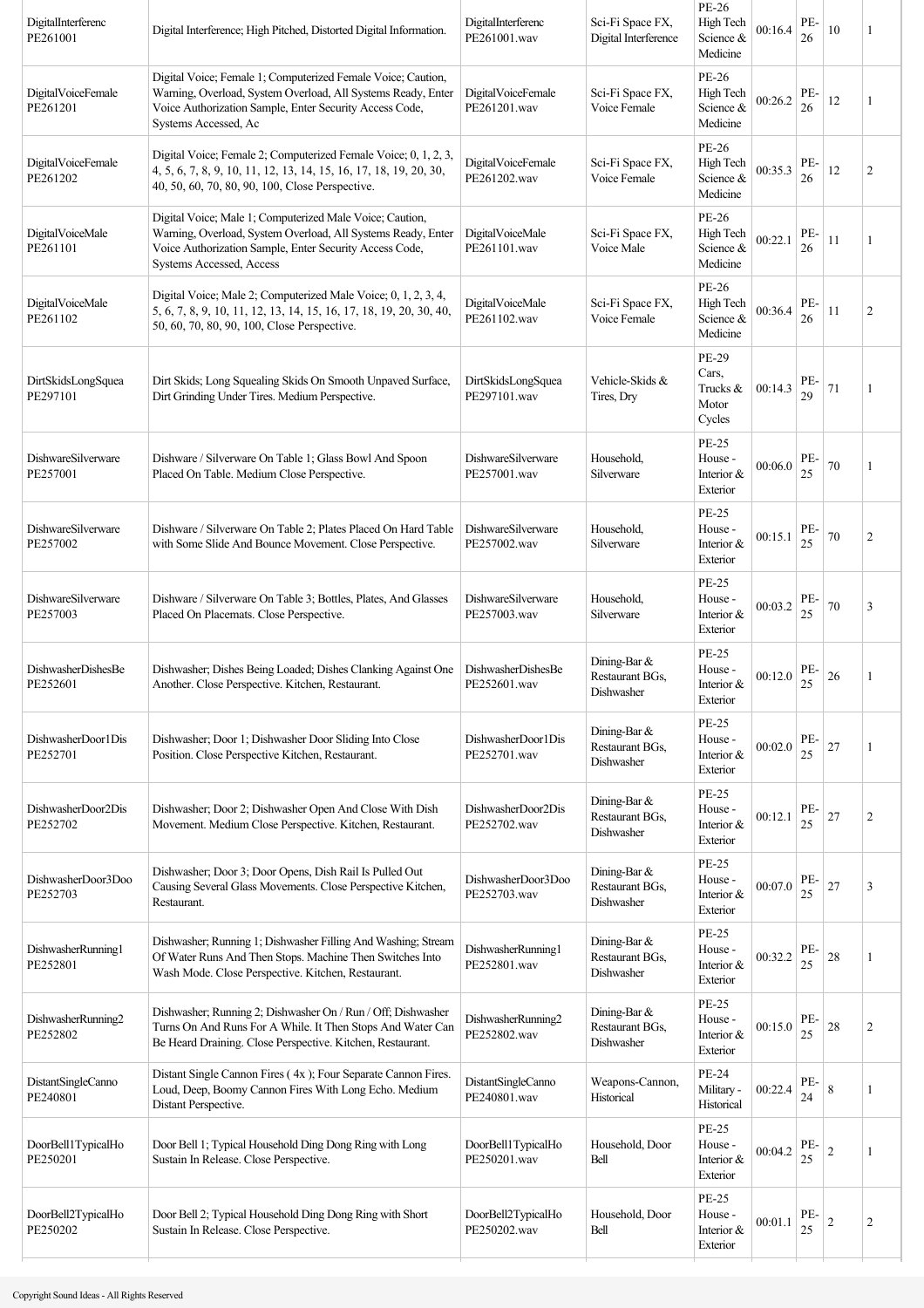| DoorBuzzer1Electri<br>PE250301 | Door Buzzer 1; Electric Buzzes; One Long Buzz, Followed By<br>Two Short Buzzes, Into Another Long Buzz. Sharp Brassy-like<br>Attack with Out Any Sustain. Close Perspective. | DoorBuzzer1Electri<br>PE250301.wav | Household, Door<br>Buzzer          | <b>PE-25</b><br>House -<br>Interior &<br>Exterior | 00:04.1 | PE-<br>25 | $\mathfrak{Z}$ | 1              |
|--------------------------------|------------------------------------------------------------------------------------------------------------------------------------------------------------------------------|------------------------------------|------------------------------------|---------------------------------------------------|---------|-----------|----------------|----------------|
| DoorBuzzer2Elect<br>CDAudio002 | Door Buzzer 2; Electric Buzzes; Long Buzz Into Several Shorter<br>Hollow Buzzes. Close Perspective                                                                           | DoorBuzzer2Elect<br>CDAudio002.wav | Doors-Various,<br>Doorbells        | <b>PE-25</b><br>House -<br>Interior &<br>Exterior | 00:06.0 | PE-<br>25 | 3              | 2              |
| DoorBuzzer3Electri<br>PE250303 | Door Buzzer 3; Electric Buzzes; One Very Long Buzz Into<br>Several High-pitched Throaty Buzzes. Close Perspective.                                                           | DoorBuzzer3Electri<br>PE250303.wav | Household, Door<br>Buzzer          | PE-25<br>House -<br>Interior &<br>Exterior        | 00:07.0 | PE-<br>25 | 3              | 3              |
| DoorKnocks1Several<br>PE250401 | Door Knocks 1; Several Fast Hard Knocks On Wooden Door.<br>Medium Perspective.                                                                                               | DoorKnocks1Several<br>PE250401.wav | Impacts & Crashes-<br>Wood, Doors  | PE-25<br>House -<br>Interior &<br>Exterior        | 00:03.4 | PE-<br>25 | $\overline{4}$ | 1              |
| DoorKnocks2Several<br>PE250402 | Door Knocks 2; Several Fast Hard Knocks On Wooden Door.<br>Medium Perspective                                                                                                | DoorKnocks2Several<br>PE250402.wav | Impacts & Crashes-<br>Wood, Doors  | PE-25<br>House -<br>Interior &<br>Exterior        | 00:02.3 | PE-<br>25 | $\overline{4}$ | 2              |
| DoorKnocks3Several<br>PE250403 | Door Knocks 3; Several Fast Hard Knocks On Wooden Door.<br>Medium Perspective                                                                                                | DoorKnocks3Several<br>PE250403.wav | Impacts & Crashes-<br>Wood, Doors  | <b>PE-25</b><br>House -<br>Interior &<br>Exterior | 00:02.1 | PE-<br>25 | 4              | 3              |
| DotMatrixPrinter<br>PE263501   | Dot Matrix Printer; Dot Matrix Computer Printer; Print /<br>Advance / Print / Advance, Fan Noise In Background, Close<br>Perspective.                                        | DotMatrixPrinter<br>PE263501.wav   | Computers & Beeps,<br>Printers     | PE-26<br>High Tech<br>Science &<br>Medicine       | 00:20.2 | PE-<br>26 | 35             | 1              |
| DrawbridgeRatchetC<br>PE248101 | Drawbridge: Ratchet / Chain; Constant Metallic Gear / Ratchet<br>Clinks And Chain Rattle Of Lowering Drawbridge. Close<br>Perspective.                                       | DrawbridgeRatchetC<br>PE248101.wav | Doors-Various,<br>Drawbridge       | PE-24<br>Military -<br>Historical                 | 00:06.4 | PE-<br>24 | 81             | 1              |
| DrawbridgeRatchetC<br>PE248201 | Drawbridge: Ratchet / Chain with Creak; High Pitched Metal<br>Wronk Of Gears And Ratchet / Chain Clinks Of Drawbridge<br>Being Raised Or Lowered. Medium Perspective.        | DrawbridgeRatchetC<br>PE248201.wav | Doors-Various,<br>Drawbridge       | PE-24<br>Military -<br>Historical                 | 00:07.0 | PE-<br>24 | 82             | 1              |
| DresserDrawer1Dres<br>PE257801 | Dresser Drawer 1; Dresser Drawer Pulled Out / Pushed In (<br>Three Times ); Third Time with Drawer Movements After Pull<br>Out. Close Perspective.                           | DresserDrawer1Dres<br>PE257801.wav | Doors-Various,<br>Drawers          | <b>PE-25</b><br>House -<br>Interior &<br>Exterior | 00:18.1 | PE-<br>25 | 78             | 1              |
| DresserDrawer2Dres<br>PE257802 | Dresser Drawer 2; Dresser Drawer Slides Open with Lots Of<br>Rummaging And Rustling Movements, Then Slides Close. Close<br>Perspective.                                      | DresserDrawer2Dres<br>PE257802.wav | Doors-Various.<br>Drawers          | PE-25<br>House -<br>Interior &<br>Exterior        | 00:14.2 | PE-<br>25 | $78\,$         | 2              |
| Dryer1MachineClick<br>PE256801 | Dryer 1; Machine Clicks On, Runs, And Switches Off. Close<br>Perspective.                                                                                                    | Dryer1MachineClick<br>PE256801.wav | Household, Dryer                   | <b>PE-25</b><br>House -<br>Interior &<br>Exterior | 00:36.4 | PE-<br>25 | 68             | 1              |
| Dryer2ConstantShoe<br>PE256802 | Dryer 2; Constant Shoe Banging Inside Machine With Typical<br>Dryer Hum Throughout. Close Perspective.                                                                       | Dryer2ConstantShoe<br>PE256802.wav | Household, Dryer                   | <b>PE-25</b><br>House -<br>Interior &<br>Exterior | 00:19.4 | PE-<br>25 | 68             | $\overline{c}$ |
| DryerDoorOpenClose<br>PE256701 | Dryer Door; Open / Close 1; Dryer Door Open / Close Several<br>Times. Medium Close Perspective.                                                                              | DryerDoorOpenClose<br>PE256701.wav | Household, Dryer                   | <b>PE-25</b><br>House -<br>Interior &<br>Exterior | 00:06.0 | PE-<br>25 | 67             | -1             |
| DryerDoorOpenClose<br>PE256702 | Dryer Door; Open / Close 2; Dryer Door Open / Close Several<br>Times. Close Perspective.                                                                                     | DryerDoorOpenClose<br>PE256702.wav | Household, Dryer                   | <b>PE-25</b><br>House -<br>Interior &<br>Exterior | 00:03.1 | PE-<br>25 | 67             | $\overline{c}$ |
| DryerSwitchesDials<br>PE256901 | Dryer; Switches & Dials; Dryer Switches And Dials Being<br>Toggled And Turned. Close Perspective.                                                                            | DryerSwitchesDials<br>PE256901.wav | Household, Dryer                   | <b>PE-25</b><br>House -<br>Interior &<br>Exterior | 00:16.3 | PE-<br>25 | 69             | 1              |
| DrySkidsLongSqueal<br>PE297001 | Dry Skids; Long Squealing Skids, Right To Left. Medium<br>Perspective. Tire Skid.                                                                                            | DrySkidsLongSqueal<br>PE297001.wav | Vehicle-Skids &<br>Tires, Dry      | PE-29<br>Cars,<br>Trucks &<br>Motor<br>Cycles     | 00:18.1 | PE-<br>29 | 70             |                |
| DynamiteExplosion<br>PE275601  | Dynamite Explosion; Dynamite Explosion / Whoosh / Falling<br>Debris, Medium Perspective.                                                                                     | DynamiteExplosion<br>PE275601.wav  | Explosions,<br>Dynamite            | PE-27<br>Industrial<br>Equipment                  | 00:22.2 | PE-<br>27 | 56             | 1              |
| ElectrcMotorStrain<br>PE264001 | Electric Motor; Under Strain; Gyrating Medium Sized Electric<br>Motor; Under Varying Stress, Close Perspective.                                                              | ElectrcMotorStrain<br>PE264001.wav | Machines-Servos,<br>Electric Motor | PE-26<br>High Tech<br>Science &                   | 00:09.2 | PE-<br>26 | 40             | 1              |

Copyright Sound Ideas - All Rights Reserved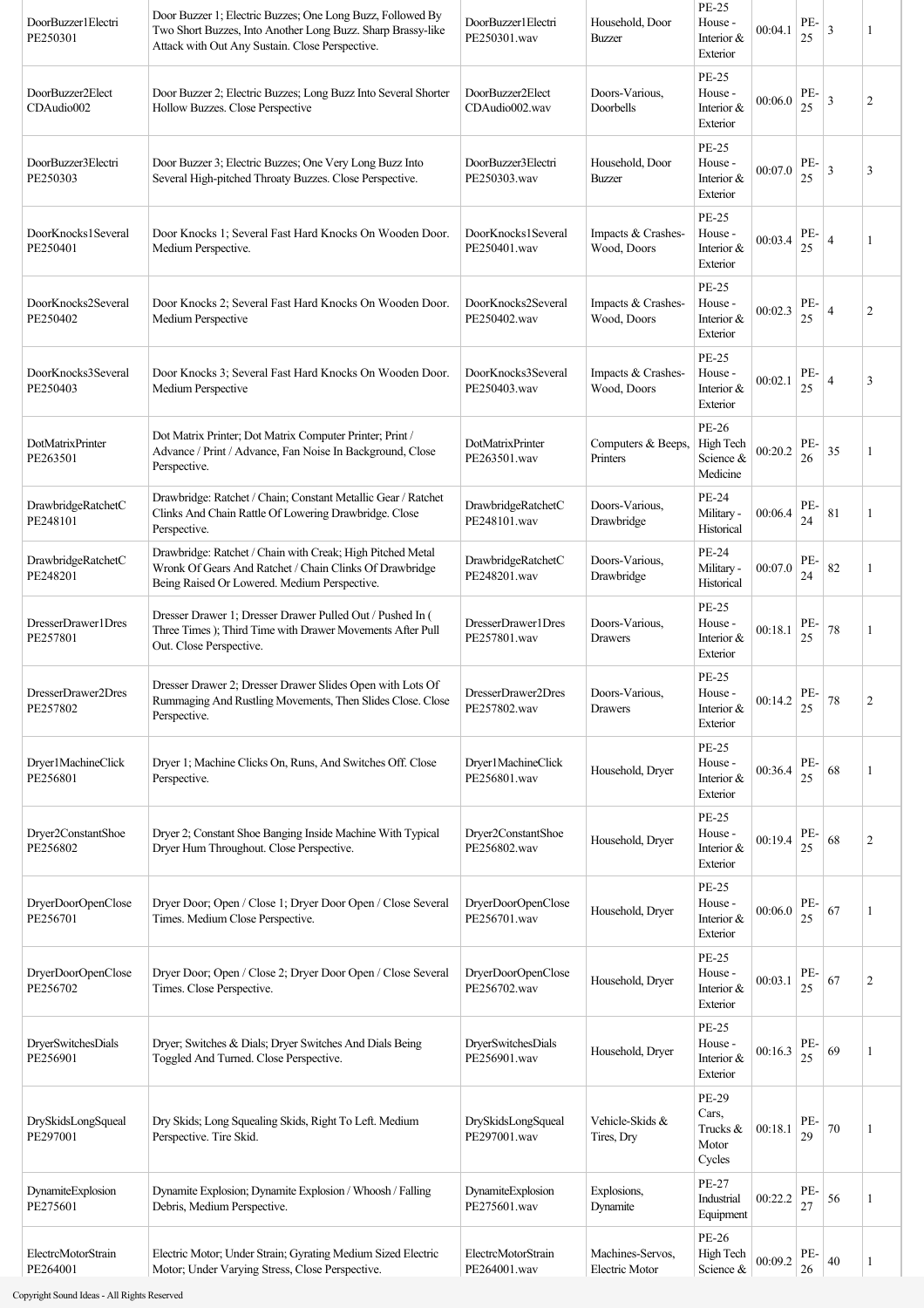|                                |                                                                                                                                                                                                                   |                                    |                                                               | Medicine                                    |         |           |    |                |
|--------------------------------|-------------------------------------------------------------------------------------------------------------------------------------------------------------------------------------------------------------------|------------------------------------|---------------------------------------------------------------|---------------------------------------------|---------|-----------|----|----------------|
| ElectricalArcsLoud<br>PE264701 | Electrical Arcs; Loud Mid-frequency Pops With Large<br>Reverberation Two Times; Slight Electrical Hum In Background,<br>Medium Perspective. Science Lab, Spark.                                                   | ElectricalArcsLoud<br>PE264701.wav | Electrical, Arcs &<br><b>Sparks</b>                           | PE-26<br>High Tech<br>Science &<br>Medicine | 00:28.0 | PE-<br>26 | 47 | 1              |
| ElectricalShockZap<br>PE264801 | Electrical Shocks / Bursts 1; Five Short, Powerful Electric Zaps;<br>Varying Length, Followed By One Long Powerful Electric Zap,<br>Medium Perspective. Arc, Spark.                                               | ElectricalShockZap<br>PE264801.wav | Electrical.<br>Shocks/Zaps                                    | PE-26<br>High Tech<br>Science &<br>Medicine | 00:16.4 | PE-<br>26 | 48 | 1              |
| ElectricalShockZap<br>PE264802 | Electrical Shocks / Bursts 2; Long Steady Electrical Zap; Slight<br>Fluctuation, Medium Perspective. Arc, Spark.                                                                                                  | ElectricalShockZap<br>PE264802.wav | Electrical.<br>Shocks/Zaps                                    | PE-26<br>High Tech<br>Science &<br>Medicine | 00:16.3 | PE-<br>26 | 48 | $\overline{2}$ |
| ElectricalShockZap<br>PE264803 | Electrical Shocks / Bursts 3; Repetitive Electrical Zaps; Mid<br>Frequency, Metallic, Reverberant, Medium Perspective. Arc,<br>Spark.                                                                             | ElectricalShockZap<br>PE264803.wav | Electrical.<br>Shocks/Zaps                                    | PE-26<br>High Tech<br>Science &<br>Medicine | 00:19.1 | PE-<br>26 | 48 | 3              |
| ElectricalShockZap<br>PE264804 | Electrical Shocks / Bursts 4; Seven Short Electrical Zaps; With<br>Long Metallic Reverberation, Close Perspective. Arc, Spark.<br>Metallic BTL Switch.                                                            | ElectricalShockZap<br>PE264804.wav | Electrical.<br>Shocks/Zaps                                    | PE-26<br>High Tech<br>Science &<br>Medicine | 00:14.0 | PE-<br>26 | 48 | 4              |
| ElectricalSparkSiz<br>PE264901 | Electrical Sparks with Sizzle; Five Electrical Spark Explosions<br>With Trailing Electrical Sizzle; Followed By Five Sets Of Triple<br>Sparks With Trailing Electrical Sizzle, Medium Perspective. Arc,<br>Spark. | ElectricalSparkSiz<br>PE264901.wav | Electrical, Arcs &<br>Sparks                                  | PE-26<br>High Tech<br>Science &<br>Medicine | 00:26.4 | PE-<br>26 | 49 | 1              |
| ElectricCanOpenerC<br>PE254401 | Electric Can Opener; Can Opener On / Off; Engine Grind With<br>Hum And Can Movement. Close Perspective. Kitchen.                                                                                                  | ElectricCanOpenerC<br>PE254401.wav | Household, Utensils                                           | PE-25<br>House -<br>Interior &<br>Exterior  | 00:15.2 | PE-<br>25 | 44 | 1              |
| ElectricFanAntique<br>PE251301 | Electric Fan; Antique; Vintage Fan; Series Of Three Slow<br>Metallic Almost Rhythmic Clanky Fan Spins. Medium Close<br>Perspective.                                                                               | ElectricFanAntique<br>PE251301.wav | Household, Antique                                            | PE-25<br>House -<br>Interior &<br>Exterior  | 00:38.1 | PE-<br>25 | 13 | 1              |
| ElectricFanModernM<br>PE251201 | Electric Fan; Modern; Modern Fan; On Click Followed By A<br>Spin And Blow On High Speed Which Gradually Dies Into A<br>Fade Out. Close Perspective.                                                               | ElectricFanModernM<br>PE251201.wav | Household, Fans                                               | PE-25<br>House -<br>Interior &<br>Exterior  | 00:28.4 | PE-<br>25 | 12 | 1              |
| ElectricGenerator<br>PE274001  | Electric Generator; Large Generator; Low Frequency Tone With<br>Higher Warble Tone Above, Close Perspective.                                                                                                      | ElectricGenerator<br>PE274001.wav  | Machines-<br>Construction &<br>Factory, Electric<br>Generator | PE-27<br>Industrial<br>Equipment            | 00:40.2 | PE-<br>27 | 40 | 1              |
| ElectricMotorLift1<br>PE264301 | Electric Motor; Lift 1; Larger Electric Motor; Sporadic Lurching<br>Movements, Close Perspective.                                                                                                                 | ElectricMotorLift1<br>PE264301.wav | Machines-Servos,<br><b>Electric Motor</b>                     | PE-26<br>High Tech<br>Science &<br>Medicine | 00:20.1 | PE-<br>26 | 43 | 1              |
| ElectricMotorLift2<br>PE264302 | Electric Motor; Lift 2; Four Large Electric Motor Lifts; Sounds<br>Like Fork Lift, Close Perspective.                                                                                                             | ElectricMotorLift2<br>PE264302.wav | Machines-Servos,<br>Electric Motor                            | PE-26<br>High Tech<br>Science &<br>Medicine | 00:20.1 | PE-<br>26 | 43 | $\overline{2}$ |
| ElectricMotorRevs1<br>PE264101 | Electric Motor; Revs 1; Nine Short And Distinct Small Electric<br>Motor Noises; Close Perspective.                                                                                                                | ElectricMotorRevs1<br>PE264101.wav | Machines-Servos,<br>Electric Motor                            | PE-26<br>High Tech<br>Science &<br>Medicine | 00:17.0 | PE-<br>26 | 41 | 1              |
| ElectricMotorRevs2<br>PE264102 | Electric Motor; Revs 2; A Series Of Small Electric Motor Revs;<br>Some Short, Some Steady, Close Perspective.                                                                                                     | ElectricMotorRevs2<br>PE264102.wav | Machines-Servos,<br><b>Electric Motor</b>                     | PE-26<br>High Tech<br>Science &<br>Medicine | 00:15.3 | PE-<br>26 | 41 | $\overline{2}$ |
| ElectricMotorRevs3<br>PE264103 | Electric Motor; Revs 3; Three Medium Sized Electric Motor<br>Noises; Varying Loads, Close Perspective.                                                                                                            | ElectricMotorRevs3<br>PE264103.wav | Machines-Servos,<br><b>Electric Motor</b>                     | PE-26<br>High Tech<br>Science &<br>Medicine | 00:08.3 | PE-<br>26 | 41 | 3              |
| ElectricMotorStead<br>PE264201 | Electric Motor; Steady 1; Small To Medium Sized Electric<br>Motor; Switch On / Spin Up / Run Steady / Switch Off / Spin<br>Down, Close Perspective.                                                               | ElectricMotorStead<br>PE264201.wav | Machines-Servos,<br><b>Electric Motor</b>                     | PE-26<br>High Tech<br>Science &<br>Medicine | 00:37.4 | PE-<br>26 | 42 |                |
| ElectricMotorStead<br>PE264202 | Electric Motor; Steady 2; Medium Sized Electric Motor, Lifting;<br>Switch On / Slight Flutter / Steady Drone / Switch Off, Close<br>Perspective.                                                                  | ElectricMotorStead<br>PE264202.wav | Machines-Servos,<br>Electric Motor                            | PE-26<br>High Tech<br>Science &<br>Medicine | 00:12.2 | PE-<br>26 | 42 | $\overline{2}$ |
| ElectrolyteAnalysi<br>PE266801 | Electrolyte Analysis; Electrolyte Analysis; Motor / Fan, Keypad<br>Data Entry, Mechanical Stirring; Close Perspective. Hospital,<br>Lab.                                                                          | ElectrolyteAnalysi<br>PE266801.wav | Hospital Equipment,<br>Electrolyte Analyzer                   | PE-26<br>High Tech<br>Science &<br>Medicine | 00:27.2 | PE-<br>26 | 68 |                |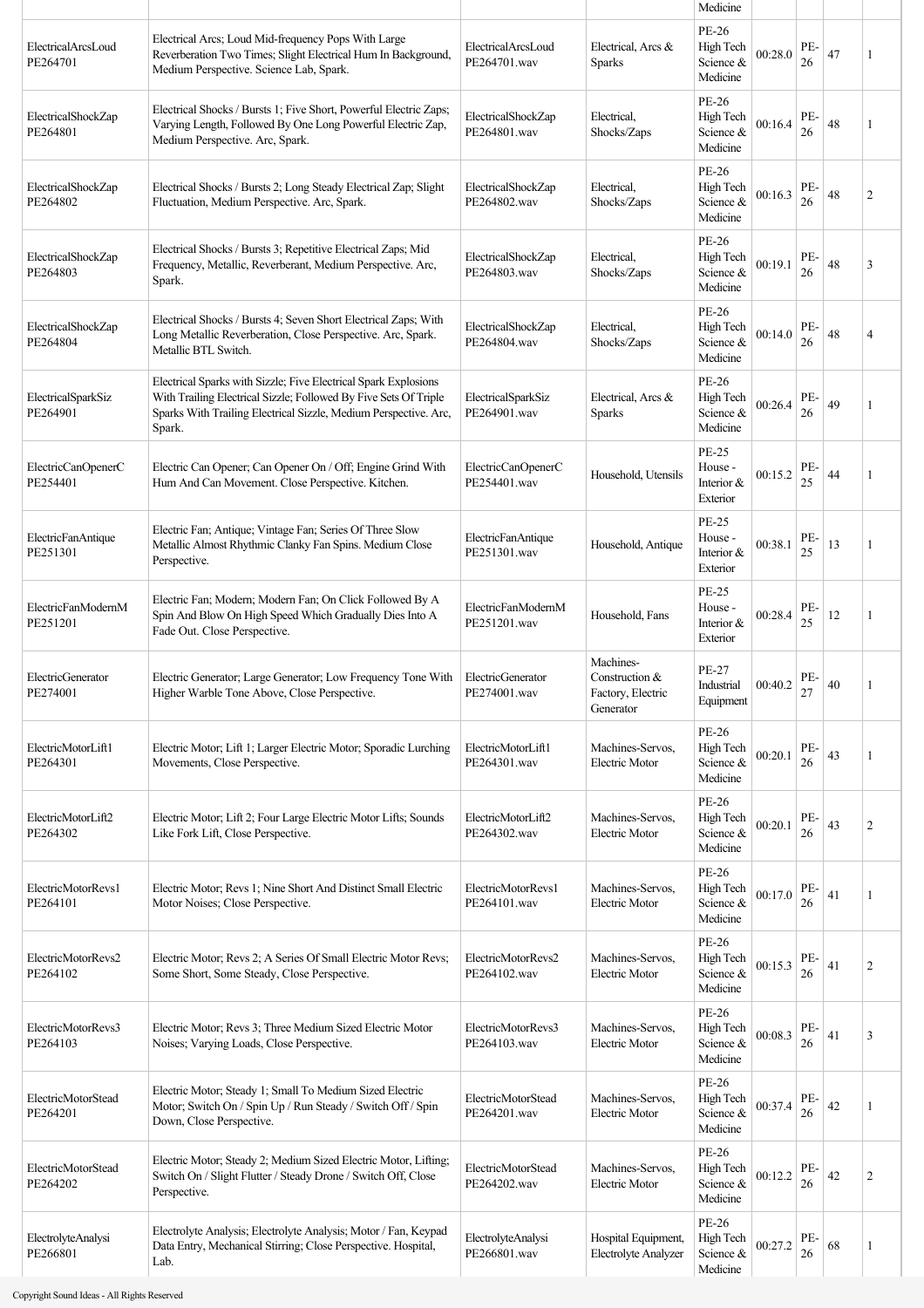| ExplosionConcussio<br>PE281101        | Explosion Concussion Sweeteners; Medium Explosion With<br>Glass Debris; One Time, Close Perspective.                                                                                                            | ExplosionConcussio<br>PE281101.wav | Explosion Debris,<br>Metal & Glass                        | <b>PE-28</b><br>Foley<br>Footsteps<br>& Impacts | 00:02.4 | PE-<br>28 | 11 | 1              |
|---------------------------------------|-----------------------------------------------------------------------------------------------------------------------------------------------------------------------------------------------------------------|------------------------------------|-----------------------------------------------------------|-------------------------------------------------|---------|-----------|----|----------------|
| ExplosionConcussio<br>PE281102        | Explosion Concussion Sweeteners; Medium Explosion With<br>Glass Debris; One Time, Close Perspective.                                                                                                            | ExplosionConcussio<br>PE281102.wav | Explosion Debris,<br>Metal & Glass                        | <b>PE-28</b><br>Foley<br>Footsteps<br>& Impacts | 00:02.3 | PE-<br>28 | 11 | $\overline{c}$ |
| ExplosionConcussio<br>PE281103        | Explosion Concussion Sweeteners; Medium Explosion With<br>Glass Debris; One Time, Close Perspective.                                                                                                            | ExplosionConcussio<br>PE281103.wav | Explosion Debris,<br>Metal & Glass                        | <b>PE-28</b><br>Foley<br>Footsteps<br>& Impacts | 00:02.4 | PE-<br>28 | 11 | 3              |
| <b>ExtHardDriveOnStea</b><br>PE262201 | Ext. Hard Drive; On / Steady / Off; 2.0 Gigabyte External SCSI<br>Hard Drive; Power On / Drive And Fan Spin Up / Drive Access<br>/ Steady Fan Idle / Power Off / Drive And Fan Spin Down,<br>Close Perspective. | ExtHardDriveOnStea<br>PE262201.wav | Computers & Beeps,<br>Hard Drive On                       | PE-26<br>High Tech<br>Science &<br>Medicine     | 00:57.0 | PE-<br>26 | 22 | 1              |
| F5ByHighByHighDe<br>PE211601          | F-5: By High; F-5 By With High Descending Whistle, Long<br>Distant Roar Of Away. Medium To Distant Perspective. Jet.                                                                                            | F5ByHighByHighDe<br>PE211601.wav   | Aircraft-Jet Military,<br>F-5 Tiger                       | PE-21<br>Aircraft -<br>Modern                   | 00:54.2 | PE-<br>21 | 16 | 1              |
| F5ByLowPowerfulRas<br>PE211801        | F-5: By Low; Powerful, Raspy F-5 Flyby And Away. Medium<br>To Distant Perspective. Jet.                                                                                                                         | F5ByLowPowerfulRas<br>PE211801.wav | Aircraft-Jet Military,<br>F-5 Tiger                       | PE-21<br>Aircraft -<br>Modern                   | 00:49.2 | PE-<br>21 | 18 | -1             |
| F5ByMediumClearBel<br>PE211701        | F-5: By Medium; Clear, Bell-like Tone With F-5 Approach,<br>Medium Speed By, Crisp Engine Roar With Away. Medium To<br>Distant Perspective. Jet.                                                                | F5ByMediumClearBel<br>PE211701.wav | Aircraft-Jet Military,<br>F-5 Tiger                       | PE-21<br>Aircraft -<br>Modern                   | 00:27.2 | PE-<br>21 | 17 | 1              |
| F5BySeries2HighDis<br>PE213101        | F-5: By Series Of 2: High; Distant And Very Close F-5 Flybys.<br>Medium To Distant Perspective. Jet.                                                                                                            | F5BySeries2HighDis<br>PE213101.wav | Aircraft-Jet Military.<br>F-5 Tiger                       | PE-21<br>Aircraft -<br>Modern                   | 00:27.0 | PE-<br>21 | 31 | 1              |
| F5BySeries3HighFor<br>PE213201        | F-5: By Series Of 3: High; Formation Flyby, Slow. Active<br>Rumbling Drone Of Jets Throughout. Medium To Distant<br>Perspective. Jet.                                                                           | F5BySeries3HighFor<br>PE213201.wav | Aircraft-Jet Military,<br>F-5 Tiger                       | PE-21<br>Aircraft -<br>Modern                   | 00:58.3 | PE-<br>21 | 32 | 1              |
| F5BySeries4HighF5F<br>PE213001        | F-5: By Series Of 4: High; F-5 Formation, Close And Distant<br>Flybys. Medium To Distant Perspective. Jet.                                                                                                      | F5BySeries4HighF5F<br>PE213001.wav | Aircraft-Jet Military,<br>F-5 Tiger                       | PE-21<br>Aircraft -<br>Modern                   | 00:22.3 | PE-<br>21 | 30 | 1              |
| F5LandoverheadRumb<br>PE213301        | F-5: Land / Overhead; Rumbling Approach, Swishing Hiss With<br>By, Landing Jets Ignite With Distant Wheel Touchdown. Jet.                                                                                       | F5LandoverheadRumb<br>PE213301.wav | Aircraft-Jet Military,<br>F-5 Tiger                       | PE-21<br>Aircraft -<br>Modern                   | 00:23.1 | PE-<br>21 | 33 |                |
| F5StartidleWhining<br>PE210101        | F-5: Start / Idle; Whining Start With Sputtering Second Ignition,<br>Idles At Various Pitches. Close Perspective. Jet.                                                                                          | F5StartidleWhining<br>PE210101.wav | Aircraft-Jet Military,<br>F-5 Tiger                       | PE-21<br>Aircraft -<br>Modern                   | 01:54.3 | PE-<br>21 |    |                |
| FaceMaskDetachedPi<br>PE214901        | Face Mask Detached; Piercing Whistle And Heavy Winds In<br>Cockpit. Close Perspective. Jet.                                                                                                                     | FaceMaskDetachedPi<br>PE214901.wav | Foley Props, Face<br>Mask                                 | PE-21<br>Aircraft -<br>Modern                   | 00:27.4 | PE-<br>21 | 49 | 1              |
| FacePunchFast<br>PE247601             | Face Punch (6x); Six, Fast Punches To The Face. Medium<br>Heavy, Slap-like Dry Impacts. Medium Perspective.                                                                                                     | FacePunchFast<br>PE247601.wav      | Impacts & Crashes-<br>Fights, Punches<br>Kicks Hits Bones | PE-24<br>Military -<br>Historical               | 00:08.1 | PE-<br>24 | 76 | 1              |
| FactoryBackground<br>PE279401         | Factory Background; Plywood Factory Ambience; Motor / Fan<br>Noise, Repetitive Mechanical Clanks, Air Releases, Medium<br>Perspective.                                                                          | FactoryBackground<br>PE279401.wav  | Construction &<br>Factory BGs,<br>Factory                 | PE-27<br>Industrial<br>Equipment                | 01:01.0 | PE-<br>27 | 94 |                |
| FactorySiteWhistle<br>PE275901        | Factory Site Whistle; Classic Factory Whistle, Two Times,<br>Isolated, Medium Perspective.                                                                                                                      | FactorySiteWhistle<br>PE275901.wav | Alarms, Horns Sirens                                      | PE-27<br>Industrial<br>Equipment                | 00:07.0 | PE-<br>27 | 59 | 1              |
| FallingGlassDebris<br>PE284601        | Falling Glass Debris; Continuous; A Large Amount Of Small To<br>Medium Shards Of Glass Falling To A Hard Surface, Close<br>Perspective.                                                                         | FallingGlassDebris<br>PE284601.wav | Explosion Debris,<br>Metal & Glass                        | <b>PE-28</b><br>Foley<br>Footsteps<br>& Impacts | 00:21.0 | PE-<br>28 | 46 | 1              |
| FalseStartsRhythmi<br>PE296301        | False Starts; Rhythmic Grinding And High Whining, Two<br>Attempts. Close Perspective. Auto, Engine.                                                                                                             | FalseStartsRhythmi<br>PE296301.wav | Vehicle-Various.<br>Engine Knocks &<br>Ticks              | PE-29<br>Cars,<br>Trucks &<br>Motor<br>Cycles   | 00:12.1 | PE-<br>29 | 63 | 1              |
| FalseStartsRhythmi<br>PE296401        | False Starts; Rhythmic Whining With Popping And Coughing,<br>Two Attempts. Almost Starts On Second Attempt. Close<br>Perspective. Auto, Engine.                                                                 | FalseStartsRhythmi<br>PE296401.wav | Vehicle-Various,<br>Engine Knocks &<br>Ticks              | PE-29<br>Cars,<br>Trucks &<br>Motor<br>Cycles   | 00:13.4 | PE-<br>29 | 64 | -1             |
| FarmExcavatorTract<br>PE273201        | Farm Excavator / Tractor; Steady; Farm Excavator Working;<br>Motor Noises, Constant Creaking, Metallic Squeaks / Clanks,<br>Close Perspective.                                                                  | FarmExcavatorTract<br>PE273201.wav | Vehicle-<br>Construction,<br>Excavator                    | PE-27<br>Industrial<br>Equipment                | 00:40.3 | PE-<br>27 | 32 | 1              |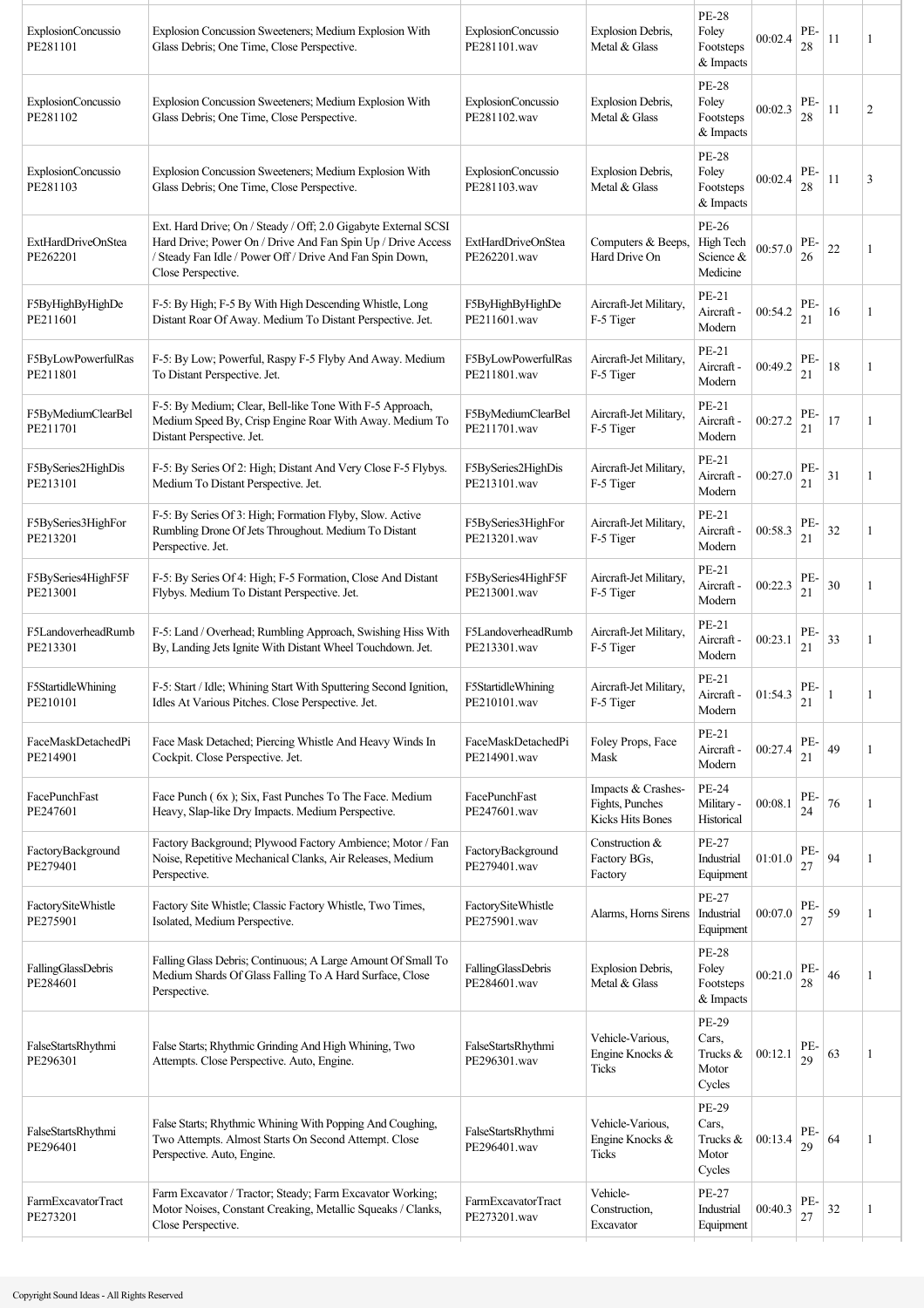| FarmExcavatorTract<br>PE273301 | Farm Excavator / Tractor; Over Tree; Farm Excavator Knocking<br>Over A Tree; Motor Noises, Constant Creaking, Metallic<br>Squeaks / Clanks, Snap Tree, Close Perspective.                                                                             | FarmExcavatorTract<br>PE273301.wav | Vehicle-<br>Construction,<br>Excavator    | PE-27<br>Industrial<br>Equipment                  | 00:16.2 | PE-<br>27     | 33     | 1              |
|--------------------------------|-------------------------------------------------------------------------------------------------------------------------------------------------------------------------------------------------------------------------------------------------------|------------------------------------|-------------------------------------------|---------------------------------------------------|---------|---------------|--------|----------------|
| FarmSwatherTractor<br>PE273101 | Farm Swather / Tractor; Farm Swather; Distant Start / Idle / In /<br>By / Away / In Again, In / By / Away Three Times, High Pitched<br>Whine, Loud Metallic Clanking At End, Close To Distant<br>Perspective.                                         | FarmSwatherTractor<br>PE273101.wav | Vehicle-<br>Construction, Farm<br>Swather | PE-27<br>Industrial<br>Equipment                  | 02:43.2 | PE-<br>27     | 31     | 1              |
| FifeDrumBandbattl<br>PE249701  | Fife & Drum Band: "battle Hymn Of The Republic"; Battle Hymn<br>Played By Traditional Flute / Drum Ensemble. Originally Entitled,<br>"say Brothers Can You Meet Us" (C.1857). Close Perspective.<br>Music.                                            | FifeDrumBandbattl<br>PE249701.wav  | Musical FX, Fife                          | <b>PE-24</b><br>Military -<br>Historical          | 01:16.2 | PE-<br>24     | 97     | 1              |
| FifeDrumBandGi<br>PE249801     | Fife & Drum Band: "the Girl I Left Behind Me"; Civil War Era<br>Tune Played By Traditional Flute / Drum Ensemble. Melody<br>Came From England Or Ireland And May Have Originally Been<br>Entitled "Brighton Camp" (C.1810). Close Perspective. Music. | FifeDrumBandGi<br>PE249801.wav     | Musical FX, Fife                          | <b>PE-24</b><br>Military -<br>Historical          | 01:16.1 | PE-<br>24     | 98     | 1              |
| FireballContinuous<br>PE282001 | Fireball Continuous Low Frequency Rumble; Fireball Whoosh.<br>Continuous Hot Fire Whoosh, No Crackle. Close Perspective.                                                                                                                              | FireballContinuous<br>PE282001.wav | Fireballs, Fireballs                      | <b>PE-28</b><br>Foley<br>Footsteps<br>& Impacts   | 00:11.4 | PE-<br>28     | $20\,$ | 1              |
| FireballDoubleFlam<br>PE281901 | Fireball (Double); Flame Effect; Medium Fireball, Close<br>Perspective.                                                                                                                                                                               | FireballDoubleFlam<br>PE281901.wav | Fireballs, Fireballs                      | <b>PE-28</b><br>Foley<br>Footsteps<br>& Impacts   | 00:08.1 | PE-<br>28     | 19     | 1              |
| FireballFlameEffec<br>PE281703 | Fireball; Flame Effect; Large Fireball, Close Perspective.                                                                                                                                                                                            | FireballFlameEffec<br>PE281703.wav | Fireballs, Fireballs                      | <b>PE-28</b><br>Foley<br>Footsteps<br>& Impacts   | 00:04.1 | PE-<br>28     | 17     | 3              |
| FireballFlameEffec<br>PE281801 | Fireball; Flame Effect; Medium Fireball, Close Perspective.                                                                                                                                                                                           | FireballFlameEffec<br>PE281801.wav | Fireballs, Fireballs                      | <b>PE-28</b><br>Foley<br>Footsteps<br>& Impacts   | 00:01.3 | PE-<br>28     | 18     | 1              |
| FireballFlameEffec<br>PE281802 | Fireball; Flame Effect; Medium Fireball, Close Perspective.                                                                                                                                                                                           | FireballFlameEffec<br>PE281802.wav | Fireballs, Fireballs                      | <b>PE-28</b><br>Foley<br>Footsteps<br>& Impacts   | 00:02.1 | PE-<br>28     | 18     | 2              |
| FireballFlameEffec<br>PE281803 | Fireball; Flame Effect; Medium Fireball, Close Perspective.                                                                                                                                                                                           | FireballFlameEffec<br>PE281803.wav | Fireballs, Fireballs                      | <b>PE-28</b><br>Foley<br>Footsteps<br>& Impacts   | 00:03.0 | PE-<br>28     | 18     | 3              |
| FireballSpecialEff<br>PE281701 | Fireball Special Effect; Flame Effect; Medium Fireball, Close<br>Perspective.                                                                                                                                                                         | FireballSpecialEff<br>PE281701.wav | Fireballs, Fireballs                      | PE-28<br>Foley<br>Footsteps<br>& Impacts          | 00:04.4 | PE-<br>28     | 17     | 1              |
| FireballSpecialEff<br>PE281702 | Fireball Special Effect; Flame Effect; Large Fireball, Close<br>Perspective.                                                                                                                                                                          | FireballSpecialEff<br>PE281702.wav | Fireballs, Fireballs                      | <b>PE-28</b><br>Foley<br>Footsteps<br>& Impacts   | 00:03.4 | PE-<br>28     | 17     | $\overline{c}$ |
| FireplaceFireCrack<br>PE251101 | Fireplace; Fire Crackles, Wood, Medium. Wood Fire Crackles<br>With Low Flame Whoosh. Occasional Whistley Moisture<br>Release. Interior, Close Perspective.                                                                                            | FireplaceFireCrack<br>PE251101.wav | Household, Fireplace                      | <b>PE-25</b><br>House -<br>Interior &<br>Exterior | 00:45.1 | PE-<br>25     | 11     | 1              |
| FlameLighterClickF<br>PE281301 | Flame; Lighter Click / Fire Ignite; Lighter Strike, Gas Flame<br>Ignite; Close Perspective.                                                                                                                                                           | FlameLighterClickF<br>PE281301.wav | Fireballs, Fireballs                      | <b>PE-28</b><br>Foley<br>Footsteps<br>& Impacts   | 00:07.2 | PE-<br>28     | 13     | 1              |
| FlameWhooshesLeftR<br>PE281501 | Flame Whooshes; Left / Right; Flame Being Waved Back And<br>Forth; Close Perspective.                                                                                                                                                                 | FlameWhooshesLeftR<br>PE281501.wav | Fireballs, Fireballs                      | <b>PE-28</b><br>Foley<br>Footsteps<br>& Impacts   | 00:10.2 | PE-<br>28     | 15     | 1              |
| FlameWhooshSwiftFl<br>PE281401 | Flame Whoosh; Swift; Flame Being Waved Back And Forth;<br>Large Swoops, Close Perspective.                                                                                                                                                            | FlameWhooshSwiftFl<br>PE281401.wav | Fireballs, Fireballs                      | <b>PE-28</b><br>Foley<br>Footsteps<br>& Impacts   | 00:02.2 | PE-<br>28     | 14     | 1              |
| FlameWhooshSwiftFl<br>PE281402 | Flame Whoosh; Swift; Flame Being Waved Back And Forth;<br>Large Swoops, Close Perspective.                                                                                                                                                            | FlameWhooshSwiftFl<br>PE281402.wav | Fireballs, Fireballs                      | <b>PE-28</b><br>Foley<br>Footsteps<br>& Impacts   | 00:03.1 | PE-<br>28     | 14     | $\overline{c}$ |
| FlameWhooshWFlange<br>PE281601 | Flame Whoosh with Flange; Flame Being Waved Back And<br>Forth; Strange Flanging Effect, Close Perspective.                                                                                                                                            | FlameWhooshWFlange<br>PE281601.wav | Fireballs, Fireballs                      | <b>PE-28</b><br>Foley<br>Footsteps<br>& Impacts   | 00:06.1 | PE-<br>$28\,$ | 16     | 1              |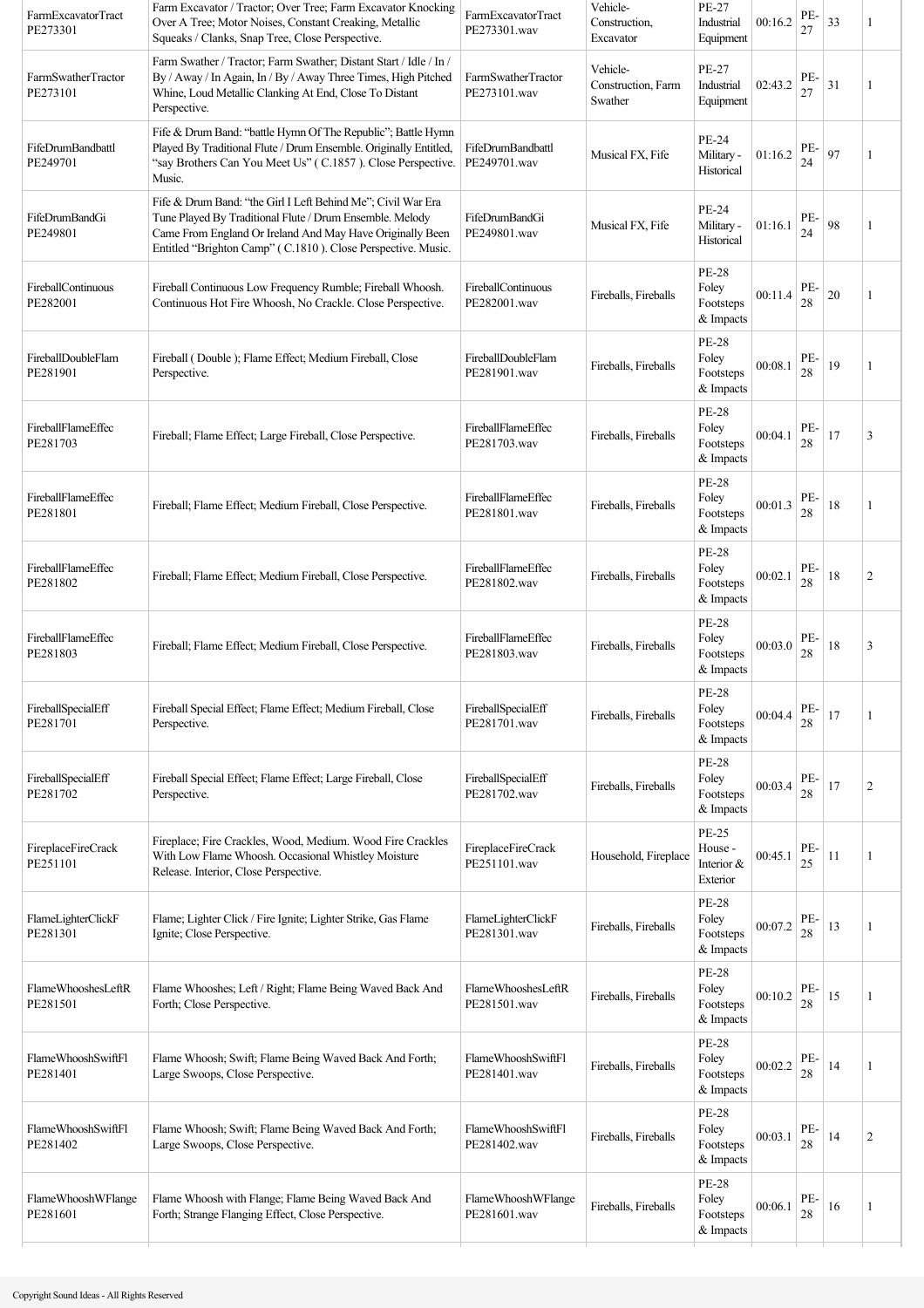| FlintlockPistolSin<br>PE240901 | Flintlock Pistol: Single Fire; Single Shot Of Flintlock Pistol.<br>Sharp, Loud Crack At Medium Close Perspective. Gunshots.                                              | FlintlockPistolSin<br>PE240901.wav | Weapons-Ancient,<br><b>Flintlock Pistol</b> | PE-24<br>Military -<br>Historical                                                                                                           | 00:06.1 | PE-<br>24 | 9  | 1              |
|--------------------------------|--------------------------------------------------------------------------------------------------------------------------------------------------------------------------|------------------------------------|---------------------------------------------|---------------------------------------------------------------------------------------------------------------------------------------------|---------|-----------|----|----------------|
| FoodProcessor1Food<br>PE254201 | Food Processor 1; Food Processor with Wet Food; Light<br>Steady Spin With Wet Food Being Ground. Medium Close<br>Perspective. Kitchen.                                   | FoodProcessor1Food<br>PE254201.wav | Household, Food<br>Processor                | PE-25<br>House -<br>Interior &<br>Exterior                                                                                                  | 00:12.4 | PE-<br>25 | 42 | 1              |
| FoodProcessor2Food<br>PE254202 | Food Processor 2; Food Processor with Wet Food; Light<br>Steady Spin With Wet Food Being Ground. Medium Close<br>Perspective. Kitchen.                                   | FoodProcessor2Food<br>PE254202.wav | Household, Food<br>Processor                | PE-25<br>House -<br>Interior &<br>Exterior                                                                                                  | 00:19.1 | PE-<br>25 | 42 | $\overline{2}$ |
| FoodProcessor3Food<br>PE254203 | Food Processor 3; Food Processor with Food; Light Clattery<br>Start With Some Food Being Ground. Medium Close<br>Perspective. Kitchen.                                   | FoodProcessor3Food<br>PE254203.wav | Household, Food<br>Processor                | PE-25<br>House -<br>Interior &<br>Exterior                                                                                                  | 00:10.3 | PE-<br>25 | 42 | 3              |
| FoodProcessor4Food<br>PE254204 | Food Processor 4; Food Processor On / Off with Out Food;<br>Steady Smooth Spin. Medium Close Perspective. Kitchen.                                                       | FoodProcessor4Food<br>PE254204.wav | Household, Food<br>Processor                | <b>PE-25</b><br>House -<br>Interior $&$<br>Exterior                                                                                         | 00:16.0 | PE-<br>25 | 42 | 4              |
| FoodProcessorLidFo<br>PE254205 | Food Processor; Lid; Food Processor Lid; Lid Clicking On And<br>Off. Close Perspective. Kitchen.                                                                         | FoodProcessorLidFo<br>PE254205.wav | Household, Food<br>Processor                | PE-25<br>House -<br>Interior &<br>Exterior                                                                                                  | 00:03.1 | PE-<br>25 | 42 | 5              |
| FootballBlockCU<br>PE301905    | Football Block: No Jerseys; Two Football Players Impact Body /<br>Pads Without Jerseys, Close Perspective.                                                               | FootballBlockCU<br>PE301905.wav    | Sports, Football                            | PE-30<br><b>Sports</b><br><b>Effects</b>                                                                                                    | 00:03.4 | PE-<br>30 | 19 | 5              |
| FootballBlockCUp<br>PE301904   | Football Block: No Jerseys; Two Football Players Impact Body /<br>Pads Without Jerseys, Close Perspective.                                                               | FootballBlockCUp<br>PE301904.wav   | Sports, Football                            | PE-30<br><b>Sports</b><br>Effects                                                                                                           | 00:02.3 | PE-<br>30 | 19 | $\overline{4}$ |
| FootballBlockCUr<br>PE301901   | Football Block: No Jerseys; Two Football Players Impact Body /<br>Pads Without Jerseys, Some Grunts, Close Perspective.                                                  | FootballBlockCUr<br>PE301901.wav   | Sports, Football                            | PE-30<br><b>Sports</b><br>Effects                                                                                                           | 00:03.4 | PE-<br>30 | 19 | 1              |
| FootballBlockGrunt<br>PE301801 | Football Block with Jerseys; Two Football Players Impact Body<br>/ Pads With Jerseys, Some Grunts, Close Perspective.                                                    | FootballBlockGrunt<br>PE301801.wav | Sports, Football                            | PE-30<br><b>Sports</b><br><b>Effects</b>                                                                                                    | 00:03.0 | PE-<br>30 | 18 | 1              |
| FootballBlockGrunt<br>PE301802 | Football Block with Jerseys; Two Football Players Impact Body<br>/ Pads With Jerseys, Some Grunts, Close Perspective.                                                    | FootballBlockGrunt<br>PE301802.wav | Sports, Football                            | PE-30<br><b>Sports</b><br><b>Effects</b>                                                                                                    | 00:03.3 | PE-<br>30 | 18 | 2              |
| FootballBlockGrunt<br>PE301902 | Football Block: No Jerseys; Two Football Players Impact Body / FootballBlockGrunt<br>Pads Without Jerseys, Some Grunts, Close Perspective.                               | PE301902.wav                       | Sports, Football                            | PE-30<br>$\operatorname*{Sports}% \left( X_{0},\mathbf{0}\right) \equiv\operatorname*{Sports}% \left( X_{0},\mathbf{0}\right) ,$<br>Effects | 00:02.3 | PE-<br>30 | 19 | 2              |
| FootballBlockGrunt<br>PE301903 | Football Block: No Jerseys; Two Football Players Impact Body /<br>Pads Without Jerseys, Some Grunts, Close Perspective.                                                  | FootballBlockGrunt<br>PE301903.wav | Sports, Football                            | PE-30<br><b>Sports</b><br><b>Effects</b>                                                                                                    | 00:03.2 | PE-<br>30 | 19 | 3              |
| FootballBlockMulti<br>PE302101 | Football Block (Continuous) / Run Away: No Jerseys; Multiple,<br>Continuous Body / Pad Impacts Without Jerseys, Brief Away,<br>Close Perspective.                        | FootballBlockMulti<br>PE302101.wav | Sports, Football                            | PE-30<br><b>Sports</b><br>Effects                                                                                                           | 00:10.1 | PE-<br>30 | 21 | 1              |
| FootballBlockRunAw<br>PE302001 | Football Block / Run Away: No Jerseys; Two Football Players<br>Impact Without Jerseys, One Player Running Away, Medium<br>Perspective.                                   | FootballBlockRunAw<br>PE302001.wav | Sports, Football                            | PE-30<br><b>Sports</b><br>Effects                                                                                                           | 00:05.1 | PE-<br>30 | 20 |                |
| FootballBlockRunAw<br>PE302002 | Football Block / Run Away: No Jerseys; Two Football Players<br>Impact Without Jerseys, One Player Running Away, Medium<br>Perspective.                                   | FootballBlockRunAw<br>PE302002.wav | Sports, Football                            | PE-30<br><b>Sports</b><br><b>Effects</b>                                                                                                    | 00:05.0 | PE-<br>30 | 20 | $\overline{c}$ |
| FootballBlockWGrun<br>PE302201 | Football Block with Grunt; One Football Player Ferociously<br>Taking Out His Unassuming Opponent, Cloth Movement, Pad /<br>Body Thud, Throaty Grunt, Medium Perspective. | FootballBlockWGrun<br>PE302201.wav | Sports, Football                            | PE-30<br><b>Sports</b><br>Effects                                                                                                           | 00:06.0 | PE-<br>30 | 22 | 1              |
| FootballCatchGrunt<br>PE301601 | Football Catch (22x); 22 Football Catches / Impacts, Few With<br>Grunts, Close Perspective.                                                                              | FootballCatchGrunt<br>PE301601.wav | Sports, Football                            | PE-30<br><b>Sports</b><br>Effects                                                                                                           | 00:27.1 | PE-<br>30 | 16 | 1              |
| FootballPadImpact<br>PE302301  | Football Pad Impact Sweeteners (4x); Four Pad Impacts; Ideal<br>For Sweetening A Football Tackle / Impact, Close Perspective.                                            | FootballPadImpact<br>PE302301.wav  | Sports, Football                            | PE-30<br><b>Sports</b><br><b>Effects</b>                                                                                                    | 00:06.0 | PE-<br>30 | 23 | 1              |
| FootballPuntsGrunt<br>PE301701 | Football Punt (9x); Football Player Punts Football, Some<br>Grunts; 9 Times, Close Perspective.                                                                          | FootballPuntsGrunt<br>PE301701.wav | Sports, Football                            | PE-30<br><b>Sports</b><br><b>Effects</b>                                                                                                    | 00:20.4 | PE-<br>30 | 17 |                |
| FootstepsBrickFast<br>PE288703 | Footsteps; Brick / Fast; Male / Rubber Sole; Male Wearing<br>Rubber Sole Shoes Walks Quickly On Brick Flooring. Close<br>Perspective.                                    | FootstepsBrickFast<br>PE288703.wav | Foley Footsteps,<br>Singles                 | <b>PE-28</b><br>Foley<br>Footsteps<br>& Impacts                                                                                             | 00:15.1 | PE-<br>28 | 87 | 3              |
|                                |                                                                                                                                                                          |                                    |                                             | <b>PE-28</b>                                                                                                                                |         |           |    |                |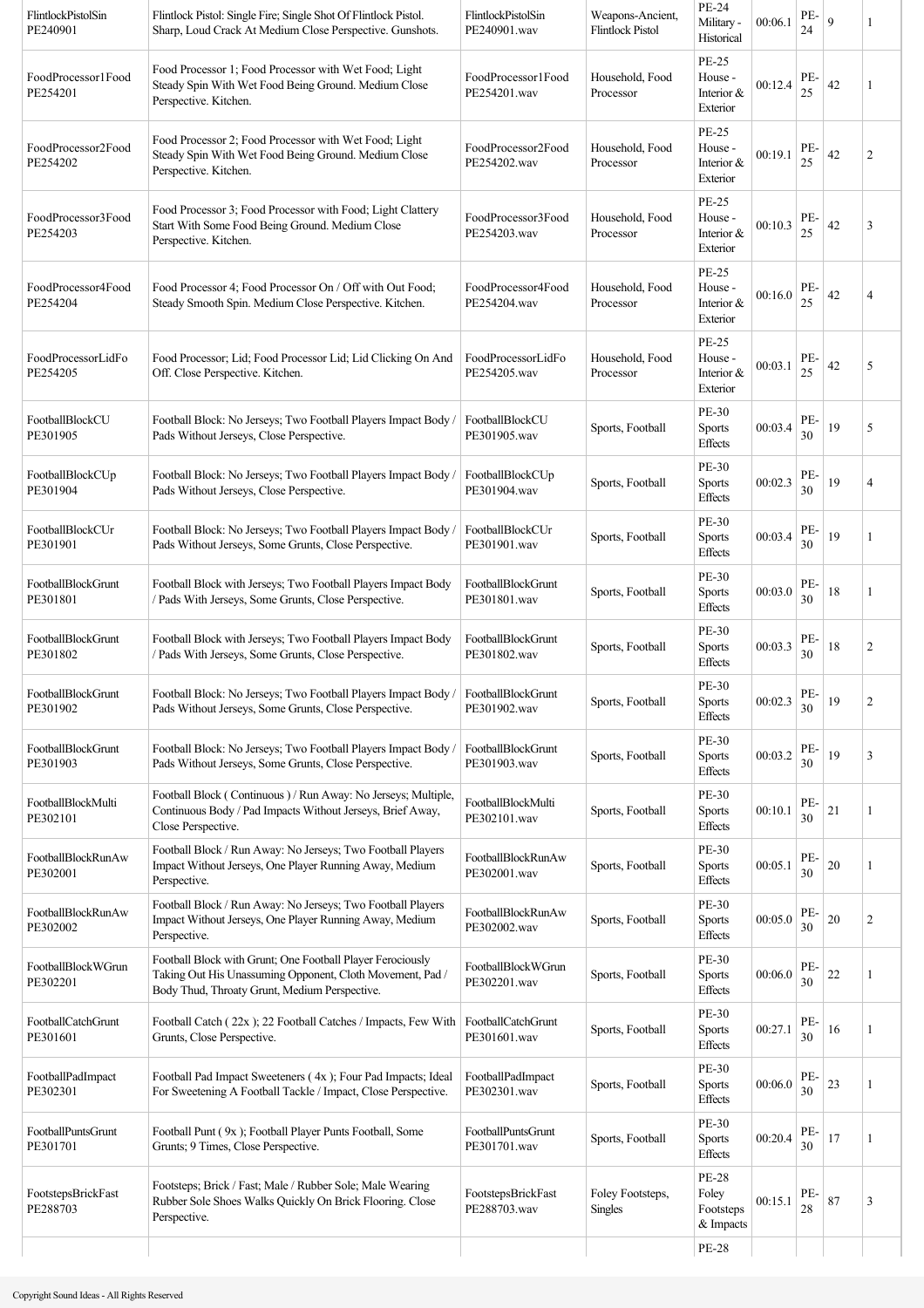| FootstepsBrickJogF<br>PE288601 | Footsteps; Brick / Jog; Female / Flats; Female Wearing Flats<br>Jogging On Brick Flooring. Close Perspective.                                      | FootstepsBrickJogF<br>PE288601.wav | Foley Footsteps,<br><b>Singles</b> | Foley<br>Footsteps<br>& Impacts                 | 00:15.4 | PE-<br>28     | 86 |                |
|--------------------------------|----------------------------------------------------------------------------------------------------------------------------------------------------|------------------------------------|------------------------------------|-------------------------------------------------|---------|---------------|----|----------------|
| FootstepsBrickJogM<br>PE288801 | Footsteps; Brick / Jog; Male / Rubber Sole; Male Wearing<br>Rubber Sole Shoes Jogging On Brick Flooring. Close<br>Perspective.                     | FootstepsBrickJogM<br>PE288801.wav | Foley Footsteps,<br><b>Singles</b> | <b>PE-28</b><br>Foley<br>Footsteps<br>& Impacts | 00:15.1 | PE-<br>28     | 88 | 1              |
| FootstepsBrickMedi<br>PE288502 | Footsteps; Brick / Medium; Female / Flats; Female Wearing<br>Flats Walks At Moderate Pace On Brick Flooring. Close<br>Perspective.                 | FootstepsBrickMedi<br>PE288502.wav | Foley Footsteps,<br><b>Singles</b> | <b>PE-28</b><br>Foley<br>Footsteps<br>& Impacts | 00:15.0 | PE-<br>28     | 85 | $\overline{c}$ |
| FootstepsBrickMedi<br>PE288702 | Footsteps; Brick / Medium; Male / Rubber Sole; Male Wearing<br>Rubber Sole Shoes Walks At Moderate Pace On Brick Flooring.<br>Close Perspective.   | FootstepsBrickMedi<br>PE288702.wav | Foley Footsteps,<br><b>Singles</b> | <b>PE-28</b><br>Foley<br>Footsteps<br>& Impacts | 00:15.3 | PE-<br>28     | 87 | $\mathfrak{2}$ |
| FootstepsBrickRunF<br>PE288602 | Footsteps; Brick / Run; Female / Flats; Female Wearing Flats<br>Running On Brick Flooring. Close Perspective.                                      | FootstepsBrickRunF<br>PE288602.wav | Foley Footsteps,<br><b>Singles</b> | <b>PE-28</b><br>Foley<br>Footsteps<br>& Impacts | 00:15.4 | PE-<br>28     | 86 | $\overline{c}$ |
| FootstepsBrickRunM<br>PE288802 | Footsteps; Brick / Run; Male / Rubber Sole; Male Wearing<br>Rubber Sole Shoes Running On Brick Flooring. Close<br>Perspective.                     | FootstepsBrickRunM<br>PE288802.wav | Foley Footsteps,<br><b>Singles</b> | <b>PE-28</b><br>Foley<br>Footsteps<br>& Impacts | 00:14.3 | PE-<br>$28\,$ | 88 | 2              |
| FootstepsBrickScuf<br>PE288603 | Footsteps; Brick / Scuff; Female / Flats; Female Scuffing Flats<br>On Brick Flooring. Close Perspective.                                           | FootstepsBrickScuf<br>PE288603.wav | Foley Footsteps,<br><b>Singles</b> | <b>PE-28</b><br>Foley<br>Footsteps<br>& Impacts | 00:07.0 | PE-<br>28     | 86 | 3              |
| FootstepsBrickScuf<br>PE288803 | Footsteps; Brick / Scuff; Male / Rubber Sole; Male Scuffing<br>Rubber Sole Shoes On Brick Flooring. Close Perspective.                             | FootstepsBrickScuf<br>PE288803.wav | Foley Footsteps,<br><b>Singles</b> | <b>PE-28</b><br>Foley<br>Footsteps<br>& Impacts | 00:15.4 | PE-<br>28     | 88 | 3              |
| FootstepsBrickSlow<br>PE288501 | Footsteps; Brick / Slow; Female / Flats; Female Wearing Flats<br>Walks Slowly On Brick Flooring. Close Perspective.                                | FootstepsBrickSlow<br>PE288501.wav | Foley Footsteps,<br><b>Singles</b> | <b>PE-28</b><br>Foley<br>Footsteps<br>& Impacts | 00:15.4 | PE-<br>28     | 85 | 1              |
| FootstepsBrickSlow<br>PE288701 | Footsteps; Brick / Slow; Male / Rubber Sole; Male Wearing<br>Rubber Sole Shoes Walks Slowly On Brick Flooring. Close<br>Perspective.               | FootstepsBrickSlow<br>PE288701.wav | Foley Footsteps,<br><b>Singles</b> | <b>PE-28</b><br>Foley<br>Footsteps<br>& Impacts | 00:15.2 | PE-<br>28     | 87 | 1              |
| FootstepsBrokenGla<br>PE289701 | Footsteps; Broken Glass; Slow / Heavy; Slow And Heavy<br>Footsteps On Broken Glass. Close Perspective.                                             | FootstepsBrokenGla<br>PE289701.wav | Foley Footsteps,<br><b>Singles</b> | <b>PE-28</b><br>Foley<br>Footsteps<br>& Impacts | 00:31.4 | PE-<br>28     | 97 |                |
| FootstepsConcreteF<br>PE288103 | Footsteps; Concrete / Fast; Female / Heels; Female Wearing<br>Heels Walks Quickly On Concrete Flooring. Close Perspective.                         | FootstepsConcreteF<br>PE288103.wav | Foley Footsteps,<br><b>Singles</b> | <b>PE-28</b><br>Foley<br>Footsteps<br>& Impacts | 00:15.0 | PE-<br>28     | 81 | 3              |
| FootstepsConcreteF<br>PE288303 | Footsteps; Concrete / Fast; Male / Hard Sole; Male Wearing<br>Hard Sole Shoes Walks Quickly On Concrete Flooring. Close<br>Perspective.            | FootstepsConcreteF<br>PE288303.wav | Foley Footsteps,<br><b>Singles</b> | <b>PE-28</b><br>Foley<br>Footsteps<br>& Impacts | 00:15.0 | PE-<br>28     | 83 | 3              |
| FootstepsConcreteJ<br>PE288401 | Footsteps; Concrete / Jog; Male / Hard Sole; Male Wearing<br>Hard Sole Shoes Jogging On Concrete Flooring. Close<br>Perspective.                   | FootstepsConcreteJ<br>PE288401.wav | Foley Footsteps,<br><b>Singles</b> | <b>PE-28</b><br>Foley<br>Footsteps<br>& Impacts | 00:15.0 | PE-<br>28     | 84 | 1              |
| FootstepsConcreteM<br>PE288102 | Footsteps; Concrete / Medium; Female / Heels; Female Wearing<br>Heels Walks At Moderate Pace On Concrete Flooring. Close<br>Perspective.           | FootstepsConcreteM<br>PE288102.wav | Foley Footsteps,<br><b>Singles</b> | <b>PE-28</b><br>Foley<br>Footsteps<br>& Impacts | 00:15.4 | PE-<br>28     | 81 | 2              |
| FootstepsConcreteM<br>PE288302 | Footsteps; Concrete / Medium; Male / Hard Sole; Male Wearing<br>Hard Sole Shoes Walks At Moderate Pace On Concrete<br>Flooring. Close Perspective. | FootstepsConcreteM<br>PE288302.wav | Foley Footsteps,<br><b>Singles</b> | <b>PE-28</b><br>Foley<br>Footsteps<br>& Impacts | 00:15.2 | PE-<br>28     | 83 | 2              |
| FootstepsConcreteR<br>PE288201 | Footsteps; Concrete / Run; Female / Heels; Female Wearing<br>Heels Running On Concrete Flooring. Close Perspective.                                | FootstepsConcreteR<br>PE288201.wav | Foley Footsteps,<br><b>Singles</b> | <b>PE-28</b><br>Foley<br>Footsteps<br>& Impacts | 00:15.0 | PE-<br>28     | 82 | 1              |
| FootstepsConcreteR<br>PE288402 | Footsteps; Concrete / Run; Male / Hard Sole; Male Wearing<br>Hard Sole Shoes Running On Concrete Flooring. Close<br>Perspective.                   | FootstepsConcreteR<br>PE288402.wav | Foley Footsteps,<br><b>Singles</b> | <b>PE-28</b><br>Foley<br>Footsteps<br>& Impacts | 00:15.3 | PE-<br>28     | 84 | 2              |
|                                |                                                                                                                                                    |                                    |                                    | <b>PE-28</b>                                    |         |               |    |                |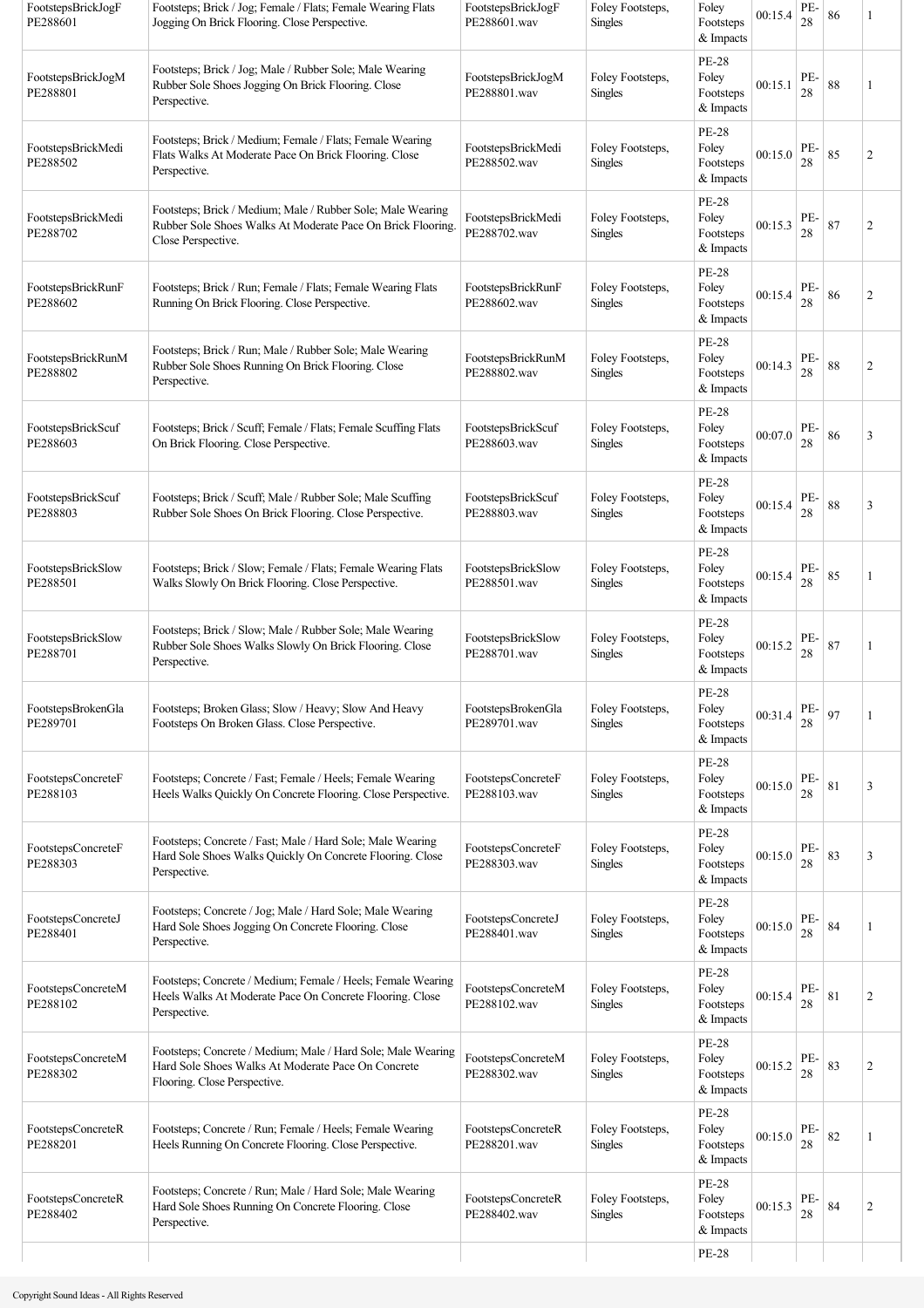| FootstepsConcreteS<br>PE288101 | Footsteps; Concrete / Slow; Female / Heels; Female Wearing<br>Heels Walks Slowly On Concrete Flooring. Close Perspective.                                          | FootstepsConcreteS<br>PE288101.wav | Foley Footsteps,<br><b>Singles</b> | Foley<br>Footsteps<br>& Impacts                 | 00:15.1 | PE-<br>28 | 81 |                |
|--------------------------------|--------------------------------------------------------------------------------------------------------------------------------------------------------------------|------------------------------------|------------------------------------|-------------------------------------------------|---------|-----------|----|----------------|
| FootstepsConcreteS<br>PE288202 | Footsteps; Concrete / Scuff; Female / Heels; Female Scuffing<br>Heels On Concrete Flooring. Close Perspective.                                                     | FootstepsConcreteS<br>PE288202.wav | Foley Footsteps,<br><b>Singles</b> | <b>PE-28</b><br>Foley<br>Footsteps<br>& Impacts | 00:08.4 | PE-<br>28 | 82 | $\overline{c}$ |
| FootstepsConcreteS<br>PE288301 | Footsteps; Concrete / Slow; Male / Hard Sole; Male Wearing<br>Hard Sole Shoes Walks Slowly On Concrete Flooring. Close<br>Perspective.                             | FootstepsConcreteS<br>PE288301.wav | Foley Footsteps,<br><b>Singles</b> | <b>PE-28</b><br>Foley<br>Footsteps<br>& Impacts | 00:15.4 | PE-<br>28 | 83 | 1              |
| FootstepsConcreteS<br>PE288403 | Footsteps; Concrete / Scuff; Male / Hard Sole; Male Scuffing<br>Hard Sole Shoes On Concrete Flooring. Close Perspective.                                           | FootstepsConcreteS<br>PE288403.wav | Foley Footsteps,<br><b>Singles</b> | <b>PE-28</b><br>Foley<br>Footsteps<br>& Impacts | 00:09.4 | PE-<br>28 | 84 | 3              |
| FootstepsGrassJogJ<br>PE289401 | Footsteps; Grass / Jog; Jogging Movement On Grass. Close<br>Perspective.                                                                                           | FootstepsGrassJogJ<br>PE289401.wav | Foley Footsteps,<br><b>Singles</b> | <b>PE-28</b><br>Foley<br>Footsteps<br>& Impacts | 00:15.2 | PE-<br>28 | 94 | 1              |
| FootstepsGrassMedi<br>PE289302 | Footsteps; Grass / Medium; Moderately Paced Footsteps On<br>Grass. Close Perspective.                                                                              | FootstepsGrassMedi<br>PE289302.wav | Foley Footsteps,<br><b>Singles</b> | <b>PE-28</b><br>Foley<br>Footsteps<br>& Impacts | 00:16.1 | PE-<br>28 | 93 | $\overline{c}$ |
| FootstepsGrassRunR<br>PE289402 | Footsteps; Grass / Run; Running Movement On Grass. Close<br>Perspective.                                                                                           | FootstepsGrassRunR<br>PE289402.wav | Foley Footsteps.<br><b>Singles</b> | <b>PE-28</b><br>Foley<br>Footsteps<br>& Impacts | 00:15.2 | PE-<br>28 | 94 | 2              |
| FootstepsGrassScuf<br>PE289403 | Footsteps; Grass / Scuff; Shoe Scuffing Movement On Grass.<br>Close Perspective.                                                                                   | FootstepsGrassScuf<br>PE289403.wav | Foley Footsteps,<br>Singles        | <b>PE-28</b><br>Foley<br>Footsteps<br>& Impacts | 00:05.0 | PE-<br>28 | 94 | 3              |
| FootstepsGrassSlow<br>PE289301 | Footsteps; Grass / Slow; Slow Footsteps On Grass. Close<br>Perspective.                                                                                            | FootstepsGrassSlow<br>PE289301.wav | Foley Footsteps,<br>Singles        | <b>PE-28</b><br>Foley<br>Footsteps<br>& Impacts | 00:15.1 | PE-<br>28 | 93 | 1              |
| FootstepsGravelSlo<br>PE289501 | Footsteps; Gravel; Slow / Heavy; Slow And Heavy Footsteps<br>On Gravel. Close Perspective.                                                                         | FootstepsGravelSlo<br>PE289501.wav | Foley Footsteps,<br><b>Singles</b> | <b>PE-28</b><br>Foley<br>Footsteps<br>& Impacts | 00:32.0 | PE-<br>28 | 95 | 1              |
| FootstepsHollowWoo<br>PE287701 | Footsteps; Hollow Wood Floor / Slow; Female / Flats; Female<br>Wearing Flats Walks Slowly On Hollow Wood Flooring. Close<br>Perspective.                           | FootstepsHollowWoo<br>PE287701.wav | Foley Footsteps,<br><b>Singles</b> | <b>PE-28</b><br>Foley<br>Footsteps<br>& Impacts | 00:15.0 | PE-<br>28 | 77 |                |
| FootstepsHollowWoo<br>PE287702 | Footsteps; Hollow Wood Floor / Medium; Female / Flats;<br>Female Wearing Flats Walks At Moderate Pace On Hollow<br>Wood Flooring. Close Perspective.               | FootstepsHollowWoo<br>PE287702.wav | Foley Footsteps,<br><b>Singles</b> | <b>PE-28</b><br>Foley<br>Footsteps<br>& Impacts | 00:14.1 | PE-<br>28 | 77 | 2              |
| FootstepsHollowWoo<br>PE287703 | Footsteps; Hollow Wood Floor / Fast; Female / Flats; Female<br>Wearing Flats Walks Quickly On Hollow Wood Flooring. Close<br>Perspective.                          | FootstepsHollowWoo<br>PE287703.wav | Foley Footsteps,<br>Singles        | PE-28<br>Foley<br>Footsteps<br>& Impacts        | 00:15.1 | PE-<br>28 | 77 | 3              |
| FootstepsHollowWoo<br>PE287801 | Footsteps; Hollow Wood Floor / Run; Female Flats; Female<br>Wearing Flats Running On Hollow Wood Flooring. Close<br>Perspective.                                   | FootstepsHollowWoo<br>PE287801.wav | Foley Footsteps,<br>Singles        | PE-28<br>Foley<br>Footsteps<br>& Impacts        | 00:15.2 | PE-<br>28 | 78 |                |
| FootstepsHollowWoo<br>PE287802 | Footsteps; Hollow Wood Floor / Scuff; Female / Flats; Female<br>Scuffing Flats On Hollow Wood Flooring. Close Perspective.                                         | FootstepsHollowWoo<br>PE287802.wav | Foley Footsteps,<br><b>Singles</b> | PE-28<br>Foley<br>Footsteps<br>& Impacts        | 00:08.3 | PE-<br>28 | 78 | 2              |
| FootstepsHollowWoo<br>PE287901 | Footsteps; Hollow Wood Floor / Slow; Male / Rubber Sole;<br>Male Wearing Rubber Sole Shoes Walks Slowly On Hollow<br>Wood Flooring. Close Perspective.             | FootstepsHollowWoo<br>PE287901.wav | Foley Footsteps,<br><b>Singles</b> | <b>PE-28</b><br>Foley<br>Footsteps<br>& Impacts | 00:14.4 | PE-<br>28 | 79 | 1              |
| FootstepsHollowWoo<br>PE287902 | Footsteps; Hollow Wood Floor / Medium; Male / Rubber Sole;<br>Male Wearing Rubber Sole Shoes Walks At Moderate Pace On<br>Hollow Wood Flooring. Close Perspective. | FootstepsHollowWoo<br>PE287902.wav | Foley Footsteps,<br><b>Singles</b> | <b>PE-28</b><br>Foley<br>Footsteps<br>& Impacts | 00:15.1 | PE-<br>28 | 79 | $\overline{c}$ |
| FootstepsHollowWoo<br>PE287903 | Footsteps; Hollow Wood Floor / Fast; Male / Rubber Sole;<br>Male Wearing Rubber Sole Shoes Walks Quickly On Hollow<br>Wood Flooring. Close Perspective.            | FootstepsHollowWoo<br>PE287903.wav | Foley Footsteps,<br><b>Singles</b> | <b>PE-28</b><br>Foley<br>Footsteps<br>& Impacts | 00:15.2 | PE-<br>28 | 79 | 3              |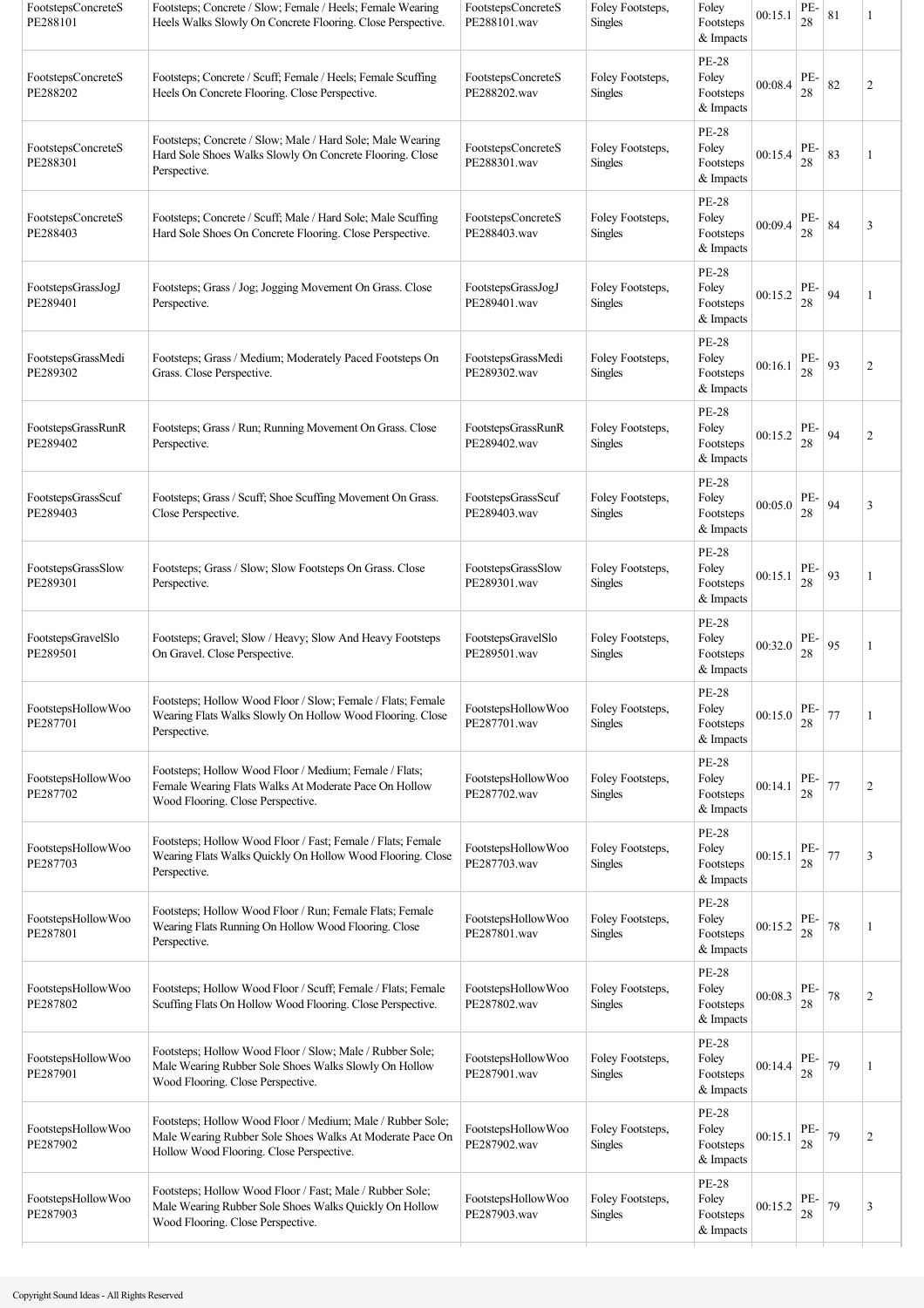| FootstepsHollowWoo<br>PE288001 | Footsteps; Hollow Wood Floor / Jog; Male / Rubber Sole; Male<br>Wearing Rubber Sole Shoes Jogging On Hollow Wood Flooring.<br>Close Perspective. | FootstepsHollowWoo<br>PE288001.wav | Foley Footsteps,<br>Singles        | <b>PE-28</b><br>Foley<br>Footsteps<br>& Impacts | 00:15.1 | PE-<br>28 | 80 | 1              |
|--------------------------------|--------------------------------------------------------------------------------------------------------------------------------------------------|------------------------------------|------------------------------------|-------------------------------------------------|---------|-----------|----|----------------|
| FootstepsHollowWoo<br>PE288002 | Footsteps; Hollow Wood Floor / Run; Male / Rubber Sole; Male<br>Wearing Rubber Sole Shoes Running On Hollow Wood<br>Flooring. Close Perspective. | FootstepsHollowWoo<br>PE288002.wav | Foley Footsteps,<br><b>Singles</b> | <b>PE-28</b><br>Foley<br>Footsteps<br>& Impacts | 00:15.3 | PE-<br>28 | 80 | $\overline{2}$ |
| FootstepsHollowWoo<br>PE288003 | Footsteps; Hollow Wood Floor / Scuff; Male / Rubber Sole;<br>Male Scuffing Rubber Sole Shoes On Hollow Wood Flooring.<br>Close Perspective.      | FootstepsHollowWoo<br>PE288003.wav | Foley Footsteps,<br><b>Singles</b> | <b>PE-28</b><br>Foley<br>Footsteps<br>& Impacts | 00:11.4 | PE-<br>28 | 80 | 3              |
| FootstepsSnowSlowH<br>PE289601 | Footsteps; Snow; Slow / Heavy; Slow And Heavy Footsteps On<br>Snow. Close Perspective.                                                           | FootstepsSnowSlowH<br>PE289601.wav | Foley Footsteps,<br><b>Singles</b> | <b>PE-28</b><br>Foley<br>Footsteps<br>& Impacts | 00:35.1 | PE-<br>28 | 96 | 1              |
| FootstepsSteelFast<br>PE289103 | Footsteps; Steel / Fast; Male / Rubber Sole; Male Wearing<br>Rubber Sole Shoes Walks Quickly On Steel Flooring. Close<br>Perspective.            | FootstepsSteelFast<br>PE289103.wav | Foley Footsteps,<br><b>Singles</b> | <b>PE-28</b><br>Foley<br>Footsteps<br>& Impacts | 00:15.2 | PE-<br>28 | 91 | 3              |
| FootstepsSteelJogF<br>PE289001 | Footsteps; Steel / Jog; Female / Flats; Female Wearing Flats<br>Jogging On Steel Flooring. Close Perspective.                                    | FootstepsSteelJogF<br>PE289001.wav | Foley Footsteps,<br>Singles        | <b>PE-28</b><br>Foley<br>Footsteps<br>& Impacts | 00:15.1 | PE-<br>28 | 90 | 1              |
| FootstepsSteelJogM<br>PE289201 | Footsteps; Steel / Jog; Male / Rubber Sole; Male Wearing<br>Rubber Sole Shoes Jogging On Steel Flooring. Close<br>Perspective.                   | FootstepsSteelJogM<br>PE289201.wav | Foley Footsteps,<br><b>Singles</b> | <b>PE-28</b><br>Foley<br>Footsteps<br>& Impacts | 00:15.2 | PE-<br>28 | 92 | 1              |
| FootstepsSteelMedi<br>PE288902 | Footsteps; Steel / Medium; Female / Flats; Female Wearing Flats<br>Walks At Moderate Pace On Steel Flooring. Close Perspective.                  | FootstepsSteelMedi<br>PE288902.wav | Foley Footsteps,<br><b>Singles</b> | <b>PE-28</b><br>Foley<br>Footsteps<br>& Impacts | 00:16.1 | PE-<br>28 | 89 | $\overline{2}$ |
| FootstepsSteelMedi<br>PE289102 | Footsteps; Steel / Medium; Male / Rubber Sole; Male Wearing<br>Rubber Sole Shoes Walks At Moderate Pace On Steel Flooring.<br>Close Perspective. | FootstepsSteelMedi<br>PE289102.wav | Foley Footsteps,<br><b>Singles</b> | <b>PE-28</b><br>Foley<br>Footsteps<br>& Impacts | 00:15.0 | PE-<br>28 | 91 | $\overline{2}$ |
| FootstepsSteelRunF<br>PE289002 | Footsteps; Steel / Run; Female / Flats; Female Wearing Flats<br>Running On Steel Flooring. Close Perspective.                                    | FootstepsSteelRunF<br>PE289002.wav | Foley Footsteps,<br><b>Singles</b> | <b>PE-28</b><br>Foley<br>Footsteps<br>& Impacts | 00:15.1 | PE-<br>28 | 90 | 2              |
| FootstepsSteelRunM<br>PE289202 | Footsteps; Steel / Run; Male / Rubber Sole; Male Wearing<br>Rubber Sole Shoes Running On Steel. Close Perspective.                               | FootstepsSteelRunM<br>PE289202.wav | Foley Footsteps,<br><b>Singles</b> | <b>PE-28</b><br>Foley<br>Footsteps<br>& Impacts | 00:14.3 | PE-<br>28 | 92 | $\mathfrak{2}$ |
| FootstepsSteelScuf<br>PE289003 | Footsteps; Steel / Scuff; Female / Flats; Female Scuffing Flats On<br>Steel Flooring. Close Perspective.                                         | FootstepsSteelScuf<br>PE289003.wav | Foley Footsteps,<br>Singles        | <b>PE-28</b><br>Foley<br>Footsteps<br>& Impacts | 00:04.2 | PE-<br>28 | 90 | 3              |
| FootstepsSteelScuf<br>PE289203 | Footsteps; Steel / Scuff; Male / Rubber Sole; Male Scuffing<br>Rubber Sole Shoes On Steel Flooring. Close Perspective.                           | FootstepsSteelScuf<br>PE289203.wav | Foley Footsteps,<br><b>Singles</b> | <b>PE-28</b><br>Foley<br>Footsteps<br>& Impacts | 00:06.3 | PE-<br>28 | 92 | 3              |
| FootstepsSteelSlow<br>PE288901 | Footsteps; Steel / Slow; Female / Flats; Female Wearing Flats<br>Walks Slowly On Steel Flooring. Close Perspective.                              | FootstepsSteelSlow<br>PE288901.wav | Foley Footsteps,<br><b>Singles</b> | <b>PE-28</b><br>Foley<br>Footsteps<br>& Impacts | 00:15.4 | PE-<br>28 | 89 | 1              |
| FootstepsSteelSlow<br>PE289101 | Footsteps; Steel / Slow; Male / Rubber Sole; Male Wearing<br>Rubber Sole Shoes Walks Slowly On Steel Flooring. Close<br>Perspective.             | FootstepsSteelSlow<br>PE289101.wav | Foley Footsteps,<br><b>Singles</b> | <b>PE-28</b><br>Foley<br>Footsteps<br>& Impacts | 00:16.4 | PE-<br>28 | 91 | 1              |
| FootstepsWoodFloor<br>PE287301 | Footsteps; Wood Floor / Slow; Female / Flats; Female Wearing<br>Flats Walks Slowly On Solid Wood Flooring. Close Perspective.                    | FootstepsWoodFloor<br>PE287301.wav | Foley Footsteps,<br>Singles        | <b>PE-28</b><br>Foley<br>Footsteps<br>& Impacts | 00:15.3 | PE-<br>28 | 73 | 1              |
| FootstepsWoodFloor<br>PE287302 | Footsteps; Wood Floor / Medium; Female / Flats; Female<br>Wearing Flats Walks At Moderate Speed On Solid Wood<br>Flooring. Close Perspective.    | FootstepsWoodFloor<br>PE287302.wav | Foley Footsteps,<br><b>Singles</b> | <b>PE-28</b><br>Foley<br>Footsteps<br>& Impacts | 00:15.2 | PE-<br>28 | 73 | $\overline{c}$ |
| FootstepsWoodFloor<br>PE287303 | Footsteps; Wood Floor / Fast; Female / Flats; Female Wearing<br>Flats Walks Quickly On Solid Wood Flooring. Close<br>Perspective.                | FootstepsWoodFloor<br>PE287303.wav | Foley Footsteps,<br>Singles        | <b>PE-28</b><br>Foley<br>Footsteps<br>& Impacts | 00:15.0 | PE-<br>28 | 73 | 3              |
|                                |                                                                                                                                                  |                                    |                                    | <b>PE-28</b>                                    |         |           |    |                |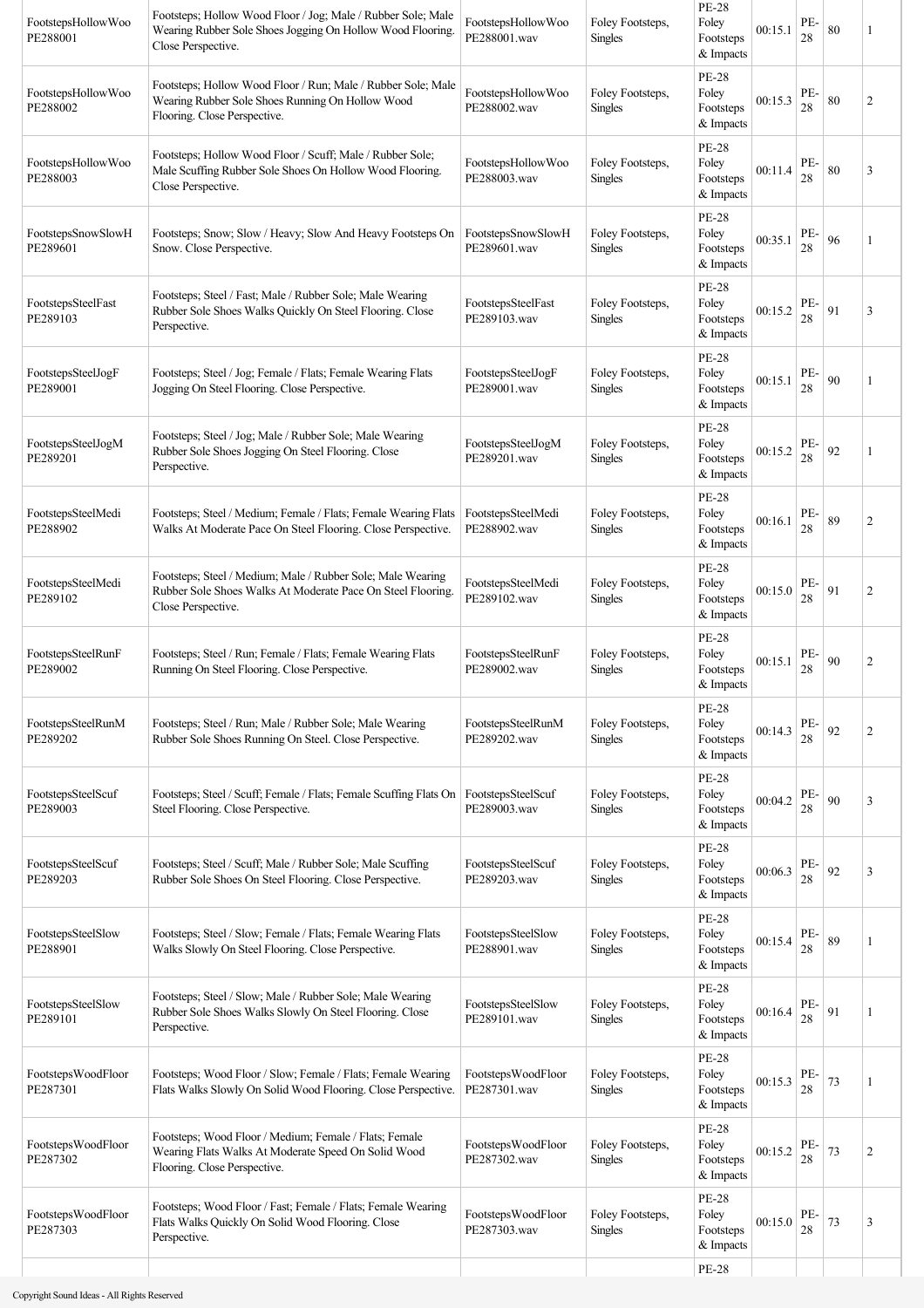| FootstepsWoodFloor<br>PE287401 | Footsteps; Wood Floor / Jog; Female / Flats; Female Wearing<br>Flats Jogging On Solid Wood Flooring. Close Perspective.                                      | FootstepsWoodFloor<br>PE287401.wav | Foley Footsteps,<br><b>Singles</b> | Foley<br>Footsteps<br>& Impacts                     | 00:15.3 | PE-<br>28 | 74 | 1              |
|--------------------------------|--------------------------------------------------------------------------------------------------------------------------------------------------------------|------------------------------------|------------------------------------|-----------------------------------------------------|---------|-----------|----|----------------|
| FootstepsWoodFloor<br>PE287402 | Footsteps; Wood Floor / Run; Female / Flats; Female Wearing<br>Flats Running On Solid Wood Flooring. Close Perspective.                                      | FootstepsWoodFloor<br>PE287402.wav | Foley Footsteps,<br><b>Singles</b> | <b>PE-28</b><br>Foley<br>Footsteps<br>& Impacts     | 00:15.3 | PE-<br>28 | 74 | $\overline{2}$ |
| FootstepsWoodFloor<br>PE287403 | Footsteps; Wood Floor / Scuff; Female / Flats; Female Scuffing<br>Flats On Solid Wood Flooring. Close Perspective.                                           | FootstepsWoodFloor<br>PE287403.wav | Foley Footsteps,<br><b>Singles</b> | <b>PE-28</b><br>Foley<br>Footsteps<br>& Impacts     | 00:14.4 | PE-<br>28 | 74 | 3              |
| FootstepsWoodFloor<br>PE287501 | Footsteps; Wood Floor / Slow; Male / Hard Sole; Male Wearing<br>Hard Sole Shoes Walks Slowly On Solid Wood Flooring. Close<br>Perspective.                   | FootstepsWoodFloor<br>PE287501.wav | Foley Footsteps,<br><b>Singles</b> | <b>PE-28</b><br>Foley<br>Footsteps<br>& Impacts     | 00:15.0 | PE-<br>28 | 75 | 1              |
| FootstepsWoodFloor<br>PE287502 | Footsteps; Wood Floor / Medium; Male / Hard Sole; Male<br>Wearing Hard Sole Shoes Walks At Moderate Pace On Solid<br>Wood Flooring. Close Perspective.       | FootstepsWoodFloor<br>PE287502.wav | Foley Footsteps,<br><b>Singles</b> | <b>PE-28</b><br>Foley<br>Footsteps<br>& Impacts     | 00:15.1 | PE-<br>28 | 75 | $\overline{2}$ |
| FootstepsWoodFloor<br>PE287503 | Footsteps; Wood Floor / Fast; Male / Hard Sole; Male Wearing<br>Hard Sole Shoes Walks Quickly On Solid Wood Flooring. Close<br>Perspective.                  | FootstepsWoodFloor<br>PE287503.wav | Foley Footsteps,<br><b>Singles</b> | <b>PE-28</b><br>Foley<br>Footsteps<br>& Impacts     | 00:15.0 | PE-<br>28 | 75 | 3              |
| FootstepsWoodFloor<br>PE287601 | Footsteps; Wood Floor / Jog; Male / Hard Sole; Male Wearing<br>Hard Sole Shoes Jogging On Solid Wood Flooring. Close<br>Perspective.                         | FootstepsWoodFloor<br>PE287601.wav | Foley Footsteps,<br>Singles        | <b>PE-28</b><br>Foley<br>Footsteps<br>& Impacts     | 00:15.0 | PE-<br>28 | 76 |                |
| FootstepsWoodFloor<br>PE287602 | Footsteps; Wood Floor / Run; Male / Hard Sole; Male Wearing<br>Hard Sole Shoes Running On Solid Wood Flooring. Close<br>Perspective.                         | FootstepsWoodFloor<br>PE287602.wav | Foley Footsteps,<br>Singles        | <b>PE-28</b><br>Foley<br>Footsteps<br>& Impacts     | 00:15.0 | PE-<br>28 | 76 | 2              |
| FootstepsWoodFloor<br>PE287603 | Footsteps; Wood Floor / Scuff; Male / Hard Sole; Male Scuffing<br>Hard Sole Shoes On Solid Wood Flooring. Close Perspective.                                 | FootstepsWoodFloor<br>PE287603.wav | Foley Footsteps,<br>Singles        | <b>PE-28</b><br>Foley<br>Footsteps<br>& Impacts     | 00:08.3 | PE-<br>28 | 76 | 3              |
| FreezerDoorOpenclo<br>PE255501 | Freezer; Door Open / Close 1; Open / Close With Refrigerator<br>Hum In Background (Three Times). Medium Close Perspective.<br>Kitchen.                       | FreezerDoorOpenclo<br>PE255501.wav | Household, Freezer                 | <b>PE-25</b><br>House -<br>Interior &<br>Exterior   | 00:12.4 | PE-<br>25 | 55 | 1              |
| FreezerDoorOpenclo<br>PE255502 | Freezer Door; Open / Close 2; Freezer Door Open / Close (<br>Twice ) With Some Interior Freezer Movement. Close<br>Perspective. Kitchen.                     | FreezerDoorOpenclo<br>PE255502.wav | Household, Freezer                 | PE-25<br>House -<br>Interior &<br>Exterior          | 00:09.4 | PE-<br>25 | 55 | $\overline{2}$ |
| FreezerIceCubeMake<br>PE255701 | Freezer; Ice Cube Maker; Ice Cubes Falling Out Of Ice Cube<br>Maker With Interior Freezer Hum In Background. Close<br>Perspective. Kitchen.                  | FreezerIceCubeMake<br>PE255701.wav | Household, Ice Cube<br>Maker       | <b>PE-25</b><br>House -<br>Interior &<br>Exterior   | 00:09.0 | PE-<br>25 | 57 | 1              |
| FreezerInteriorMov<br>PE255601 | Freezer; Interior Movement; Food Wrapped In Foil And Plastic<br>Movement With Interior Freezer Hum In Background. Close<br>Perspective. Kitchen.             | FreezerInteriorMov<br>PE255601.wav | Household, Freezer                 | <b>PE-25</b><br>House -<br>Interior $&$<br>Exterior | 00:21.0 | PE-<br>25 | 56 | 1              |
| FrontDoorOpenClose<br>PE250601 | Front Door Open / Close 1; Solid Wooden Door Opens /<br>Closes; Door Handle Turns With Quick Squeaky Open And<br>Close (Series Of Four). Medium Perspective. | FrontDoorOpenClose<br>PE250601.wav | Household, Doors                   | <b>PE-25</b><br>House -<br>Interior &<br>Exterior   | 00:14.4 | PE-<br>25 | 6  | 1              |
| FrontDoorOpenClose<br>PE250602 | Front Door; Open / Close 2; Very Light Door Opens / Closes;<br>Door Handle Turns With Quick Open And Close (Series Of<br>Two). Medium Perspective.           | FrontDoorOpenClose<br>PE250602.wav | Household, Doors                   | <b>PE-25</b><br>House -<br>Interior $&$<br>Exterior | 00:06.0 | PE-<br>25 | 6  | $\overline{2}$ |
| FrontDoorOpenClose<br>PE250603 | Front Door; Open / Close 3; Key / Bolt Door; Wooden Door<br>Unlocks, Opens, Squeaks, Closes, And Locks Again. Close<br>Perspective.                          | FrontDoorOpenClose<br>PE250603.wav | Household, Doors                   | <b>PE-25</b><br>House -<br>Interior &<br>Exterior   | 00:58.0 | PE-<br>25 | 6  | 3              |
| GarageDoor1Electri<br>PE259901 | Garage Door 1; Electric Garage Door Opener Opening And<br>Closing Garage Door. Medium Perspective.                                                           | GarageDoor1Electri<br>PE259901.wav | Doors-Various,<br>Garage           | PE-25<br>House -<br>Interior $\&$<br>Exterior       | 00:18.0 | PE-<br>25 | 99 | 1              |
| GarageDoor2Electri<br>PE259902 | Garage Door 2; Electric Garage Door Opener Opening And<br>Closing Garage Door. Medium Perspective.                                                           | GarageDoor2Electri<br>PE259902.wav | Doors-Various,<br>Garage           | PE-25<br>House -<br>Interior $&$<br>Exterior        | 00:22.3 | PE-<br>25 | 99 | $\overline{2}$ |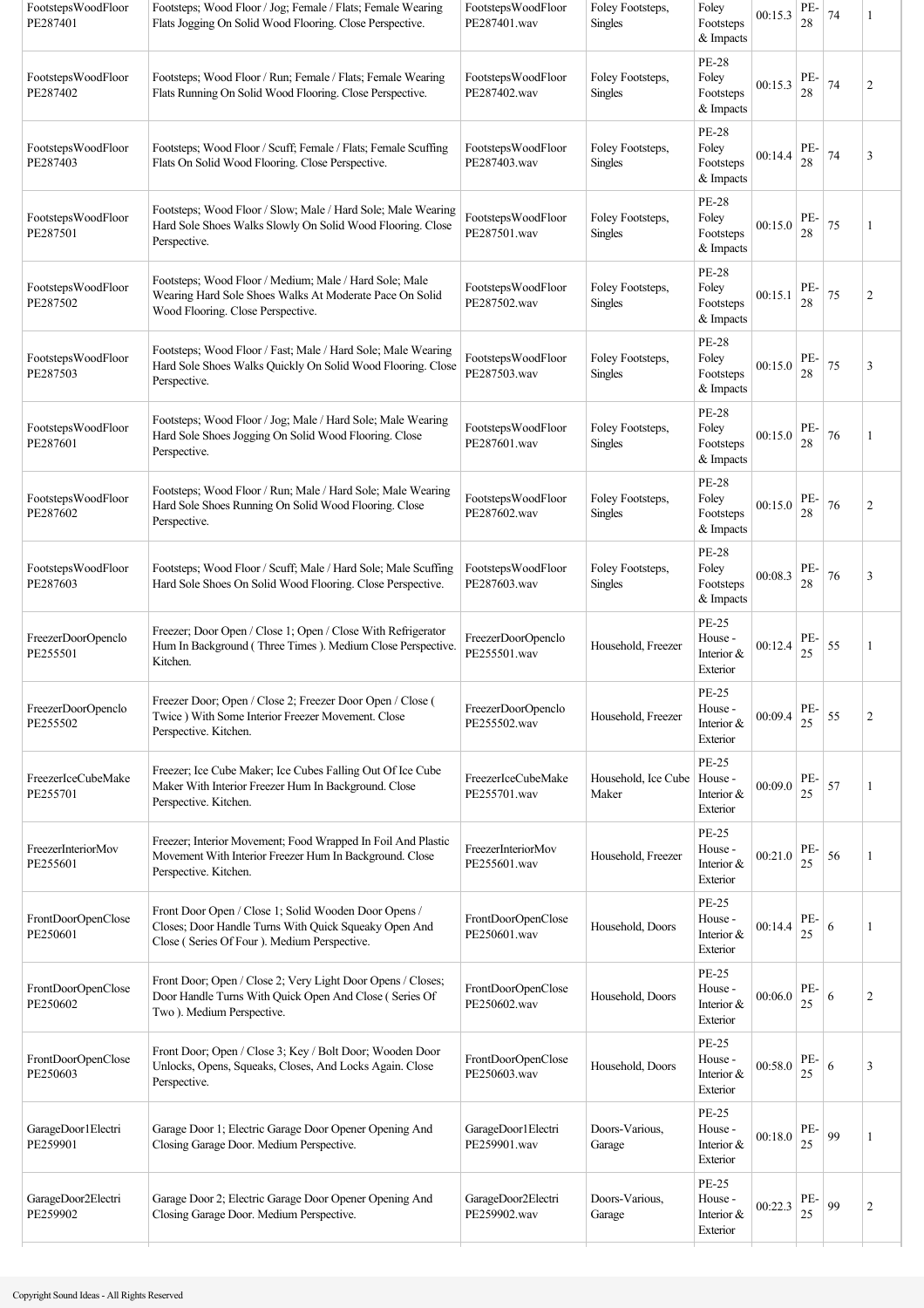| GarbageCanSetDownC<br>PE270601        | Garbage Can; Set Down; Classic Metal Trash Can Being<br>Dropped / Hit, Close Perspective.                                                                                         | GarbageCanSetDownC<br>PE270601.wav       | Vehicle-Trucks,<br>Various<br>Trucks Garbage<br><b>Trucks Various</b> | PE-27<br>Industrial<br>Equipment                     | 00:06.2 | PE-<br>27 | 6              | 1              |
|---------------------------------------|-----------------------------------------------------------------------------------------------------------------------------------------------------------------------------------|------------------------------------------|-----------------------------------------------------------------------|------------------------------------------------------|---------|-----------|----------------|----------------|
| GarbageDisposal1Ga<br>PE254001        | Garbage Disposal 1; Garbage Disposal- Wet; Constant Spinning<br>Garbage Disposal Mechanisms with Some Food Being Ground.<br>Very Clattery And Hollow. Close Perspective. Kitchen. | GarbageDisposal1Ga<br>PE254001.wav       | Household, Garbage<br>Disposal                                        | PE-25<br>House -<br>Interior &<br>Exterior           | 00:28.4 | PE-<br>25 | 40             |                |
| GarbageDisposal2Ga<br>PE254002        | Garbage Disposal 2; Garbage Disposal- Dry; Constant Spinning<br>Garbage Disposal Mechanisms. Very Clattery. Close<br>Perspective. Kitchen.                                        | GarbageDisposal2Ga<br>PE254002.wav       | Household, Garbage<br>Disposal                                        | PE-25<br>House -<br>Interior &<br>Exterior           | 00:23.0 | PE-<br>25 | 40             | $\overline{2}$ |
| GarbageDisposal3Ga<br>PE254003        | Garbage Disposal 3; Garbage Disposal- Dry; Constant Low<br>Rumble Steady Spin. Medium Close Perspective. Kitchen.                                                                 | GarbageDisposal3Ga<br>PE254003.wav       | Household, Garbage<br>Disposal                                        | PE-25<br>House -<br>Interior &<br>Exterior           | 00:14.4 | PE-<br>25 | 40             | 3              |
| GarbageTruckBackIn<br>PE270301        | Garbage Truck; Back In; Dump Truck; Backing Up From<br>Distance Into Foreground / Stop, Brake Squeak On Stop, Close<br>Perspective.                                               | GarbageTruckBackIn<br>PE270301.wav       | Vehicle-Trucks,<br>Various<br>Trucks Garbage<br><b>Trucks Various</b> | <b>PE-27</b><br>Industrial<br>Equipment              | 00:19.2 | PE-<br>27 | 3              | 1              |
| GarbageTruckDumps<br>PE270401         | Garbage Truck; Dumps; Dump Truck; Idle / Raise Cargo Bed /<br>Large Metallic Crashes, Medium Perspective.                                                                         | GarbageTruckDumps<br>PE270401.wav        | Vehicle-Trucks,<br>Various<br>Trucks Garbage<br><b>Trucks Various</b> | PE-27<br>Industrial<br>Equipment                     | 00:26.2 | PE-<br>27 | 4              | 1              |
| GarbageTruckHydrau<br>PE270501        | Garbage Truck; Hydraulics; Trash Truck Hydraulics; Multiple<br>Movements, Engine Idle In Background, Mechanical Whine,<br>Medium Perspective.                                     | GarbageTruckHydrau<br>PE270501.wav       | Vehicle-Trucks,<br>Various<br>Trucks Garbage<br><b>Trucks Various</b> | <b>PE-27</b><br>Industrial<br>Equipment              | 00:33.0 | PE-<br>27 | 5              | 1              |
| GarbageTruckStartI<br>PE270101        | Garbage Truck; Start, Idle; Dump Truck; Start / Idle, Metallic<br>Rattle In Foreground, Close Perspective.                                                                        | GarbageTruckStartI<br>PE270101.wav       | Vehicle-Trucks,<br>Various<br>Trucks Garbage<br><b>Trucks Various</b> | PE-27<br>Industrial<br>Equipment                     | 01:09.1 | PE-<br>27 |                | 1              |
| GarbageTruckStopOf<br>PE270201        | Garbage Truck; In, Stop, Off; Dump Truck; Fast In / Idle / Out<br>Of Gear / Off, Buzz, Close Perspective.                                                                         | GarbageTruckStopOf<br>PE270201.wav       | Vehicle-Trucks,<br>Various<br>Trucks Garbage<br><b>Trucks Various</b> | <b>PE-27</b><br>Industrial<br>Equipment              | 00:22.0 | PE-<br>27 | $\overline{c}$ | 1              |
| GasEngineStartRev<br>PE273601         | Gas Engine; Start / Rev / Idle / Off, Medium Perspective.                                                                                                                         | GasEngineStartRev<br>PE273601.wav        | Vehicle-Various,<br>Gas Engine                                        | PE-27<br>Industrial<br>Equipment                     | 00:29.5 | PE-<br>27 | 36             | 1              |
| GasEngineStartRev<br>PE273701         | Gas Engine; Start / Rev / Idle / Sputter, Medium Perspective.                                                                                                                     | GasEngineStartRev<br>PE273701.wav        | Vehicle-Various,<br>Gas Engine                                        | PE-27<br>Industrial<br>Equipment                     | 00:54.0 | PE-<br>27 | 37             | $\mathbf{1}$   |
| <b>GasHeaterGasHeater</b><br>PE251001 | Gas Heater; Gas Heater Turned On High; Constant Hum And<br>Rumble. Close Perspective. Furnace, Fan.                                                                               | GasHeaterGasHeater<br>PE251001.wav       | Household, Gas<br>Heater                                              | <b>PE-25</b><br>House -<br>Interior &<br>Exterior    | 00:20.2 | PE-<br>25 | 10             |                |
| GasOven1LowerOvenO<br>PE253301        | Gas Oven 1; Lower Oven On / Off; Begins With An Abrupt On,<br>Followed By A Thunderous Steady Fire Hum, And Then Fades<br>Out. Close Perspective. Kitchen, Restaurant.            | GasOven1LowerOvenO<br>PE253301.wav       | Household,<br>Appliances                                              | <b>PE-25</b><br>House -<br>Interior $\&$<br>Exterior | 00:20.0 | PE-<br>25 | 33             | 1              |
| GasOven2MainOvenOn<br>PE253302        | Gas Oven 2; Main Oven On / Off; Begins With A Pop-like On<br>Followed By A Thunderous Fire with Hum. Close Perspective.<br>Kitchen, Restaurant.                                   | GasOven2MainOvenOn<br>PE253302.wav       | Household,<br>Appliances                                              | PE-25<br>House -<br>Interior &<br>Exterior           | 00:14.0 | PE-<br>25 | 33             | $\overline{2}$ |
| GasPoweredGenerato<br>PE274101        | Gas Powered Generator; Medium; Electric Generator; On / Slow<br>Wind Up / Medium Pitched Whine And Rhythmic Metallic<br>Clatter / Off / Quick Spin Down, Medium Perspective.      | GasPoweredGenerato<br>PE274101.wav       | Machines-<br>Construction &<br>Factory, Gas<br>Generator              | PE-27<br>Industrial<br>Equipment                     | 01:02.4 | PE-<br>27 | 41             | 1              |
| GasPoweredGenerato<br>PE274201        | Gas Powered Generator; Large, Industrial Warehouse, Gas-<br>powered Generator; Continuous, Steady Idle.                                                                           | GasPoweredGenerato<br>PE274201.wav       | Machines-<br>Construction &<br>Factory, Gas<br>Generator              | <b>PE-27</b><br>Industrial<br>Equipment              | 00:59.0 | PE-<br>27 | 42             | 1              |
| GasReleaseAirTank<br>PE265303         | Gas Release 3; One Long Steady Air Tank Release / Off;<br>Followed By Three Shorts Tank Releases / Off, Close<br>Perspective.                                                     | <b>GasReleaseAirTank</b><br>PE265303.wav | Air & Steam, Gas                                                      | PE-26<br>High Tech<br>Science &<br>Medicine          | 00:12.4 | PE-<br>26 | 53             | 3              |
| GasReleaseGlassTub<br>PE265201        | Gas Release; Glass Tube 1; Steady High Pitched Gas Whistle;<br>Close Perspective.                                                                                                 | GasReleaseGlassTub<br>PE265201.wav       | Air & Steam, Gas                                                      | PE-26<br>High Tech<br>Science &<br>Medicine          | 00:32.2 | PE-<br>26 | 52             | 1              |
| GasReleaseGlassTub<br>PE265202        | Gas Release; Glass Tube 2; Steady High Pitched Gas Whistle;<br>Slowly Rising Pitch, Close Perspective.                                                                            | GasReleaseGlassTub<br>PE265202.wav       | Air & Steam, Gas                                                      | PE-26<br>High Tech<br>Science &                      | 00:25.2 | PE-<br>26 | 52             | $\overline{2}$ |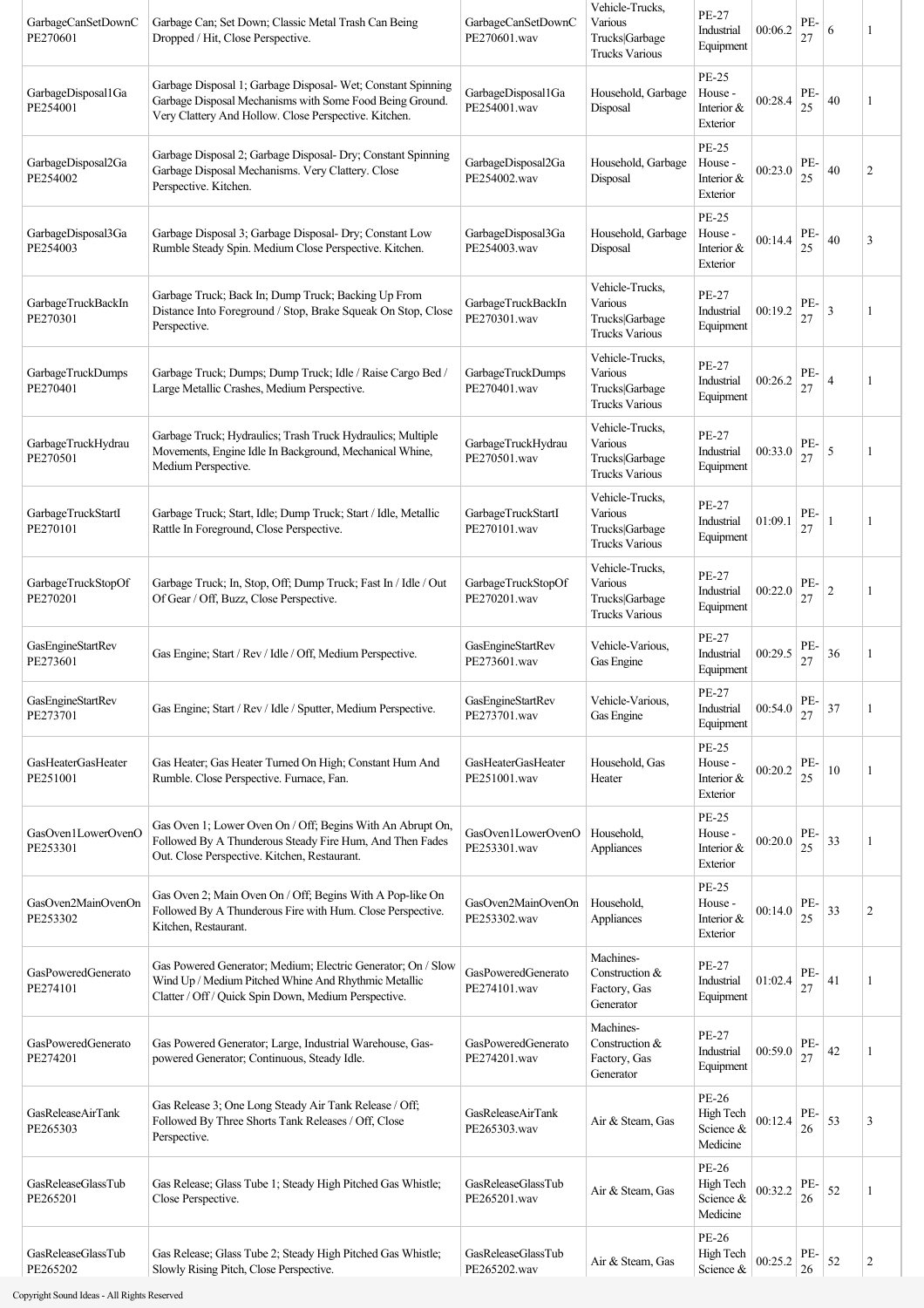|                                       |                                                                                                                                                                                                                        |                                           |                                           | Medicine                                        |         |           |             |                |
|---------------------------------------|------------------------------------------------------------------------------------------------------------------------------------------------------------------------------------------------------------------------|-------------------------------------------|-------------------------------------------|-------------------------------------------------|---------|-----------|-------------|----------------|
| GasReleaseSteadyCU<br>PE265301        | Gas Release 1; Steady Gas Release, Close Perspective.                                                                                                                                                                  | GasReleaseSteadyCU<br>PE265301.wav        | Air & Steam, Gas                          | PE-26<br>High Tech<br>Science &<br>Medicine     | 00:27.1 | PE-<br>26 | 53          | 1              |
| GasReleaseSteadyCU<br>PE265302        | Gas Release 2; Steady Gas Release; Slowly Rising In Pitch,<br>Close Perspective.                                                                                                                                       | GasReleaseSteadyCU<br>PE265302.wav        | Air & Steam, Gas                          | PE-26<br>High Tech<br>Science &<br>Medicine     | 00:17.3 | PE-<br>26 | 53          | $\overline{2}$ |
| GasStovegrill1GasG<br>PE253201        | Gas Stove / Grill 1; Gas Grill On / Off; Begins With Gas Release,<br>Followed By Fire Igniting, Then Stays Lit For A While, And<br>Then Clicks Off. Close Perspective. Kitchen, Restaurant.                            | GasStovegrill1GasG<br>PE253201.wav        | Household, Gas<br><b>Stove</b>            | PE-25<br>House -<br>Interior &<br>Exterior      | 00:11.2 | PE-<br>25 | 32          | 1              |
| GasStovegrill2GasS<br>PE253202        | Gas Stove / Grill 2; Gas Stove On / Off (Twice); Begins With<br>Gas Releasing, Followed By Fire Igniting, Then Stays Lit For A<br>While, And Then Clicks Off- The Second Round Stays Lit<br>Longer. Close Perspective  | GasStovegrill2GasS<br>PE253202.wav        | Household, Gas<br><b>Stove</b>            | PE-25<br>House -<br>Interior &<br>Exterior      | 00:29.0 | PE-<br>25 | 32          | $\overline{2}$ |
| GasStovegrill3GasS<br>PE253203        | Gas Stove / Grill 3; Gas Stove On / Off; Begins With Gas<br>Releasing, Followed By Fire Igniting, Then Stays Lit For A While<br>(with Steady Fire Hum), And Then Clicks Off. Close<br>Perspective. Kitchen, Restaurant | GasStovegrill3GasS<br>PE253203.wav        | Household, Gas<br><b>Stove</b>            | PE-25<br>House -<br>Interior &<br>Exterior      | 00:21.2 | PE-<br>25 | 32          | 3              |
| GeigerCounterConst<br>PE265001        | Geiger Counter; Constant Repeating Click; Sweeping Pitch,<br>Close Perspective.                                                                                                                                        | GeigerCounterConst<br>PE265001.wav        | Electrical, Geiger<br>Counter             | PE-26<br>High Tech<br>Science &<br>Medicine     | 00:17.2 | PE-<br>26 | 50          | 1              |
| GlassBeakerLiquidP<br>PE266201        | Glass Beaker; Liquid Pour; Liquid Being Slowly Poured Into A<br>Large Glass Receptacle; Close Perspective. Pharmacy, Lab.                                                                                              | GlassBeakerLiquidP<br>PE266201.wav        | Hospital Equipment,<br>Beaker Pour        | PE-26<br>High Tech<br>Science &<br>Medicine     | 00:07.2 | PE-<br>26 | 62          | 1              |
| GlassBeakerPour<br>PE266101           | Glass Beaker; Pour / Set Down; Glass Beaker Slowly Being<br>Filled With A Liquid; Then Set Down On Ceramic Table; Close<br>Perspective. Pharmacy, Lab.                                                                 | GlassBeakerPour<br>PE266101.wav           | Hospital Equipment,<br>Beaker Pour        | PE-26<br>High Tech<br>Science &<br>Medicine     | 00:09.2 | PE-<br>26 | 61          | 1              |
| GlassCrushScrapeSh<br>PE284801        | Glass Crush / Scrape; Shards Of Glass Being Ground Against A<br>Hard Surface, Close Perspective.                                                                                                                       | GlassCrushScrapeSh<br>PE284801.wav        | Explosion Debris,<br>Metal & Glass        | <b>PE-28</b><br>Foley<br>Footsteps<br>& Impacts | 00:23.1 | PE-<br>28 | 48          | 1              |
| GlassShardsScrapeS<br>PE284701        | Glass Shards; Scrape; Shards Of Glass Being Ground / Scraped<br>Against A Hard Surface, Close Perspective.                                                                                                             | GlassShardsScrapeS<br>PE284701.wav        | <b>Explosion Debris,</b><br>Metal & Glass | <b>PE-28</b><br>Foley<br>Footsteps<br>& Impacts | 00:29.1 | PE-<br>28 | 47          | 1              |
| <b>GnatByLowExtremely</b><br>PE212301 | Gnat: By Low; Extremely Fast Whistling Gnat Flyby And Away.<br>Medium Perspective. Jet.                                                                                                                                | <b>GnatByLowExtremely</b><br>PE212301.wav | Aircraft-Jet Military,<br>Gnat            | PE-21<br>Aircraft -<br>Modern                   | 00:30.1 | PE-<br>21 | 23          | 1              |
| <b>GnatByLowFastCruis</b><br>PE212401 | Gnat: By Low; Fast Cruising Gnat Flyby And Fast Away With<br>Flanging Engine. Medium Perspective. Jet.                                                                                                                 | <b>GnatByLowFastCruis</b><br>PE212401.wav | Aircraft-Jet Military,<br>Gnat            | PE-21<br>Aircraft -<br>Modern                   | 00:23.4 | PE-<br>21 | 24          | 1              |
| <b>GnatByLowFastWhist</b><br>PE212201 | Gnat: By Low; Fast Whistling Gnat Approach, Medium-pitch Jet<br>Away In Distance. Medium To Distant Perspective. Jet.                                                                                                  | GnatByLowFastWhist<br>PE212201.wav        | Aircraft-Jet Military,<br>Gnat            | PE-21<br>Aircraft -<br>Modern                   | 00:29.2 | PE-<br>21 | $22\,$      | 1              |
| GnatByLowOverCanyo<br>PE211901        | Gnat: By Low Over Canyon; Roaring Gnat Flyby And Away<br>With Warped Echoes. Medium To Distant Perspective. Jet.                                                                                                       | GnatByLowOverCanyo<br>PE211901.wav        | Aircraft-Jet Military,<br>Gnat            | PE-21<br>Aircraft -<br>Modern                   | 00:25.2 | PE-<br>21 | 19          | 1              |
| GnatByLowOverCanyo<br>PE212001        | Gnat: By Low Over Canyon; Low Rumble Of Approach,<br>Roaring Flyby And Away With Multiple Warped Echoes.<br>Medium To Distant Perspective. Jet.                                                                        | GnatByLowOverCanyo<br>PE212001.wav        | Aircraft-Jet Military,<br>Gnat            | PE-21<br>Aircraft -<br>Modern                   | 00:33.0 | PE-<br>21 | $20\,$      | 1              |
| GnatByLowShortRumb<br>PE212501        | Gnat: By Low; Short, Rumbling In, Flare, By And Short Away.<br>Medium Perspective. Jet.                                                                                                                                | GnatByLowShortRumb<br>PE212501.wav        | Aircraft-Jet Military,<br>Gnat            | PE-21<br>Aircraft -<br>Modern                   | 00:41.1 | PE-<br>21 | 25          | 1              |
| GnatByLowVeryClose<br>PE212101        | Gnat: By Low Very Close; Long Rumble Of Approach, Searing<br>Jet Flyby And Long Away. Close Perspective. Jet.                                                                                                          | GnatByLowVeryClose<br>PE212101.wav        | Aircraft-Jet Military,<br>Gnat            | PE-21<br>Aircraft -<br>Modern                   | 00:54.2 | PE-<br>21 | 21          | 1              |
| GnatIdleawayMedium<br>PE210801        | Gnat: Idle / Away; Medium Idle, Steady, Slow Engine Rev<br>Followed By Combustion And Exhaust Sounds Reflecting, Deep<br>Jet Rev And Away. Close To Medium Perspective. Jet.                                           | GnatIdleawayMedium<br>PE210801.wav        | Aircraft-Jet Military,<br>Gnat            | PE-21<br>Aircraft -<br>Modern                   | 01:02.3 | PE-<br>21 | $\,$ 8 $\,$ | 1              |
| GnatIdlecanopyClos<br>PE210901        | Gnat: Idle / Canopy Close; Interior Idle With Exhaust Hiss And<br>Engine Rumble, Sound Muffled As Canopy Is Closed With<br>Clicks And Movement, Interior Engine Throttle. Close<br>Perspective. Jet.                   | GnatIdlecanopyClos<br>PE210901.wav        | Aircraft-Jet Military,<br>Gnat            | PE-21<br>Aircraft -<br>Modern                   | 01:16.0 | PE-<br>21 | 9           | 1              |
|                                       |                                                                                                                                                                                                                        |                                           |                                           |                                                 |         |           |             |                |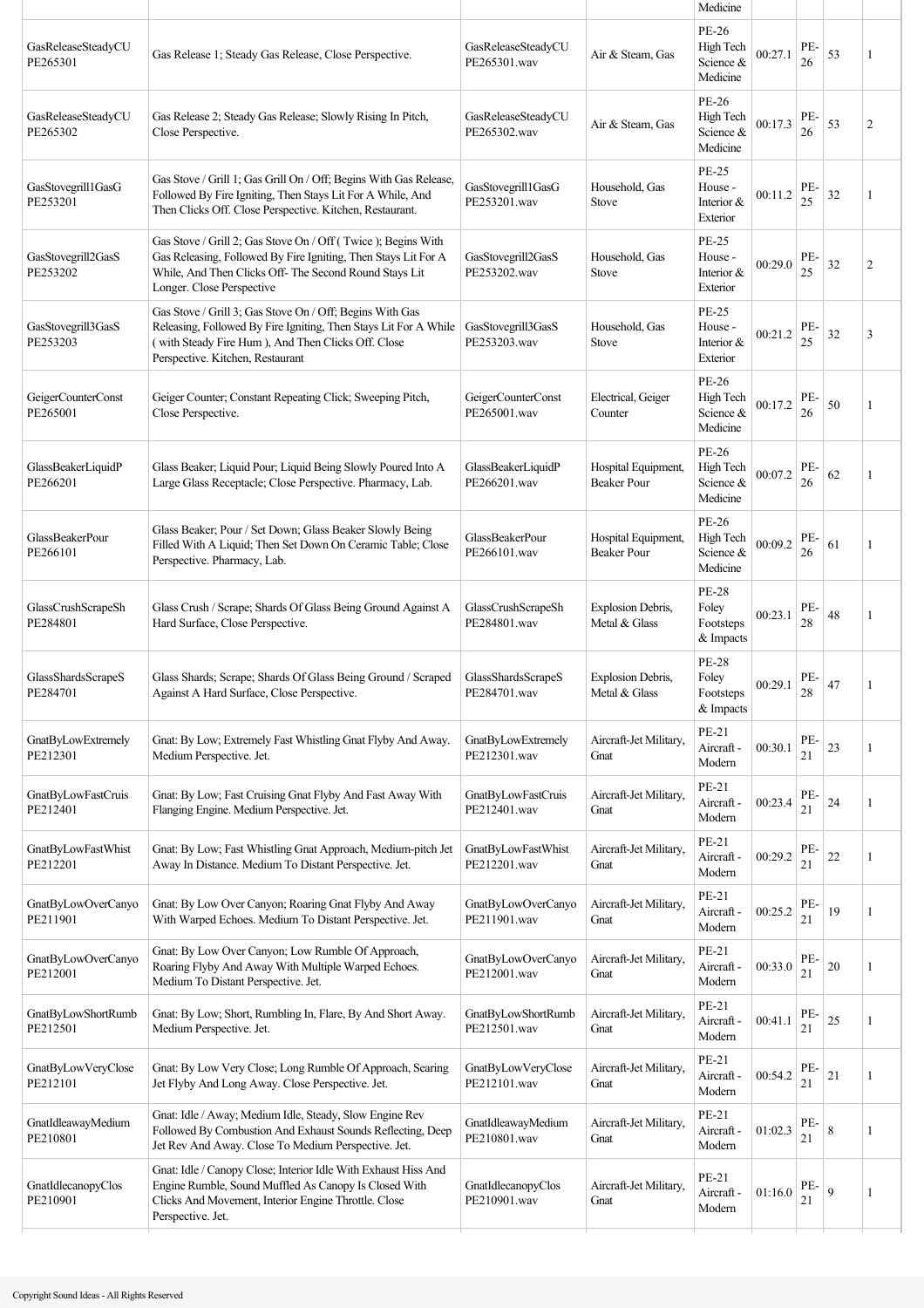| GnatIdleoffSteadyI<br>PE213601       | Gnat: Idle / Off; Steady Idle With Sudden Power Down, Slowly<br>Descending Whistle, Fan Slows To Stop. Close Perspective. Jet.                                                                               | GnatIdleoffSteadyI<br>PE213601.wav | Aircraft-Jet Military,<br>Gnat     | PE-21<br>Aircraft -<br>Modern                     | 00:55.2 | PE-<br>21 | 36 |   |
|--------------------------------------|--------------------------------------------------------------------------------------------------------------------------------------------------------------------------------------------------------------|------------------------------------|------------------------------------|---------------------------------------------------|---------|-----------|----|---|
| GnatInteriorThrott<br>PE211501       | Gnat: Interior With Throttle; Acceleration, Deceleration,<br>Maneuvering Jet With Hisses And Whistles Of Engines. Close<br>Perspective. Jet.                                                                 | GnatInteriorThrott<br>PE211501.wav | Aircraft-Jet Military,<br>Gnat     | PE-21<br>Aircraft -<br>Modern                     | 03:14.3 | PE-<br>21 | 15 | 1 |
| GnatLandinteriorAc<br>PE213401       | Gnat: Land / Interior; Ac Hiss And Engine Whine With Revs,<br>Ignition Of Landing Jets, Idle And Rev Down. Close Perspective.<br>Jet.                                                                        | GnatLandinteriorAc<br>PE213401.wav | Aircraft-Jet Military,<br>Gnat     | PE-21<br>Aircraft -<br>Modern                     | 02:18.0 | PE-<br>21 | 34 | 1 |
| GnatStartidleAirIn<br>PE210401       | Gnat: Start / Idle; Air Intakes Open, Piercing Whistle With Snaps<br>Of Ignition Sparks, Low Intense Roar, Whistle Dies Out With<br>Steady Idle. Close Perspective. Jet.                                     | GnatStartidleAirIn<br>PE210401.wav | Aircraft-Jet Military,<br>Gnat     | PE-21<br>Aircraft -<br>Modern                     | 00:50.4 | PE-<br>21 | 4  | 1 |
| GnatStartidleFlang<br>PE210301       | Gnat: Start / Idle; Flanging Start, Roar Builds And Subsides,<br>Steady Idle. Close Perspective. Jet.                                                                                                        | GnatStartidleFlang<br>PE210301.wav | Aircraft-Jet Military,<br>Gnat     | PE-21<br>Aircraft -<br>Modern                     | 01:47.0 | PE-<br>21 | 3  |   |
| GnatStartidleIgnit<br>PE210501       | Gnat: Start / Idle; Ignition With Many Stages, Sweeping Whistles<br>And Air Intakes, Engine Catches Before Settling At A Steady<br>Idle. Close Perspective. Jet.                                             | GnatStartidleIgnit<br>PE210501.wav | Aircraft-Jet Military,<br>Gnat     | PE-21<br>Aircraft -<br>Modern                     | 01:44.1 | PE-<br>21 | 5  | 1 |
| GnatStartidleInter<br>PE210601       | Gnat: Start / Idle Interior; Quick Start With Rushing Air Of<br>Engines Highlighted. Close Perspective. Jet.                                                                                                 | GnatStartidleInter<br>PE210601.wav | Aircraft-Jet Military,<br>Gnat     | PE-21<br>Aircraft -<br>Modern                     | 00:36.2 | PE-<br>21 | 6  | 1 |
| GnatStartidletaxiS<br>PE210201       | Gnat: Start / Idle / Taxi; Slow Start With Clicking Fuel Ignition<br>Sparks, Builds To Alternating Revs And Idles. Close To Medium<br>Perspective. Jet.                                                      | GnatStartidletaxiS<br>PE210201.wav | Aircraft-Jet Military,<br>Gnat     | PE-21<br>Aircraft -<br>Modern                     | 03:13.0 | PE-<br>21 | 2  | 1 |
| GnatTakeoffInterio<br>PE211201       | Gnat: Takeoff Interior; Rev To Taxi Speed, Jets Roar For<br>Takeoff, Wind And Mechanical Grinding, Engine Steadies To<br>Cruising Speed. Jet.                                                                | GnatTakeoffInterio<br>PE211201.wav | Aircraft-Jet Military,<br>Gnat     | PE-21<br>Aircraft -<br>Modern                     | 03:55.0 | PE-<br>21 | 12 | 1 |
| GolfBallIntoCupCU<br>PE308001        | Golf: Golf Ball Into Cup (2x); Golf Ball Landing In Cup; Two<br>Times, Close Perspective.                                                                                                                    | GolfBallIntoCupCU<br>PE308001.wav  | Sports, Golf                       | PE-30<br><b>Sports</b><br>Effects                 | 00:06.1 | PE-<br>30 | 80 | 1 |
| GolfBallPuttRoll<br>PE307901         | Golf: Golf Ball Putt / Roll (5x); Golf Ball Putt And Roll By, 5<br>Times, Close Perspective.                                                                                                                 | GolfBallPuttRoll<br>PE307901.wav   | Sports, Golf                       | PE-30<br><b>Sports</b><br>Effects                 | 00:12.4 | PE-<br>30 | 79 | 1 |
| GolfBallWhizBy<br>PE308201           | Golf Ball: Whiz By (4x); Golf Ball Fly By; Four Times, Left To<br>Right, Impact / Whiz By, Close Perspective.                                                                                                | GolfBallWhizBy<br>PE308201.wav     | Sports, Golf                       | PE-30<br><b>Sports</b><br>Effects                 | 00:09.4 | PE-<br>30 | 82 |   |
| GolfIronDrivers9xI<br>PE307701       | Golf: Iron Drivers (9x); Irons: Two Through Nine; Nine Swings,<br>Left To Right, Varying Degrees Of Aggression On Swing /<br>Impact, Some Dirt Flying, Close Perspective.                                    | GolfIronDrivers9xI<br>PE307701.wav | Sports, Golf                       | PE-30<br><b>Sports</b><br>Effects                 | 00:13.1 | PE-<br>30 | 77 | 1 |
| GolfMetalDrivers3x<br>PE307601       | Golf: Metal Drivers (3x); Metal Drivers; Three Times, Left To<br>Right, Solid Swing / Impact On Ball, Close Perspective.                                                                                     | GolfMetalDrivers3x<br>PE307601.wav | Sports, Golf                       | PE-30<br><b>Sports</b><br>Effects                 | 00:06.1 | PE-<br>30 | 76 | 1 |
| <b>GolfPracticeSwing</b><br>PE308101 | Golf: Practice Swing (2x); Practice Club Swings; Two Times,<br>Grass Noise, No Ball Impact, Close Perspective.                                                                                               | GolfPracticeSwing<br>PE308101.wav  | Sports, Golf                       | PE-30<br><b>Sports</b><br>Effects                 | 00:06.1 | PE-<br>30 | 81 | 1 |
| GolfSwingDriverWd<br>PE307401        | Golf: Wood Drivers (3x); Wood Drivers; Three Times, Left To<br>Right, Solid Swing / Impact On Ball, Close Perspective.                                                                                       | GolfSwingDriverWd<br>PE307401.wav  | Sports, Golf                       | PE-30<br><b>Sports</b><br>Effects                 | 00:06.1 | PE-<br>30 | 74 | 1 |
| GolfSwingDriverWd<br>PE307501        | Golf: Wood Drivers (4x); One, Three, & Four Woods; Four<br>Times, Left To Right, Solid Swing / Impact On Ball, Close<br>Perspective.                                                                         | GolfSwingDriverWd<br>PE307501.wav  | Sports, Golf                       | PE-30<br><b>Sports</b><br>Effects                 | 00:07.2 | PE-<br>30 | 75 | 1 |
| GolfWedgesSwingHit<br>PE307801       | Golf: Wedges (2x); Wedges; Two Times, Left To Right,<br>Medium Swing / Impact, Dirt Flying, Close Perspective.                                                                                               | GolfWedgesSwingHit<br>PE307801.wav | Sports, Golf                       | PE-30<br><b>Sports</b><br>Effects                 | 00:06.1 | PE-<br>30 | 78 |   |
| GrandfatherClockCh<br>PE251401       | Grandfather Clock; Chime; Grandfather Clock Strikes 12-<br>Standard Musical Chime Series Into Chime Strikes With<br>Mechanical Clock Winding Movements Followed By A Series<br>Of Tick Tocks. Medium Close P | GrandfatherClockCh<br>PE251401.wav | Household,<br>Grandfather Clock    | <b>PE-25</b><br>House -<br>Interior &<br>Exterior | 01:39.2 | PE-<br>25 | 14 |   |
| GrenadeExplosionOn<br>PE230501       | Grenade: Explosion; One Sharp Explosion With Short Echo.<br>Close Up Perspective.                                                                                                                            | GrenadeExplosionOn<br>PE230501.wav | Weapons-Various,<br>Grenades & TNT | <b>PE-23</b><br>Military -<br>Modern              | 00:06.2 | PE-<br>23 | 5  | 1 |
| GrenadeLauncher<br>PE230301          | Grenade Launcher (2x); Two Grenade Launcher Fires With<br>Hollow Boom And Resulting Explosion With Debris Fall. Close<br>Perspective Launch And Fire.                                                        | GrenadeLauncher<br>PE230301.wav    | Weapons-Various,<br>Grenades & TNT | <b>PE-23</b><br>Military -<br>Modern              | 00:10.4 | PE-<br>23 | 3  | 1 |
| GrenadeLauncherOne<br>PE230401       | Grenade Launcher; One Medium Distant Grenade Explosion<br>With Echo Followed By A Distant Launch And Another<br>Explosion.                                                                                   | GrenadeLauncherOne<br>PE230401.wav | Weapons-Various,<br>Grenades & TNT | PE-23<br>Military -<br>Modern                     | 00:07.0 | PE-<br>23 | 4  | 1 |
| GroupGruntMultiple<br>PE302401       | Group Grunt; Multiple Football Players Simultaneously Grunting;<br>Ideal For Sweetening A Football Tackle / Impact, Close<br>Perspective.                                                                    | GroupGruntMultiple<br>PE302401.wav | Sports, Football                   | PE-30<br><b>Sports</b><br>Effects                 | 00:06.0 | PE-<br>30 | 24 | 1 |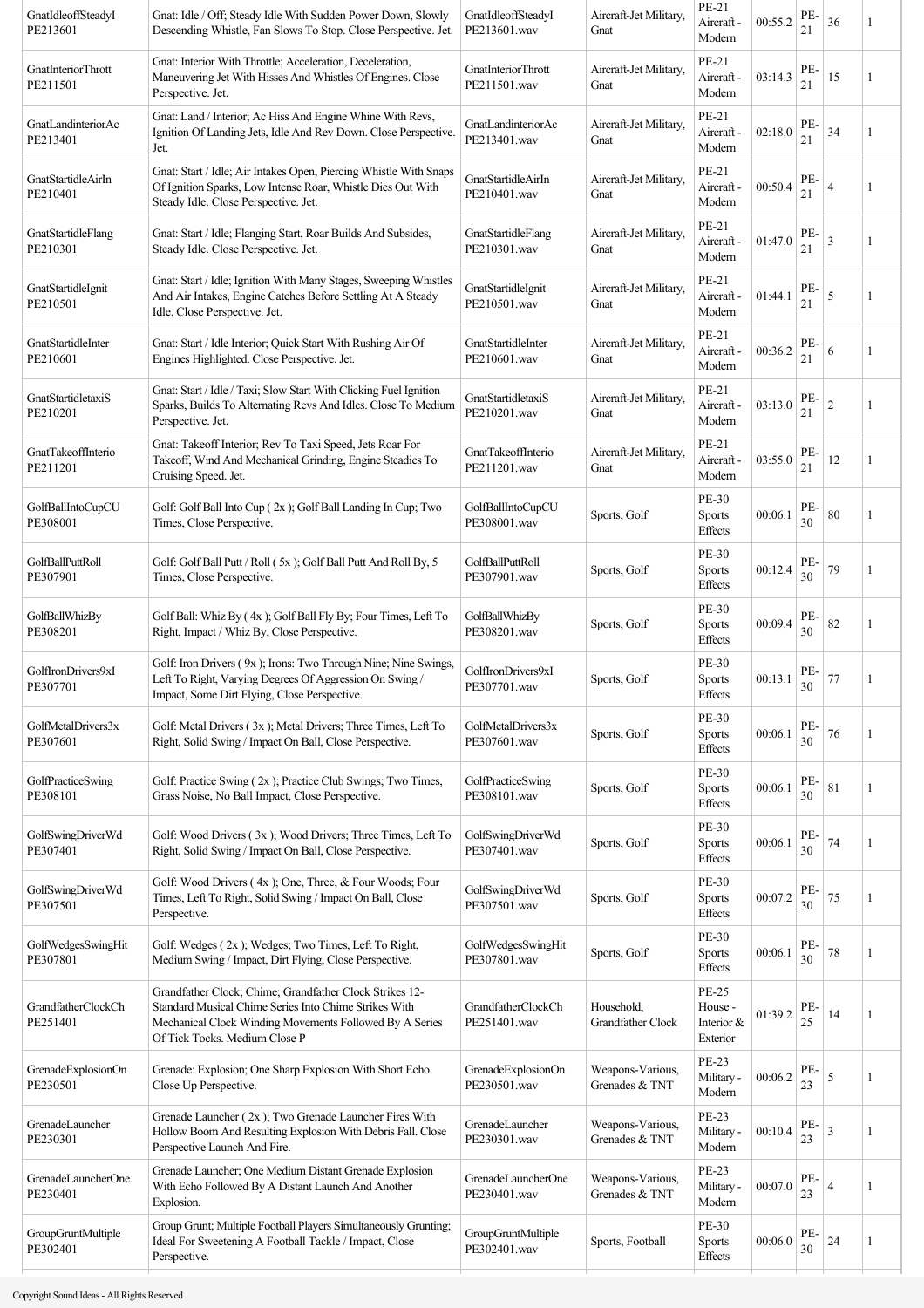| GtoByFastChirpsLar<br>PE293201 | GTO; By, Fast, With Chirps; Large Engine Growl With<br>Approach, Rapid Acceleration Before By, Gears Shifting With<br>Tire Chirps In Distance. Medium Perspective. Sports Car, Auto.                             | GtoByFastChirpsLar<br>PE293201.wav        | Vehicle-Auto,<br>Partial Hot Pontiac<br><b>GTO Various EXT</b> | PE-29<br>Cars,<br>Trucks &<br>Motor<br>Cycles           | 00:19.4 | PE.<br>29 | 32             | 1              |
|--------------------------------|------------------------------------------------------------------------------------------------------------------------------------------------------------------------------------------------------------------|-------------------------------------------|----------------------------------------------------------------|---------------------------------------------------------|---------|-----------|----------------|----------------|
| GtoInstopoffIdleCh<br>PE294701 | GTO; In / Stop / Off; Medium-speed Approach, Idle With Low<br>Chugging And Fan Hiss, Off. Medium To Close Perspective.<br>Sports Car, Auto.                                                                      | GtoInstopoffIdleCh<br>PE294701.wav        | Vehicle-Auto,<br>Partial Hot Pontiac<br><b>GTO Various EXT</b> | PE-29<br>Cars,<br>Trucks &<br>Motor<br>Cycles           | 00:17.3 | PE-<br>29 | 47             | 1              |
| GtoStartawayEngine<br>PE291701 | GTO; Start / Away; Engine Grinds Before Starting, Huge,<br>Snarling Revs, Clear Gear Shift, Long Away With Shifting Gears<br>On Smooth Surface. Close To Distant Perspective. Sports Car,<br>Auto.               | GtoStartawayEngine<br>PE291701.wav        | Vehicle-Auto,<br>Partial Hot Pontiac<br><b>GTO Various EXT</b> | <b>PE-29</b><br>Cars,<br>Trucks &<br>Motor<br>Cycles    | 00:31.2 | PE-<br>29 | 17             | 1              |
| GtoStartIdleOffEng<br>PE290401 | GTO; Start / Idle / Off; Engine With Sharp, Rhythmic Clatter.<br>Steady Idle With High Rpm Revs. Revs Have Deep Rumble<br>Leading To Medium Growl And Blowing Fans. Quick Off. Close<br>Perspective. Sports Car, | GtoStartIdleOffEng<br>PE290401.wav        | Vehicle-Auto,<br>Partial Hot Pontiac<br><b>GTO Various EXT</b> | PE-29<br>Cars,<br>Trucks &<br>Motor<br>Cycles           | 00:40.0 | PE-<br>29 | $\overline{4}$ | 1              |
| GutterBallBowlCU<br>PE308501   | Gutter Ball (2x); Bowling Gutter Ball; Two Times, Bowler's<br>Point Of View, Bouncy, Close Perspective.                                                                                                          | <b>GutterBallBowlCU</b><br>PE308501.wav   | Sports, Bowling                                                | <b>PE-30</b><br>Sports<br>Effects                       | 00:13.4 | PE-<br>30 | 85             | 1              |
| HairDryer1Switched<br>PE258401 | Hair Dryer 1; Switched On, Several Left And Right Blowing<br>Motions Throughout, Then Switched Off. Close Perspective.<br>Fan.                                                                                   | HairDryer1Switched<br>PE258401.wav        | Household, Hair<br>Dryer                                       | <b>PE-25</b><br>House -<br>Interior &<br>Exterior       | 00:41.4 | PE-<br>25 | 84             | 1              |
| HairDryer2Switched<br>PE258402 | Hair Dryer 2; Switched On, Several Left And Right Blowing<br>Motions Throughout, Then Switched Off. Close Perspective.<br>Fan.                                                                                   | HairDryer2Switched<br>PE258402.wav        | Household, Hair<br>Dryer                                       | <b>PE-25</b><br>House -<br>Interior &<br>Exterior       | 00:56.3 | PE-<br>25 | 84             | 2              |
| HairDryer3Switched<br>PE258403 | Hair Dryer 3; Switched On, Several Left And Right Blowing<br>Motions Throughout, Then Switched Off. Close Perspective.<br>Fan.                                                                                   | HairDryer3Switched<br>PE258403.wav        | Household, Hair<br>Dryer                                       | <b>PE-25</b><br>House -<br>Interior &<br>Exterior       | 00:40.0 | PE.<br>25 | 84             | 3              |
| HairDryer4Switched<br>PE258404 | Hair Dryer4; Switched On To High, Medium, Then Off with<br>Several Left And Right Blowing Motions Throughout. Close<br>Perspective. Fan.                                                                         | HairDryer4Switched<br>PE258404.wav        | Household, Hair<br>Dryer                                       | <b>PE-25</b><br>House -<br>Interior &<br>Exterior       | 00:20.1 | PE-<br>25 | 84             | $\overline{4}$ |
| HandWash1HandsRubb<br>PE259001 | Hand Wash 1; Hands Rubbing Together Under Running Water.<br>Close Perspective.                                                                                                                                   | HandWash1HandsRubb<br>PE259001.wav        | Household, Hand<br>Wash                                        | PE-25<br>House -<br>Interior &<br>Exterior              | 00:14.2 | PE-<br>25 | 90             | 1              |
| HandWash2SoapyHand<br>PE259002 | Hand Wash 2; Soapy Hands Rubbing Together Occasionally<br>Dipping Into Water. Close Perspective.                                                                                                                 | HandWash2SoapyHand<br>PE259002.wav        | Household, Hand<br>Wash                                        | <b>PE-25</b><br>House -<br>Interior &<br>Exterior       | 00:37.1 | PE-<br>25 | 90             | $\overline{2}$ |
| HarleyByMediumDeep<br>PE294301 | Harley, By, Medium; Deep Chopping Engine, Fan And Engine<br>Whine Audible At Close Range. Steady Speed. Medium<br>Perspective. Motorcycle.                                                                       | HarleyByMediumDeep<br>PE294301.wav        | Vehicle-<br>Motorcycles,<br>Partial Harley<br>Davidson Various | PE-29<br>Cars,<br>Trucks &<br>Motor<br>Cycles           | 00:26.2 | PE-<br>29 | 43             | 1              |
| HarleyInstopoffLon<br>PE295501 | Harley; In / Stop / Off; Long Approach With Gear Shift Down,<br>Sharp Sputtering Motor, Slow And Idle, Rev Down And Off.<br>Medium To Close Perspective. Motorcycle.                                             | HarleyInstopoffLon<br>PE295501.wav        | Vehicle-<br>Motorcycles,<br>Partial Harley<br>Davidson Various | <b>PE-29</b><br>Cars,<br>Trucks $\&$<br>Motor<br>Cycles | 00:27.4 | PE-<br>29 | 55             | -1             |
| HarleyStartAwaySta<br>PE292501 | Harley; Start / Away; Start, Steady Idle, Short Chattering Of<br>Transmission (?), Long Medium-high Speed Away With Shifting<br>Gears. Close To Distant Perspective. Motorcycle.                                 | HarleyStartAwaySta<br>PE292501.wav        | Vehicle-<br>Motorcycles,<br>Partial Harley<br>Davidson Various | PE-29<br>Cars,<br>Trucks &<br>Motor<br>Cycles           | 00:26.2 | PE.<br>29 | 25             | 1              |
| HarleyStartIdleOff<br>PE291201 | Harley; Start / Idle / Off; Motorcycle Engine With Deep<br>Chugging And Sharp Pops. Steady Idle, Rev Up Slightly At End.<br>Off With Wind Down. Close Perspective.                                               | HarleyStartIdleOff<br>PE291201.wav        | Vehicle-<br>Motorcycles,<br>Partial Harley<br>Davidson Various | PE-29<br>Cars,<br>Trucks &<br>Motor<br>Cycles           | 00:19.3 | PE-<br>29 | 12             | 1              |
| HarrierByMediumMed<br>PE212601 | Harrier: By Medium; Medium Approach, Intense, Screaming Jet<br>Flyby, Away Into Distance. Medium To Distant Perspective. Jet.                                                                                    | HarrierByMediumMed<br>PE212601.wav        | Aircraft-Jet Military,<br>AV-8B Harrier                        | PE-21<br>Aircraft -<br>Modern                           | 00:15.0 | PE-<br>21 | $26\,$         | 1              |
| HarrierLandoffLong<br>PE213501 | Harrier: Land / Off; Long Approach And By With Distant<br>Throttle Down And Low Whistling. Medium To Distant<br>Perspective. Jet.                                                                                | <b>HarrierLandoffLong</b><br>PE213501.wav | Aircraft-Jet Military,<br>AV-8B Harrier                        | PE-21<br>Aircraft -<br>Modern                           | 01:35.1 | PE-<br>21 | 35             | 1              |
|                                |                                                                                                                                                                                                                  |                                           |                                                                |                                                         |         |           |                |                |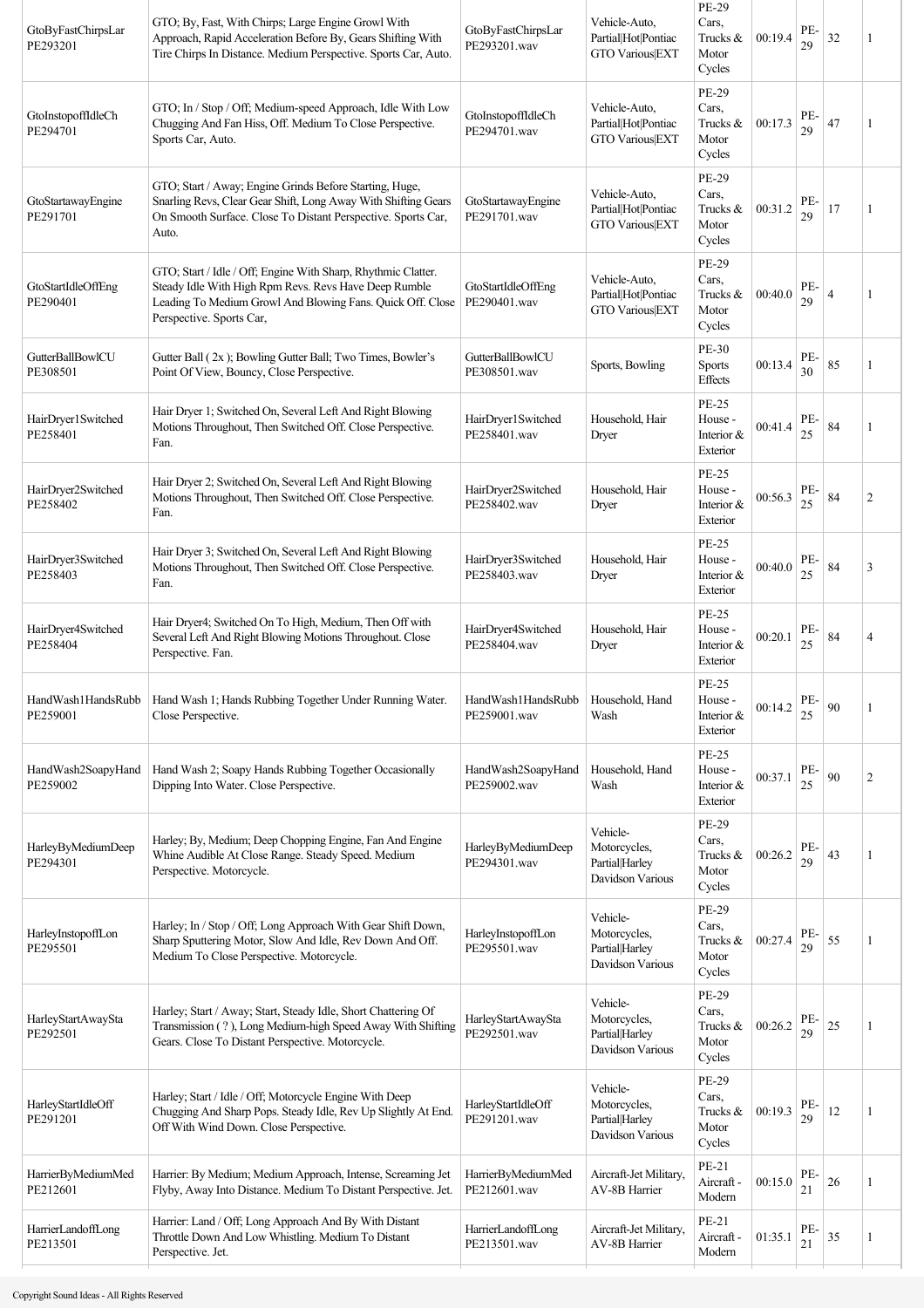| HarrierStartidleth<br>PE210701        | Harrier: Start / Idle / Throttle / Off; Exhaust Hiss Reflections,<br>Rhythmic Click During Very Short Idle, Throttle To Idling Speed<br>And Hold Steady, Gun Engine To Snarling Rev And Release.<br>Engine Slowly Dies With Descending Whistle. Close Perspective.<br>Jet. | HarrierStartidleth<br>PE210701.wav        | Aircraft-Jet Military,<br><b>AV-8B Harrier</b>                | PE-21<br>Aircraft -<br>Modern                   | 02:02.3 | PE-<br>21 | $\overline{7}$ | 1              |
|---------------------------------------|----------------------------------------------------------------------------------------------------------------------------------------------------------------------------------------------------------------------------------------------------------------------------|-------------------------------------------|---------------------------------------------------------------|-------------------------------------------------|---------|-----------|----------------|----------------|
| HarrierTakeoffVert<br>PE211301        | Harrier: Takeoff Vertical; Metallic Idle With Revs, Crackling<br>Roar Of Takeoff, Away. Jet.                                                                                                                                                                               | HarrierTakeoffVert<br>PE211301.wav        | Aircraft-Jet Military,<br><b>AV-8B Harrier</b>                | PE-21<br>Aircraft -<br>Modern                   | 00:58.2 | PE-<br>21 | 13             | 1              |
| HeartBeatContinuou<br>PE268201        | Heart Beat; Continuous Extreme Low Frequency Human Heart<br>Beat; Close Perspective.                                                                                                                                                                                       | HeartBeatContinuou<br>PE268201.wav        | Hospital Equipment,<br><b>Heart Monitor</b>                   | PE-26<br>High Tech<br>Science &<br>Medicine     | 00:29.1 | PE-<br>26 | 82             | 1              |
| HeartMonitorInfant<br>PE267901        | Heart Monitor; Infant / Fetal 1; Infant EKG Heart Monitor;<br>Regular Repeating Thud With Beep, Medium Perspective.<br>Hospital.                                                                                                                                           | HeartMonitorInfant<br>PE267901.wav        | Hospital Equipment,<br><b>EKG</b> or ECG<br>Electrocardiogram | PE-26<br>High Tech<br>Science &<br>Medicine     | 00:10.1 | PE-<br>26 | 79             | 1              |
| HeartMonitorInfant<br>PE267902        | Heart Monitor; Infant / Fetal 2; EKG Heart Monitor; Regular<br>Repeating Low Pitched Chirp, Close Perspective. Hospital.                                                                                                                                                   | HeartMonitorInfant<br>PE267902.wav        | Hospital Equipment,<br>EKG or ECG<br>Electrocardiogram        | PE-26<br>High Tech<br>Science &<br>Medicine     | 00:08.2 | PE-<br>26 | 79             | 2              |
| HeartMonitorSteady<br>PE268001        | Heart Monitor; Steady 1; EKG Heart Monitor; Regular<br>Repeating Medium Pitched Beep, Close Perspective. Hospital.                                                                                                                                                         | HeartMonitorSteady<br>PE268001.wav        | Hospital Equipment,<br><b>EKG</b> or ECG<br>Electrocardiogram | PE-26<br>High Tech<br>Science &<br>Medicine     | 00:10.3 | PE-<br>26 | 80             |                |
| <b>HeartMonitorSteady</b><br>PE268002 | Heart Monitor; Steady 2; EKG Heart Monitor; Regular<br>Repeating High Pitched Beep, Close Perspective. Hospital.                                                                                                                                                           | HeartMonitorSteady<br>PE268002.wav        | Hospital Equipment,<br><b>EKG</b> or ECG<br>Electrocardiogram | PE-26<br>High Tech<br>Science &<br>Medicine     | 00:15.3 | PE-<br>26 | 80             | $\overline{c}$ |
| <b>HeartMonitorSteady</b><br>PE268003 | Heart Monitor; Steady 3; EKG Heart Monitor; Regular<br>Repeating High Pitched Beep With Lower Pitched (Modem-like<br>) Drone, Close Perspective. Hospital.                                                                                                                 | HeartMonitorSteady<br>PE268003.wav        | Hospital Equipment,<br><b>EKG</b> or ECG<br>Electrocardiogram | PE-26<br>High Tech<br>Science &<br>Medicine     | 00:07.0 | PE-<br>26 | 80             | 3              |
| HeartMonitorWFlatL<br>PE268101        | Heart Monitor; with Flat line 1; EKG Heart Monitor; Regular<br>Repeating Medium Pitched Beep With Slight Trailing Reverb /<br>Solid Flat line Beep, Close Perspective. Hospital.                                                                                           | HeartMonitorWFlatL<br>PE268101.wav        | Hospital Equipment,<br><b>EKG</b> or ECG<br>Electrocardiogram | PE-26<br>High Tech<br>Science &<br>Medicine     | 00:31.1 | PE-<br>26 | 81             | 1              |
| HeartMonitorWFlatL<br>PE268102        | Heart Monitor, with Flat Line 2; EKG Heart Monitor; Regular<br>Repeating Double Medium / High Pitched Beep / Into Frantic<br>High Pitch Beep To Solid Flat line Beep, Close Perspective.<br>Hospital.                                                                      | <b>HeartMonitorWFlatL</b><br>PE268102.wav | Hospital Equipment,<br><b>EKG</b> or ECG<br>Electrocardiogram | PE-26<br>High Tech<br>Science &<br>Medicine     | 01:09.2 | PE-<br>26 | 81             | 2              |
| HeartMonitorWFlatL<br>PE268103        | Heart Monitor; with Flat Line 3; EKG Heart Monitor; Sporadic<br>Repeating Medium Pitched Beep / Solid Flat line Beep, Close<br>Perspective. Hospital.                                                                                                                      | <b>HeartMonitorWFlatL</b><br>PE268103.wav | Hospital Equipment,<br><b>EKG</b> or ECG<br>Electrocardiogram | PE-26<br>High Tech<br>Science &<br>Medicine     | 00:19.1 | PE-<br>26 | 81             | 3              |
| HeliumTankRelease1<br>PE265501        | Helium Tank; Release 1; Quick Helium Gas Release; Close<br>Perspective. Pressurized Gas.                                                                                                                                                                                   | HeliumTankRelease1<br>PE265501.wav        | Air & Steam, Gas                                              | PE-26<br>High Tech<br>Science &<br>Medicine     | 00:01.0 | PE-<br>26 | 55             | 1              |
| HeliumTankRelease2<br>PE265502        | Helium Tank; Release 2; Slow Helium Gas Release; Low<br>Frequency Whine, Close Perspective. Pressurized Gas.                                                                                                                                                               | HeliumTankRelease2<br>PE265502.wav        | Air & Steam, Gas                                              | PE-26<br>High Tech<br>Science &<br>Medicine     | 00:04.0 | PE-<br>26 | 55             | 2              |
| <b>HighPressureAirHos</b><br>PE275001 | High Pressure Air Hose; High Pressure Hose; Generator In<br>Background, Steady Air Release, Rubber Squeaking, Close<br>Perspective.                                                                                                                                        | <b>HighPressureAirHos</b><br>PE275001.wav | Air & Steam, Air                                              | PE-27<br>Industrial<br>Equipment                | 00:39.0 | PE-<br>27 | 50             | 1              |
| HingeSqueaksFourSl<br>PE285803        | Hinge Squeaks; Four Slow Metallic Squeaks From Hinges, High<br>Pitched. Close Perspective.                                                                                                                                                                                 | HingeSqueaksFourSl<br>PE285803.wav        | Impacts & Crashes-<br>Metal, Crashes &<br>Creaks              | <b>PE-28</b><br>Foley<br>Footsteps<br>& Impacts | 00:11.4 | PE-<br>28 | 58             | 3              |
| HingeSqueaksOneOpe<br>PE285801        | Hinge Squeaks; One Open And Close Of A Squeaky Hinge.<br>High Pitched Metallic Squeals. Close Perspective.                                                                                                                                                                 | HingeSqueaksOneOpe<br>PE285801.wav        | Impacts & Crashes-<br>Metal, Crashes &<br>Creaks              | <b>PE-28</b><br>Foley<br>Footsteps<br>& Impacts | 00:04.0 | PE-<br>28 | 58             |                |
| HingeSqueaksThreeS<br>PE285802        | Hinge Squeaks; Three Slow High Whining Metallic Hinge<br>Squeaks. Close Perspective.                                                                                                                                                                                       | HingeSqueaksThreeS<br>PE285802.wav        | Impacts & Crashes-<br>Metal, Crashes &<br>Creaks              | <b>PE-28</b><br>Foley<br>Footsteps<br>& Impacts | 00:07.3 | PE-<br>28 | 58             | $\overline{c}$ |
| HingeSqueaksThreeS<br>PE285804        | Hinge Squeaks; Three Separate Open And Closes Of A<br>Squeaky Hinge. Long, Drawn Out High Pitched Metallic Squeals.<br>Close Perspective.                                                                                                                                  | HingeSqueaksThreeS<br>PE285804.wav        | Impacts & Crashes-<br>Metal, Crashes &<br>Creaks              | <b>PE-28</b><br>Foley<br>Footsteps<br>& Impacts | 00:15.2 | PE-<br>28 | 58             | 4              |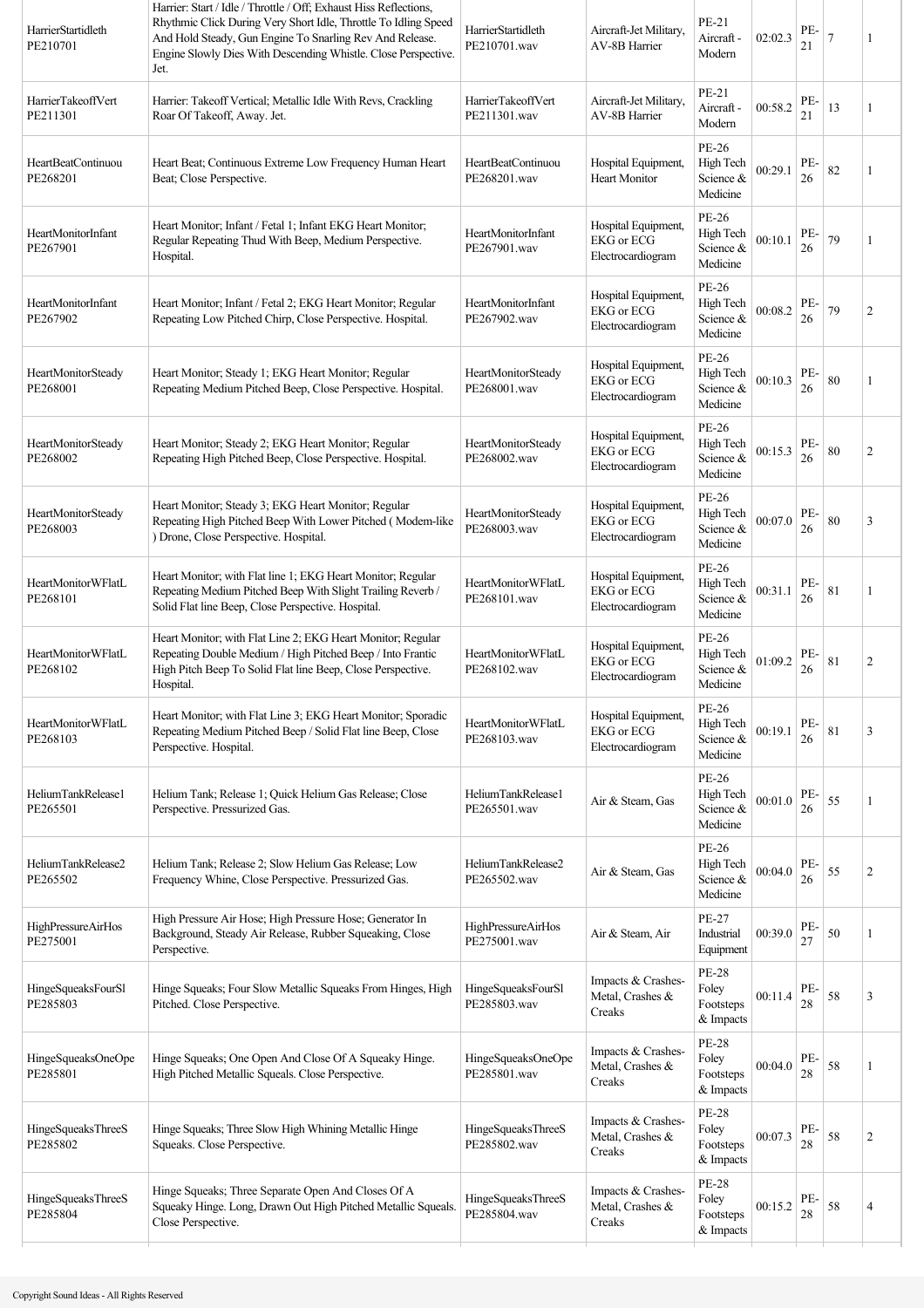| HingeSqueaksThreeS<br>PE285805 | Hinge Squeaks; Three Short Metallic Squeaks Of Rusty Hinge.<br>High Pitched Squeals. Close Perspective.                                                                                          | HingeSqueaksThreeS<br>PE285805.wav | Impacts & Crashes-<br>Metal, Crashes &<br>Creaks    | <b>PE-28</b><br>Foley<br>Footsteps<br>& Impacts | 00:08.0 | PE-<br>28 | 58 | 5              |
|--------------------------------|--------------------------------------------------------------------------------------------------------------------------------------------------------------------------------------------------|------------------------------------|-----------------------------------------------------|-------------------------------------------------|---------|-----------|----|----------------|
| HiSpeedDrillPressM<br>PE277601 | Hi Speed Drill Press; Motor Noise / Bit Squeaking In Wood / Bit<br>Removed, Motor Spins Free, Fan / Hum In Background, Close<br>Perspective.                                                     | HiSpeedDrillPressM<br>PE277601.wav | Machines-<br>Construction &<br>Factory, Drill Press | PE-27<br>Industrial<br>Equipment                | 00:17.2 | PE-<br>27 | 76 | 1              |
| Hk91SemiautomaticF<br>PE233501 | HK-91: Semiautomatic Fire; Gun Cock Followed By Sporadic<br>Rapid Semiautomatic Shots With Shells Falling. Interior, Close<br>Up Perspective With Medium Short Echo. Gunshots.                   | Hk91SemiautomaticF<br>PE233501.wav | Weapons-Machine<br>Guns Light, HK-91                | PE-23<br>Military -<br>Modern                   | 00:09.2 | PE-<br>23 | 35 | 1              |
| Hk91SingleShot<br>PE233401     | HK-91: Single Shot (3x); Three Very Loud, Interior Shots With<br>Medium Echo And Shells Fall. Single Shots With Long Echo.<br>Close Up Perspective. Gunshots.                                    | Hk91SingleShot<br>PE233401.wav     | Weapons-Machine<br>Guns Light, HK-91                | PE-23<br>Military -<br>Modern                   | 00:09.2 | PE-<br>23 | 34 | -1             |
| HockeyBodyBoardImp<br>PE305601 | Hockey: Body / Board Impact (4x); Hockey Player Impacting<br>Plexiglas Wall; Four Times, Loud Low Frequency Impact / Long<br>Sustaining Shaking Of Glass, Close Perspective.                     | HockeyBodyBoardImp<br>PE305601.wav | Sports, Hockey<br>Player Hits Board                 | PE-30<br><b>Sports</b><br><b>Effects</b>        | 00:18.2 | PE-<br>30 | 56 |                |
| HockeyBodyBoardImp<br>PE305701 | Hockey: Body / Board Impact (Multiple); Hockey Player<br>Impacting Glass Wall; Three Times, Loud Low Frequency<br>Impact / Slap Echo / Long Sustaining Shaking Of Glass, Close<br>Perspective.   | HockeyBodyBoardImp<br>PE305701.wav | Sports, Hockey<br>Player Hits Board                 | PE-30<br><b>Sports</b><br>Effects               | 00:23.3 | PE-<br>30 | 57 | -1             |
| HockeyBodyCheck<br>PE305801    | Hockey: Body Check To Board (3x); Hockey Player Impacting<br>Plexiglas Wall; Three Times, Loud Low Frequency Impact /<br>Long Sustaining Shaking Of Glass / Skate Noise, Close<br>Perspective.   | HockeyBodyCheck<br>PE305801.wav    | Sports, Hockey<br>Player Hits Board                 | PE-30<br><b>Sports</b><br>Effects               | 00:20.0 | PE-<br>30 | 58 |                |
| HockeyPuckHitBoard<br>PE305201 | Hockey: Puck Shot To Board (2x); Solid Impact, Puck Hits<br>Board; Clap / Echo / Puck Hits Ice, Close Perspective.                                                                               | HockeyPuckHitBoard<br>PE305201.wav | Sports, Puck Hits<br>Board                          | PE-30<br><b>Sports</b><br>Effects               | 00:04.2 | PE-<br>30 | 52 | 1              |
| HockeyPuckHitBoard<br>PE305202 | Hockey: Puck Shot To Board (5x); Hockey Stick Hits Glass;<br>Five Times; Clap, Rattle / Squeak Of Glass, Echo, One Time;<br>Multiple Clap, Rattle / Squeak Of Glass, Echo, Close<br>Perspective. | HockeyPuckHitBoard<br>PE305202.wav | Sports, Puck Hits<br>Board                          | PE-30<br><b>Sports</b><br>Effects               | 00:16.3 | PE-<br>30 | 52 | 2              |
| HockeyPuckHitBoard<br>PE305203 | Hockey: Puck Shot To Board (2x); Hockey Puck Impacting<br>Wall; Two Times, Thud / Echo, Close Perspective.                                                                                       | HockeyPuckHitBoard<br>PE305203.wav | Sports, Puck Hits<br>Board                          | PE-30<br><b>Sports</b><br>Effects               | 00:07.1 | PE-<br>30 | 52 | 3              |
| HockeyPuckShotGlas<br>PE305101 | Hockey: Puck Shot To Glass (3x); Hockey Puck Aggressively<br>Impacting Plexiglas Wall; Three Times, Clank / Rattle, Close<br>Perspective On Glass.                                               | HockeyPuckShotGlas<br>PE305101.wav | Sports, Puck Hits<br>Glass                          | PE-30<br><b>Sports</b><br>Effects               | 00:13.0 | PE-<br>30 | 51 | 1              |
| HockeyPuckShotSkat<br>PE305001 | Hockey: Puck Shots with Skate; Aggressive Slap Shots; Stick<br>Hits Puck, Echo, Puck Hits Wall / Goal, Echo, Skate Noise,<br>Close Perspective.                                                  | HockeyPuckShotSkat<br>PE305001.wav | Sports, Puck Shot                                   | PE-30<br><b>Sports</b><br>Effects               | 00:12.4 | PE-<br>30 | 50 |                |
| HockeySingleSkater<br>PE305901 | Hockey: Single Skater: In / Stop (1x); Skater Approaches From<br>Distance, Turns, Skids To Stop; Ice Ring Echo, Close<br>Perspective.                                                            | HockeySingleSkater<br>PE305901.wav | Sports, Ice Skating                                 | PE-30<br><b>Sports</b><br>Effects               | 00:08.3 | PE-<br>30 | 59 | 1              |
| HockeySingleSkater<br>PE305902 | Hockey: Single Skater: In / Stop (2x); Skater Approaches From<br>Distance, Turns, Skids To Stop; Two Times, Ice Ring Echo,<br>Close Perspective.                                                 | HockeySingleSkater<br>PE305902.wav | Sports, Ice Skating                                 | PE-30<br><b>Sports</b><br>Effects               | 00:12.4 | PE-<br>30 | 59 | $\overline{c}$ |
| HockeySingleSkater<br>PE306001 | Hockey: Single Skater: Run On Skate Tips; Various Chopping<br>Ice Skate Effects; Ice Ring Echoes, Medium Perspective.                                                                            | HockeySingleSkater<br>PE306001.wav | Sports, Ice Skating                                 | PE-30<br><b>Sports</b><br><b>Effects</b>        | 00:17.0 | PE-<br>30 | 60 | 1              |
| HockeySingleSkater<br>PE306101 | Hockey: Single Skater: Blade Noise Close Up ( Steady ); Skater<br>Making Slow Continuous Circles; Blade / Ice Noise, Ice Ring<br>Echo, Close Perspective.                                        | HockeySingleSkater<br>PE306101.wav | Sports, Ice Skating                                 | PE-30<br><b>Sports</b><br><b>Effects</b>        | 00:41.4 | PE-<br>30 | 61 | 1              |
| HockeySlapShotDis<br>PE305301  | Hockey: Slap Shot (2x); Distant Slap Shots; Two Times, Crack<br>/ Echo / Hit Wall, First Medium Perspective, Second Distant<br>Perspective.                                                      | HockeySlapShotDis<br>PE305301.wav  | Sports, Slap Shot                                   | PE-30<br><b>Sports</b><br><b>Effects</b>        | 00:04.2 | PE-<br>30 | 53 | 1              |
| HockeySlapShotsIce<br>PE305302 | Hockey: Slap Shots (4x); Slap Shot; Four Times, Stick Sweeps<br>Ice / Hits Puck / Puck Hits Wall / Echo, Medium Perspective.                                                                     | HockeySlapShotsIce<br>PE305302.wav | Sports, Slap Shot                                   | PE-30<br><b>Sports</b><br>Effects               | 00:15.4 | PE-<br>30 | 53 | 2              |
| HockeyStickBoardIm<br>PE305501 | Hockey: Stick, Board Impact (7x); Hockey Stick Hitting Board<br>/ Ice; Seven Times, Clap Of Stick / Echo, Various Textures,<br>Close Perspective.                                                | HockeyStickBoardIm<br>PE305501.wav | Sports, Hockey<br><b>Stick Hits Board</b>           | PE-30<br><b>Sports</b><br><b>Effects</b>        | 00:17.0 | PE-<br>30 | 55 | 1              |
| HockeyStickBoardIm<br>PE305502 | Hockey: Stick, Board Impact (2x); Hockey Stick Hits Board;<br>Two Times, Solid Thud / Echo, Close Perspective.                                                                                   | HockeyStickBoardIm<br>PE305502.wav | Sports, Hockey<br><b>Stick Hits Board</b>           | PE-30<br><b>Sports</b><br><b>Effects</b>        | 00:05.0 | PE-<br>30 | 55 | $\overline{c}$ |
| HockeyStickGlassIm<br>PE305401 | Hockey: Stick / Glass Impact (4x); Hockey Stick Hits Glass;<br>Four Times, Solid Thwack / Echo / No Glass Rattle, Close<br>Perspective.                                                          | HockeyStickGlassIm<br>PE305401.wav | Sports, Hockey<br><b>Stick Hits Glass</b>           | PE-30<br><b>Sports</b><br>Effects               | 00:11.3 | PE-<br>30 | 54 | 1              |
| HockeyStickGlassIm<br>PE305402 | Hockey: Stick / Glass Impact (2x); Hockey Stick Hits Glass;<br>Two Times, Solid Thwack / Echo / No Glass Rattle, Close<br>Perspective.                                                           | HockeyStickGlassIm<br>PE305402.wav | Sports, Hockey<br><b>Stick Hits Glass</b>           | PE-30<br>Sports<br>Effects                      | 00:05.4 | PE-<br>30 | 54 | $\overline{c}$ |
|                                |                                                                                                                                                                                                  |                                    |                                                     |                                                 |         |           |    |                |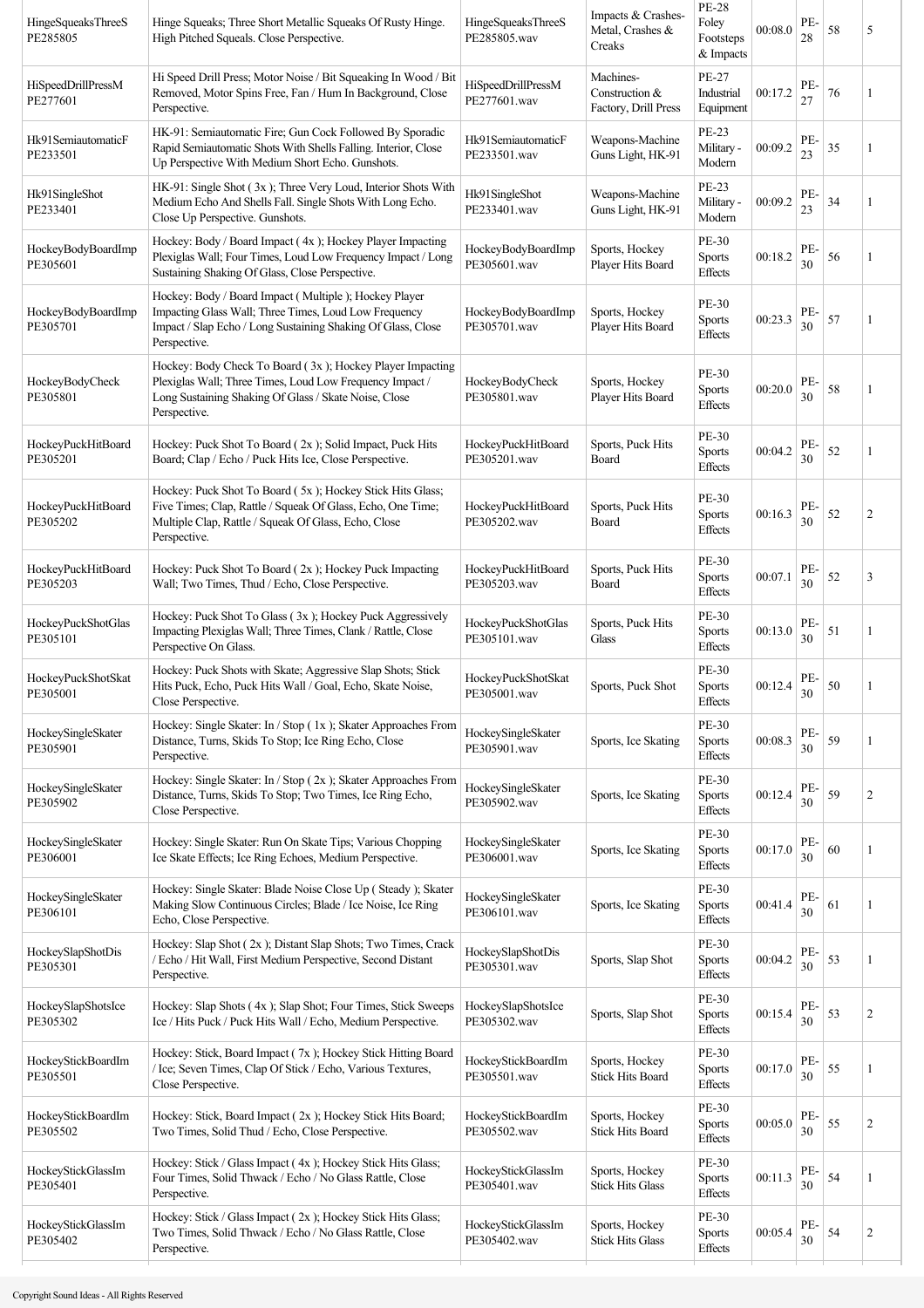| HockeyTeamSkateByL<br>PE306201 | Hockey Team: Skate By; Large Group Of Skaters Skating<br>Around Ring Pass In Front Of Microphone; Two Times, Ice Ring<br>Echo, Lots Of Skids.                                                                                                                           | HockeyTeamSkateByL<br>PE306201.wav | Sports, Ice Skating                        | PE-30<br><b>Sports</b><br>Effects             | 00:27.1 | PE-<br>30 | 62 | 1  |
|--------------------------------|-------------------------------------------------------------------------------------------------------------------------------------------------------------------------------------------------------------------------------------------------------------------------|------------------------------------|--------------------------------------------|-----------------------------------------------|---------|-----------|----|----|
| HornHonkAbrasiveHo<br>PE298001 | Horn Honk; Abrasive Horn. Short And Long Honks. Close<br>Perspective.                                                                                                                                                                                                   | HornHonkAbrasiveHo<br>PE298001.wav | Vehicle-Horns,<br>Various                  | PE-29<br>Cars,<br>Trucks &<br>Motor<br>Cycles | 00:05.0 | PE-<br>29 | 80 | 1  |
| HornHonkBuzzingHor<br>PE297601 | Horn Honk; Buzzing Horn Honk. Shave-and-a-haircut Honk,<br>Long Honk. Close Perspective.                                                                                                                                                                                | HornHonkBuzzingHor<br>PE297601.wav | Vehicle-Horns,<br>Foreign                  | PE-29<br>Cars,<br>Trucks &<br>Motor<br>Cycles | 00:07.3 | PE-<br>29 | 76 | 1  |
| HornHonkChevyTruck<br>PE297401 | Horn Honk; Chevy Truck Horn, Long And Short Honks. Close<br>Perspective.                                                                                                                                                                                                | HornHonkChevyTruck<br>PE297401.wav | Vehicle-Horns,<br>Truck                    | PE-29<br>Cars,<br>Trucks &<br>Motor<br>Cycles | 00:08.3 | PE-<br>29 | 74 |    |
| HornHonkCompactCar<br>PE297301 | Horn Honk; Compact Car Horn, Long And Short Honks. Close<br>Perspective.                                                                                                                                                                                                | HornHonkCompactCar<br>PE297301.wav | Vehicle-Horns,<br>Compact                  | PE-29<br>Cars,<br>Trucks &<br>Motor<br>Cycles | 00:05.0 | PE-<br>29 | 73 | -1 |
| HornHonkMediumpitc<br>PE297501 | Horn Honk; Medium-pitch Horn, Long And Short Honks. Close<br>Perspective.                                                                                                                                                                                               | HornHonkMediumpitc<br>PE297501.wav | Vehicle-Horns,<br>Medium                   | PE-29<br>Cars,<br>Trucks &<br>Motor<br>Cycles | 00:07.3 | PE-<br>29 | 75 | 1  |
| HornHonkMidsizedCa<br>PE297901 | Horn Honk; Mid-sized Car Horn. Long, Medium And Short<br>Honks. Close Perspective.                                                                                                                                                                                      | HornHonkMidsizedCa<br>PE297901.wav | Vehicle-Horns, Mid<br>Size Long            | PE-29<br>Cars,<br>Trucks &<br>Motor<br>Cycles | 00:09.4 | PE-<br>29 | 79 | 1  |
| HornHonkRapidSerie<br>PE297801 | Horn Honk; Rapid Series Of Short Honks With Long Honk At<br>End. Close Perspective.                                                                                                                                                                                     | HornHonkRapidSerie<br>PE297801.wav | Vehicle-Horns, Fast                        | PE-29<br>Cars,<br>Trucks &<br>Motor<br>Cycles | 00:07.4 | PE-<br>29 | 78 | -1 |
| HornHonkSmoothtimb<br>PE297701 | Horn Honk; Smooth timbred Horn, Very Short And Long<br>Honks. Close Perspective.                                                                                                                                                                                        | HornHonkSmoothtimb<br>PE297701.wav | Vehicle-Horns.<br>Smooth                   | PE-29<br>Cars,<br>Trucks &<br>Motor<br>Cycles | 00:05.0 | PE-<br>29 | 77 |    |
| HornHonkThinReedy<br>PE297201  | Horn Honk; Thin, Reedy Horn, Long. Close Perspective.                                                                                                                                                                                                                   | HornHonkThinReedy<br>PE297201.wav  | Vehicle-Horns, Thin                        | PE-29<br>Cars,<br>Trucks &<br>Motor<br>Cycles | 00:05.0 | PE-<br>29 | 72 |    |
| HorseGallopBySingl<br>PE248901 | Horse Gallop By; Single Horse Gallop By From Right To Left.<br>Heavy Hoof beats, Saddle And Bridle Movement And Horse<br>Breaths. Close Perspective.                                                                                                                    | HorseGallopBySingl<br>PE248901.wav | Animals-Horse, By                          | PE-24<br>Military -<br>Historical             | 00:10.3 | PE-<br>24 | 89 |    |
| HorseGallopByTwoSe<br>PE249001 | Horse Gallop By; Two Separate, Single Horses Gallop By From,<br>Left To Right, With Hoof beats And Bridle Movement. First By<br>Is More, "clickety" As If On Hard Surface. Second By Sounds<br>Like It Could Be On Grass Or Similar Soft Surface. Medium<br>Perspective | HorseGallopByTwoSe<br>PE249001.wav | Animals-Horse, By                          | PE-24<br>Military -<br>Historical             | 00:09.3 | PE-<br>24 | 90 |    |
| HorseStampedeGroup<br>PE249101 | Horse Stampede; Group Of About 20-30 Horses Gallop By<br>Quickly With Heavy Hoof Beats And Tack Movement. Close<br>Perspective.                                                                                                                                         | HorseStampedeGroup<br>PE249101.wav | Animals-Horse, By                          | <b>PE-24</b><br>Military -<br>Historical      | 00:41.1 | PE-<br>24 | 91 | 1  |
| HospitalBedMovemen<br>PE269401 | Hospital Bed; Movement; Hospital Room Bed; Hydraulic Pump<br>Up / Release Down / Squeak, Close Perspective.                                                                                                                                                             | HospitalBedMovemen<br>PE269401.wav | Hospital Equipment,<br><b>Electric Bed</b> | PE-26<br>High Tech<br>Science &<br>Medicine   | 00:39.4 | PE-<br>26 | 94 | 1  |
| HospitalCurtainsOC<br>PE269301 | Hospital Curtains; Open / Close; Hospital Emergency Room<br>Curtain; Open R-1 / Close L-R, Medium Perspective.                                                                                                                                                          | HospitalCurtainsOC<br>PE269301.wav | Foley Cloth, Curtains                      | PE-26<br>High Tech<br>Science &<br>Medicine   | 00:10.1 | PE-<br>26 | 93 |    |
| HospitalHallwayAmb<br>PE269801 | Hospital; Hallway Ambience; Interior Hospital Hallway<br>Ambience; Stretcher Rolls / Footsteps / Phone Rings / Computer<br>Printers / Walla, Medium Perspective.                                                                                                        | HospitalHallwayAmb<br>PE269801.wav | Hospital BGs,<br>Hallway                   | PE-26<br>High Tech<br>Science &<br>Medicine   | 00:40.2 | PE-<br>26 | 98 |    |
| HospitalPagesVario<br>PE269701 | Hospital Pages; Various Hospital Hallway Pages; Female Voice;<br>Paging Dr. Bender, Paging Dr. Bender Please., Dr. Bender To<br>The Mental Ward Please, Dr. Bender., Paging Dr. Stateman,                                                                               | HospitalPagesVario<br>PE269701.wav | Hospital BGs, Pages                        | PE-26<br>High Tech<br>Science &               | 00:30.3 | PE-<br>26 | 97 |    |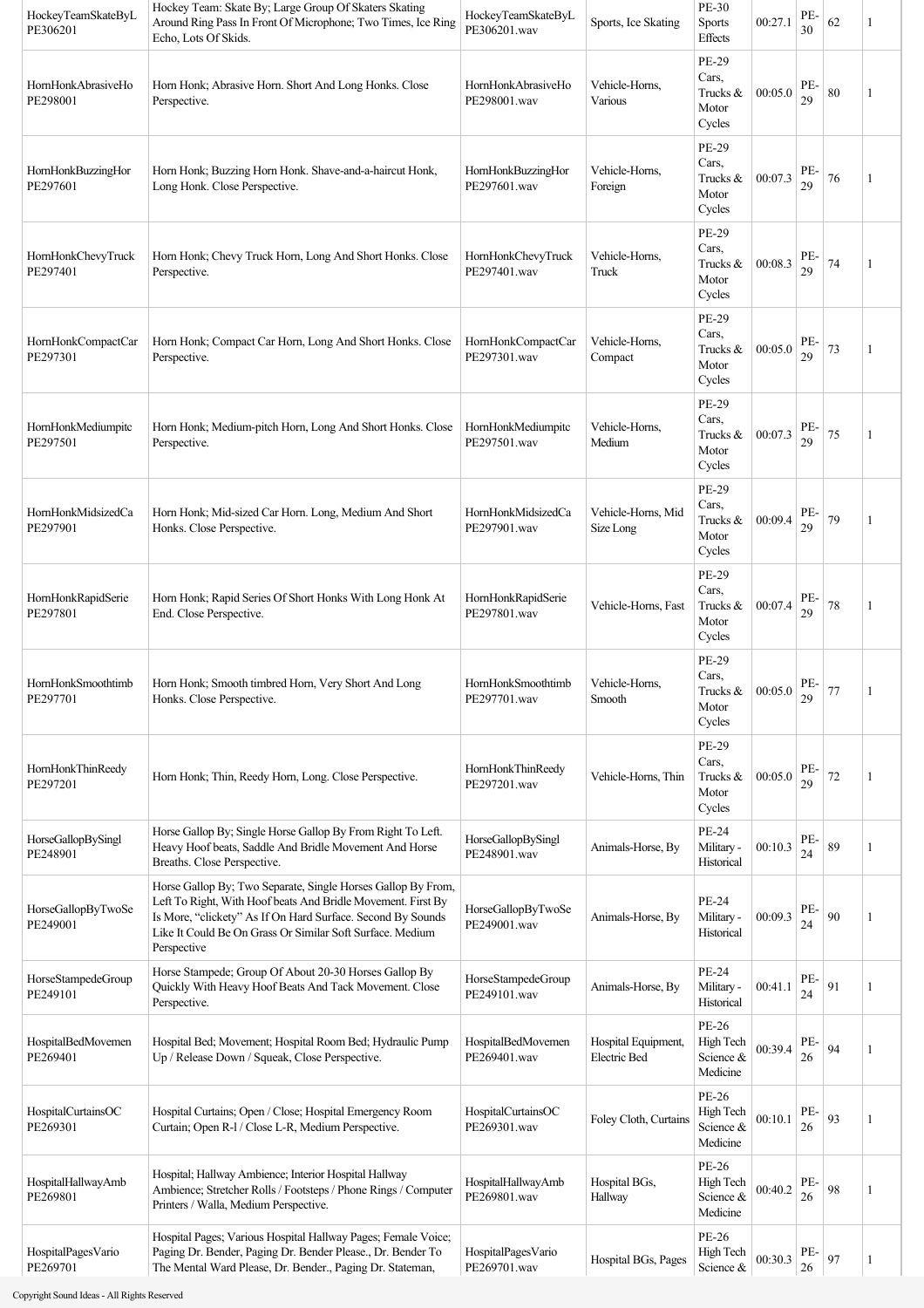|                                | Paging Dr. Stat                                                                                                                                                                                                                                                            |                                    |                                           | Medicine                                          |         |           |                |   |
|--------------------------------|----------------------------------------------------------------------------------------------------------------------------------------------------------------------------------------------------------------------------------------------------------------------------|------------------------------------|-------------------------------------------|---------------------------------------------------|---------|-----------|----------------|---|
| HouseAlarmSirenSta<br>PE250801 | House Alarm; Siren Starting From A Low Frequency Sweeping<br>Into A Higher Frequency With Slight Reverb (Three Times).<br>Medium Perspective.                                                                                                                              | HouseAlarmSirenSta<br>PE250801.wav | Household, Alarm                          | <b>PE-25</b><br>House -<br>Interior &<br>Exterior | 00:16.2 | PE-<br>25 | 8              | 1 |
| HowitzerArtilleryC<br>PE230601 | Howitzer Artillery Cannon: Fire; Sharp Metallic Sounding Missile<br>Launch With Short Echo Followed By Distant Explosion When<br>Missile Hits Its Target. Good Outgoing Missile. Launch Is Very<br>Close Up.                                                               | HowitzerArtilleryC<br>PE230601.wav | Weapons-Cannon,<br><b>Howitzer Cannon</b> | PE-23<br>Military -<br>Modern                     | 00:08.2 | PE-<br>23 | 6              | 1 |
| HowitzerArtilleryC<br>PE230701 | Howitzer Artillery Cannon: Aiming Movement; WW1 Type<br>Cannon Being Adjusted To Be Fired. Fast Cranking And Metal<br>Squeaks. Starts And Stops Two Times. Close Up Perspective.                                                                                           | HowitzerArtilleryC<br>PE230701.wav | Weapons-Cannon,<br>Howitzer Cannon        | PE-23<br>Military -<br>Modern                     | 00:14.4 | PE-<br>23 | $\overline{7}$ |   |
| HowitzerArtilleryC<br>PE230801 | Howitzer Artillery Cannon: Load; WW1 Type Cannon Being<br>Loaded With A Long, Metal Scrape And Breach Close. Close<br>Up Perspective.                                                                                                                                      | HowitzerArtilleryC<br>PE230801.wav | Weapons-Cannon,<br>Howitzer Cannon        | <b>PE-23</b><br>Military -<br>Modern              | 00:10.1 | PE-<br>23 | 8              | 1 |
| Hughes500Hoveraway<br>PE215501 | Hughes 500: Hover / Away, High; Active Steady Engine Drone<br>With Quiet Whine, Fast Blades, Some Chopping, Moving Back<br>And Forth, Flies Into Distance. Medium To Distant Perspective.<br>Helicopter.                                                                   | Hughes500Hoveraway<br>PE215501.wav | Aircraft-Helicopter,<br>Hughes 500        | PE-21<br>Aircraft -<br>Modern                     | 01:31.4 | PE-<br>21 | 55             | 1 |
| Hughes500Hoverfigu<br>PE215801 | Hughes 500: Hover / Figure Eight's; Engine Growl And Low,<br>Punching Blade Sputtering. Swooshing Bys, Low Engine Roar At<br>Close Range, Engine Shifting And Changing At Far End Of<br>Loop. Medium To Medium-distant Perspective. Helicopter.                            | Hughes500Hoverfigu<br>PE215801.wav | Aircraft-Helicopter,<br>Hughes 500        | PE-21<br>Aircraft -<br>Modern                     | 01:03.3 | PE-<br>21 | 58             | 1 |
| Hughes500HoverInte<br>PE215901 | Hughes 500: Hover Interior: Medium; Engine And Cockpit<br>Ventilation Whine, Occasional Loud Bursts Of Sputtering Blades,<br>Some High Blade Swishes. Close Perspective. Helicopter.                                                                                       | Hughes500HoverInte<br>PE215901.wav | Aircraft-Helicopter,<br>Hughes 500        | PE-21<br>Aircraft -<br>Modern                     | 00:47.1 | PE-<br>21 | 59             | 1 |
| Hughes500HoverStea<br>PE215701 | Hughes 500: Hover Steady; Quiet Engine / Ventilator Whine,<br>Low Steady Roar, Active Blade Sputtering. Medium Perspective.<br>Helicopter.                                                                                                                                 | Hughes500HoverStea<br>PE215701.wav | Aircraft-Helicopter,<br>Hughes 500        | PE-21<br>Aircraft -<br>Modern                     | 00:17.4 | PE-<br>21 | 57             | 1 |
| Hughes500Hoverturn<br>PE215601 | Hughes 500: Hover / Turns: High; High Engine With Steady Wind<br>Of Blades And Exhaust, Blades Snapping As Helicopter Turns<br>Closer. Close To Medium Perspective. Helicopter.                                                                                            | Hughes500Hoverturn<br>PE215601.wav | Aircraft-Helicopter,<br>Hughes 500        | PE-21<br>Aircraft -<br>Modern                     | 00:29.3 | PE-<br>21 | 56             | 1 |
| Hughes500IdleHighE<br>PE215201 | Hughes 500: Idle: High; Engine Whine And Fast Chopping Of<br>Blades During Ground Taxi. Close Perspective. Helicopter.                                                                                                                                                     | Hughes500IdleHighE<br>PE215201.wav | Aircraft-Helicopter,<br>Hughes 500        | PE-21<br>Aircraft -<br>Modern                     | 00:17.0 | PE<br>21  | 52             |   |
| Hughes500IdleoffCh<br>PE217201 | Hughes 500: Idle / Off; Chopping Blades Slow, Rhythmic<br>Whistling Swishes To Slow Whooshes, Engine Wind Down.<br>Close Perspective. Helicopter.                                                                                                                          | Hughes500IdleoffCh<br>PE217201.wav | Aircraft-Helicopter,<br>Hughes 500        | PE-21<br>Aircraft -<br>Modern                     | 02:10.1 | PE-<br>21 | 72             | 1 |
| Hughes500IdleoffIn<br>PE217301 | Hughes 500: Idle / Off Interior; Idle To Engine Wind-down,<br>Descending Grinding Tone, Quiet Blade Whoosh. Close<br>Perspective. Helicopter.                                                                                                                              | Hughes500IdleoffIn<br>PE217301.wav | Aircraft-Helicopter,<br>Hughes 500        | PE-21<br>Aircraft -<br>Modern                     | 01:03.1 | PE-<br>21 | 73             |   |
| Hughes500Landingid<br>PE217001 | Hughes 500: Landing / Idle Interior; High, Whining And Whistling<br>Idle, Rev Down With Quietly Chopping Blades. Close<br>Perspective. Helicopter.                                                                                                                         | Hughes500Landingid<br>PE217001.wav | Aircraft-Helicopter,<br>Hughes 500        | PE-21<br>Aircraft -<br>Modern                     | 00:43.0 | PE-<br>21 | 70             | 1 |
| Hughes500Landingid<br>PE217101 | Hughes 500: Landing / Idle Interior; Whining And Hissing Idle,<br>Gradual Rev Down With Quiet Sputtering And Swishing Blades.<br>Close Perspective. Helicopter.                                                                                                            | Hughes500Landingid<br>PE217101.wav | Aircraft-Helicopter,<br>Hughes 500        | PE-21<br>Aircraft -<br>Modern                     | 00:32.1 | PE-<br>21 | 71             | 1 |
| Hughes500QuickTurn<br>PE215401 | Hughes 500: Quick Turns / Away: High; Growling Engine With<br>Sharp Chopping Of Blades, Turns At Various Distances. Close<br>Turn With Very Intense Low Sputtering Of Blades. Engine Sound<br>Morphs As Helicopter Flies Into Distance. Medium Perspective.<br>Helicopter. | Hughes500QuickTurn<br>PE215401.wav | Aircraft-Helicopter,<br>Hughes 500        | PE-21<br>Aircraft -<br>Modern                     | 00:45.2 | PE-<br>21 | 54             |   |
| Hughes500SafetyBel<br>PE217401 | Hughes 500: Safety Belt Movement; Unfasten, Clunking Buckle<br>Movement, Click Of Buckle Fastening. Close Perspective.<br>Helicopter.                                                                                                                                      | Hughes500SafetyBel<br>PE217401.wav | Aircraft-Helicopter,<br>Hughes 500        | PE-21<br>Aircraft -<br>Modern                     | 00:13.4 | PE-<br>21 | 74             | 1 |
| Hughes500SingleByL<br>PE216601 | Hughes 500: Single By: Low; Long Approach With Medium<br>Engine Drone, Low Rumble With Closer Approach, Whipping<br>Blades, Fast Flyby With Hiss. Helicopter.                                                                                                              | Hughes500SingleByL<br>PE216601.wav | Aircraft-Helicopter,<br>Hughes 500        | PE-21<br>Aircraft -<br>Modern                     | 00:31.3 | PE-<br>21 | 66             | 1 |
| Hughes500SingleByL<br>PE216701 | Hughes 500: Single By: Low; Rich Medium Engine Drone And<br>Chopping Blades, Medium Flyby With Thick Hiss. Helicopter.                                                                                                                                                     | Hughes500SingleByL<br>PE216701.wav | Aircraft-Helicopter,<br>Hughes 500        | PE-21<br>Aircraft -<br>Modern                     | 00:16.3 | PE-<br>21 | 67             | 1 |
| Hughes500SingleByL<br>PE216801 | Hughes 500: Single By: Low; Steady Medium Engine, Some<br>Chopping Blades, Medium Flyby. Long Away With Engine<br>Becoming Quiet Roar In Distance. Medium To Distant<br>Perspective. Helicopter.                                                                           | Hughes500SingleByL<br>PE216801.wav | Aircraft-Helicopter,<br>Hughes 500        | PE-21<br>Aircraft -<br>Modern                     | 00:27.1 | PE-<br>21 | 68             |   |
| Hughes500SingleByL<br>PE216901 | Hughes 500: Single By: Low; Long Approach With Smooth<br>Medium Engine Drone, Sharp Sputtering Blades. Medium Speed<br>Roaring Flyby And Away. Helicopter.                                                                                                                 | Hughes500SingleByL<br>PE216901.wav | Aircraft-Helicopter,<br>Hughes 500        | PE-21<br>Aircraft -<br>Modern                     | 00:26.1 | PE-<br>21 | 69             | 1 |
| Hughes500SingleByM<br>PE216001 | Hughes 500: Single By: Medium; Medium Engine Growl With<br>Quiet Low Rumble, Medium Flyby Into Distance. Close To<br>Medium Perspective. Helicopter.                                                                                                                       | Hughes500SingleByM<br>PE216001.wav | Aircraft-Helicopter,<br>Hughes 500        | PE-21<br>Aircraft -<br>Modern                     | 00:24.2 | PE-<br>21 | 60             | 1 |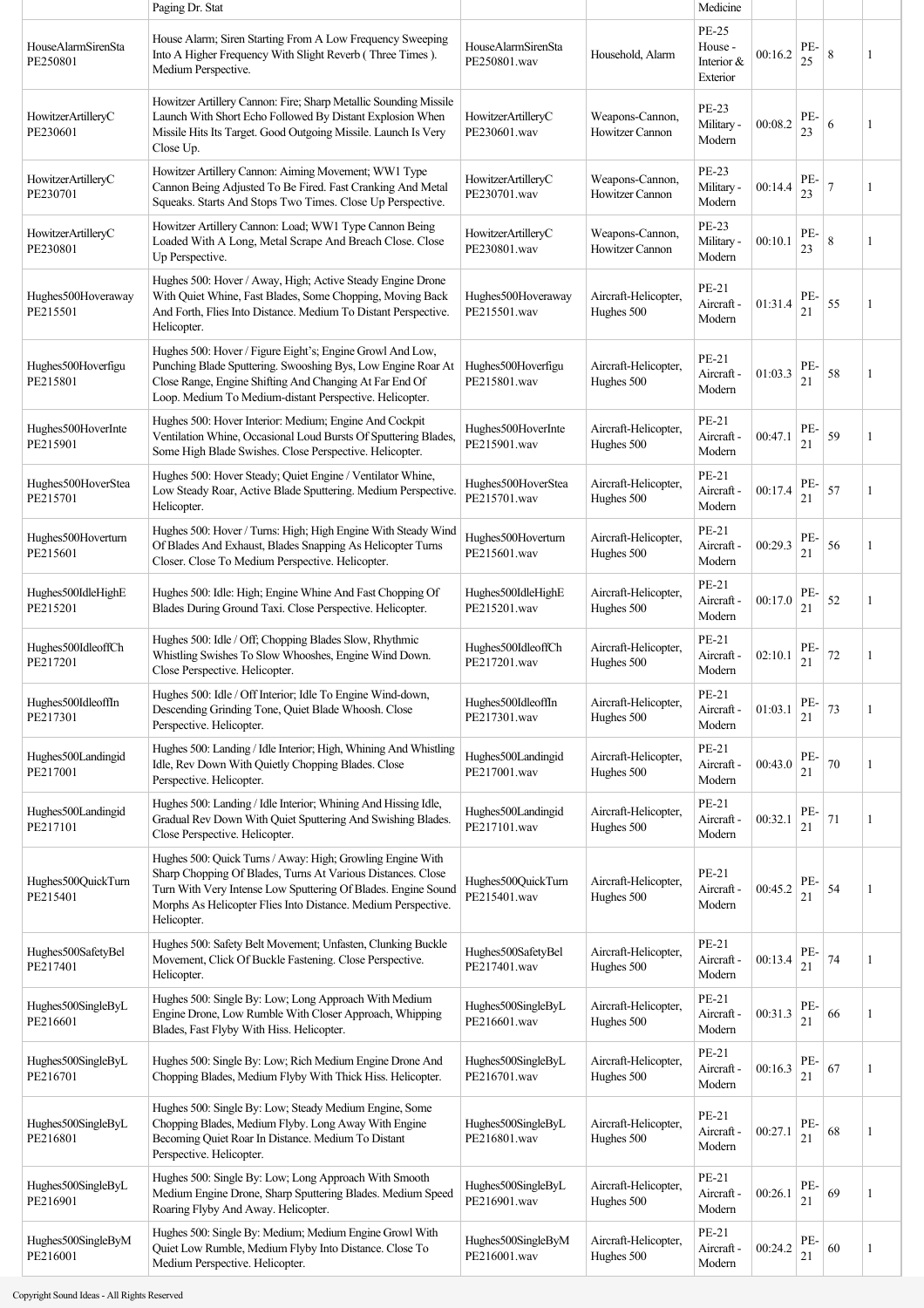| Hughes500SingleByM<br>PE216101        | Hughes 500: Single By: Medium; High Engine Drone, Fast Flyby<br>With Exhaust Fans And Away. Helicopter.                                                                                                                                                                     | Hughes500SingleByM<br>PE216101.wav        | Aircraft-Helicopter,<br>Hughes 500                                | PE-21<br>Aircraft -<br>Modern                     | 00:12.2 | PE-<br>21 | 61     | 1              |
|---------------------------------------|-----------------------------------------------------------------------------------------------------------------------------------------------------------------------------------------------------------------------------------------------------------------------------|-------------------------------------------|-------------------------------------------------------------------|---------------------------------------------------|---------|-----------|--------|----------------|
| Hughes500SingleByM<br>PE216201        | Hughes 500: Single By: Medium; High Engine Drone, Very Fast<br>Flyby With Exhaust Fans. Close To Medium Perspective.<br>Helicopter.                                                                                                                                         | Hughes500SingleByM<br>PE216201.wav        | Aircraft-Helicopter,<br>Hughes 500                                | PE-21<br>Aircraft -<br>Modern                     | 00:15.3 | PE-<br>21 | 62     | 1              |
| Hughes500SingleByM<br>PE216301        | Hughes 500: Single By: Medium; Medium Engine Drone,<br>Medium Flyby With Whining Away. Close To Medium<br>Perspective. Helicopter.                                                                                                                                          | Hughes500SingleByM<br>PE216301.wav        | Aircraft-Helicopter,<br>Hughes 500                                | PE-21<br>Aircraft -<br>Modern                     | 00:13.3 | PE-<br>21 | 63     | 1              |
| Hughes500SingleByM<br>PE216401        | Hughes 500: Single By: Medium; Medium Engine Drone,<br>Sputtering Blades As Helicopter Flies Closer, Flyby And Away.<br>Close To Medium Perspective. Helicopter.                                                                                                            | Hughes500SingleByM<br>PE216401.wav        | Aircraft-Helicopter,<br>Hughes 500                                | PE-21<br>Aircraft -<br>Modern                     | 00:14.4 | PE-<br>21 | 64     | 1              |
| Hughes500SingleByM<br>PE216501        | Hughes 500: Single By: Medium; Medium Engine Drone And<br>Chopping Blades Throughout, Medium Speed Flyby And Away.<br>Close To Medium Perspective. Helicopter.                                                                                                              | Hughes500SingleByM<br>PE216501.wav        | Aircraft-Helicopter,<br>Hughes 500                                | PE-21<br>Aircraft -<br>Modern                     | 00:19.1 | PE-<br>21 | 65     |                |
| Hughes500Startidle<br>PE215001        | Hughes 500: Start / Idle; Quiet Start, Sudden Roar Of Second<br>Ignition, Swish Of Blades Speeds Up To Steady Chop, Idle.<br>Medium Perspective. Helicopter.                                                                                                                | Hughes500Startidle<br>PE215001.wav        | Aircraft-Helicopter,<br>Hughes 500                                | PE-21<br>Aircraft -<br>Modern                     | 00:56.1 | PE-<br>21 | $50\,$ | 1              |
| Hughes500Startidle<br>PE215101        | Hughes 500: Start / Idle Interior; Start Engine Whine With Slow<br>Swish Of Blades, Groaning And Roar Of Second Ignition,<br>Steadily Rising Engine Whine, Wind Blowing, Sputtering Of<br>Spinning Blades, Low, Growling Engine And Clearer Blade<br>Sounds At End. Close P | Hughes500Startidle<br>PE215101.wav        | Aircraft-Helicopter,<br>Hughes 500                                | PE-21<br>Aircraft -<br>Modern                     | 01:55.4 | PE-<br>21 | 51     |                |
| Hughes500Throttlea<br>PE215301        | Hughes 500: Throttle / Away; Engine Whine And Chopping<br>Blades, Blades Speed Up To Growling Drone, Takeoff With<br>Sound Changing As Helicopter Flies Into Distance. Close To<br>Medium Perspective. Helicopter.                                                          | Hughes500Throttlea<br>PE215301.wav        | Aircraft-Helicopter,<br>Hughes 500                                | PE-21<br>Aircraft -<br>Modern                     | 00:46.0 | PE-<br>21 | 53     |                |
| <b>HydraulicDoorOC</b><br>PE274801    | Hydraulic Door; Hydraulically Driven Door Open / Close Two<br>Times, Close Perspective.                                                                                                                                                                                     | HydraulicDoorOC<br>PE274801.wav           | Machines-Various.<br>Hydraulic Door                               | PE-27<br>Industrial<br>Equipment                  | 00:21.0 | PE.<br>27 | 48     | 1              |
| <b>HydraulicReleaseSl</b><br>PE274901 | Hydraulic Release; Slow Hydraulic / Air Releases, Clanking,<br>Close Perspective.                                                                                                                                                                                           | HydraulicReleaseSl<br>PE274901.wav        | Doors-High Tech,<br>Hydraulic                                     | PE-27<br>Industrial<br>Equipment                  | 00:12.4 | PE-<br>27 | 49     | 1              |
| HydroelectricBackg<br>PE279801        | Hydroelectric Background; Low Frequency Rumble With Large<br>Industrial Fan Noise, Close Perspective.                                                                                                                                                                       | HydroelectricBackg<br>PE279801.wav        | Construction &<br>Factory BGs,<br>Hydro-Electric                  | PE-27<br>Industrial<br>Equipment                  | 00:31.1 | PE-<br>27 | 98     | 1              |
| IncisionsFleshCU<br>PE268401          | Incisions; 5 Incisions Into Flesh; Various Lengths, Close<br>Perspective. Knife.                                                                                                                                                                                            | IncisionsFleshCU<br>PE268401.wav          | Hospital Equipment,<br>Incisions                                  | PE-26<br>High Tech<br>Science &<br>Medicine       | 00:15.1 | PE-<br>26 | 84     |                |
| IndustrialPrinter<br>PE263601         | Industrial Printer; Dot Matrix Printer; Steady Print, Heavy Duty<br>Industrial Print, Medium Perspective.                                                                                                                                                                   | IndustrialPrinter<br>PE263601.wav         | Computers & Beeps,<br>Printers                                    | PE-26<br>High Tech<br>Science &<br>Medicine       | 00:30.4 | PE-<br>26 | 36     | 1              |
| InFlightExchangeIn<br>PE214201        | Inflight Exchange; Interior Quiet Engine Whine, Wind In Cockpit,<br>Radio Messages Between Pilot And Air Traffic Control,<br>Advisory Of Pilot's And Other Planes' Locations, Radio Cutting<br>In And Out. Close Perspective. Jet.                                          | InFlightExchangeIn<br>PE214201.wav        | Aircraft-Jet<br>Passenger, Radio                                  | PE-21<br>Aircraft -<br>Modern                     | 00:48.1 | PE-<br>21 | 42     |                |
| <b>InkJetPrinterDeskt</b><br>PE263301 | Ink Jet Printer; Desktop Ink Jet Printer; Turn On / Reset / Print<br>One Page Of Text / Turn Off, Close Perspective.                                                                                                                                                        | <b>InkJetPrinterDeskt</b><br>PE263301.wav | Computers & Beeps,<br>Ink Jet Printer                             | PE-26<br>High Tech<br>Science &<br>Medicine       | 00:40.3 | PE-<br>26 | 33     |                |
| InteriorDoorOpenCl<br>PE257501        | Interior Door; Open / Close 1; Closet Door Open / Close (<br>Several Times ) With Lots Of Door Handle Movements. Medium<br>Close Perspective.                                                                                                                               | InteriorDoorOpenCl<br>PE257501.wav        | Household, Doors                                                  | <b>PE-25</b><br>House -<br>Interior &<br>Exterior | 00:12.4 | PE-<br>25 | 75     |                |
| InteriorDoorOpenCl<br>PE257502        | Interior Door; Open / Close 2; Three Quick Door Opens And<br>Slams. Medium Close Perspective.                                                                                                                                                                               | InteriorDoorOpenCl<br>PE257502.wav        | Household, Doors                                                  | <b>PE-25</b><br>House -<br>Interior &<br>Exterior | 00:03.0 | PE-<br>25 | 75     | $\overline{2}$ |
| IsuzuByFastSteady<br>PE293401         | Isuzu; By, Fast; Steady Chattering Engine, Some Tire Sound,<br>Shift Gears In Distance. Medium Perspective. Auto.                                                                                                                                                           | <b>IsuzuByFastSteady</b><br>PE293401.wav  | Vehicle-Auto,<br>Partial Autos Foreign<br>Generic <sup>[EXT</sup> | PE-29<br>Cars,<br>Trucks &<br>Motor<br>Cycles     | 00:18.3 | PE-<br>29 | 34     | 1              |
| IsuzuByMediumTireD<br>PE293301        | Isuzu; By, Medium; Tire Drone With Approach, Extremely<br>Choppy Engine, Shift Down In Distance. Medium Perspective.<br>Auto.                                                                                                                                               | IsuzuByMediumTireD<br>PE293301.wav        | Vehicle-Auto,<br>Partial Autos Foreign<br>Generic <sup>[EXT</sup> | PE-29<br>Cars,<br>Trucks &<br>Motor<br>Cycles     | 00:20.2 | PE-<br>29 | 33     | 1              |
|                                       |                                                                                                                                                                                                                                                                             |                                           |                                                                   | PE-29                                             |         |           |        |                |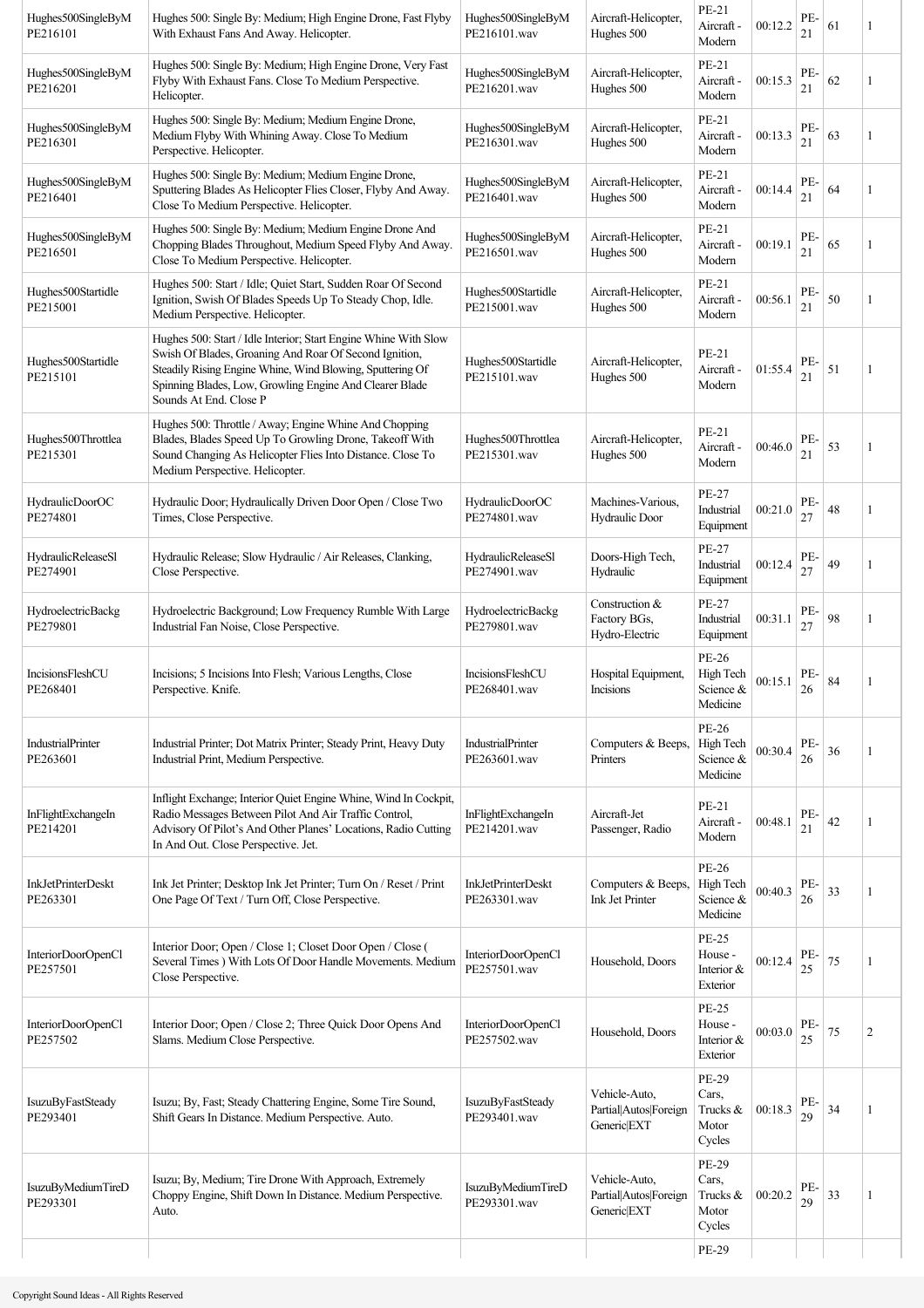| IsuzuInstopoffSlow<br>PE294801        | Isuzu; In / Stop / Off; Slow Approach With Tire Whine, Choppy<br>Sputtering Engine. Idle With Rhythmic Metallic Clicks. Rev And<br>Off. Medium To Close Perspective. Auto.                                      | IsuzuInstopoffSlow<br>PE294801.wav        | Vehicle-Auto,<br>Partial Autos Foreign<br>Generic EXT             | Cars,<br>Trucks &<br>Motor<br>Cycles                    | 00:24.4 | PE-<br>29 | 48 | 1              |
|---------------------------------------|-----------------------------------------------------------------------------------------------------------------------------------------------------------------------------------------------------------------|-------------------------------------------|-------------------------------------------------------------------|---------------------------------------------------------|---------|-----------|----|----------------|
| <b>IsuzuInteriorStart</b><br>PE295701 | Isuzu; Interior; Start, Very Choppy Engine, Accelerate Through<br>Gears. Steady Driving With Stop At End, Idle With Extremely<br>high Rpm Revs, Idle And Off. Close Perspective. Auto.                          | <b>IsuzuInteriorStart</b><br>PE295701.wav | Vehicle-Auto,<br>Partial Autos Foreign<br>Generic <sup>OB</sup>   | PE-29<br>Cars,<br>Trucks &<br>Motor<br>Cycles           | 01:44.3 | PE-<br>29 | 57 | 1              |
| IsuzuStartawayStar<br>PE291801        | Isuzu; Start / Away; Start, Low Rpm Idle, Very Sharp, Choppy<br>Engine Clatter With Away. Gears Shifting Into Distance On<br>Smooth Surface. Close To Distant Perspective. Auto.                                | IsuzuStartawayStar<br>PE291801.wav        | Vehicle-Auto,<br>Partial Autos Foreign<br>Generic <sup>[EXT</sup> | PE-29<br>Cars,<br>Trucks &<br>Motor<br>Cycles           | 00:29.4 | PE-<br>29 | 18 | 1              |
| <b>IsuzuStartIdleOffS</b><br>PE290501 | Isuzu; Start / Idle / Off; Start, Low Engine Sputtering With Rattle.<br>Steady Idle, Rough Engine Revs, Off. Close Perspective. Auto.                                                                           | <b>IsuzuStartIdleOffS</b><br>PE290501.wav | Vehicle-Auto,<br>Partial Autos Foreign<br>Generic EXT             | <b>PE-29</b><br>Cars,<br>Trucks $\&$<br>Motor<br>Cycles | 00:22.0 | PE-<br>29 | 5  | 1              |
| <b>IVInfusionPumpAler</b><br>PE268901 | I.V. Infusion Pump Alert; I.V. Infusion Pump Alert; Two-tone<br>Warning Bell (Sounds Like Car Seat belt Warning), Close<br>Perspective. Hospital.                                                               | <b>IVInfusionPumpAler</b><br>PE268901.wav | Hospital Equipment,<br>I.V. Pump Alert                            | PE-26<br>High Tech<br>Science &<br>Medicine             | 00:06.1 | PE-<br>26 | 89 | 1              |
| JackhammerConcrete<br>PE275201        | Jackhammer 1; Jackhammer; Hammering Concrete, Steady With<br>Sporadic Breaks, Medium Perspective.                                                                                                               | JackhammerConcrete<br>PE275201.wav        | Construction &<br>Factory BGs,<br>Jackhammer                      | PE-27<br>Industrial<br>Equipment                        | 00:26.1 | PE.<br>27 | 52 | 1              |
| JackhammerConcrete<br>PE275301        | Jackhammer 2; Jackhammer; Hammering Concrete, Metallic<br>Clanking, Steady, Close Perspective.                                                                                                                  | JackhammerConcrete<br>PE275301.wav        | Construction &<br>Factory BGs,<br>Jackhammer                      | PE-27<br>Industrial<br>Equipment                        | 00:40.1 | PE.<br>27 | 53 | 1              |
| JacobsLadderCycle<br>PE264601         | Jacob's Ladder 1; Repetitive Electrical Build Up And Discharge;<br>Close Perspective. Science Lab, Spark, Arc.                                                                                                  | JacobsLadderCycle<br>PE264601.wav         | Electrical, Jacob's<br>Ladder                                     | PE-26<br>High Tech<br>Science &<br>Medicine             | 00:16.2 | PE-<br>26 | 46 | 1              |
| JacobsLadderCycle<br>PE264602         | Jacob's Ladder 2; Large, Low Frequency, Slow, Repetitive<br>Electrical Build Up And Discharge; Close Perspective. Science<br>Lab, Spark, Arc.                                                                   | JacobsLadderCycle<br>PE264602.wav         | Electrical, Jacob's<br>Ladder                                     | PE-26<br>High Tech<br>Science &<br>Medicine             | 00:19.0 | PE<br>26  | 46 | $\overline{2}$ |
| JacobsLadderCycle<br>PE264603         | Jacob's Ladder 3; Repetitive Slow Electrical Build Up With<br>Multiple Discharge; Medium Perspective. Science Lab, Spark,<br>Arc.                                                                               | JacobsLadderCycle<br>PE264603.wav         | Electrical, Jacob's<br>Ladder                                     | PE-26<br>High Tech<br>Science &<br>Medicine             | 00:26.4 | PE-<br>26 | 46 | 3              |
| JeepByFastTireDron<br>PE293501        | Jeep; By, Fast; Tire Drone With Approach, High Rpm Engine<br>Whine With By, Buzzing Engine With Away. Medium<br>Perspective. Auto.                                                                              | JeepByFastTireDron<br>PE293501.wav        | Vehicle-Auto,<br>Partial Autos Jeep<br>Various EXT                | PE-29<br>Cars,<br>Trucks &<br>Motor<br>Cycles           | 00:22.2 | PE-<br>29 | 35 | 1              |
| JeepInstopoffFastT<br>PE294901        | Jeep; In / Stop / Off; Fast To Medium-speed Approach, Idle<br>With Ventilation Hiss, Deep Low Rev And Off. Medium To<br>Close Perspective. Auto.                                                                | JeepInstopoffFastT<br>PE294901.wav        | Vehicle-Auto,<br>Partial Autos Jeep<br>Various EXT                | PE-29<br>Cars,<br>Trucks &<br>Motor<br>Cycles           | 00:16.4 | PE.<br>29 | 49 | 1              |
| JeepInteriorStartF<br>PE295801        | Jeep; Interior; Start From Idle, Thin, Raspy Motor With<br>Sputtering On Gear Shifts, Fast Acceleration Through Gears.<br>Clear Tire Whine, Drive Over Piece Of Debris In Beginning.<br>Close Perspective. Auto | JeepInteriorStartF<br>PE295801.wav        | Vehicle-Auto,<br>Partial Autos Jeep<br>Various OB                 | PE-29<br>Cars,<br>Trucks $\&$<br>Motor<br>Cycles        | 01:03.3 | PE-<br>29 | 58 | 1              |
| JeepStartawaySmoot<br>PE291901        | Jeep; Start / Away; Smooth Engine, Short Away On Smooth<br>Surface. Close To Distant Perspective. Auto.                                                                                                         | JeepStartawaySmoot<br>PE291901.wav        | Vehicle-Auto,<br>Partial Autos Jeep<br>Various EXT                | PE-29<br>Cars,<br>Trucks &<br>Motor<br>Cycles           | 00:14.0 | PE-<br>29 | 19 | 1              |
| JeepStartIdleOffSt<br>PE290601        | Jeep; Start / Idle / Off; Start, Smooth Engine With Medium Revs,<br>Off With Click At End. Close Perspective. Auto.                                                                                             | JeepStartIdleOffSt<br>PE290601.wav        | Vehicle-Auto,<br>Partial Autos Jeep<br>Various EXT                | PE-29<br>Cars,<br>Trucks &<br>Motor<br>Cycles           | 00:12.2 | PE-<br>29 | 6  | 1              |
| Juicer1ConstantSpi<br>PE254501        | Juicer 1; Constant Spin with Some Mechanical Movements.<br>Medium Close Perspective. Kitchen.                                                                                                                   | Juicer1ConstantSpi<br>PE254501.wav        | Household, Juicer                                                 | <b>PE-25</b><br>House -<br>Interior $&$<br>Exterior     | 00:15.4 | PE.<br>25 | 45 |                |
| Juicer2ConstantSpi<br>PE254502        | Juicer 2; Constant Spin with Some Mechanical Movements And<br>Juice Flowing Out Of Juicer. Medium Close Perspective.<br>Kitchen.                                                                                | Juicer2ConstantSpi<br>PE254502.wav        | Household, Juicer                                                 | <b>PE-25</b><br>House -<br>Interior &<br>Exterior       | 00:16.3 | PE-<br>25 | 45 | $\overline{c}$ |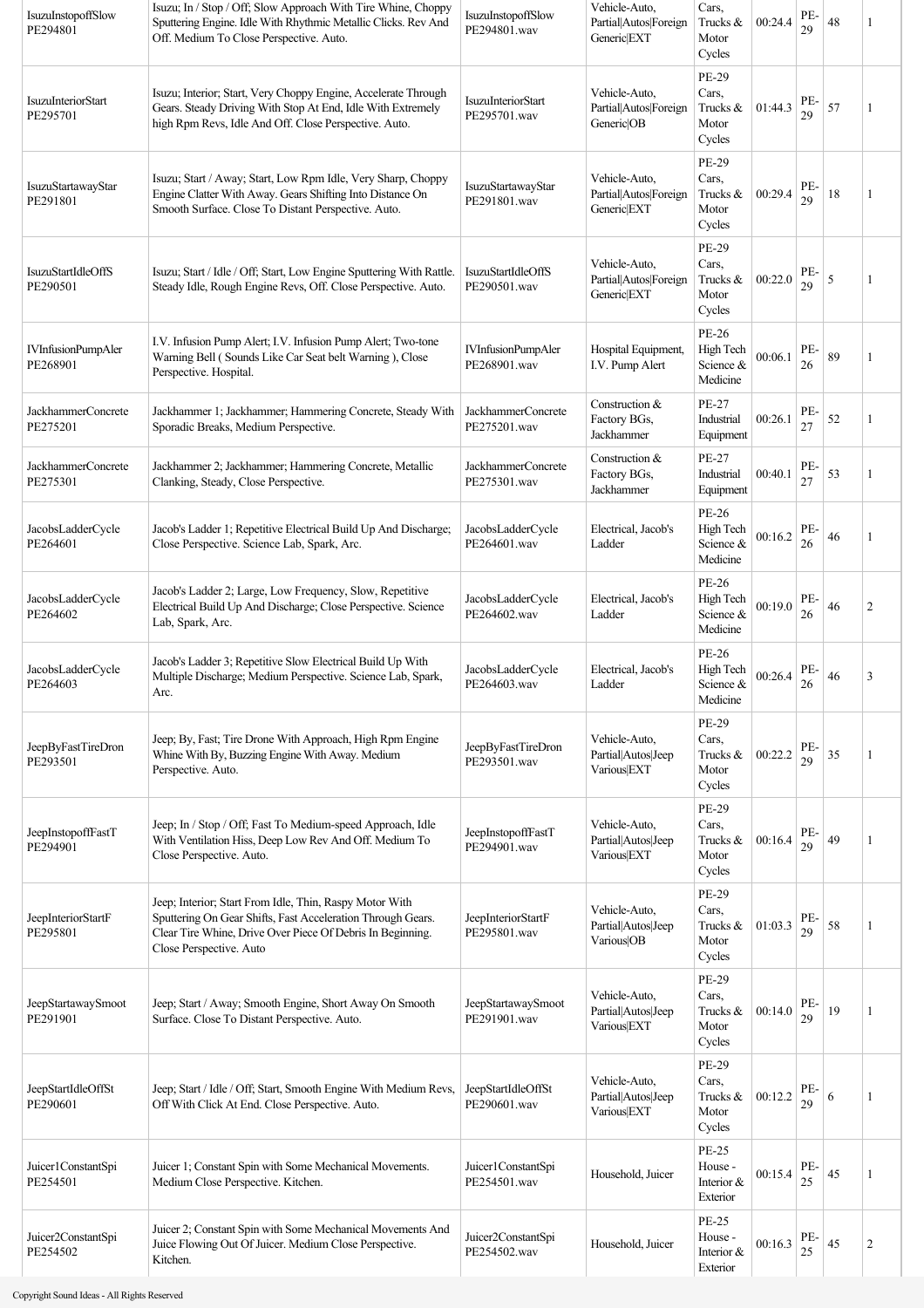| Juicer3ConstantSpi<br>PE254503 | Juicer 3; Constant Spin with Some Mechanical Movements And<br>Juice Flowing Out Of Juicer. Kitchen.                                                                                                                    | Juicer3ConstantSpi<br>PE254503.wav | Household, Juicer                         | <b>PE-25</b><br>House -<br>Interior &<br>Exterior | 00:15.2 | PE-<br>25 | 45 | 3  |
|--------------------------------|------------------------------------------------------------------------------------------------------------------------------------------------------------------------------------------------------------------------|------------------------------------|-------------------------------------------|---------------------------------------------------|---------|-----------|----|----|
| KentuckyRifleSingl<br>PE241001 | Kentucky Rifle: Single Fire (2x); Two Shots From Kentucky<br>Rifle. Sharp, Loud Musket Fires. First Shot Is Followed By Faint<br>Rifle Drop Or Set Down. Close Up Perspective. Gunshots.                               | KentuckyRifleSingl<br>PE241001.wav | Weapons-Ancient,<br>Kentucky Rifle        | PE-24<br>Military -<br>Historical                 | 00:07.0 | PE-<br>24 | 10 | 1  |
| KeyMovementKeysJin<br>PE250501 | Key Movement; Keys Jingle; Gentle And Rough Metallic Key<br>Movements. Close Perspective.                                                                                                                              | KeyMovementKeysJin<br>PE250501.wav | Household, Doors                          | PE-25<br>House -<br>Interior &<br>Exterior        | 00:08.4 | PE-<br>25 | 5  | -1 |
| KitchenCabinetsOpe<br>PE257101 | Kitchen Cabinets; Open / Close; Cabinet Open / Close With<br>Bounce (Four Times). Medium Close Perspective.                                                                                                            | KitchenCabinetsOpe<br>PE257101.wav | Doors-Wood,<br>Cabinets                   | PE-25<br>House -<br>Interior &<br>Exterior        | 00:12.3 | PE-<br>25 | 71 | 1  |
| KitchenCupboardsOp<br>PE257201 | Kitchen Cupboards; Open / Close; Cupboards Open / Close<br>With Quick Bounce (Seven Times). Medium Close Perspective.                                                                                                  | KitchenCupboardsOp<br>PE257201.wav | Doors-Various.<br>Cabinets &<br>Cupboards | PE-25<br>House -<br>Interior &<br>Exterior        | 00:10.0 | PE-<br>25 | 72 | 1  |
| KnifeCuttingKnifeC<br>PE254801 | Knife; Cutting; Knife Cuts Food; Knife Scrapes Plate, Cuts<br>Food, And Rings. Medium Close Perspective. Kitchen.                                                                                                      | KnifeCuttingKnifeC<br>PE254801.wav | Household, Utensils                       | PE-25<br>House -<br>Interior &<br>Exterior        | 00:08.3 | PE-<br>25 | 48 |    |
| KnifeFleshMultiple<br>PE243701 | Knife Into Flesh: Multiple Quick Stabs; Four Very Fast, Wet<br>Knife Stabs Followed By A Long, Deliberate One. Close<br>Perspective.                                                                                   | KnifeFleshMultiple<br>PE243701.wav | Weapons-Ancient,<br>Stab Flesh            | PE-24<br>Military -<br>Historical                 | 00:09.2 | PE-<br>24 | 37 | 1  |
| KnifeFleshOut<br>PE243601      | Knife Into Flesh: In / Out (3x); Three Quick, Mushy, Sloppy<br>Knife Impacts And Pull Outs. Close Perspective.                                                                                                         | KnifeFleshOut<br>PE243601.wav      | Weapons-Ancient,<br>Stab Flesh            | PE-24<br>Military -<br>Historical                 | 00:07.0 | PE-<br>24 | 36 | 1  |
| KnifeFleshTwistOut<br>PE243401 | Knife Into Flesh: In / Twist / Out; Quick, Juicy, Light Body Stab<br>And Knife Pull Out. Medium Perspective.                                                                                                           | KnifeFleshTwistOut<br>PE243401.wav | Weapons-Ancient,<br>Stab Flesh            | PE-24<br>Military -<br>Historical                 | 00:06.0 | PE-<br>24 | 34 | 1  |
| KnifeFleshTwistOut<br>PE243501 | Knife Into Flesh: In / Twist / Out; Squishy Stab Impact And<br>Gushy, Wet Twist And Pull Out. Close Perspective.                                                                                                       | KnifeFleshTwistOut<br>PE243501.wav | Weapons-Ancient,<br>Stab Flesh            | PE-24<br>Military -<br>Historical                 | 00:07.1 | PE-<br>24 | 35 | 1  |
| KnifeJarKnifeMayoJ<br>PE254901 | Knife; In Jar; Knife In Mayo Jar; Knife In Jar, Scrapes Jar,<br>Scoops Mayonnaise with Squishes, Then Pulls Out Of Jar, Knife<br>Gets Flung Onto Table. Medium Close Perspective. Kitchen.                             | KnifeJarKnifeMayoJ<br>PE254901.wav | Household, Knife In<br>Jar                | PE-25<br>House -<br>Interior &<br>Exterior        | 00:07.0 | PE-<br>25 | 49 | -1 |
| KnifeWoodKnifeHits<br>PE243301 | Knife Into Wood; Knife Hits Solid Object With Metal Into<br>Wood Impact And Spring-like Sound As The Knife Settles Into<br>Place. Close Perspective.                                                                   | KnifeWoodKnifeHits<br>PE243301.wav | Weapons-Ancient,<br>Stab Wood             | PE-24<br>Military -<br>Historical                 | 00:06.2 | PE-<br>24 | 33 |    |
| LabAmbienceMachine<br>PE267101 | Lab Ambience; Test Machinery 1; Fan / Motor, Mechanical<br>Clanks, Buzzing (Cicada-like); Close Perspective. Hospital,<br>Lab.                                                                                         | LabAmbienceMachine<br>PE267101.wav | Hospital BGs, Lab<br>Ambience             | PE-26<br>High Tech<br>Science &<br>Medicine       | 00:31.3 | PE-<br>26 | 71 |    |
| LabAmbienceMachine<br>PE267301 | Lab Ambience; Test Machinery 3; Large Room; Fan / Motor,<br>Air Releases, Beeps, Computer Keyboard Entry, Slurping /<br>Suction; Medium Perspective. Hospital, Lab.                                                    | LabAmbienceMachine<br>PE267301.wav | Hospital BGs, Lab<br>Ambience             | PE-26<br>High Tech<br>Science $\&$<br>Medicine    | 01:05.1 | PE-<br>26 | 73 |    |
| LabAmbiencMachine<br>PE267201  | Lab Ambience; Test Machinery 2; Large Room; Fan / Motor,<br>Air Releases, Servos, Beeps, Computer Keyboard Entry /<br>Printing; Medium Perspective. Hospital, Lab.                                                     | LabAmbiencMachine<br>PE267201.wav  | Hospital BGs, Lab<br>Ambience             | PE-26<br>High Tech<br>Science &<br>Medicine       | 01:07.3 | PE-<br>26 | 72 |    |
| LabDisasterExplos<br>PE267401  | Lab Disaster; A Cacophony Of Zaps, Buzzes, Alarms, And<br>Explosions As The Laboratory Goes Up In Smoke; Medium<br>Perspective.                                                                                        | LabDisasterExplos<br>PE267401.wav  | Hospital BGs, Lab<br>Explosion            | PE-26<br>High Tech<br>Science &<br>Medicine       | 00:36.4 | PE-<br>26 | 74 |    |
| LandingExchangeInt<br>PE214401 | Landing Exchange: Interior; Radio Messages Between Pilot And<br>Air Traffic Control, Interior Engine Whine With Increasing Rev<br>At End. Close Perspective. Jet.                                                      | LandingExchangeInt<br>PE214401.wav | Aircraft-Jet<br>Passenger, Radio          | PE-21<br>Aircraft -<br>Modern                     | 00:26.3 | PE-<br>21 | 44 |    |
| LandingExchangeInt<br>PE214501 | Landing Exchange: Interior; Traffic Advisories Between Pilot And<br>Ground, Pilot Breathing In Face Mask. No Engine Sound, Quiet<br>Whistle Of Cockpit Ambience. Close Perspective. Jet.                               | LandingExchangeInt<br>PE214501.wav | Aircraft-Jet<br>Passenger, Radio          | PE-21<br>Aircraft -<br>Modern                     | 00:52.1 | PE-<br>21 | 45 | -1 |
| LandingExchangeInt<br>PE214601 | Landing Exchange: Interior; Fighter Jet Messages Between Pilot<br>And Ground, Heavy Breathing Of Pilot In Cockpit Throughout.<br>No Engine Sound, Quiet Medium Whistle Of Cockpit Ambience.<br>Close Perspective. Jet. | LandingExchangeInt<br>PE214601.wav | Aircraft-Jet<br>Passenger, Radio          | PE-21<br>Aircraft -<br>Modern                     | 00:25.3 | PE-<br>21 | 46 | 1  |
| LandingExchangeTow<br>PE214301 | Landing Exchange: Tower; Wind Buffeting Tower, Hissing Tower<br>Ambience, "clear To Land," And Air Traffic Advisory Messages<br>Between Pilot And Air Traffic Control. Close Perspective. Jet.                         | LandingExchangeTow<br>PE214301.wav | Aircraft-Jet<br>Passenger, Radio          | PE-21<br>Aircraft -<br>Modern                     | 00:33.4 | PE-<br>21 | 43 | 1  |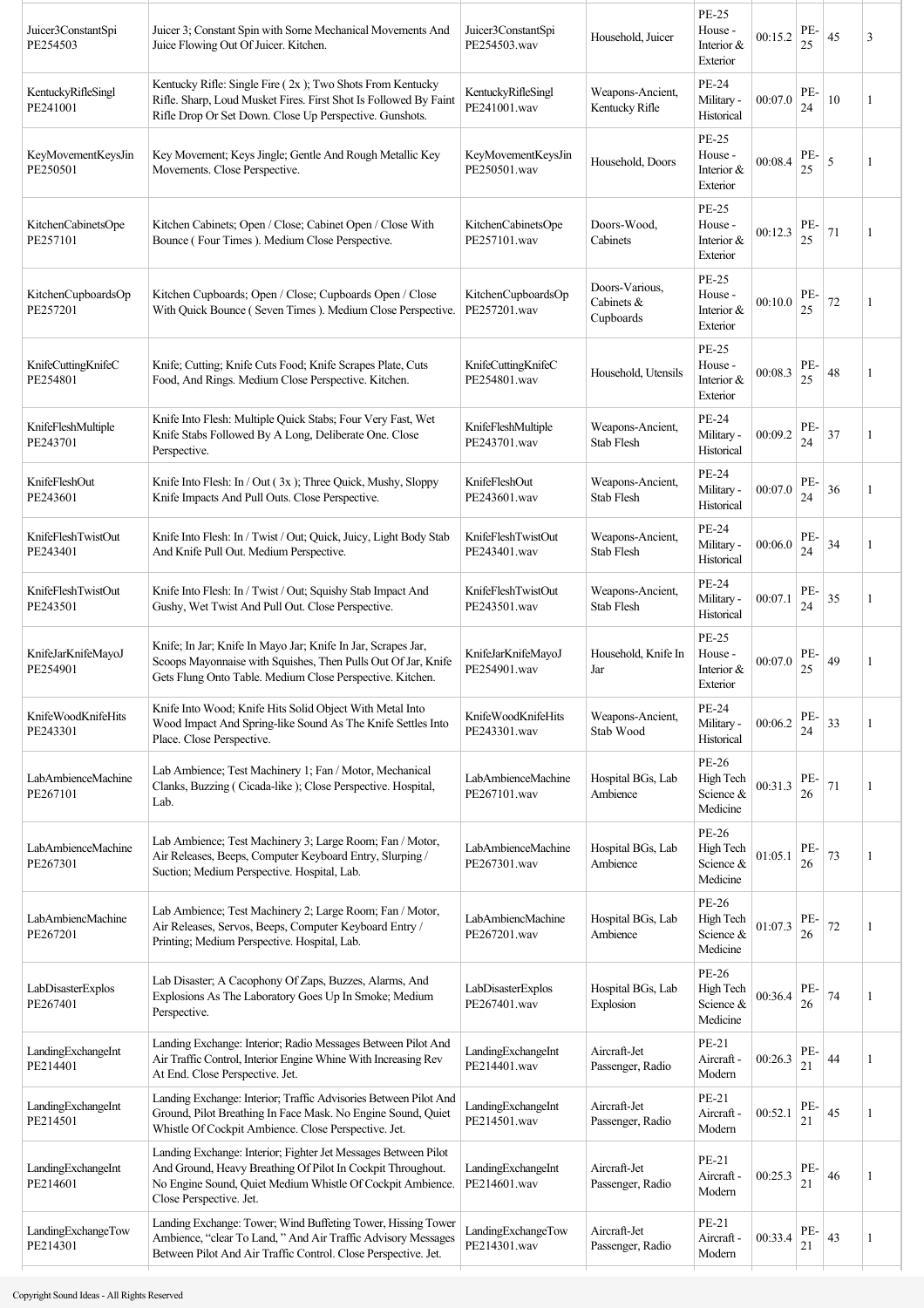| LaptopKeyboardFast<br>PE263102 | Laptop Keyboard 2; Desktop Keyboard; Rapid / Steady Typing,<br>Close Perspective.                                                                                                                      | LaptopKeyboardFast<br>PE263102.wav | Computers & Beeps,<br>Laptop                             | <b>PE-26</b><br>High Tech<br>Science &<br>Medicine | 00:42.0 | PE-<br>26 | 31 | 2              |
|--------------------------------|--------------------------------------------------------------------------------------------------------------------------------------------------------------------------------------------------------|------------------------------------|----------------------------------------------------------|----------------------------------------------------|---------|-----------|----|----------------|
| LaptopKeyboardSlow<br>PE263103 | Laptop Keyboard 3; Desktop Keyboard; Slow / Sporadic<br>Typing, Close Perspective.                                                                                                                     | LaptopKeyboardSlow<br>PE263103.wav | Computers & Beeps,<br>Laptop                             | PE-26<br>High Tech<br>Science &<br>Medicine        | 00:28.3 | PE-<br>26 | 31 | 3              |
| LaptopKeyboardTaps<br>PE263101 | Laptop Keyboard 1; Desktop Keyboard; Tap Delete Key, Then<br>Spacebar, Close Perspective.                                                                                                              | LaptopKeyboardTaps<br>PE263101.wav | Computers & Beeps,<br>Laptop                             | PE-26<br>High Tech<br>Science &<br>Medicine        | 00:06.0 | PE-<br>26 | 31 |                |
| LaptopOnBootSteady<br>PE262001 | Laptop; On / Boot / Steady / Off; Laptop Computer; Power On /<br>Hard Drive And Fan Spin Up / Hard Drive Access / Steady Fan<br>Idle / Power Off / Hard Drive And Fan Spin Down, Close<br>Perspective. | LaptopOnBootSteady<br>PE262001.wav | Computers & Beeps,<br>Laptop                             | PE-26<br>High Tech<br>Science &<br>Medicine        | 01:12.1 | PE-<br>26 | 20 | 1              |
| LargeContinuousCra<br>PE282401 | Large Continuous Crash; Glass / Metal; Crash / Explosion With<br>Glass And Metal Debris; Close Perspective.                                                                                            | LargeContinuousCra<br>PE282401.wav | Explosion Debris,<br>Various                             | <b>PE-28</b><br>Foley<br>Footsteps<br>& Impacts    | 00:08.0 | PE-<br>28 | 24 | 1              |
| LargeContinuousCra<br>PE282402 | Large Continuous Crash; Glass / Metal; Crash / Explosion With<br>Glass And Metal Debris; Close Perspective.                                                                                            | LargeContinuousCra<br>PE282402.wav | Explosion Debris,<br>Various                             | <b>PE-28</b><br>Foley<br>Footsteps<br>& Impacts    | 00:08.2 | PE-<br>28 | 24 | $\overline{2}$ |
| LargeContinuousCra<br>PE282403 | Large Continuous Crash; Glass / Metal; Explosion With Glass<br>And Metal Debris; Close Perspective.                                                                                                    | LargeContinuousCra<br>PE282403.wav | Explosion Debris,<br>Various                             | <b>PE-28</b><br>Foley<br>Footsteps<br>& Impacts    | 00:16.3 | PE-<br>28 | 24 | 3              |
| LargeCrashGlassMet<br>PE282601 | Large Crash; Glass / Metal; Metallic Explosion Sweetener With<br>Multiple / Glass Impacts And Debris. Close Perspective.                                                                               | LargeCrashGlassMet<br>PE282601.wav | Explosion Debris,<br>Various                             | <b>PE-28</b><br>Foley<br>Footsteps<br>& Impacts    | 00:14.3 | PE-<br>28 | 26 | 1              |
| LargeCrashGlassMet<br>PE282701 | Large Crash; Glass / Metal; Metal Explosion Sweetener. Two<br>Sequential Metal Impacts With Light Glass / Light Metal Debris.<br>Sheet Metal Base. Close Perspective.                                  | LargeCrashGlassMet<br>PE282701.wav | Explosion Debris,<br>Various                             | <b>PE-28</b><br>Foley<br>Footsteps<br>& Impacts    | 00:07.4 | PE-<br>28 | 27 | 1              |
| LargeCrashHugeCras<br>PE286301 | Large Crash; Huge Crash Of Many Tin (Metal) Cans Being<br>Dropped To The Ground. Close Perspective.                                                                                                    | LargeCrashHugeCras<br>PE286301.wav | Impacts & Crashes-<br>Metal, Crashes &<br>Creaks         | <b>PE-28</b><br>Foley<br>Footsteps<br>& Impacts    | 00:05.2 | PE-<br>28 | 63 | 1              |
| LargeCrashMetallic<br>PE286302 | Large Crash; Metallic Impact. Single Metal-to-metal Clang With<br>Ring Out. Close Perspective.                                                                                                         | LargeCrashMetallic<br>PE286302.wav | Impacts & Crashes-<br>Metal, Crashes &<br>Creaks         | <b>PE-28</b><br>Foley<br>Footsteps<br>& Impacts    | 00:02.2 | PE-<br>28 | 63 | $\overline{2}$ |
| LargeCrashMetallic<br>PE286303 | Large Crash; Metallic Impact. Single Metal-to-metal Clang With<br>Ring Out. Close Perspective.                                                                                                         | LargeCrashMetallic<br>PE286303.wav | Impacts & Crashes-<br>Metal, Crashes &<br>Creaks         | <b>PE-28</b><br>Foley<br>Footsteps<br>& Impacts    | 00:02.1 | PE-<br>28 | 63 | 3              |
| LargeCreaksConstan<br>PE286802 | Large Creaks; Constant Low Pitched, Creaking Of Very Heavy<br>Wooden Beam. Close Perspective.                                                                                                          | LargeCreaksConstan<br>PE286802.wav | Impacts & Crashes-<br>Wood, Various                      | <b>PE-28</b><br>Foley<br>Footsteps<br>& Impacts    | 00:28.1 | PE-<br>28 | 68 | $\overline{2}$ |
| LargeCreaksConstan<br>PE286803 | Large Creaks; Constant Low Pitched, Creaking Of Very Heavy<br>Wooden Beam. Close Perspective.                                                                                                          | LargeCreaksConstan<br>PE286803.wav | Impacts & Crashes-<br>Wood, Various                      | <b>PE-28</b><br>Foley<br>Footsteps<br>& Impacts    | 00:28.0 | PE-<br>28 | 68 | 3              |
| LargeCreaksConstan<br>PE286804 | Large Creaks; Constant Low Pitched, Creaking Of Very Heavy<br>Wooden Beam. Close Perspective.                                                                                                          | LargeCreaksConstan<br>PE286804.wav | Impacts & Crashes-<br>Wood, Various                      | <b>PE-28</b><br>Foley<br>Footsteps<br>& Impacts    | 00:23.1 | PE-<br>28 | 68 | $\overline{4}$ |
| LargeCreaksHeavyCr<br>PE286801 | Large Creaks; Heavy Creaking Of Large Wood Beam With<br>Constant Back And Forth Swaying Action. Close Perspective.                                                                                     | LargeCreaksHeavyCr<br>PE286801.wav | Impacts & Crashes-<br>Wood, Various                      | <b>PE-28</b><br>Foley<br>Footsteps<br>& Impacts    | 00:18.3 | PE-<br>28 | 68 | 1              |
| LargeCreaksShortLo<br>PE286805 | Large Creaks; Short Loud Creaking Of Heavy Wooden Beam.<br>Close Perspective.                                                                                                                          | LargeCreaksShortLo<br>PE286805.wav | Impacts & Crashes-<br>Wood, Various                      | <b>PE-28</b><br>Foley<br>Footsteps<br>& Impacts    | 00:03.1 | PE-<br>28 | 68 | 5              |
| LargeDieselEngine<br>PE273901  | Large Diesel Engine; Running Steady, Medium Perspective.                                                                                                                                               | LargeDieselEngine<br>PE273901.wav  | Machines-<br>Construction &<br>Factory, Diesel<br>Engine | PE-27<br>Industrial<br>Equipment                   | 00:39.4 | PE-<br>27 | 39 | 1              |
|                                |                                                                                                                                                                                                        |                                    |                                                          |                                                    |         |           |    |                |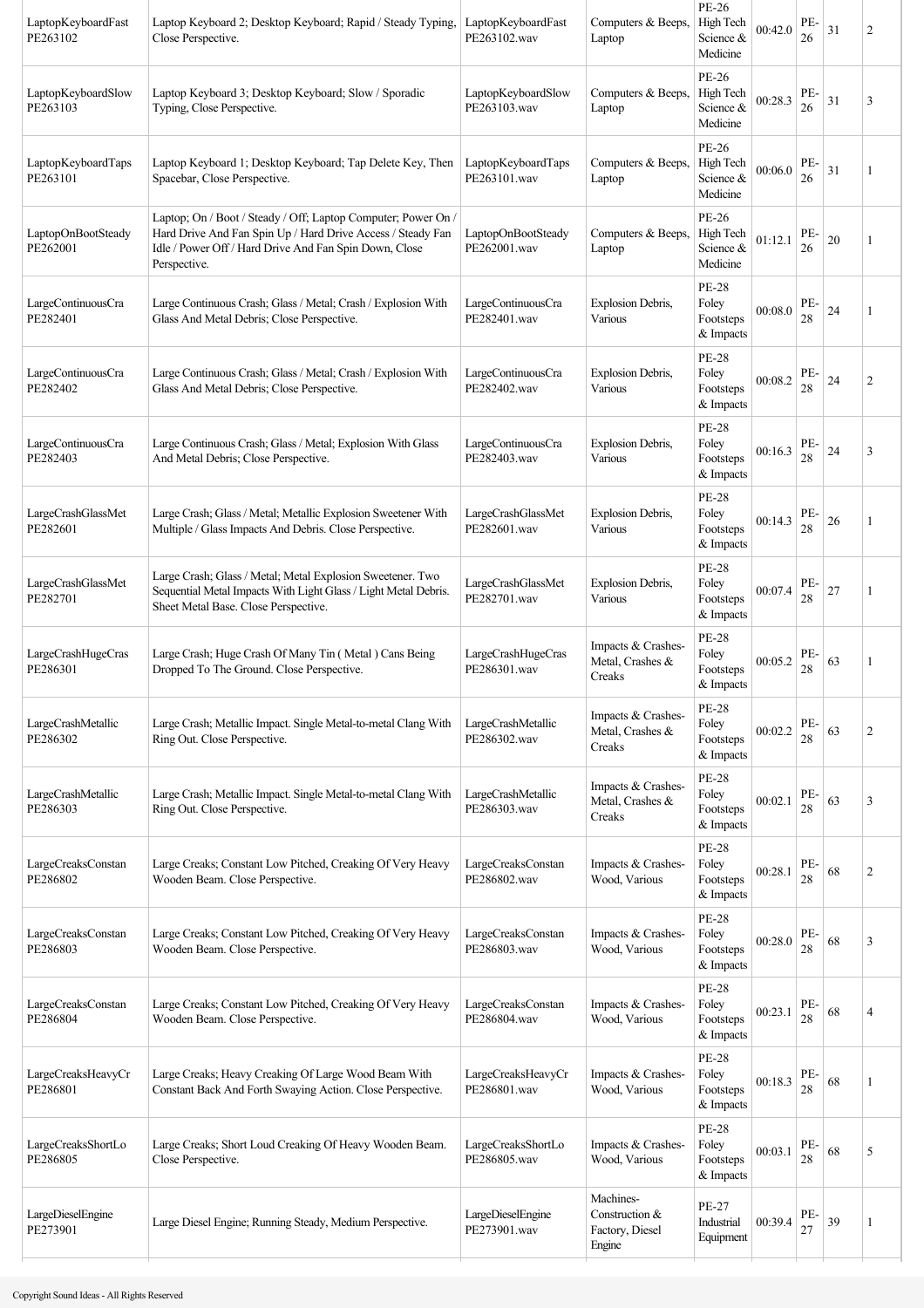| LargeExplosionWLon<br>PE280201 | Large Explosion with Long Tail; Thunderous Explosion With<br>Metal Girder-type Creaks And Glass. Long Airy Tail Decay.<br>Close Perspective.                                                               | LargeExplosionWLon<br>PE280201.wav | Explosions, Medium<br>& Large                            | <b>PE-28</b><br>Foley<br>Footsteps<br>& Impacts | 00:24.1 | PE-<br>28 | $\overline{c}$ | 1              |
|--------------------------------|------------------------------------------------------------------------------------------------------------------------------------------------------------------------------------------------------------|------------------------------------|----------------------------------------------------------|-------------------------------------------------|---------|-----------|----------------|----------------|
| LargeImpactsWConti<br>PE280901 | Large Impacts with Continuous Glass / Metal Debris; Explosion<br>With Long Falling Glass And Metal Debris; Close Perspective.                                                                              | LargeImpactsWConti<br>PE280901.wav | Explosion Debris,<br>Metal & Glass                       | PE-28<br>Foley<br>Footsteps<br>& Impacts        | 00:21.1 | PE-<br>28 | 9              |                |
| LargeImpactsWConti<br>PE280902 | Large Impacts with Continuous Glass / Metal Debris; Explosion<br>With Glass And Metal Debris; Close Perspective.                                                                                           | LargeImpactsWConti<br>PE280902.wav | Explosion Debris,<br>Metal & Glass                       | <b>PE-28</b><br>Foley<br>Footsteps<br>& Impacts | 00:07.0 | PE-<br>28 | 9              | $\overline{2}$ |
| LargeImpactsWConti<br>PE280903 | Large Impacts with Continuous Glass / Metal Debris; Explosion<br>With Glass And Metal Debris; Close Perspective.                                                                                           | LargeImpactsWConti<br>PE280903.wav | Explosion Debris,<br>Metal & Glass                       | <b>PE-28</b><br>Foley<br>Footsteps<br>& Impacts | 00:07.0 | PE-<br>28 | 9              | 3              |
| LargeImpactsWGlass<br>PE280801 | Large Impacts with Glass & Metal Debris; Explosion With Glass<br>And Metal Debris; Close Perspective.                                                                                                      | LargeImpactsWGlass<br>PE280801.wav | Explosion Debris,<br>Metal & Glass                       | <b>PE-28</b><br>Foley<br>Footsteps<br>& Impacts | 00:09.1 | PE-<br>28 | 8              | 1              |
| LargeMultiImpactsW<br>PE280601 | Large Multi-impacts with Fireball; Multiple Explosion With Glass<br>And Metal Debris; Whoosh Of Flames, Close Perspective.                                                                                 | LargeMultiImpactsW<br>PE280601.wav | Explosion Debris,<br>Metal & Glass                       | <b>PE-28</b><br>Foley<br>Footsteps<br>& Impacts | 00:07.2 | PE-<br>28 | 6              | 1              |
| LargeMultiImpactsW<br>PE280602 | Large Multi-impacts with Fireball; Explosion With Glass And<br>Metal Debris; Whoosh Of Flames, Close Perspective.                                                                                          | LargeMultiImpactsW<br>PE280602.wav | Explosion Debris,<br>Metal & Glass                       | <b>PE-28</b><br>Foley<br>Footsteps<br>& Impacts | 00:09.3 | PE-<br>28 | 6              | $\overline{2}$ |
| LargeMultiImpactsW<br>PE280701 | Large Multi-impacts with Fire / Glass / Metal; Explosion With<br>Glass And Metal Debris; Whoosh Of Flames, Close Perspective.                                                                              | LargeMultiImpactsW<br>PE280701.wav | Explosion Debris,<br>Metal & Glass                       | <b>PE-28</b><br>Foley<br>Footsteps<br>& Impacts | 00:16.0 | PE-<br>28 |                | 1              |
| LargeMultipleCanno<br>PE240101 | Large Multiple Cannon Fire; Six Or Seven Cannon Being Fired<br>Together. Shots Are Offset Slightly To Give Rapid Fire Effect.<br>Huge, Heavy Low End Blasts With Long Echo At Medium Close<br>Perspective. | LargeMultipleCanno<br>PE240101.wav | Weapons-Cannon,<br>Historical                            | PE-24<br>Military -<br>Historical               | 00:11.0 | PE-<br>24 |                | 1              |
| LargeMultipleCrash<br>PE282501 | Large Multiple Crashes; Glass / Metal; Explosion With Glass<br>And Metal Debris; Close Perspective.                                                                                                        | LargeMultipleCrash<br>PE282501.wav | Explosion Debris,<br>Various                             | <b>PE-28</b><br>Foley<br>Footsteps<br>& Impacts | 00:07.2 | PE-<br>28 | 25             | 1              |
| LargePneumaticDril<br>PE278301 | Large Pneumatic Drill; Drilling; Loud Continuous Metallic<br>Clanking, With Motor Noise, Two Times Medium Perspective.                                                                                     | LargePneumaticDril<br>PE278301.wav | Construction &<br>Factory BGs,<br>Pneumatic Drill        | <b>PE-27</b><br>Industrial<br>Equipment         | 00:31.4 | PE-<br>27 | 83             |                |
| LargeServoEleOnBuz<br>PE274601 | Large Servo; Large Electric Motor; On / Buzzer In Foreground /<br>Hum In Background / Off, Close Perspective.                                                                                              | LargeServoEleOnBuz<br>PE274601.wav | Machines-Servos,<br>Servos                               | PE-27<br>Industrial<br>Equipment                | 00:13.4 | PE-<br>27 | 46             | 1              |
| LargeShatterBoxyMe<br>PE283701 | Large Shatter; Boxy; Medium Sized Crash / Sheet Of Glass<br>Being Shattered; Close Perspective.                                                                                                            | LargeShatterBoxyMe<br>PE283701.wav | Impacts & Crashes-<br>Glass, Windows &<br>Mirrors        | <b>PE-28</b><br>Foley<br>Footsteps<br>& Impacts | 00:07.1 | PE-<br>28 | 37             |                |
| LargeShatterSafety<br>PE283801 | Large Shatter; Safety Glass; Large Pane Of Glass Being Broken;<br>Lots Of Falling Debris, Close Perspective.                                                                                               | LargeShatterSafety<br>PE283801.wav | Impacts & Crashes-<br>Glass, Windshield                  | <b>PE-28</b><br>Foley<br>Footsteps<br>& Impacts | 00:06.1 | PE-<br>28 | 38             |                |
| LargeShatterWindow<br>PE283601 | Large Shatter; Window Pane; Large Sheet Of Glass Being<br>Shattered; Large Pieces Falling, Close Perspective.                                                                                              | LargeShatterWindow<br>PE283601.wav | Impacts & Crashes-<br>Glass, Windows &<br>Mirrors        | <b>PE-28</b><br>Foley<br>Footsteps<br>& Impacts | 00:04.3 | PE-<br>28 | 36             | 1              |
| LargeShatterWindow<br>PE283602 | Large Shatter; Window Pane; Large Pane Of Glass Being<br>Broken; Close Perspective.                                                                                                                        | LargeShatterWindow<br>PE283602.wav | Impacts & Crashes-<br>Glass, Windows &<br><b>Mirrors</b> | <b>PE-28</b><br>Foley<br>Footsteps<br>& Impacts | 00:03.2 | PE-<br>28 | 36             | $\overline{2}$ |
| LargeShatterWindow<br>PE283603 | Large Shatter; Window Pane; Large Pane Of Glass Being<br>Broken; Two Times, Shatter / Clunks, Close Perspective.                                                                                           | LargeShatterWindow<br>PE283603.wav | Impacts & Crashes-<br>Glass, Windows &<br><b>Mirrors</b> | <b>PE-28</b><br>Foley<br>Footsteps<br>& Impacts | 00:02.4 | PE-<br>28 | 36             | 3              |
| LargeShatterWindow<br>PE283604 | Large Shatter; Window Pane; Large Pane Of Glass Being<br>Broken; Two Times, Shatter / Clunks, Close Perspective.                                                                                           | LargeShatterWindow<br>PE283604.wav | Impacts & Crashes-<br>Glass, Windows &<br><b>Mirrors</b> | <b>PE-28</b><br>Foley<br>Footsteps<br>& Impacts | 00:02.3 | PE-<br>28 | 36             | 4              |
| LargeSingleCannonF<br>PE240201 | Large Single Cannon Fire with Fuse; Soft Flare Up Of Fuse<br>Followed By Large Cannon Blast And Long Echo. Medium<br>Close Perspective.                                                                    | LargeSingleCannonF<br>PE240201.wav | Weapons-Cannon,<br>Historical                            | PE-24<br>Military -<br>Historical               | 00:11.2 | PE-<br>24 | 2              | 1              |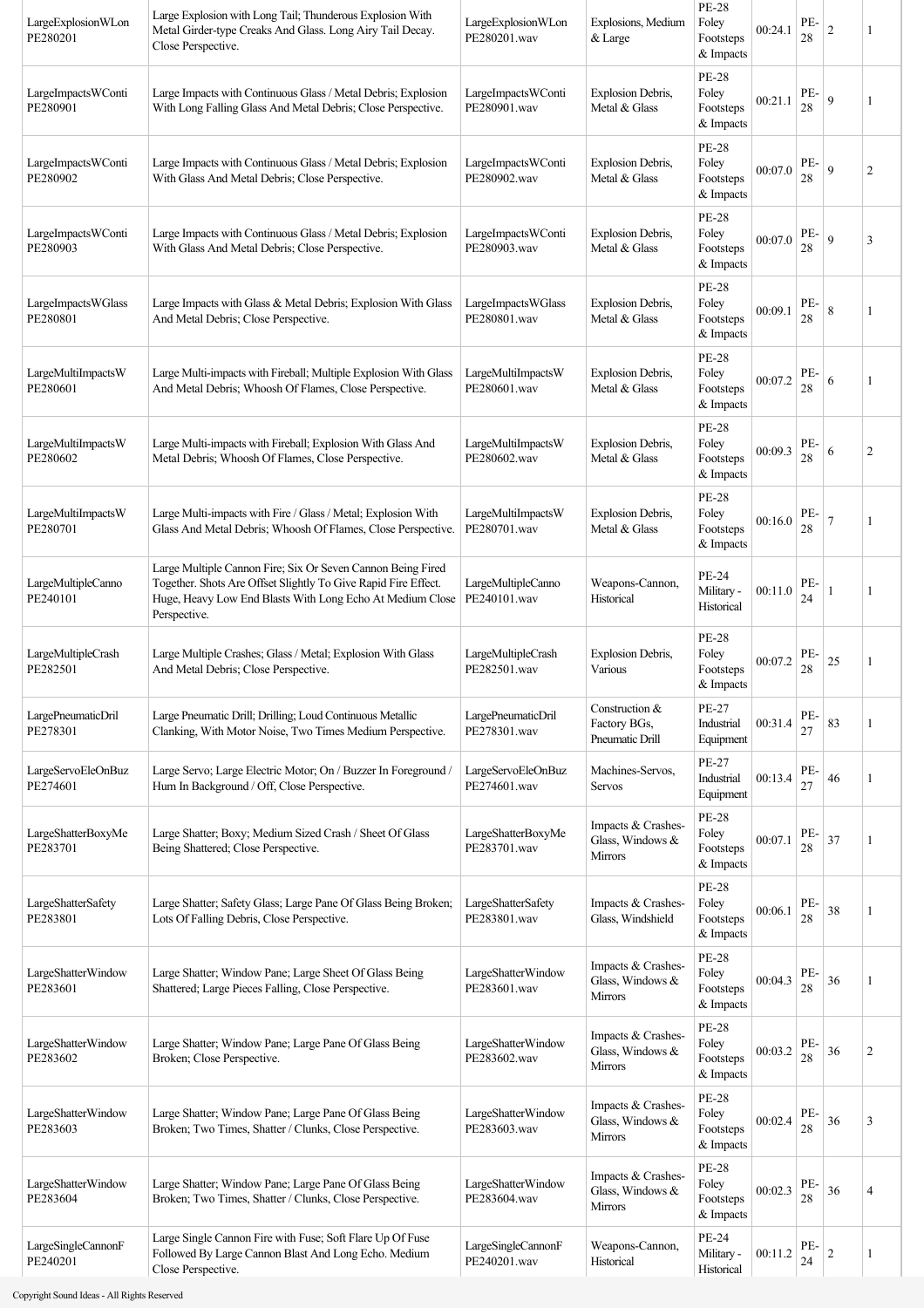| LargeSingleCannonF<br>PE240301 | Large Single Cannon Fire with Fuse; Bright Flare Up As Fuse Is<br>Lit Followed By A Huge Cannon Blast And Long Echo. Close<br>Up Perspective.                                                                                                     | LargeSingleCannonF<br>PE240301.wav | Weapons-Cannon,<br>Historical                    | PE-24<br>Military -<br>Historical                    | 00:11.4 | PE-<br>24 | 3              | 1              |
|--------------------------------|---------------------------------------------------------------------------------------------------------------------------------------------------------------------------------------------------------------------------------------------------|------------------------------------|--------------------------------------------------|------------------------------------------------------|---------|-----------|----------------|----------------|
| LargeSingleCannonF<br>PE240401 | Large Single Cannon Fire; Single Cannon Fire. Medium Sized,<br>Sharp Blast With Little Echo. Medium Perspective.                                                                                                                                  | LargeSingleCannonF<br>PE240401.wav | Weapons-Cannon,<br>Historical                    | PE-24<br>Military -<br>Historical                    | 00:06.2 | PE-<br>24 | $\overline{4}$ | 1              |
| LargeSingleCannonF<br>PE240501 | Large Single Cannon Fire (3x); Three Separate Cannon Fires.<br>Huge, Low Pitched Blasts With Some Echo. Close Up<br>Perspective.                                                                                                                  | LargeSingleCannonF<br>PE240501.wav | Weapons-Cannon,<br>Historical                    | PE-24<br>Military -<br>Historical                    | 00:17.3 | PE-<br>24 | 5              | 1              |
| LargeVacuumCleaner<br>PE255801 | Large Vacuum Cleaner; Vacuum Cleaner Switched On, Pulled<br>And Pushed Back And Forth Several Times At Various Speeds,<br>And Then Switched Off. Medium Close Perspective.                                                                        | LargeVacuumCleaner<br>PE255801.wav | Household, Vacuums                               | PE-25<br>House -<br>Interior &<br>Exterior           | 00:48.2 | PE-<br>25 | 58             | 1              |
| LargeVacuumCleaner<br>PE255802 | Large Vacuum Cleaner; Vacuum Cleaner Switched On, Upright<br>And Steady, Then Switched Off. Medium Close Perspective.                                                                                                                             | LargeVacuumCleaner<br>PE255802.wav | Household, Vacuums                               | <b>PE-25</b><br>House -<br>Interior &<br>Exterior    | 00:14.1 | PE-<br>25 | 58             | $\overline{2}$ |
| LaserDiscPlayerLas<br>PE252401 | Laser Disc Player; Laser Disc Player Movement; Begins With A<br>Series Of Mechanical Movements Leading Into A Long Disc<br>Spin. Close Perspective.                                                                                               | LaserDiscPlayerLas<br>PE252401.wav | Household, CD<br>Player                          | PE-25<br>House -<br>Interior $\&$<br>Exterior        | 00:32.3 | PE-<br>25 | 24             | 1              |
| LaserPrinterDeskto<br>PE263401 | Laser Printer; Desktop Laser Printer; Turn On / Reset / Print One   LaserPrinterDeskto<br>Page Of Text / Turn Off, Close Perspective.                                                                                                             | PE263401.wav                       | Computers & Beeps,<br>Laser Printer              | PE-26<br>High Tech<br>Science &<br>Medicine          | 01:29.2 | PE-<br>26 | 34             | 1              |
| LawnMowerFalseStar<br>PE259501 | Lawn Mower; False Starts; Several False Starts; When Cord Is<br>Pulled, Engine Spins But Does Not Start (Several Attempts).<br>Medium Close Perspective. Small Engine.                                                                            | LawnMowerFalseStar<br>PE259501.wav | Household, Lawn<br>Mower                         | <b>PE-25</b><br>House -<br>Interior &<br>Exterior    | 00:16.3 | PE-<br>25 | 95             | 1              |
| LawnMowerFalseStar<br>PE259502 | Lawn Mower; False Starts 2; Two False Starts; Second Pull On<br>Cord Is Stronger Than The First. Medium Close Perspective.<br>Small Engine.                                                                                                       | LawnMowerFalseStar<br>PE259502.wav | Household, Lawn<br>Mower                         | <b>PE-25</b><br>House -<br>Interior &<br>Exterior    | 00:05.2 | PE-<br>25 | 95             | $\overline{c}$ |
| LawnMowerStartidle<br>PE259301 | Lawn Mower; Start / Idle / Off 1; Mower Starts, Followed By<br>Fluctuating Motor Speeds, Into A Steady Idle, And Then Turned<br>Off. Medium Perspective. Small Engine.                                                                            | LawnMowerStartidle<br>PE259301.wav | Household, Lawn<br>Mower                         | <b>PE-25</b><br>House -<br>Interior $\&$<br>Exterior | 00:46.2 | PE-<br>25 | 93             | 1              |
| LawnMowerStartidle<br>PE259302 | Lawn Mower; Start / Idle / Off 2; Mower Starts, Followed By<br>Fluctuating Engine Speeds, And Then Turned Off. Medium<br>Perspective. Small Engine.                                                                                               | LawnMowerStartidle<br>PE259302.wav | Household, Lawn<br>Mower                         | <b>PE-25</b><br>House -<br>Interior &<br>Exterior    | 00:45.3 | PE-<br>25 | 93             | 2              |
| LawnMowerStartmove<br>PE259401 | Lawn Mower; Start / Movement / Off; Mower Starts, Moves,<br>Turns Off; Comes Away And Near (Left And Right) Several<br>Times, Then Off. Far To Near Perspective. Small Engine.                                                                    | LawnMowerStartmove<br>PE259401.wav | Household, Lawn<br>Mower                         | <b>PE-25</b><br>House -<br>Interior &<br>Exterior    | 01:26.3 | PE-<br>25 | 94             | 1              |
| LawnMowerStartupCo<br>PE259601 | Lawn Mower; Start-up Cord; Several Clicks, Clanks, And<br>Yanks From Start-up Cord. Close Perspective. Small Engine.                                                                                                                              | LawnMowerStartupCo<br>PE259601.wav | Household, Lawn<br>Mower                         | <b>PE-25</b><br>House -<br>Interior &<br>Exterior    | 00:10.2 | PE-<br>25 | 96             | 1              |
| LawnTrimmerStartst<br>PE259701 | Lawn Trimmer; Start / Stops; Starts, Runs At Various Speeds,<br>And Turns Off. Medium Close Perspective.                                                                                                                                          | LawnTrimmerStartst<br>PE259701.wav | Household, Lawn<br>Mower                         | <b>PE-25</b><br>House -<br>Interior &<br>Exterior    | 00:23.0 | PE-<br>25 | 97             | 1              |
| LearSeries2InoffAp<br>PE213701 | Lear: Series Of 2: In / Off; Approach With Low Drone And<br>Piercing Whistle, Landings With Ignitions Of Landing Jets.<br>Powering Down With Descending Whistles And Whines, Slowing<br>Rhythmic Engine Clicks. Medium To Close Perspective. Jet. | LearSeries2InoffAp<br>PE213701.wav | Aircraft-Jet<br>Passenger, Lear                  | PE-21<br>Aircraft -<br>Modern                        | 01:08.1 | PE-<br>21 | 37             | 1              |
| LightContinuousSpi<br>PE283201 | Light Continuous Spill; Dirt / Glass; Intense Fall Of Light Debris<br>Which Tapers Off To Scattered Sprinkling With Wood Beam<br>Creaking In The Background. Medium Perspective.                                                                  | LightContinuousSpi<br>PE283201.wav | Explosion Debris,<br>Various                     | <b>PE-28</b><br>Foley<br>Footsteps<br>& Impacts      | 00:18.1 | PE-<br>28 | 32             | 1              |
| LoggingTruckByAway<br>PE271101 | Logging Truck; By; Logging Truck; In / By / Away, Trailer Rattle<br>On Away, Medium Perspective.                                                                                                                                                  | LoggingTruckByAway<br>PE271101.wav | Vehicle-Trucks,<br>Semi Trucks Logging<br>Truck  | <b>PE-27</b><br>Industrial<br>Equipment              | 00:21.4 | PE-<br>27 | 11             | 1              |
| LoggingTruckIntSta<br>PE271001 | Logging Truck; Int. Start; Logging Truck; Open Door / Start<br>Engine / Radio Chatter / Drive / Rattling Gear Shift, Interior,<br>Close Perspective.                                                                                              | LoggingTruckIntSta<br>PE271001.wav | Vehicle-Trucks,<br>Semi Trucks Logging<br>Truck  | PE-27<br>Industrial<br>Equipment                     | 01:07.4 | PE-<br>27 | $10\,$         | 1              |
| LongScrapeHighFreq<br>PE286001 | Long Scrape; High Frequency; Extended Metallic Scrapes. High<br>Pitched, Squealing With Rising Intensity. Close Perspective.                                                                                                                      | LongScrapeHighFreq<br>PE286001.wav | Impacts & Crashes-<br>Metal, Crashes &<br>Creaks | <b>PE-28</b><br>Foley<br>Footsteps<br>& Impacts      | 00:28.0 | PE-<br>28 | 60             | 1              |
|                                |                                                                                                                                                                                                                                                   |                                    |                                                  |                                                      |         |           |                |                |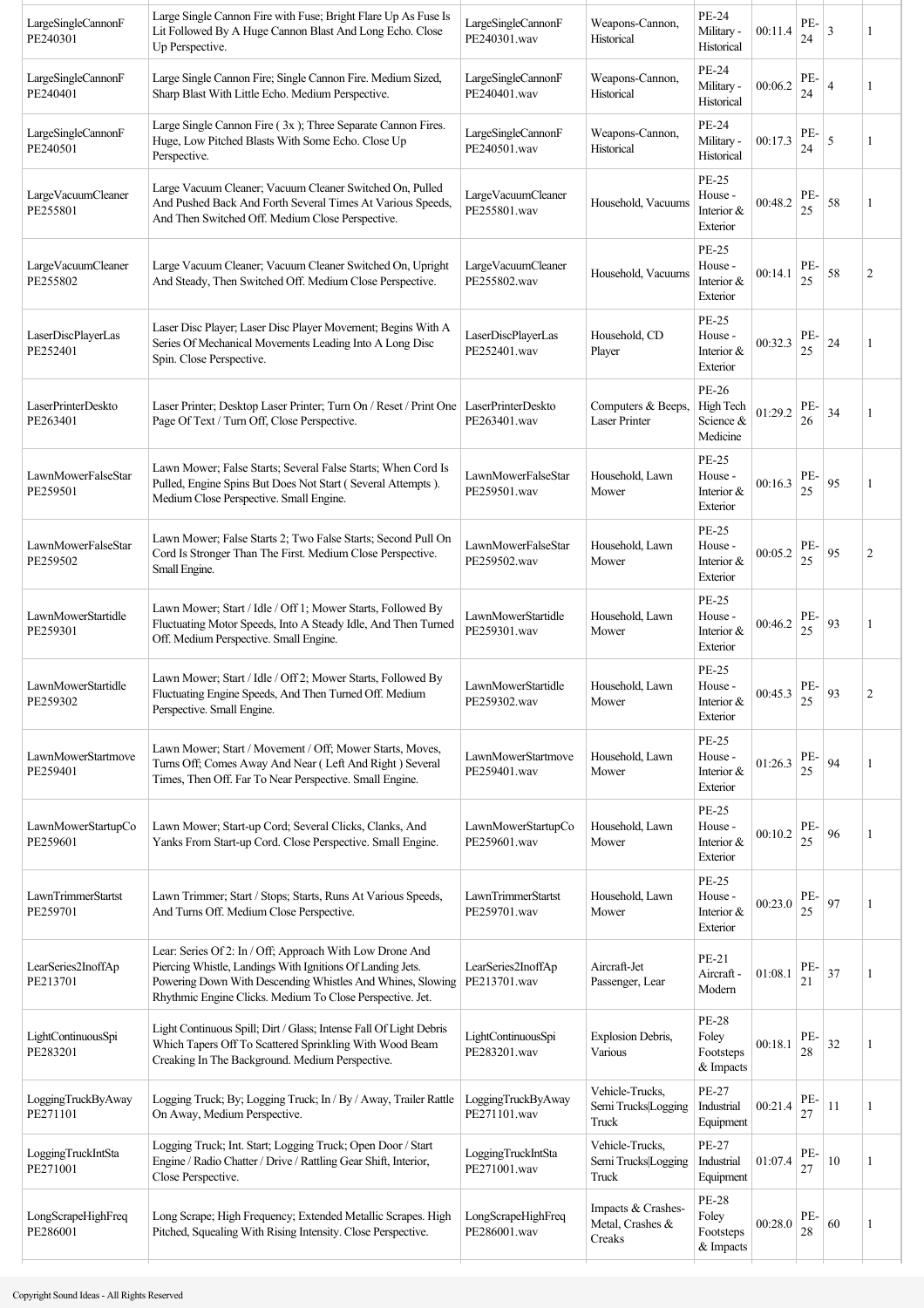| LongScrapeLowFrequ<br>PE286201 | Long Scrape; Low Frequency; Extended Metallic Scrape. Long<br>Low Pitched Squeak. Close Perspective.                                                                                                                              | LongScrapeLowFrequ<br>PE286201.wav | Impacts & Crashes-<br>Metal, Crashes &<br>Creaks | PE-28<br>Foley<br>Footsteps<br>& Impacts        | 00:32.0 | PE-<br>28 | 62             | 1 |
|--------------------------------|-----------------------------------------------------------------------------------------------------------------------------------------------------------------------------------------------------------------------------------|------------------------------------|--------------------------------------------------|-------------------------------------------------|---------|-----------|----------------|---|
| LongScrapeLowFrequ<br>PE286202 | Long Scrape; Low Frequency; Long, Low Pitched Scraping Of<br>Metal. Close Perspective.                                                                                                                                            | LongScrapeLowFrequ<br>PE286202.wav | Impacts & Crashes-<br>Metal, Crashes &<br>Creaks | <b>PE-28</b><br>Foley<br>Footsteps<br>& Impacts | 00:10.2 | PE-<br>28 | 62             | 2 |
| LongScrapeMidFrequ<br>PE286101 | Long Scrape; Mid Frequency; Extended Metallic Scrape With<br>The Quality Of Fingernails Being Run Against A Chalkboard.<br>Close Perspective.                                                                                     | LongScrapeMidFrequ<br>PE286101.wav | Impacts & Crashes-<br>Metal, Crashes &<br>Creaks | <b>PE-28</b><br>Foley<br>Footsteps<br>& Impacts | 00:14.3 | PE-<br>28 | 61             | 1 |
| LowFrequencyModula<br>PE260101 | Low Frequency Modulation 1; Extremely Low Frequency<br>Warble Tone; Regular Pulsation, Close Perspective.                                                                                                                         | LowFrequencyModula<br>PE260101.wav | Sci-Fi Space FX,<br>Low Freq<br>Modulation       | PE-26<br>High Tech<br>Science &<br>Medicine     | 00:22.3 | PE-<br>26 |                | 1 |
| LowFrequencyModula<br>PE260201 | Low Frequency Modulation 2; Low-mid Frequency Rumble;<br>Dual Pulsation, Steady, Close Perspective.                                                                                                                               | LowFrequencyModula<br>PE260201.wav | Sci-Fi Space FX,<br>Low Freq<br>Modulation       | PE-26<br>High Tech<br>Science &<br>Medicine     | 00:33.3 | PE-<br>26 | $\overline{2}$ | 1 |
| LowFrequencyModula<br>PE260301 | Low Frequency Modulation 3; Electrical Power Surge;<br>Oscillation, Sweeping Down, Then Pulsating; Classic Sci-fi<br>Throw The Switch Effect, Close Perspective.                                                                  | LowFrequencyModula<br>PE260301.wav | Sci-Fi Space FX,<br>Low Freq<br>Modulation       | PE-26<br>High Tech<br>Science &<br>Medicine     | 00:36.0 | PE-<br>26 | 3              | 1 |
| LowFrequencyModula<br>PE260401 | Low Frequency Modulation 4; Extremely Low Frequency<br>Rumble With Hiss / Whine In Background; Pulsating Slowly,<br>Then Gradually Rising In Pitch And Tempo, Close Perspective.                                                  | LowFrequencyModula<br>PE260401.wav | Sci-Fi Space FX,<br>Low Freq<br>Modulation       | PE-26<br>High Tech<br>Science &<br>Medicine     | 00:30.1 | PE-<br>26 | $\overline{4}$ | 1 |
| LowRumbleFireballF<br>PE282201 | Low Rumble Into Fireball; Flame Effect; Large Fireball, With<br>Wind Swoosh, Close Perspective.                                                                                                                                   | LowRumbleFireballF<br>PE282201.wav | Fireballs, Fireballs                             | <b>PE-28</b><br>Foley<br>Footsteps<br>& Impacts | 00:07.3 | PE-<br>28 | 22             | 1 |
| LumberMillSawCutti<br>PE277301 | Lumber Mill Saw; Cutting; Cutting Wood, Motor / Fan In<br>Foreground, Medium Perspective.                                                                                                                                         | LumberMillSawCutti<br>PE277301.wav | Machines-<br>Construction &<br>Factory, Mill Saw | PE-27<br>Industrial<br>Equipment                | 00:37.1 | PE-<br>27 | 73             | 1 |
| M14SemiautomaticMu<br>PE234401 | M-14 Semiautomatic: Multiple Bursts; Three Short Automatic<br>Fire Bursts. Crunchy High End Bursts With Short Echo. Close<br>Perspective. Gunshots.                                                                               | M14SemiautomaticMu<br>PE234401.wav | Weapons-Machine<br>Guns Light, M-14<br>Semi      | PE-23<br>Military -<br>Modern                   | 00:06.2 | PE-<br>23 | 44             | 1 |
| M14SemiautomaticSi<br>PE234301 | M-14 Semiautomatic: Single Shots (12x); Very Crunchy, High<br>End, Semiautomatic, Single Shots. Long, Crunchy Echo. Close<br>Perspective. Gunshots.                                                                               | M14SemiautomaticSi<br>PE234301.wav | Weapons-Machine<br>Guns Light, M-14<br>Semi      | <b>PE-23</b><br>Military -<br>Modern            | 00:12.2 | PE-<br>23 | 43             |   |
| M16AutomaticMultip<br>PE234201 | M-16 Automatic: Multiple Bursts; Loud, Low End Automatic,<br>Multiple Shot Bursts. Five Bursts With Short Echo. Close<br>Perspective. Gunshots.                                                                                   | M16AutomaticMultip<br>PE234201.wav | Weapons-Machine<br>Guns Light, M-16              | <b>PE-23</b><br>Military -<br>Modern            | 00:10.1 | PE-<br>23 | 42             | 1 |
| M1CarbineRifleMove<br>PE238401 | M1 Carbine Rifle: Movement; Series Of Actions Of M1 Carbine;<br>Some Clip Insertions Followed By Slide Pullback And Release<br>At Various Speeds. The Last Few Slide Pull Backs Include Dry<br>Fires. Close Up Perspective. Guns. | M1CarbineRifleMove<br>PE238401.wav | Weapons-Rifles,<br>Foley Gun<br>Movement         | PE-23<br>Military -<br>Modern                   | 00:30.1 | PE-<br>23 | 84             | 1 |
| M1CarbineRifleMove<br>PE238501 | M1 Carbine Rifle: Movement; Various Movement And Handling<br>Noises Of M1 Carbine Rifle. Includes Gun Hits With Hand,<br>Strap Handling And Gun Movement. Close Up Perspective.<br>Guns.                                          | M1CarbineRifleMove<br>PE238501.wav | Weapons-Rifles,<br>Foley Gun<br>Movement         | PE-23<br>Military -<br>Modern                   | 00:31.0 | PE-<br>23 | 85             | 1 |
| M1TankCannonFireWe<br>PE231301 | M-1 Tank Cannon: Fire with Echo; Large Tank Cannon Fire<br>With Long Echo And Flame Whoosh Recoil. Medium<br>Perspective.                                                                                                         | M1TankCannonFireWe<br>PE231301.wav | Weapons-Cannon,<br>M1 Tank Cannon                | PE-23<br>Military -<br>Modern                   | 00:19.4 | PE-<br>23 | 13             | 1 |
| M1TankCannonRecoil<br>PE231401 | M-1 Tank Cannon: Recoils (Int. ) (3x); Tank Cannon Fires<br>With Buzz Of Metal Components, Long And Distant Recoils; 3<br>Individual Shots Fire In Series. Medium Perspective.                                                    | M1TankCannonRecoil<br>PE231401.wav | Weapons-Cannon,<br>M1 Tank Cannon                | PE-23<br>Military -<br>Modern                   | 00:29.1 | PE-<br>23 | 14             | 1 |
| M1TankCannonRecoil<br>PE231501 | M-1 Tank Cannon: Recoil (Int.); Large Tank Gun Shoots With<br>Springy Recoil. One Single Shot Followed By A Series Of<br>Multiples. Close Up Interior Shots.                                                                      | M1TankCannonRecoil<br>PE231501.wav | Weapons-Cannon,<br>M1 Tank Cannon                | PE-23<br>Military -<br>Modern                   | 00:09.2 | PE-<br>23 | 15             | 1 |
| M60AutomaticMultip<br>PE233601 | M-60 Automatic: Multiple Bursts; Heavy, Low End, Single And<br>Multiple Automatic Bursts. Very Big Sounding With Medium<br>Echo. Medium Close Perspective. Gunshots.                                                              | M60AutomaticMultip<br>PE233601.wav | Weapons-Machine<br>Guns Light, M-60              | PE-23<br>Military -<br>Modern                   | 00:17.4 | PE-<br>23 | 36             | 1 |
| M60AutomaticMultip<br>PE233701 | M-60 Automatic: Multiple Bursts; Eleven Crunchy, Large-<br>sounding Multiple Shot Bursts With Shells Falling To Ground<br>After Each Burst. Last One Is Very Long. Close Perspective<br>With Short Echo. Gunshots.                | M60AutomaticMultip<br>PE233701.wav | Weapons-Machine<br>Guns Light, M-60              | PE-23<br>Military -<br>Modern                   | 00:20.2 | PE-<br>23 | 37             | 1 |
| M60AutomaticMultip<br>PE233801 | M-60 Automatic: Multiple Bursts; M-60 Automatic Fires<br>Multiple Bursts, Clank Of Shells Falling Onto Hard Ground.<br>Close Perspective. Gunshots.                                                                               | M60AutomaticMultip<br>PE233801.wav | Weapons-Machine<br>Guns Light, M-60              | PE-23<br>Military -<br>Modern                   | 00:07.4 | PE-<br>23 | 38             | 1 |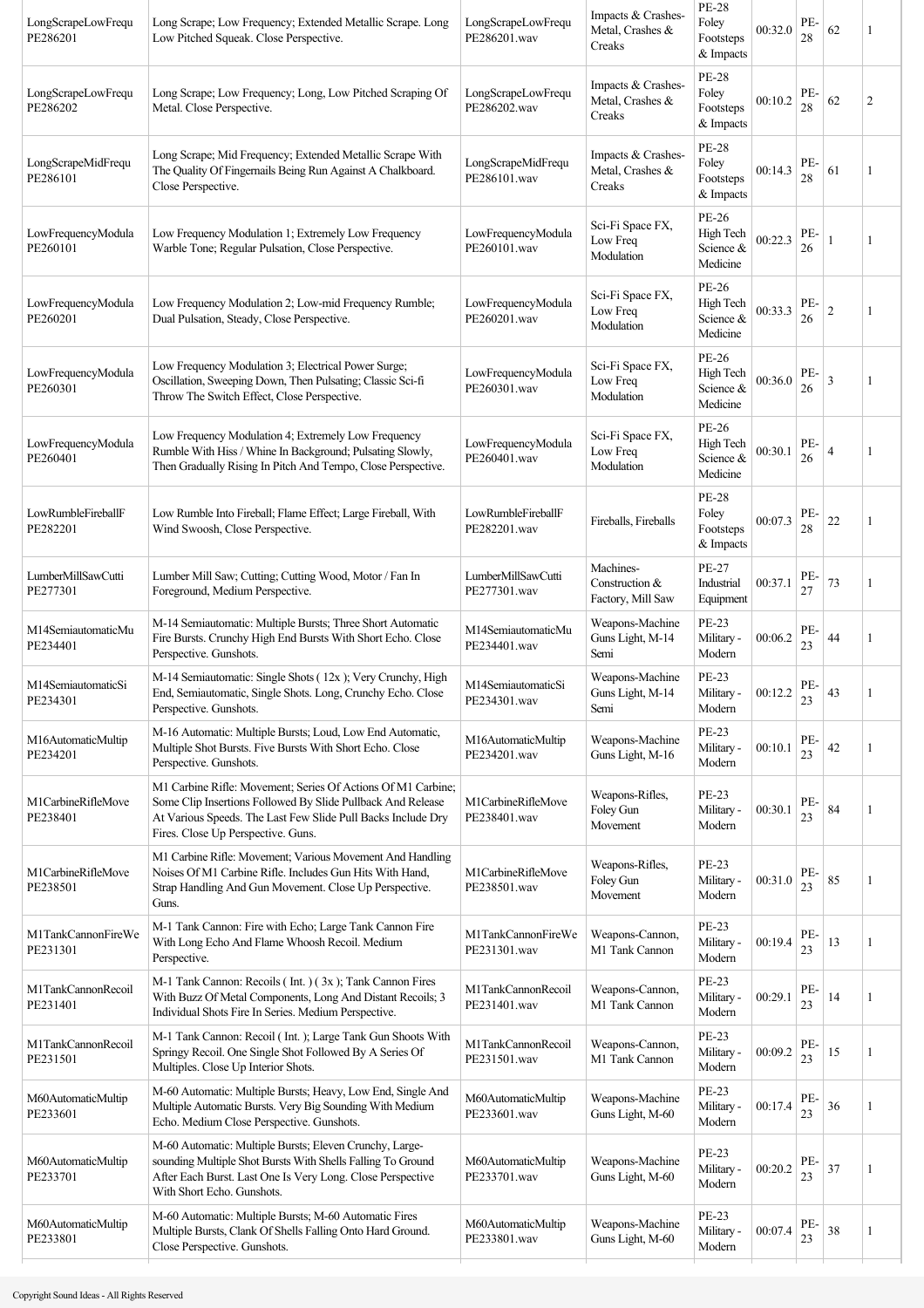| M60AutomaticMultip<br>PE233901 | M-60 Automatic: Multiple Bursts; M-60 Automatic Fires<br>Multiple Bursts, Clank Of Shells Falling Onto Hard Ground.<br>Close Perspective. Gunshots.                                                                | M60AutomaticMultip<br>PE233901.wav | Weapons-Machine<br>Guns Light, M-60     | PE-23<br>Military -<br>Modern               | 00:07.2 | PE-<br>23 | 39 | 1              |
|--------------------------------|--------------------------------------------------------------------------------------------------------------------------------------------------------------------------------------------------------------------|------------------------------------|-----------------------------------------|---------------------------------------------|---------|-----------|----|----------------|
| M60AutomaticMultip<br>PE234001 | M-60 Automatic: Multiple Bursts; M-60 Automatic Fires<br>Multiple Bursts, Clank Of Shells Falling Onto Hard Ground.<br>Close Perspective. Gunshots.                                                                | M60AutomaticMultip<br>PE234001.wav | Weapons-Machine<br>Guns Light, M-60     | PE-23<br>Military -<br>Modern               | 00:08.2 | PE-<br>23 | 40 | 1              |
| M60AutomaticSingle<br>PE234101 | M-60 Automatic: Single Burst; M-60 Automatic Fires Single<br>Burst Of Shots, Clank Of Shells Falling Onto Hard Ground.<br>Close Perspective. Gunshots.                                                             | M60AutomaticSingle<br>PE234101.wav | Weapons-Machine<br>Guns Light, M-60     | PE-23<br>Military -<br>Modern               | 00:06.1 | PE-<br>23 | 41 | 1              |
| M60BulletsImpactMe<br>PE236001 | M-60: Bullets Impact Metal (Multiple Bursts); M-60 Fires<br>Multiple Bursts That Impact Metal With Echo. Close<br>Perspective. Gunshots.                                                                           | M60BulletsImpactMe<br>PE236001.wav | Weapons-Machine<br>Guns Light, M-60     | PE-23<br>Military -<br>Modern               | 00:18.3 | PE-<br>23 | 60 | 1              |
| MacFloppyDiskDrive<br>PE262301 | Mac Floppy Disk Drive; Read / Write; Desktop Computer<br>Floppy Disk Drive; Computer Fan Idle / Floppy Insert / Read /<br>Write / Eject, Close Perspective.                                                        | MacFloppyDiskDrive<br>PE262301.wav | Computers & Beeps,<br>Mac Floppy Drive  | PE-26<br>High Tech<br>Science &<br>Medicine | 01:33.2 | PE-<br>26 | 23 |                |
| MacKeyboardCUTaps<br>PE262904  | Mac Keyboard 4; Desktop Keyboard; Numeric Keypad Entry,<br>Close Perspective.                                                                                                                                      | MacKeyboardCUTaps<br>PE262904.wav  | Computers & Beeps,<br>Mac Keyboard      | PE-26<br>High Tech<br>Science &<br>Medicine | 00:39.1 | PE-<br>26 | 29 | $\overline{4}$ |
| MacKeyboardSlowTyp<br>PE262903 | Mac Keyboard 3; Desktop Keyboard; Slow / Sporadic Typing,<br>Close Perspective.                                                                                                                                    | MacKeyboardSlowTyp<br>PE262903.wav | Computers & Beeps,<br>Mac Keyboard      | PE-26<br>High Tech<br>Science &<br>Medicine | 00:16.2 | PE-<br>26 | 29 | 3              |
| MacKeyboardTaps<br>PE262901    | Mac Keyboard 1; Desktop Keyboard; Tap Delete Key, Then<br>Spacebar, Close Perspective.                                                                                                                             | MacKeyboardTaps<br>PE262901.wav    | Computers & Beeps,<br>Mac Keyboard      | PE-26<br>High Tech<br>Science &<br>Medicine | 00:05.3 | PE-<br>26 | 29 | 1              |
| MacKeyboardTypeStd<br>PE262902 | Mac Keyboard 2; Desktop Keyboard; Rapid / Steady Typing,<br>Close Perspective.                                                                                                                                     | MacKeyboardTypeStd<br>PE262902.wav | Computers & Beeps,<br>Mac Keyboard      | PE-26<br>High Tech<br>Science &<br>Medicine | 00:44.2 | PE-<br>26 | 29 | $\overline{c}$ |
| MacMonitorOnOff<br>PE262601    | Mac Monitor; On / Off; Computer Monitor; Power On / Surge /<br>Static / Steady Fan And Hum / Power Off / Static, Close<br>Perspective. Video.                                                                      | MacMonitorOnOff<br>PE262601.wav    | Computers & Beeps,<br>Mac Monitor       | PE-26<br>High Tech<br>Science &<br>Medicine | 00:49.2 | PE-<br>26 | 26 | 1              |
| MacOnBootSteadyOff<br>PE261801 | Mac; On / Boot / Steady / Off; Desktop Computer; Power On /<br>Hard Drive And Fan Spin Up / Hard Drive Access / Steady Fan<br>Idle / Power Off / Hard Drive And Fan Spin Down, Close<br>Perspective.               | MacOnBootSteadyOff<br>PE261801.wav | Computers & Beeps,<br>Mac On            | PE-26<br>High Tech<br>Science &<br>Medicine | 01:06.0 | PE-<br>26 | 18 |                |
| MailboxOpencloseTh<br>PE250101 | Mailbox Open / Close; Three Slams And One Squeaky Close;<br>First Slam Hard And Hollow with Some Key Jitter, Second Slam<br>with Out Key Jitter, Third Slam Similar To Second Slam But<br>Slightly Harder, And Las | MailboxOpencloseTh<br>PE250101.wav | Household, Mail Box                     | PE-25<br>House -<br>Interior &<br>Exterior  | 00:09.3 | PE-<br>25 | 1  | 1              |
| MantleClockChimeMa<br>PE251501 | Mantel Clock; Chime; Mantel Clock Strikes 12- Standard<br>Musical Chime Series Into Strikes With Mechanical Clock<br>Winding Movement Followed By A Short Series Of Tick Tocks.<br>Close Perspective.              | MantleClockChimeMa<br>PE251501.wav | Clocks,<br>Mantel Chime 12<br>Hour      | PE-25<br>House -<br>Interior &<br>Exterior  | 00:41.3 | PE-<br>25 | 15 |                |
| MarchettiByLowHigh<br>PE212801 | Marchetti: By Low; High-rev Approach, Fast By And Medium<br>Low Away. Medium To Distant Perspective. Jet.                                                                                                          | MarchettiByLowHigh<br>PE212801.wav | Aircraft-Jet Military,<br>Marchetti     | PE-21<br>Aircraft -<br>Modern               | 00:29.0 | PE-<br>21 | 28 |                |
| MarchettiByLowRumb<br>PE212901 | Marchetti: By Low; Rumble And Low Whine, Approach, By<br>And Away. Jet.                                                                                                                                            | MarchettiByLowRumb<br>PE212901.wav | Aircraft-Jet Military,<br>Marchetti     | PE-21<br>Aircraft -<br>Modern               | 00:24.3 | PE-<br>21 | 29 |                |
| MarchettiByMediumD<br>PE212701 | Marchetti: By Medium; Distant Jet Approach With Rising Whine,<br>Extremely Fast By, Long Away. Medium To Distant Perspective.<br>Jet.                                                                              | MarchettiByMediumD<br>PE212701.wav | Aircraft-Jet Military,<br>Marchetti     | PE-21<br>Aircraft -<br>Modern               | 00:48.3 | PE-<br>21 | 27 | 1              |
| MarchettiSlowBySlo<br>PE211001 | Marchetti: Slow By; Slow Taxi By, High-pitched Engine At Low<br>Rpm. Close To Medium Perspective. Jet.                                                                                                             | MarchettiSlowBySlo<br>PE211001.wav | Aircraft-Jet Military,<br>Marchetti     | PE-21<br>Aircraft -<br>Modern               | 00:24.3 | PE-<br>21 | 10 | 1              |
| MarchettiSlowCircl<br>PE211101 | Marchetti: Slow Circle; Timbre Of Jet Changes With Direction<br>And Distance. Varies From Low-pitched Drone To Sharp,<br>Hissing Whine. Close To Medium Perspective. Jet.                                          | MarchettiSlowCircl<br>PE211101.wav | Aircraft-Jet Military,<br>Marchetti     | PE-21<br>Aircraft -<br>Modern               | 00:41.2 | PE-<br>21 | 11 | 1              |
| MarchettiTakeoffRu<br>PE211401 | Marchetti: Takeoff Runway; Whining Engine Taxi, Speed<br>Gradually Increases, Jets Ignite To Very Low Roar Of Takeoff,<br>Away. Close To Distant Perspective. Jet.                                                 | MarchettiTakeoffRu<br>PE211401.wav | Aircraft-Jet Military,<br>AV-8B Harrier | PE-21<br>Aircraft -<br>Modern               | 00:57.1 | PE-<br>21 | 14 | 1              |
| MauserRifleSingleS<br>PE233001 | Mauser Rifle: Single Shots with Slap back (3x); Three Single<br>Shots. Loud Sharp Shots With Heavy, Long Echo. Close Up<br>Perspective. Gunshots.                                                                  | MauserRifleSingleS<br>PE233001.wav | Weapons-Rifles,<br>Mauser               | PE-23<br>Military -<br>Modern               | 00:14.0 | PE-<br>23 | 30 | 1              |
|                                |                                                                                                                                                                                                                    |                                    |                                         |                                             |         |           |    |                |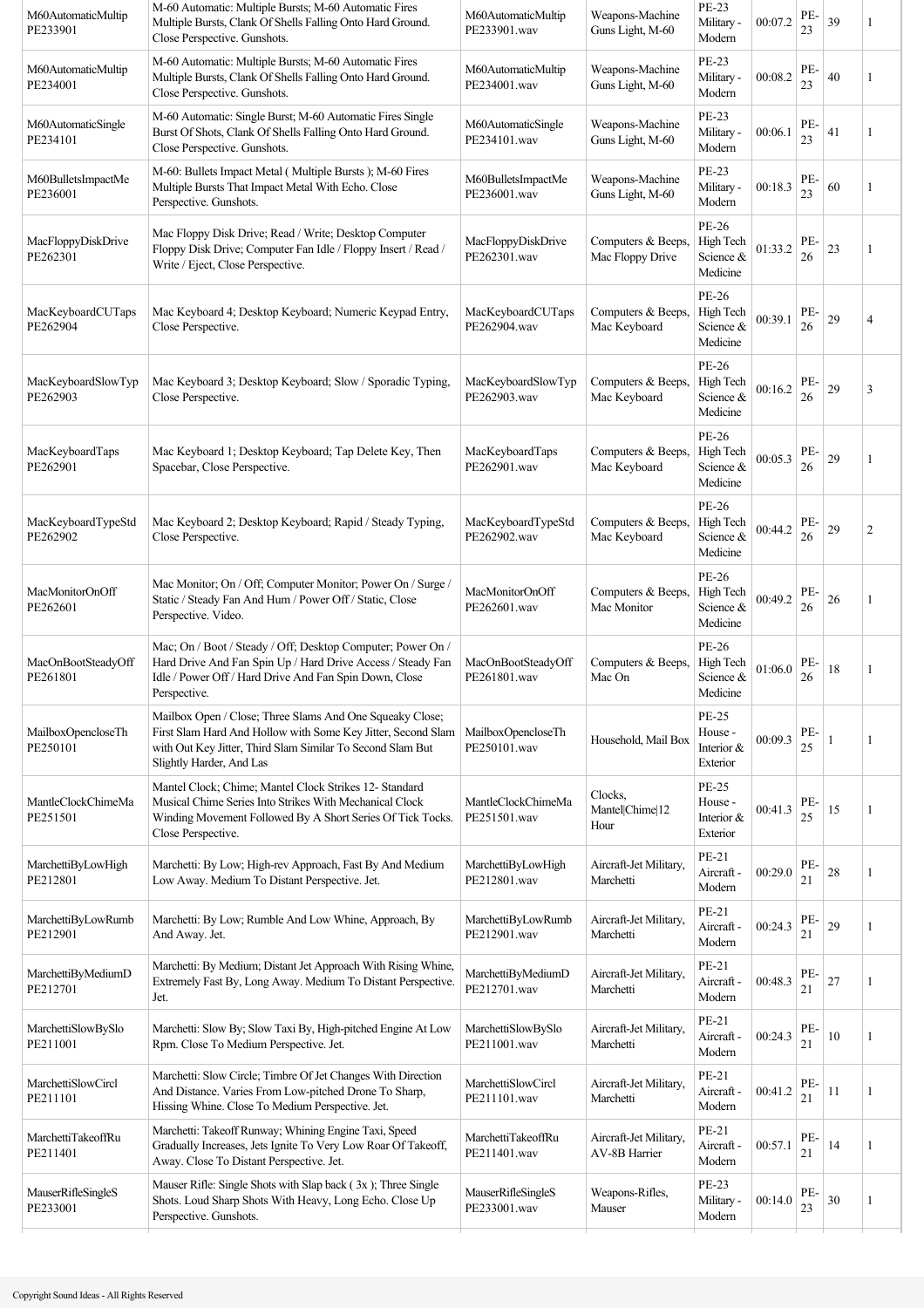| MechanicalHoistCha<br>PE276701 | Mechanical Hoist 1; Motor Noise, Chain Noise, Wood / Metal<br>Movement / Creaking, Close Perspective.                                                                               | MechanicalHoistCha<br>PE276701.wav | Machines-<br>Construction &<br>Factory, Hoist    | PE-27<br>Industrial<br>Equipment                | 00:24.0 | PE-<br>27 | 67             | 1              |
|--------------------------------|-------------------------------------------------------------------------------------------------------------------------------------------------------------------------------------|------------------------------------|--------------------------------------------------|-------------------------------------------------|---------|-----------|----------------|----------------|
| MechanicalHoistWat<br>PE276801 | Mechanical Hoist 2; Persons Moving Large Metal / Plastic<br>Drums; Water Sloshing, Mechanical Hoist, Close Perspective.                                                             | MechanicalHoistWat<br>PE276801.wav | Machines-<br>Construction &<br>Factory, Hoist    | <b>PE-27</b><br>Industrial<br>Equipment         | 00:49.3 | PE-<br>27 | 68             | 1              |
| MedicineCabinetCab<br>PE258101 | Medicine Cabinet; Cabinet Opens / Medicine Bottle Pulled Out<br>Of Cabinet With Pill Movements / Door Close. Medium<br>Perspective. Bathroom.                                       | MedicineCabinetCab<br>PE258101.wav | Household, Medicine   House -<br>Cabinet         | PE-25<br>Interior &<br>Exterior                 | 00:07.4 | PE-<br>25 | 81             |                |
| MediumCrashGlassMe<br>PE282801 | Medium Crash; Glass / Metal; Metal Based Explosion<br>Sweetener. Particle Debris Sprinkle At End. Close Perspective.                                                                | MediumCrashGlassMe<br>PE282801.wav | Explosion Debris,<br>Various                     | <b>PE-28</b><br>Foley<br>Footsteps<br>& Impacts | 00:04.4 | PE-<br>28 | $28\,$         | 1              |
| MediumCrashGlassMe<br>PE282802 | Medium Crash; Glass / Metal; Metal / Glass Impact Sweetener.<br>Two Sequential Medium Impacts Of Metal And Glass. Close<br>Perspective.                                             | MediumCrashGlassMe<br>PE282802.wav | Explosion Debris,<br>Various                     | <b>PE-28</b><br>Foley<br>Footsteps<br>& Impacts | 00:02.2 | PE-<br>28 | 28             | $\overline{2}$ |
| MediumCrashGlassMe<br>PE282901 | Medium Crash; Glass / Metal; Medium, Glass Impact With<br>Subtle Debris, Close Perspective.                                                                                         | MediumCrashGlassMe<br>PE282901.wav | Explosion Debris,<br>Various                     | <b>PE-28</b><br>Foley<br>Footsteps<br>& Impacts | 00:02.1 | PE-<br>28 | 29             | 1              |
| MediumCrashGlassMe<br>PE282902 | Medium Crash; Glass / Metal; Large Pane Of Glass Being<br>Broken; Shatter / Metallic Clunks, Close Perspective.                                                                     | MediumCrashGlassMe<br>PE282902.wav | Explosion Debris,<br>Various                     | <b>PE-28</b><br>Foley<br>Footsteps<br>& Impacts | 00:03.1 | PE-<br>28 | 29             | $\overline{c}$ |
| MediumCrashGlassMe<br>PE282903 | Medium Crash; Glass / Metal; Explosion With Wood And Glass<br>Debris; Close Perspective.                                                                                            | MediumCrashGlassMe<br>PE282903.wav | Explosion Debris,<br>Various                     | <b>PE-28</b><br>Foley<br>Footsteps<br>& Impacts | 00:04.1 | PE-<br>28 | 29             | 3              |
| MediumCrashGlassWo<br>PE283001 | Medium Crash; Glass / Wood; Medium, Wooden Impact With<br>Subtle Debris, Close Perspective.                                                                                         | MediumCrashGlassWo<br>PE283001.wav | Explosion Debris,<br>Various                     | <b>PE-28</b><br>Foley<br>Footsteps<br>& Impacts | 00:04.3 | PE-<br>28 | 30             | 1              |
| MediumCrashGlassWo<br>PE283002 | Medium Crash; Glass / Wood; Medium, Dull, Wooden Impact<br>With Glass Debris, Close Perspective.                                                                                    | MediumCrashGlassWo<br>PE283002.wav | Explosion Debris,<br>Various                     | <b>PE-28</b><br>Foley<br>Footsteps<br>& Impacts | 00:02.0 | PE-<br>28 | 30             | $\overline{2}$ |
| MediumCrashGlassWo<br>PE283003 | Medium Crash; Glass / Wood; Medium, Hollow, Wooden<br>Impact With Glass Debris, Close Perspective.                                                                                  | MediumCrashGlassWo<br>PE283003.wav | <b>Explosion Debris.</b><br>Various              | <b>PE-28</b><br>Foley<br>Footsteps<br>& Impacts | 00:02.1 | PE-<br>28 | $30\,$         | 3              |
| MediumCrashMetalli<br>PE286401 | Medium Crash; Metallic Crash. Clunky Armor Impact With High<br>Intermittent Bell-like-dings. Close Perspective.                                                                     | MediumCrashMetalli<br>PE286401.wav | Impacts & Crashes-<br>Metal, Crashes &<br>Creaks | <b>PE-28</b><br>Foley<br>Footsteps<br>& Impacts | 00:07.1 | PE-<br>28 | 64             |                |
| MediumCreakFallSlo<br>PE286901 | Medium Creak / Fall; Slowly Falling Wood Partition Creaks<br>With Rising Intensity Then Falls To The Ground With A Dull<br>Thud And Scatters Some Debris Around. Close Perspective. | MediumCreakFallSlo<br>PE286901.wav | Impacts & Crashes-<br>Wood, Various              | <b>PE-28</b><br>Foley<br>Footsteps<br>& Impacts | 00:07.0 | PE-<br>28 | 69             |                |
| MediumDebrisHeavyL<br>PE287005 | Medium Debris; Heavy, Loud Wooden Crash Followed By A<br>Barrage Of Falling Planks And Boards Which Slowly Dies<br>Down. Close Perspective.                                         | MediumDebrisHeavyL<br>PE287005.wav | Impacts & Crashes-<br>Wood, Various              | <b>PE-28</b><br>Foley<br>Footsteps<br>& Impacts | 00:07.0 | PE-<br>28 | 70             | 5              |
| MediumDebrisWoodDe<br>PE287004 | Medium Debris; Wood Debris Movement. Pile Of Medium Sized<br>Wood Planks Is Shuffled. Random Impacts. Close Perspective.                                                            | MediumDebrisWoodDe<br>PE287004.wav | Impacts & Crashes-<br>Wood, Various              | <b>PE-28</b><br>Foley<br>Footsteps<br>& Impacts | 00:04.4 | PE-<br>28 | 70             | $\overline{4}$ |
| MediumDebrisWoodDe<br>PE287006 | Medium Debris; Wood Debris Drop. Small Pile Of Wood Planks<br>Impacts As If Dropped. Two Drops In Succession. Close<br>Perspective.                                                 | MediumDebrisWoodDe<br>PE287006.wav | Impacts & Crashes-<br>Wood, Various              | <b>PE-28</b><br>Foley<br>Footsteps<br>& Impacts | 00:05.1 | PE-<br>28 | 70             | 6              |
| MediumDebrisWooden<br>PE287003 | Medium Debris; Wooden Crate Being Broken Into Pieces With<br>Cracks And Light Board Drops. Medium Perspective.                                                                      | MediumDebrisWooden<br>PE287003.wav | Impacts & Crashes-<br>Wood, Various              | <b>PE-28</b><br>Foley<br>Footsteps<br>& Impacts | 00:07.3 | PE-<br>28 | $70\,$         | 3              |
| MediumExplosionMed<br>PE280401 | Medium Explosion; Medium Explosion, Dry. Immediate<br>Concussive Explosion With Open Reverberant Low Frequency<br>Decay. Close Perspective                                          | MediumExplosionMed<br>PE280401.wav | Explosions, Medium<br>& Large                    | <b>PE-28</b><br>Foley<br>Footsteps<br>& Impacts | 00:08.2 | PE-<br>28 | $\overline{4}$ |                |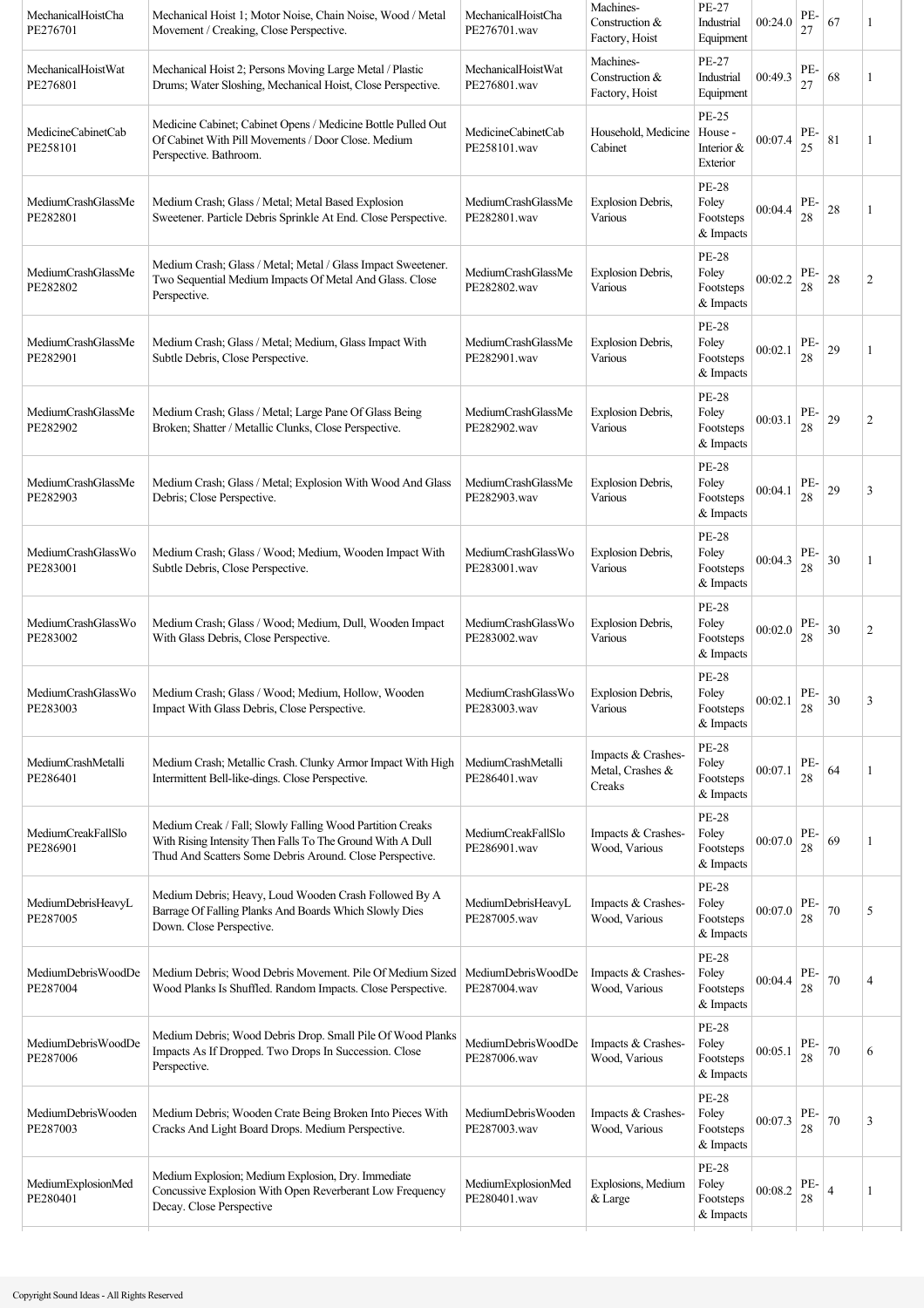| MediumExplosionSub<br>PE280501 | Medium Explosion; Subtle Impact; Shock Wave Explosion.<br>Slower Attack With Low Frequency Wash. Light Metal Debris<br>With Hot Wind / Fire Whoosh. | MediumExplosionSub<br>PE280501.wav | Explosion Debris,<br>Metal & Glass                       | <b>PE-28</b><br>Foley<br>Footsteps<br>& Impacts | 00:08.0 | PE-<br>28 | 5  | 1              |
|--------------------------------|-----------------------------------------------------------------------------------------------------------------------------------------------------|------------------------------------|----------------------------------------------------------|-------------------------------------------------|---------|-----------|----|----------------|
| MediumExplosionWFi<br>PE280301 | Medium Explosion with Fireball; Medium Explosion, Dry.<br>Concussive Explosion With Long Dry Decay. Close Perspective.                              | MediumExplosionWFi<br>PE280301.wav | Fireballs, Fireballs                                     | <b>PE-28</b><br>Foley<br>Footsteps<br>& Impacts | 00:11.0 | PE-<br>28 | 3  | 1              |
| MediumImpactMedium<br>PE287002 | Medium Impact; Medium, Hollow, Wooden Impact With Glass<br>Debris, Close Perspective.                                                               | MediumImpactMedium<br>PE287002.wav | Impacts & Crashes-<br>Wood, Various                      | <b>PE-28</b><br>Foley<br>Footsteps<br>& Impacts | 00:03.4 | PE-<br>28 | 70 | $\overline{2}$ |
| MediumImpactSmallE<br>PE287001 | Medium Impact; Small Explosion / Impact With Wooden Debris;<br>Close Perspective.                                                                   | MediumImpactSmallE<br>PE287001.wav | Impacts & Crashes-<br>Wood, Various                      | <b>PE-28</b><br>Foley<br>Footsteps<br>& Impacts | 00:02.2 | PE-<br>28 | 70 | 1              |
| MediumImpactWDebri<br>PE281001 | Medium Impact with Debris; Explosion With Glass And Metal<br>Debris; One Time, Close Perspective.                                                   | MediumImpactWDebri<br>PE281001.wav | Explosion Debris,<br>Metal & Glass                       | <b>PE-28</b><br>Foley<br>Footsteps<br>& Impacts | 00:04.0 | PE-<br>28 | 10 | 1              |
| MediumImpactWDebri<br>PE281002 | Medium Impact with Debris; Explosion With Glass And Metal<br>Debris; One Time, Close Perspective.                                                   | MediumImpactWDebri<br>PE281002.wav | Explosion Debris,<br>Metal & Glass                       | <b>PE-28</b><br>Foley<br>Footsteps<br>& Impacts | 00:05.4 | PE-<br>28 | 10 | $\overline{2}$ |
| MediumImpactWDebri<br>PE281003 | Medium Impact with Debris; Explosion With Glass And Metal<br>Debris; One Time, Close Perspective.                                                   | MediumImpactWDebri<br>PE281003.wav | Explosion Debris,<br>Metal & Glass                       | <b>PE-28</b><br>Foley<br>Footsteps<br>& Impacts | 00:01.4 | PE-<br>28 | 10 | 3              |
| MediumImpactWDebri<br>PE281004 | Medium Impact with Debris; Explosion With Glass And Metal<br>Debris; Close Perspective.                                                             | MediumImpactWDebri<br>PE281004.wav | <b>Explosion Debris,</b><br>Metal & Glass                | <b>PE-28</b><br>Foley<br>Footsteps<br>& Impacts | 00:04.0 | PE-<br>28 | 10 | 4              |
| MediumImpactWDebri<br>PE281005 | Medium Impact with Debris; Medium Explosion With Glass<br>Debris; One Time, Close Perspective.                                                      | MediumImpactWDebri<br>PE281005.wav | Explosion Debris,<br>Metal & Glass                       | <b>PE-28</b><br>Foley<br>Footsteps<br>& Impacts | 00:01.0 | PE-<br>28 | 10 | 5              |
| MediumPneumaticDri<br>PE278201 | Medium Pneumatic Drill; Spurts; Numerous Drill Bursts, Varying<br>Lengths, Air Release / Motor Spin, Medium Perspective.                            | MediumPneumaticDri<br>PE278201.wav | Construction &<br>Factory BGs,<br>Pneumatic Drill        | PE-27<br>Industrial<br>Equipment                | 00:18.3 | PE-<br>27 | 82 | 1              |
| MediumServoConstan<br>PE274701 | Medium Servo; Constant, Repeating, Motorized Air Compressor<br>Clicking, Close Perspective.                                                         | MediumServoConstan<br>PE274701.wav | Machines-Servos,<br>Servos                               | PE-27<br>Industrial<br>Equipment                | 00:16.1 | PE.<br>27 | 47 | 1              |
| MediumShatterDoubl<br>PE284001 | Medium Shatter; Double Hit; Medium Metal Impacts, Two<br>Sequentially. Light Metal / Aluminum With Glass. Close<br>Perspective.                     | MediumShatterDoubl<br>PE284001.wav | Impacts & Crashes-<br>Glass, Windows &<br>Mirrors        | PE-28<br>Foley<br>Footsteps<br>& Impacts        | 00:07.4 | PE-<br>28 | 40 |                |
| MediumShatterGlass<br>PE284101 | Medium Shatter; Glass Pane Drop; Large Pane Of Glass Being<br>Broken; Shatter / Metallic Clunks, Close Perspective.                                 | MediumShatterGlass<br>PE284101.wav | Impacts & Crashes-<br>Glass, Windows &<br>Mirrors        | <b>PE-28</b><br>Foley<br>Footsteps<br>& Impacts | 00:03.2 | PE-<br>28 | 41 |                |
| MediumShatterGlass<br>PE284102 | Medium Shatter; Glass Pane Drop; Large Pane Of Glass Being<br>Broken; Shatter / Metallic Clunks, Close Perspective.                                 | MediumShatterGlass<br>PE284102.wav | Impacts & Crashes-<br>Glass, Windows &<br><b>Mirrors</b> | <b>PE-28</b><br>Foley<br>Footsteps<br>& Impacts | 00:03.3 | PE-<br>28 | 41 | $\overline{2}$ |
| MediumShatterSafet<br>PE284301 | Medium Shatter; Safety Glass; Medium Sized Crash / Sheet Of<br>Glass Being Shattered; Close Perspective.                                            | MediumShatterSafet<br>PE284301.wav | Impacts & Crashes-<br>Glass, Windshield                  | <b>PE-28</b><br>Foley<br>Footsteps<br>& Impacts | 00:07.3 | PE-<br>28 | 43 | 1              |
| MediumShatterThick<br>PE283901 | Medium Shatter; Thick Glass; Medium Glass / Ceramic Shatter.<br>Close Perspective.                                                                  | MediumShatterThick<br>PE283901.wav | Impacts & Crashes-<br>Glass, Windows &<br><b>Mirrors</b> | <b>PE-28</b><br>Foley<br>Footsteps<br>& Impacts | 00:02.2 | PE-<br>28 | 39 | 1              |
| MediumShatterThick<br>PE283902 | Medium Shatter; Thick Glass; Crisp Ceramic Shatter With High<br>Piercing Glass. Medium, Close Perspective.                                          | MediumShatterThick<br>PE283902.wav | Impacts & Crashes-<br>Glass, Windows &<br><b>Mirrors</b> | <b>PE-28</b><br>Foley<br>Footsteps<br>& Impacts | 00:01.4 | PE-<br>28 | 39 | $\overline{c}$ |
| MediumShatterWindo<br>PE284201 | Medium Shatter; Window Pane; Medium Sized Sheet Of Glass<br>Being Shattered; Close Perspective.                                                     | MediumShatterWindo<br>PE284201.wav | Impacts & Crashes-<br>Glass, Windows &<br><b>Mirrors</b> | <b>PE-28</b><br>Foley<br>Footsteps<br>& Impacts | 00:03.4 | PE-<br>28 | 42 | 1              |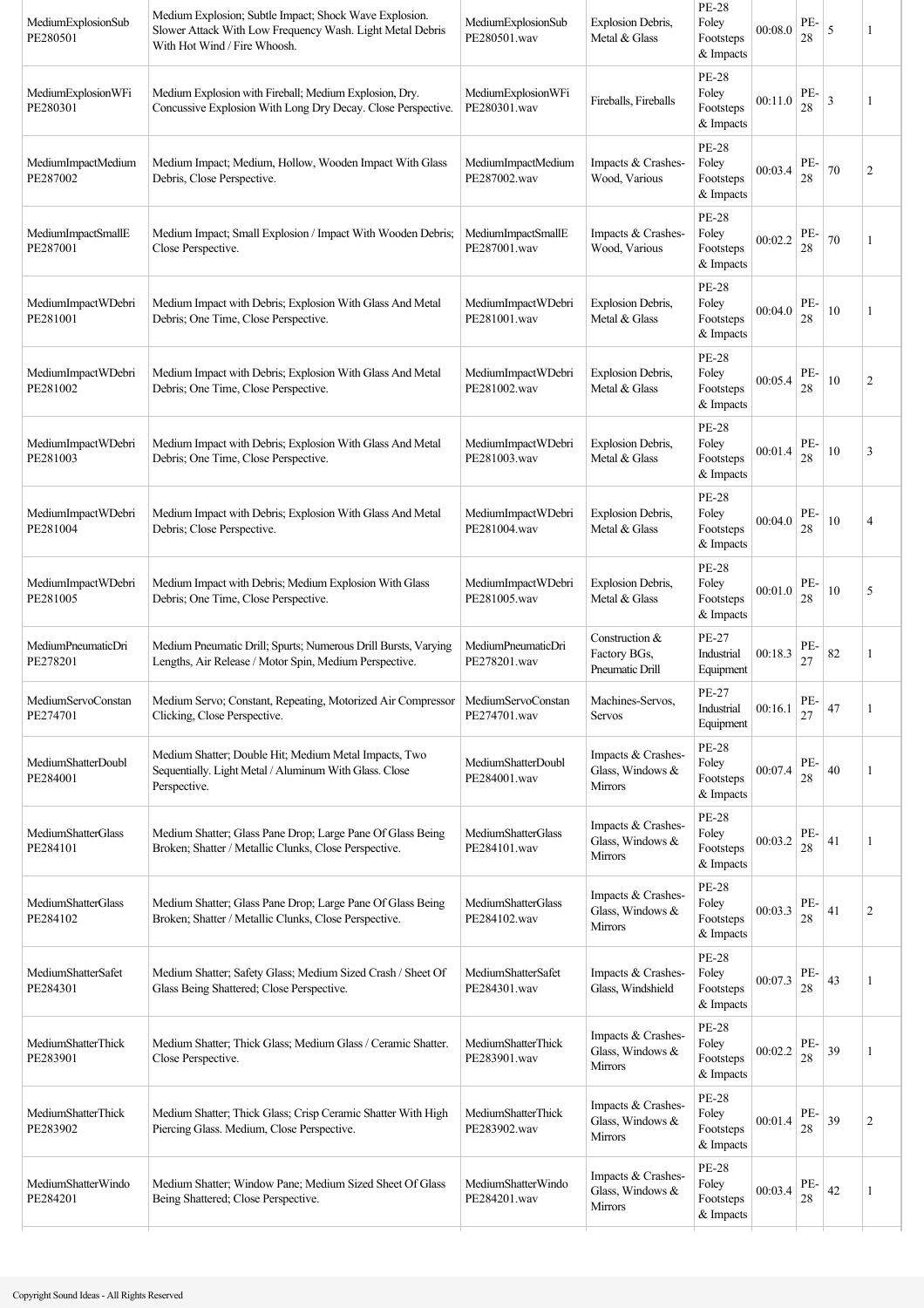| MediumShatterWindo<br>PE284202 | Medium Shatter; Window Pane; Large Sheet Of Glass Being<br>Shattered; Close Perspective.                                                                                                                   | MediumShatterWindo<br>PE284202.wav        | Impacts & Crashes-<br>Glass, Windows &<br><b>Mirrors</b> | <b>PE-28</b><br>Foley<br>Footsteps<br>& Impacts     | 00:02.1 | PE-<br>28 | 42     | $\overline{2}$ |
|--------------------------------|------------------------------------------------------------------------------------------------------------------------------------------------------------------------------------------------------------|-------------------------------------------|----------------------------------------------------------|-----------------------------------------------------|---------|-----------|--------|----------------|
| MediumSingleCannon<br>PE240601 | Medium Single Cannon Fire (4x); Four Separate Cannon Fires.<br>Mid-sized Cannon With Long Echo. Medium Close Perspective.                                                                                  | MediumSingleCannon<br>PE240601.wav        | Weapons-Cannon,<br>Historical                            | PE-24<br>Military -<br>Historical                   | 00:16.3 | PE-<br>24 | 6      | 1              |
| MediumSingleCannon<br>PE240701 | Medium Single Cannon Fire (4x); Four Separate Cannon Fires.<br>High Pitch, Small Cannon Quality With Very Short Echo. Close<br>Up Perspective.                                                             | MediumSingleCannon<br>PE240701.wav        | Weapons-Cannon,<br>Historical                            | PE-24<br>Military -<br>Historical                   | 00:16.3 | PE-<br>24 |        | 1              |
| MediumSnapSharpQui<br>PE287103 | Medium Snap; Sharp, Quick Splintery Crack Of A Large Piece<br>Of Wood. Close Perspective.                                                                                                                  | MediumSnapSharpQui<br>PE287103.wav        | Impacts & Crashes-<br>Wood, Various                      | <b>PE-28</b><br>Foley<br>Footsteps<br>& Impacts     | 00:02.0 | PE-<br>28 | 71     | 3              |
| MediumSnapSingleMe<br>PE287101 | Medium Snap; Single Medium Sized Wood Break. Wood Is<br>Broken / Ripped, Not Impacted. Close Perspective.                                                                                                  | MediumSnapSingleMe<br>PE287101.wav        | Impacts & Crashes-<br>Wood, Various                      | <b>PE-28</b><br>Foley<br>Footsteps<br>& Impacts     | 00:01.4 | PE-<br>28 | 71     | 1              |
| MediumSnapWoodSnap<br>PE287102 | Medium Snap; Wood Snap. Chair-like Break With Many<br>Elements Snapping Together. Close Perspective.                                                                                                       | MediumSnapWoodSnap<br>PE287102.wav        | Impacts & Crashes-<br>Wood, Various                      | <b>PE-28</b><br>Foley<br>Footsteps<br>& Impacts     | 00:01.3 | PE-<br>28 | 71     | $\overline{2}$ |
| MetalCreakDebrisEx<br>PE285301 | Metal Creak / Debris; Extended Metallic Impacts; Clunks /<br>Clanks, Close Perspective.                                                                                                                    | <b>MetalCreakDebrisEx</b><br>PE285301.wav | Impacts & Crashes-<br>Metal, Crashes &<br>Creaks         | <b>PE-28</b><br>Foley<br>Footsteps<br>& Impacts     | 00:13.0 | PE-<br>28 | 53     | 1              |
| MetalCreakStressMe<br>PE285401 | Metal Creak / Stress; Metallic Impacts; Clunks, Clanks Of<br>Various Sized Metal Pieces Being Dropped. Close Perspective.                                                                                  | MetalCreakStressMe<br>PE285401.wav        | Impacts & Crashes-<br>Metal, Crashes &<br>Creaks         | <b>PE-28</b><br>Foley<br>Footsteps<br>& Impacts     | 00:08.2 | PE-<br>28 | 54     | 1              |
| MetalDebrisStressC<br>PE284901 | Metal Debris And Stress / Creak / Debris; Continuous Montage<br>Of Creaks, Rattles And Thuds With Light Wind Rushes. Medium<br>Perspective.                                                                | MetalDebrisStressC<br>PE284901.wav        | Impacts & Crashes-<br>Metal, Crashes &<br>Creaks         | <b>PE-28</b><br>Foley<br>Footsteps<br>& Impacts     | 00:27.0 | PE-<br>28 | 49     |                |
| MetalDebrisStressC<br>PE285001 | Metal Debris And Stress / Creak / Debris; Metal Debris<br>Tumbling Continuously With Loud, High Pitched Screeches.<br>Close Perspective.50                                                                 | MetalDebrisStressC<br>PE285001.wav        | Impacts & Crashes-<br>Metal, Crashes &<br>Creaks         | <b>PE-28</b><br>Foley<br>Footsteps<br>& Impacts     | 00:14.3 | PE-<br>28 | 50     |                |
| MetalDebrisStressC<br>PE285101 | Metal Debris Stress / Creak; Extended Metallic Crashes And<br>Clangs With Some Glass Debris. Close Perspective.                                                                                            | MetalDebrisStressC<br>PE285101.wav        | Impacts & Crashes-<br>Metal, Crashes &<br>Creaks         | <b>PE-28</b><br>Foley<br>Footsteps<br>& Impacts     | 00:18.1 | PE-<br>28 | 51     |                |
| MetalOnGrinderSton<br>PE278401 | Metal On Grinder; Metal Grinding Against Machine Spun Stone<br>Wheel; Motor / Fan Noise, Medium Perspective.                                                                                               | MetalOnGrinderSton<br>PE278401.wav        | Construction &<br>Factory BGs, Metal<br>Grinder          | <b>PE-27</b><br>Industrial<br>Equipment             | 00:31.1 | PE-<br>27 | 84     | 1              |
| MetalPanScrapingMe<br>PE255001 | Metal Pan; Scraping; Metal Pan Being Scraped With Utensil.<br>Medium Close Perspective. Kitchen.                                                                                                           | MetalPanScrapingMe<br>PE255001.wav        | Household, Metal<br>Pan                                  | <b>PE-25</b><br>House -<br>Interior $&$<br>Exterior | 00:12.1 | PE-<br>25 | $50\,$ | 1              |
| MetalRattleSteadyM<br>PE285201 | Metal Rattle; Steady; Metallic Rattle, Hollow, Medium. Trash<br>Can Drag Type Clank-rattles. Close Perspective.                                                                                            | MetalRattleSteadyM<br>PE285201.wav        | Impacts & Crashes-<br>Metal, Crashes &<br>Creaks         | <b>PE-28</b><br>Foley<br>Footsteps<br>& Impacts     | 00:12.4 | PE-<br>28 | 52     | 1              |
| Microwave1DoorOpen<br>PE253901 | Microwave 1; Door Open / Close Three Times. Close<br>Perspective. Kitchen, Oven.                                                                                                                           | Microwave1DoorOpen<br>PE253901.wav        | Household,<br>Microwave                                  | <b>PE-25</b><br>House -<br>Interior $&$<br>Exterior | 00:10.3 | PE-<br>25 | 39     | 1              |
| Microwave2Microwav<br>PE253902 | Microwave 2; Microwave Beeps Once, Twice, And Then Three<br>Times. Close Perspective Kitchen, Oven.                                                                                                        | Microwave2Microwav<br>PE253902.wav        | Household,<br>Microwave                                  | <b>PE-25</b><br>House -<br>Interior &<br>Exterior   | 00:03.1 | PE-<br>25 | 39     | $\overline{c}$ |
| Microwave3Microwav<br>PE253903 | Microwave 3; Microwave On / Off; Begins With Several Beeps,<br>Turns On, And Then Beeps Three More Times (With The<br>Machine Turning Off On The Third Beep ). Medium Close<br>Perspective. Kitchen, Oven. | Microwave3Microwav<br>PE253903.wav        | Household,<br>Microwave                                  | <b>PE-25</b><br>House -<br>Interior &<br>Exterior   | 00:28.2 | PE-<br>25 | 39     | 3              |
| Mini14Automaticsil<br>PE234701 | Mini-14 Automatic (Silenced): Single Burst; One Short,<br>Silenced Burst Of Automatic Fire. Subsonic Rounds Could<br>Sound Like Distant Burst. Close Up Perspective. Gunshots.                             | Mini14Automaticsil<br>PE234701.wav        | Weapons-Machine<br>Guns Light, Mini-14<br>Automatic      | <b>PE-23</b><br>Military -<br>Modern                | 00:06.2 | PE-<br>23 | 47     | 1              |
| Mini14Automaticsil<br>PE234801 | Mini-14 Automatic (Silenced): Multiple Bursts; Heavy, Low<br>End, Rapid Fire Bursts. Some Audible Impacts And Ricochet.<br>Close Up Perspective Gunshots.                                                  | Mini14Automaticsil<br>PE234801.wav        | Weapons-Machine<br>Guns Light, Mini-14<br>Automatic      | PE-23<br>Military -<br>Modern                       | 00:08.0 | PE-<br>23 | 48     | 1              |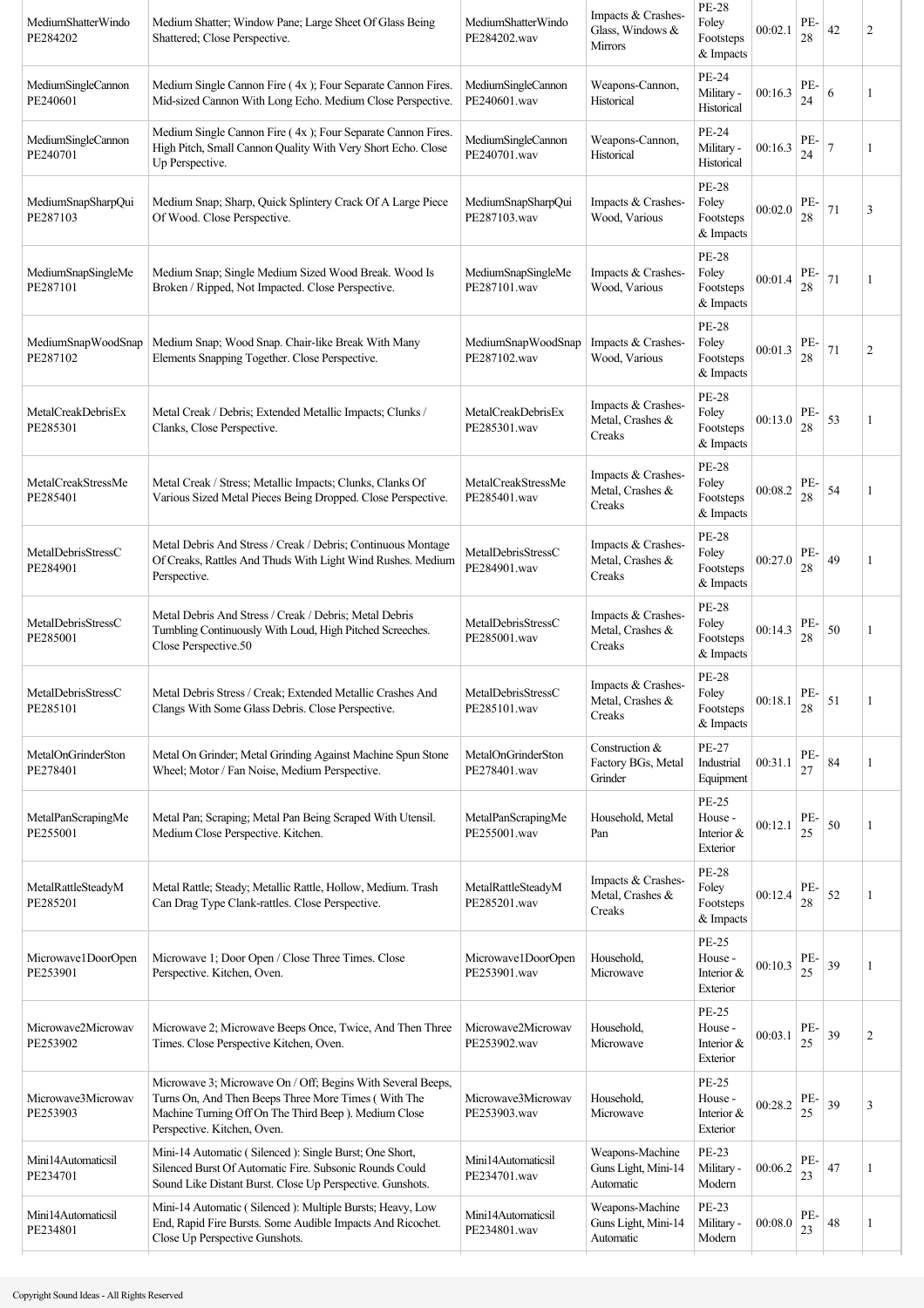| Mini14AutomaticSin<br>PE234501 | Mini-14 Automatic: Single Shot (3x); Mini-14 Automatic Fires<br>Three Individual Shots, Long Echo Tail On Each Shot. Medium<br>Perspective. Gunshots.                                                                       | Mini14AutomaticSin<br>PE234501.wav | Weapons-Machine<br>Guns Light, Mini-14<br>Automatic       | PE-23<br>Military -<br>Modern                   | 00:13.4 | PE-<br>23 | 45 | 1              |
|--------------------------------|-----------------------------------------------------------------------------------------------------------------------------------------------------------------------------------------------------------------------------|------------------------------------|-----------------------------------------------------------|-------------------------------------------------|---------|-----------|----|----------------|
| Mini14AutomaticSin<br>PE234601 | Mini-14 Automatic: Single Burst; One, Lengthy, Rapid Fire<br>Burst. Heavy Shots With Shells Falling At End Of Burst. No<br>Echo. Close Up Perspective. Gunshots.                                                            | Mini14AutomaticSin<br>PE234601.wav | Weapons-Machine<br>Guns Light, Mini-14<br>Automatic       | <b>PE-23</b><br>Military -<br>Modern            | 00:06.2 | PE-<br>23 | 46 | 1              |
| Mini14BulletsImpac<br>PE236101 | Mini-14: Bullets Impact Metal (Single Burst); One Long Burst<br>Of Silenced Automatic Fire Into Metal. Some Gun Noise Audible<br>With Low Pitch Impacts. Close Perspective On Metal Target.<br>Gunshots.                    | Mini14BulletsImpac<br>PE236101.wav | Bullet-Impacts,<br>Metal                                  | PE-23<br>Military -<br>Modern                   | 00:06.2 | PE-<br>23 | 61 |                |
| Mini14BulletsImpac<br>PE236201 | Mini-14: Bullets Impact Metal (Multiple Bursts); Four Single,<br>Silenced Rounds Shot At Metal. Some Gun Noise Audible With<br>Very Good, Deep Impact And Some Ricochet. Close Up<br>Perspective On Metal Target. Gunshots. | Mini14BulletsImpac<br>PE236201.wav | Bullet-Impacts,<br>Metal                                  | PE-23<br>Military -<br>Modern                   | 00:10.3 | PE-<br>23 | 62 | 1              |
| Mini14MagazineInse<br>PE238601 | Mini-14: Magazine Insert; Single Insertion Of Magazine Into Mini<br>14 Automatic Rifle. Includes Insertion And Slide Pull Back.<br>Close Up Perspective. Guns.                                                              | Mini14MagazineInse<br>PE238601.wav | Weapons-Rifles,<br>Mini 14                                | PE-23<br>Military -<br>Modern                   | 00:06.2 | PE-<br>23 | 86 | 1              |
| Mini14SlidePulldry<br>PE238701 | Mini-14: Slide Pull / Dry Fire; Series Of Slide-dry Fires Of A<br>Mini 14 Automatic Rifle. Three Pull Backs Of Slide To Chamber<br>Round With Resulting Dry Fire. Close Perspective. Guns.                                  | Mini14SlidePulldry<br>PE238701.wav | Weapons-Rifles,<br>Mini 14                                | PE-23<br>Military -<br>Modern                   | 00:08.0 | PE-<br>23 | 87 | 1              |
| Mini14StockFoldTwo<br>PE238801 | Mini-14: Stock Fold; Two Fold And Unfolds Of Wire Stock On<br>Mini 14 Automatic Rifle. Medium Distant Perspective. Guns.                                                                                                    | Mini14StockFoldTwo<br>PE238801.wav | Weapons-Rifles,<br>Mini 14                                | PE-23<br>Military -<br>Modern                   | 00:06.1 | PE-<br>23 | 88 |                |
| ModemConnect144Bps<br>PE263701 | Modem Connect 1; 14, 400 Bps Modem Connect; Telephone<br>Rings / Line Noise / Modem Connect. Computer.                                                                                                                      | ModemConnect144Bps<br>PE263701.wav | Computers & Beeps,<br>Modem                               | PE-26<br>High Tech<br>Science &<br>Medicine     | 00:23.3 | PE-<br>26 | 37 | 1              |
| ModemConnect960Bps<br>PE263702 | Modem Connect 2; 9, 600 Bps Modem Connect; Telephone<br>Rings / Line Noise / Modem Connect. Computer.                                                                                                                       | ModemConnect960Bps<br>PE263702.wav | Computers & Beeps,<br>Modem                               | PE-26<br>High Tech<br>Science &<br>Medicine     | 00:14.4 | PE-<br>26 | 37 | $\overline{c}$ |
| MolotovCocktailThr<br>PE280101 | Molotov Cocktail Throw; Explosion; Panning Flame Whoosh<br>With Resulting Explosion / Debris. Medium Single Source Flame<br>Whoosh, Right To Left, Followed By Thunderous Metal / Glass /<br>Fire Explosion. Close P        | MolotovCocktailThr<br>PE280101.wav | Explosion Debris,<br>Various                              | <b>PE-28</b><br>Foley<br>Footsteps<br>& Impacts | 00:08.0 | PE-<br>28 | 1  | 1              |
| Mopping1ConstantWe<br>PE256201 | Mopping 1; Constant Wet Squishing And Rubbing Movements.<br>Close Perspective. Cleaning Floor.                                                                                                                              | Mopping1ConstantWe<br>PE256201.wav | Household, Mopping                                        | PE-25<br>House -<br>Interior &<br>Exterior      | 00:22.2 | PE-<br>25 | 62 | 1              |
| Mopping2MopBeingFl<br>PE256202 | Mopping 2; Mop Being Flung To Wring Out Water; Several<br>Hard Hit-like Flings. Close Perspective. Cleaning Floor.                                                                                                          | Mopping2MopBeingFl<br>PE256202.wav | Household, Mopping                                        | PE-25<br>House -<br>Interior &<br>Exterior      | 00:18.4 | PE-<br>25 | 62 | $\overline{c}$ |
| MouseClicksMulti<br>PE262801   | Mouse Clicks 1; Mouse Computer Input Device; Various Clicks,<br>Close Perspective.                                                                                                                                          | MouseClicksMulti<br>PE262801.wav   | Computers & Beeps,<br>Mouse                               | PE-26<br>High Tech<br>Science &<br>Medicine     | 00:14.4 | PE-<br>26 | 28 | 1              |
| MouseClicksTrackBl<br>PE262802 | Mouse Clicks 2; Trackball Computer Input Device; Various<br>Clicks, Close Perspective.                                                                                                                                      | MouseClicksTrackBl<br>PE262802.wav | Computers & Beeps,<br>Mouse                               | PE-26<br>High Tech<br>Science &<br>Medicine     | 00:15.1 | PE-<br>26 | 28 | 2              |
| MultipleCrunchyFis<br>PE247401 | Multiple Crunchy Fist Impacts; Four Wet, Juicy, Deep Thud<br>Impacts Preceded By Low Pitched Swishes. Close Perspective.<br>Punches.                                                                                        | MultipleCrunchyFis<br>PE247401.wav | Impacts & Crashes-<br>Fights, Punches<br>Kicks Hits Bones | PE-24<br>Military -<br>Historical               | 00:06.0 | PE-<br>24 | 74 |                |
| MultipleSingleBull<br>PE236501 | Multiple Single Bullet Ricochets; Many Awesome Ricochets And<br>Bullet Whiz Bys, Some With Impact Or Debris Fall. Close Up<br>Panned And Doppler Bys. Gunshots.                                                             | MultipleSingleBull<br>PE236501.wav | Bullet-Bys & Riccos,<br>Riccos                            | PE-23<br>Military -<br>Modern                   | 00:35.4 | PE-<br>23 | 65 | 1              |
| MusketSingleFire<br>PE241101   | Musket: Single Fire (2x); Two Shots Fired By Charleville<br>Musket. Boomy, Low End Shots. First Shot Ricochets. Close<br>Up Perspective. Gunshots.                                                                          | MusketSingleFire<br>PE241101.wav   | Weapons-Ancient,<br>Musket                                | PE-24<br>Military -<br>Historical               | 00:09.2 | PE-<br>24 | 11 | 1              |
| MusketSingleFireSi<br>PE241201 | Musket: Single Fire; Single Shot Of Musket Fire. Crunchy, High<br>Pitched Slightly Muted Sounding Shots At Medium Close<br>Perspective. Gunshots.                                                                           | MusketSingleFireSi<br>PE241201.wav | Weapons-Ancient,<br>Musket                                | PE-24<br>Military -<br>Historical               | 00:06.0 | PE-<br>24 | 12 | 1              |
| MusketSinglemultip<br>PE241301 | Musket: Single / Multiple Fire; Single And Multiple Shot Takes<br>Of Alibi Musket. One Single, Heavy, Low End Shot Followed<br>By Shots Of Several Muskets Fired Simultaneously. Close<br>Perspective. Gunshots.            | MusketSinglemultip<br>PE241301.wav | Weapons-Ancient,<br>Musket                                | PE-24<br>Military -<br>Historical               | 00:08.1 | PE-<br>24 | 13 | 1              |
| NonpuncturedLongbo<br>PE241901 | Non-punctured Long bolt Crossbow Arrow: By; Three Very<br>Fast Arrow Bys Shot From Crossbow. Smooth, Low Pitched<br>Bys. Close Perspective.                                                                                 | NonpuncturedLongbo<br>PE241901.wav | Weapons-Ancient,<br>Bow & Arrow                           | PE-24<br>Military -<br>Historical               | 00:06.2 | PE-<br>24 | 19 |                |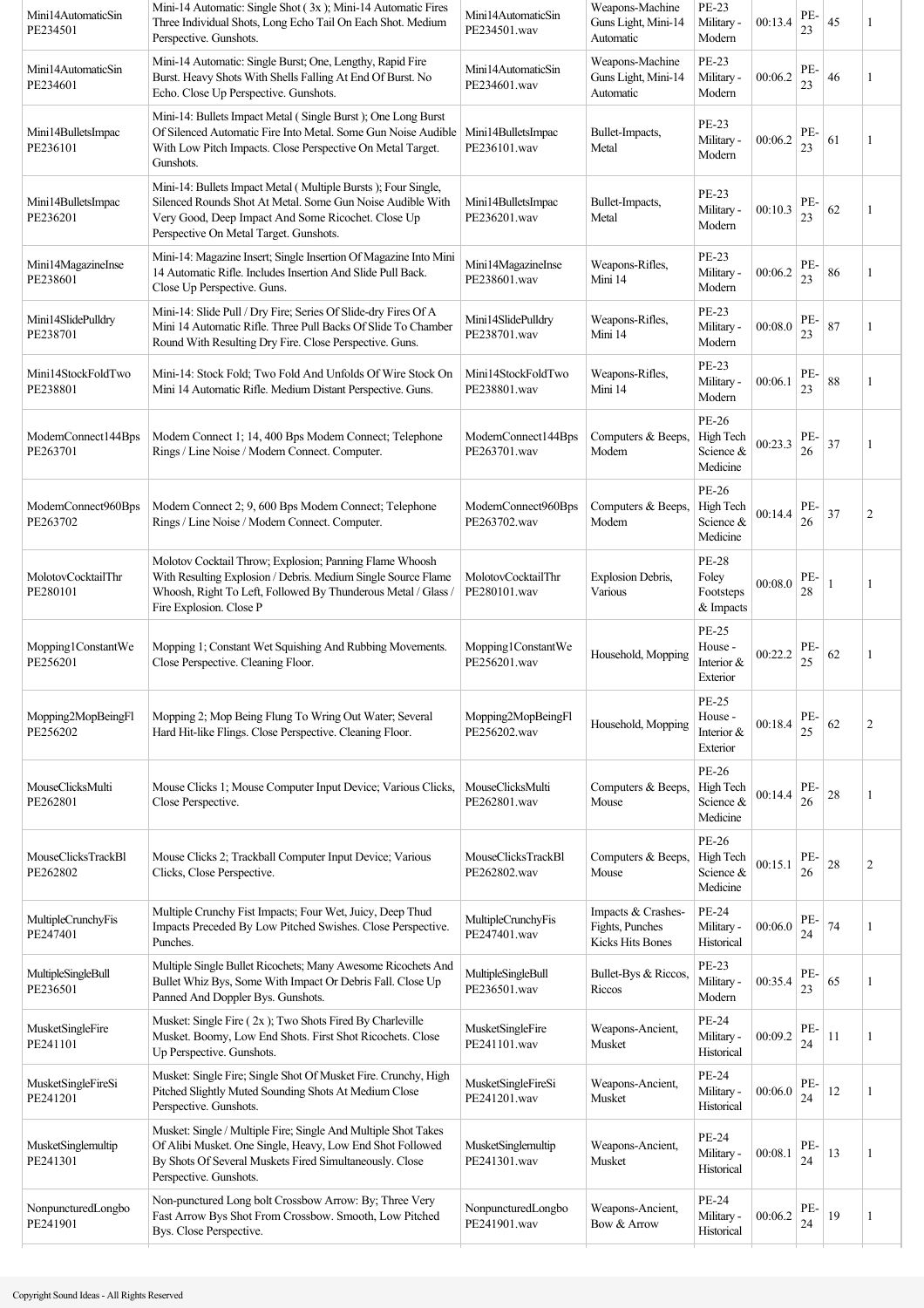| NonpuncturedShortb<br>PE242001 | Non-punctured Short bolt Crossbow Arrow: By; Three Fast Bys<br>Of Arrows Shot From Crossbow. Smooth, Medium Low<br>Pitched Left To Right Arrow Bys. Close Perspective.                                     | NonpuncturedShortb<br>PE242001.wav | Weapons-Ancient,<br>Bow & Arrow                              | <b>PE-24</b><br>Military -<br>Historical          | 00:06.0 | PE-<br>24 | 20 |                |
|--------------------------------|------------------------------------------------------------------------------------------------------------------------------------------------------------------------------------------------------------|------------------------------------|--------------------------------------------------------------|---------------------------------------------------|---------|-----------|----|----------------|
| NonserratedFlufluA<br>PE241501 | Non-serrated Flu-flu Arrow: By; Single, Fast By Of Arrow Shot<br>From A Longbow. Right To Left, Semi-rough Texture, Medium<br>Low Pitched Pass At Close Perspective.                                       | NonserratedFlufluA<br>PE241501.wav | Weapons-Ancient,<br>Bow & Arrow                              | PE-24<br>Military -<br>Historical                 | 00:06.3 | PE-<br>24 | 15 | 1              |
| OilPumpMotorFanNoi<br>PE278601 | Oil Pump; Oil Pump; Motor / Fan Noises, Rhythmic Squeak /<br>Pumping Sound, Chain Noise, Medium Perspective.                                                                                               | OilPumpMotorFanNoi<br>PE278601.wav | Machines-<br>Construction &<br>Factory, Oil Pump             | PE-27<br>Industrial<br>Equipment                  | 01:01.1 | PE-<br>27 | 86 |                |
| OilRigWChainMoveme<br>PE278501 | Oil Rig with Chain Movement; Oil Rig; Loud, Echoing Chain<br>Movement, Background Motor Hum, Air Release, Close<br>Perspective.                                                                            | OilRigWChainMoveme<br>PE278501.wav | Machines-<br>Construction &<br>Factory, Oil Derricks         | PE-27<br>Industrial<br>Equipment                  | 00:32.4 | PE-<br>27 | 85 |                |
| OilTankerDeliveryO<br>PE271201 | Oil Tanker; Delivery; Oil Truck Rig Ambience; Horn Honk /<br>Brake Air Releases / Hollow Chain Clanks / Chain Movement,<br>Close Perspective.                                                              | OilTankerDeliveryO<br>PE271201.wav | Vehicle-Trucks.<br>Semi Trucks Fuel<br><b>Trucks Various</b> | PE-27<br>Industrial<br>Equipment                  | 00:41.2 | PE-<br>27 | 12 |                |
| OvenDoorOpencloseO<br>PE253401 | Oven Door; Open / Close; Oven Door Open / Close (Twice).<br>Second Time Opens Halfway And Slams Closed Quickly. Close<br>Perspective. Kitchen, Restaurant.                                                 | OvenDoorOpencloseO<br>PE253401.wav | Household,<br>Appliances                                     | <b>PE-25</b><br>House -<br>Interior &<br>Exterior | 00:09.3 | PE-<br>25 | 34 |                |
| OverheadStoveFanOv<br>PE253601 | Overhead Stove Fan; Oven Hood Ventilator Fan; On Click<br>Followed By A Long Hum-like Spin Into An Off Click. Kitchen,<br>Restaurant.                                                                      | OverheadStoveFanOv<br>PE253601.wav | Household, Fans                                              | <b>PE-25</b><br>House -<br>Interior &<br>Exterior | 00:31.3 | PE-<br>25 | 36 |                |
| OxygenTankRelease<br>PE267801  | Oxygen Tank; Repeated Long Oxygen Releases With Click,<br>Close Perspective.                                                                                                                               | OxygenTankRelease<br>PE267801.wav  | Hospital Equipment,<br>Oxygen Tank                           | PE-26<br>High Tech<br>Science &<br>Medicine       | 00:14.4 | PE-<br>26 | 78 | 1              |
| OxygenTankReleases<br>PE265401 | Oxygen Tank; Releases 1; Five Oxygen Tank Releases With<br>Tank Reverberations; Varying Lengths, Close Perspective.<br>Pressurized Gas.                                                                    | OxygenTankReleases<br>PE265401.wav | Air & Steam,<br>Oxygen Tank                                  | PE-26<br>High Tech<br>Science &<br>Medicine       | 00:16.1 | PE-<br>26 | 54 |                |
| OxygenTankReleases<br>PE265402 | Oxygen Tank; Releases 2; Four Long, Slowly Tapering Oxygen<br>Release; Close Perspective. Pressurized Gas.                                                                                                 | OxygenTankReleases<br>PE265402.wav | Air & Steam,<br>Oxygen Tank                                  | PE-26<br>High Tech<br>Science &<br>Medicine       | 00:57.4 | PE-<br>26 | 54 | $\overline{c}$ |
| OxygenTankReleases<br>PE265403 | Oxygen Tank; Releases 3; One Long, Oxygen Tank Release;<br>Turn On / Gas Hiss / Turn Off, Close Perspective. Pressurized<br>Gas.                                                                           | OxygenTankReleases<br>PE265403.wav | Air & Steam,<br>Oxygen Tank                                  | PE-26<br>High Tech<br>Science &<br>Medicine       | 00:38.3 | PE-<br>26 | 54 | 3              |
| OxygenTankReleases<br>PE265404 | Oxygen Tank; Releases 4; Two Long, Slow Oxygen Tank Fills;<br>With Tank Ringing, Slight Gas Hiss In Background, Close<br>Perspective. Pressurized Gas.                                                     | OxygenTankReleases<br>PE265404.wav | Air & Steam,<br>Oxygen Tank                                  | $PE-26$<br>High Tech<br>Science &<br>Medicine     | 00:12.4 | PE-<br>26 | 54 | 4              |
| PcFloppyDiskDrive<br>PE262401  | PC Floppy Disk Drive; Read / Write; Desktop Computer Floppy<br>Disk Drive; Computer Fan Idle / Floppy Insert / Read / Write /<br>Eject, Close Perspective.                                                 | PcFloppyDiskDrive<br>PE262401.wav  | Computers & Beeps,<br>PC Floppy Drive                        | PE-26<br>High Tech<br>Science $\&$<br>Medicine    | 01:52.1 | PE-<br>26 | 24 |                |
| PcKeyboardFastTaps<br>PE263002 | PC Keyboard 2; Desktop Keyboard; Rapid / Steady Typing,<br>Close Perspective.                                                                                                                              | PcKeyboardFastTaps<br>PE263002.wav | Computers & Beeps,<br>PC Keyboard                            | PE-26<br>High Tech<br>Science &<br>Medicine       | 00:35.1 | PE-<br>26 | 30 | 2              |
| PcKeyboardMultiTap<br>PE263004 | PC Keyboard 4; Desktop Keyboard; Tap Delete Key, Then<br>Spacebar, Close Perspective.                                                                                                                      | PcKeyboardMultiTap<br>PE263004.wav | Computers & Beeps,<br>PC Keyboard                            | PE-26<br>High Tech<br>Science &<br>Medicine       | 00:23.4 | PE-<br>26 | 30 | $\overline{A}$ |
| PcKeyboardSlowTaps<br>PE263003 | PC Keyboard 3; Desktop Keyboard; Slow / Sporadic Typing,<br>Close Perspective.                                                                                                                             | PcKeyboardSlowTaps<br>PE263003.wav | Computers & Beeps,<br>PC Keyboard                            | PE-26<br>High Tech<br>Science &<br>Medicine       | 00:28.1 | PE-<br>26 | 30 | 3              |
| PcKeyboardTaps<br>PE263001     | PC Keyboard 1; Desktop Keyboard; Tap Delete Key, Then<br>Spacebar, Close Perspective.                                                                                                                      | PcKeyboardTaps<br>PE263001.wav     | Computers & Beeps,<br>PC Keyboard                            | PE-26<br>High Tech<br>Science &<br>Medicine       | 00:05.4 | PE-<br>26 | 30 |                |
| PcMonitorOnOffSurg<br>PE262701 | PC Monitor; On / Off; Computer Monitor; Power On / Surge /<br>Static / Steady Fan And Hum / Power Off / Static, Close<br>Perspective. Video.                                                               | PcMonitorOnOffSurg<br>PE262701.wav | Computers & Beeps,<br>PC Monitor                             | PE-26<br>High Tech<br>Science &<br>Medicine       | 00:31.1 | PE-<br>26 | 27 |                |
| PcOnBootSteadyOff<br>PE261901  | PC; On / Boot / Steady / Off; Desktop Computer; Power On /<br>Hard Drive And Fan Spin Up / Beep / Hard Drive Access /<br>Steady Fan Idle / Power Off / Hard Drive And Fan Spin Down,<br>Close Perspective. | PcOnBootSteadyOff<br>PE261901.wav  | Computers & Beeps,<br>PC On                                  | PE-26<br>High Tech<br>Science &<br>Medicine       | 02:50.3 | PE-<br>26 | 19 | 1              |
|                                |                                                                                                                                                                                                            |                                    |                                                              |                                                   |         |           |    |                |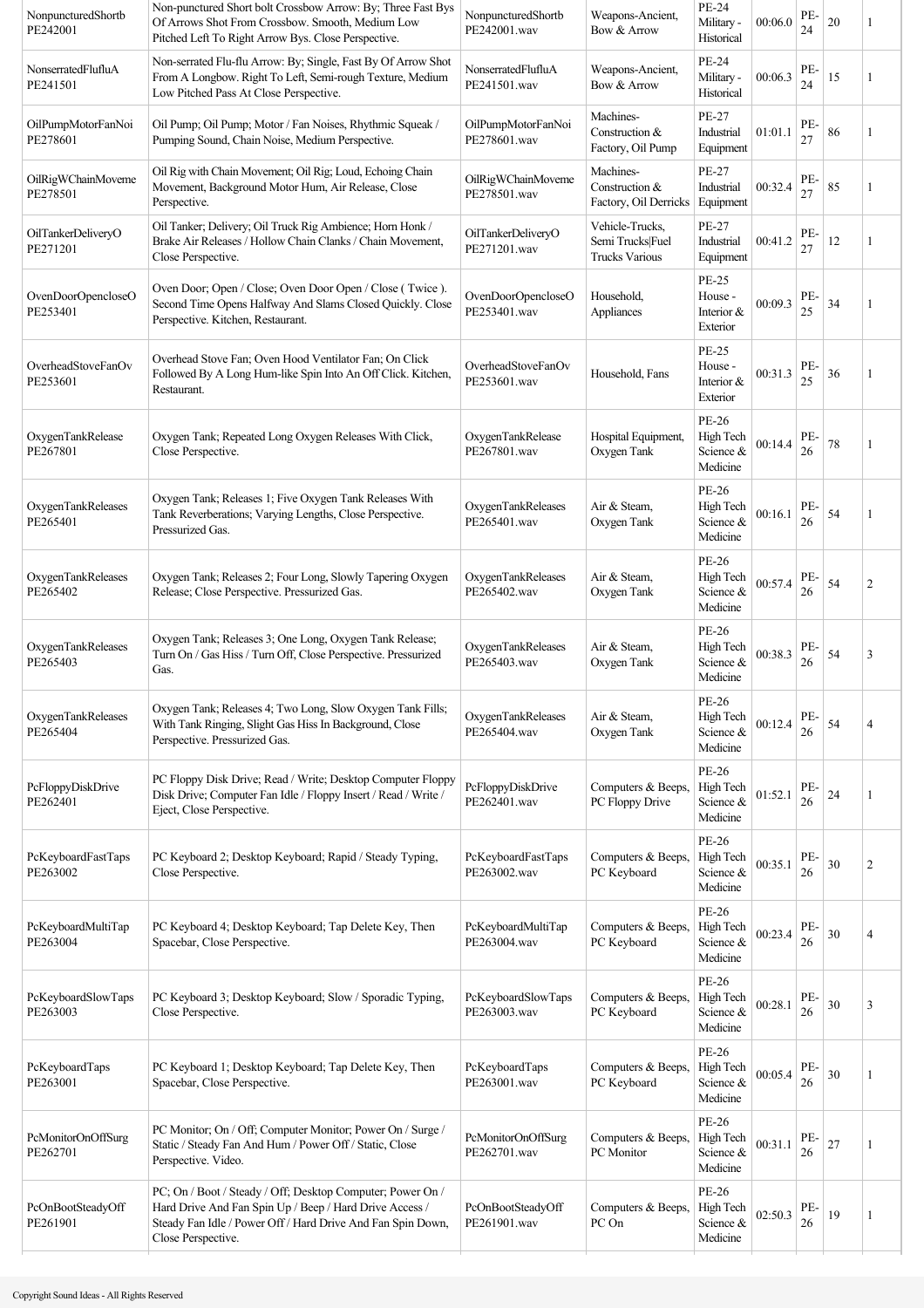| PickupTruckByMediu<br>PE293601 | Truck Pickup By, Medium; Steady, Smooth Engine. Some Tire<br>Whine. Medium Perspective. Auto.                                                                                                                      | PickupTruckByMediu<br>PE293601.wav | Vehicle-Trucks,<br>Pickup<br>Trucks Pickup<br><b>Trucks Various</b> | PE-29<br>Cars,<br>Trucks &<br>Motor<br>Cycles     | 00:09.1 | PE-<br>29 | 36     | 1              |
|--------------------------------|--------------------------------------------------------------------------------------------------------------------------------------------------------------------------------------------------------------------|------------------------------------|---------------------------------------------------------------------|---------------------------------------------------|---------|-----------|--------|----------------|
| PickupTruckInstop<br>PE295001  | Truck Pickup In / Stop / Off; Slow Approach On Uneven<br>Surface, Shock Squeaks, Dirt Grinding Under Tires, Metallic<br>Bouncing. Steady, Growling Idle And Off With Wind Down.<br>Medium To Close Perspective. Au | PickupTruckInstop<br>PE295001.wav  | Vehicle-Trucks,<br>Pickup<br>Trucks Pickup<br><b>Trucks Various</b> | PE-29<br>Cars,<br>Trucks &<br>Motor<br>Cycles     | 00:18.3 | PE-<br>29 | 50     | 1              |
| PickupTruckStartaw<br>PE292001 | Truck Pickup Start / Away; Large, Smooth Engine, Short Away<br>With Rev Down Far In Distance. Smooth Surface, No Tire<br>Sound. Close To Distant Perspective. Auto.                                                | PickupTruckStartaw<br>PE292001.wav | Vehicle-Trucks,<br>Pickup<br>Trucks Pickup<br><b>Trucks Various</b> | PE-29<br>Cars,<br>Trucks &<br>Motor<br>Cycles     | 00:18.2 | PE-<br>29 | 20     | 1              |
| PickupTruckStartid<br>PE290701 | Truck Pickup Start / Idle / Off; Heavy, Rhythmic Engine Chug,<br>Steady Idle, Off With Wind Down. Close Perspective. Auto.                                                                                         | PickupTruckStartid<br>PE290701.wav | Vehicle-Trucks,<br>Pickup<br>Trucks Pickup<br><b>Trucks Various</b> | PE-29<br>Cars,<br>Trucks &<br>Motor<br>Cycles     | 00:15.2 | PE-<br>29 | $\tau$ | 1              |
| PickupTruckTailGat<br>PE299501 | Pickup Truck Tail Gate Open / Close (2x); Metal Tail Gate<br>Movement, Metallic Ping With Close. Two Versions. Close<br>Perspective.                                                                               | PickupTruckTailGat<br>PE299501.wav | Vehicle-Accessories<br><b>Tail Gate</b>                             | PE-29<br>Cars,<br>Trucks &<br>Motor<br>Cycles     | 00:12.1 | PE-<br>29 | 95     | 1              |
| PillBottleOnTableP<br>PE258201 | Pill Bottle On Table; Pill Out Of Bottle Movement with Several<br>Pill Movements Inside Of Bottle. Medium Close Perspective.<br>Bathroom.                                                                          | PillBottleOnTableP<br>PE258201.wav | Household, Pill<br>Bottle                                           | <b>PE-25</b><br>House -<br>Interior &<br>Exterior | 00:09.2 | PE-<br>25 | 82     | 1              |
| PillBouncesSingleP<br>PE258301 | Pill Bounces; Single Pill Being Dropped Twice with Bounce.<br>Medium Close Perspective. Bathroom.                                                                                                                  | PillBouncesSingleP<br>PE258301.wav | Household, Pill<br>Bounce                                           | <b>PE-25</b><br>House -<br>Interior &<br>Exterior | 00:06.2 | PE-<br>25 | 83     | 1              |
| PipeOrganBaseballC<br>PE301501 | Pipe Organ: Charge; Organ; Traditional Dadada-dum-dadaaah<br>Charge!!, Lower Pitch, Organ Only, Close Perspective. Stadium,<br>Sports.                                                                             | PipeOrganBaseballC<br>PE301501.wav | Musical FX, Pipe<br>Organ                                           | <b>PE-30</b><br>Sports<br>Effects                 | 00:04.1 | PE-<br>30 | 15     | 1              |
| PipeOrganCharge<br>PE301502    | Pipe Organ: Charge; Organ; Traditional "dadada-dum-dadaaah<br>Charge!!", Higher Pitch, Organ Only, Close Perspective. Music,<br>Baseball, Football, Hockey.                                                        | PipeOrganCharge<br>PE301502.wav    | Musical FX, Pipe<br>Organ: Charge                                   | PE-30<br>Sports<br>Effects                        | 00:04.1 | PE-<br>30 | 15     | $\overline{2}$ |
| PipeOrganMarchBase<br>PE301503 | Pipe Organ: March; Organ; Traditional Baseball Game March<br>Pattern, Organ Only, Close Perspective. Music, Baseball,<br>Football, Hockey.                                                                         | PipeOrganMarchBase<br>PE301503.wav | Musical FX, Pipe<br>Organ: Charge                                   | PE-30<br>Sports<br>Effects                        | 00:15.1 | PE-<br>30 | 15     | 3              |
| PistolFireWricoche<br>PE241401 | Pistol Fire with Ricochet; Single, Sharp, High Whine Sounding<br>Ricochet. Close Up Perspective. Gunshots.                                                                                                         | PistolFireWricoche<br>PE241401.wav | Weapons-Ancient,<br>Pistol Fire Ricco                               | PE-24<br>Military -<br>Historical                 | 00:02.3 | PE-<br>24 | 14     | 1              |
| PistolFireWricoche<br>PE241402 | Pistol Fire with Ricochet (8x); Eight Various Pitched, Ricochets.<br>Some Include Impacts Or Debris Falls. Gunshots.                                                                                               | PistolFireWricoche<br>PE241402.wav | Weapons-Ancient,<br>Bow & Arrow                                     | <b>PE-24</b><br>Military -<br>Historical          | 00:14.4 | PE-<br>24 | 14     | $\overline{c}$ |
| PlayerBlockingSled<br>PE302501 | Player Blocking Sled: with Grunt (3x); Football Player Hitting<br>Practice Sled; Three Times, Grunts, Metal Clanks, Close<br>Perspective.                                                                          | PlayerBlockingSled<br>PE302501.wav | Sports, Football FX<br>& Games                                      | <b>PE-30</b><br>Sports<br>Effects                 | 00:09.4 | PE-<br>30 | 25     | 1              |
| PleurovacPumpsH20<br>PE267601  | Pleurovac; Repeated Oxygen Pumps; Water / Motor Noise,<br>Computer Beeps, Medium Perspective. Hospital.                                                                                                            | PleurovacPumpsH20<br>PE267601.wav  | Hospital Equipment,<br>PleuroVac                                    | PE-26<br>High Tech<br>Science &<br>Medicine       | 00:25.3 | PE-<br>26 | 76     | 1              |
| PlywoodSmootherCU<br>PE277401  | Plywood Smoother; Plywood Smoother; Motors In Background,<br>Under Load, Laboring Belt Noise, Wood Movement, Air<br>Releases, Close Perspective.                                                                   | PlywoodSmootherCU<br>PE277401.wav  | Machines-<br>Construction &<br>Factory, Wood<br>Smoother            | PE-27<br>Industrial<br>Equipment                  | 00:58.4 | PE-<br>27 | 74     | 1              |
| PlywoodStamperMoto<br>PE277501 | Plywood Stamper; Motors In Background, Machine Stamping,<br>Wood Movement, Air Releases, Close Perspective.                                                                                                        | PlywoodStamperMoto<br>PE277501.wav | Machines-<br>Construction &<br>Factory, Wood<br>Stamper             | PE-27<br>Industrial<br>Equipment                  | 00:48.1 | PE-<br>27 | $75\,$ | 1              |
| PolygraphReadout<br>PE269101   | Polygraph Readout; Polygraph Machine; Switch On / Clatter /<br>Grinding / Switch Off, Close Perspective. Chart Recorder.                                                                                           | PolygraphReadout<br>PE269101.wav   | Hospital Equipment,<br>Polygraph Readout                            | PE-26<br>High Tech<br>Science &<br>Medicine       | 00:19.0 | PE-<br>26 | 91     | 1              |
| PorscheByFastStead<br>PE293801 | Porsche; By, Fast; Steady Engine, Fast By, Short Away With<br>Tire Drone. Medium Perspective. Sports Car, Auto.                                                                                                    | PorscheByFastStead<br>PE293801.wav | Vehicle-Auto,<br>Partial Autos Porsche<br>Various EXT               | PE-29<br>Cars,<br>Trucks $\&$<br>Motor<br>Cycles  | 00:12.3 | PE-<br>29 | 38     | 1              |
|                                |                                                                                                                                                                                                                    |                                    |                                                                     | PE-29                                             |         |           |        |                |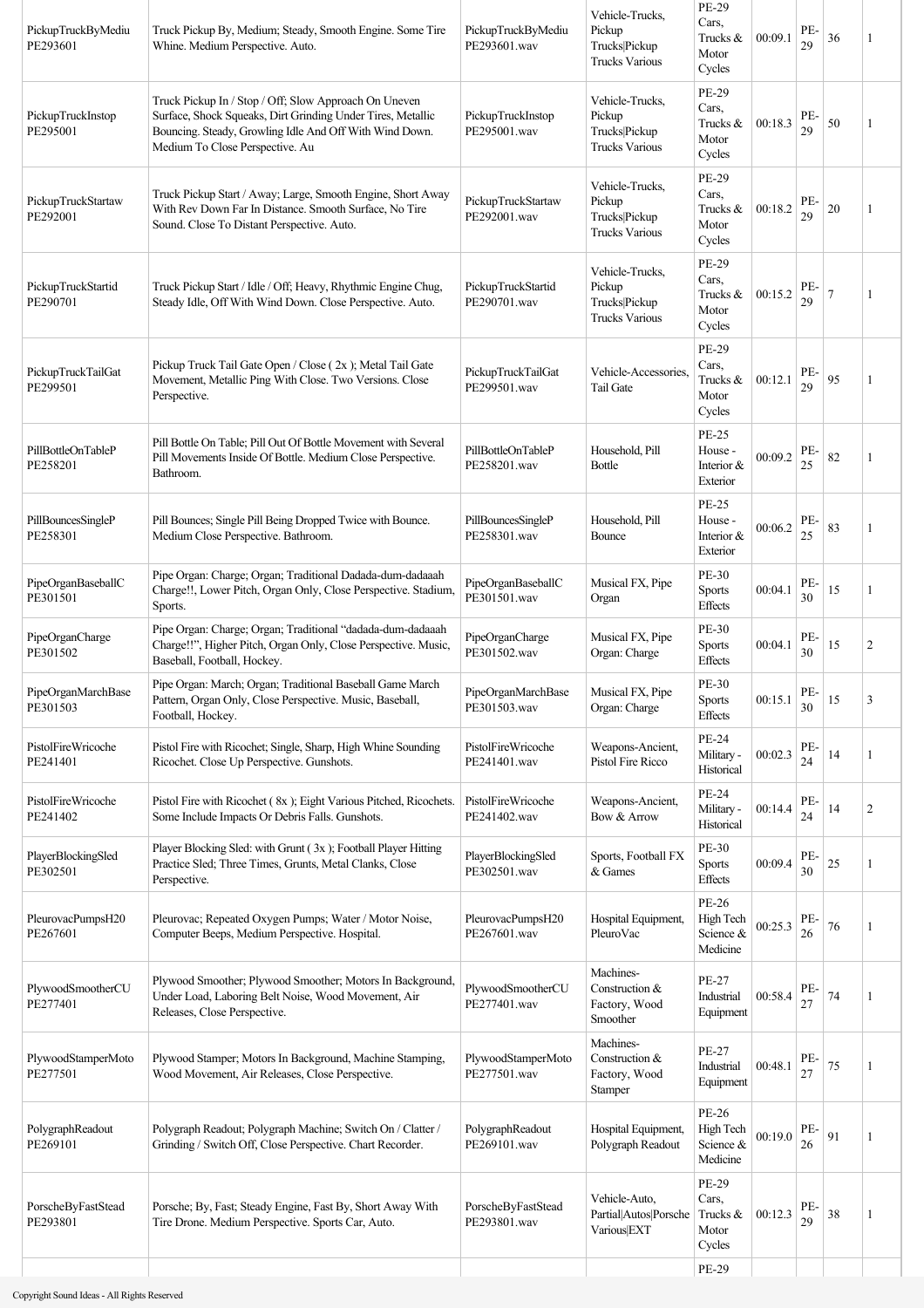| PorscheByMediumSte<br>PE293701        | Porsche; By, Medium; Steady Engine, Medium Speed.<br>Pronounced Tire Drone With Approach And In Distance.<br>Medium Perspective. Sports Car, Auto.                                                           | PorscheByMediumSte<br>PE293701.wav        | Vehicle-Auto,<br>Partial Autos Porsche<br>Various EXT | Cars,<br>Trucks &<br>Motor<br>Cycles              | 00:16.1 | PE-<br>29 | 37          | 1              |
|---------------------------------------|--------------------------------------------------------------------------------------------------------------------------------------------------------------------------------------------------------------|-------------------------------------------|-------------------------------------------------------|---------------------------------------------------|---------|-----------|-------------|----------------|
| PorscheInstopoffMe<br>PE295101        | Porsche; In / Stop / Off; Medium-speed Approach With Tire<br>Whine, Idle With Deep Throbbing And Clear Mechanical Motor<br>Cycling, Off With Wind Down. Medium To Close Perspective.<br>Sports Car, Auto.    | PorscheInstopoffMe<br>PE295101.wav        | Vehicle-Auto.<br>Partial Autos Porsche<br>Various EXT | PE-29<br>Cars,<br>Trucks &<br>Motor<br>Cycles     | 00:15.1 | PE-<br>29 | 51          | -1             |
| PorscheInteriorSta<br>PE295901        | Porsche; Interior; Start, Growling Engine With Low Drone And<br>Ventilation Hiss. Rev And Accelerate Through Gears, Steady<br>Drive, Shift Down Through Gears, Drive At Various Speeds.<br>Drive At Various  | PorscheInteriorSta<br>PE295901.wav        | Vehicle-Auto,<br>Partial Autos Porsche<br>Various OB  | PE-29<br>Cars,<br>Trucks &<br>Motor<br>Cycles     | 02:21.1 | PE-<br>29 | 59          | 1              |
| PorscheStartawaySt<br>PE292101        | Porsche; Start / Away; Start, Aggressive Rev, Long, High-rpm<br>Away With Shifting Gears. Smooth Surface. Sound Of Tires On<br>Road Becomes More Accentuated With Distance. Close To<br>Distant Perspective. | PorscheStartawaySt<br>PE292101.wav        | Vehicle-Auto.<br>Partial Autos Porsche<br>Various EXT | PE-29<br>Cars,<br>Trucks &<br>Motor<br>Cycles     | 00:33.1 | PE-<br>29 | 21          | 1              |
| PorscheStartidleof<br>PE290801        | Porsche; Start / Idle / Off; Low, Popping Chugs With Idle. Many<br>Revs With Whine And Air Vents. Close Perspective. Sports Car,<br>Auto.                                                                    | PorscheStartidleof<br>PE290801.wav        | Vehicle-Auto,<br>Partial Autos Porsche<br>Various EXT | PE-29<br>Cars,<br>Trucks &<br>Motor<br>Cycles     | 00:48.3 | PE-<br>29 | $\,$ 8 $\,$ | 1              |
| PourWaterGlassWate<br>PE254701        | Pour; Water Into Glass; Water Pours Steady Into Glass With<br>Some Glass Ring. Close Perspective.                                                                                                            | PourWaterGlassWate<br>PE254701.wav        | Household, Pour<br>Liquid                             | <b>PE-25</b><br>House -<br>Interior &<br>Exterior | 00:08.0 | PE-<br>25 | 47          | 1              |
| PowderGrindMix<br>PE265901            | Powder; Stir / Grind 1; A Granular Powder Being Forcefully<br>Ground Upon A Piece Of Paper Upon A Hard Surface; Close<br>Perspective. Pharmacy, Lab.                                                         | PowderGrindMix<br>PE265901.wav            | Hospital Equipment,<br>Powder Grind                   | PE-26<br>High Tech<br>Science &<br>Medicine       | 00:10.1 | PE-<br>26 | 59          | 1              |
| PowderGrindMix<br>PE265902            | Powder; Stir / Grind 2; A Granular Powder Being Lightly Ground<br>Upon A Piece Of Paper Upon A Hard Surface; Close<br>Perspective. Pharmacy, Lab.                                                            | PowderGrindMix<br>PE265902.wav            | Hospital Equipment,<br>Powder Grind                   | PE-26<br>High Tech<br>Science &<br>Medicine       | 00:10.4 | PE-<br>26 | 59          | $\overline{2}$ |
| <b>PowerDrillSpinning</b><br>PE277701 | Power Drill; Spinning Freely, Labors When Hits Wood / Release;<br>Then Drilling Metal, Close Perspective.                                                                                                    | PowerDrillSpinning<br>PE277701.wav        | Construction &<br>Factory BGs, Power<br>Drill         | PE-27<br>Industrial<br>Equipment                  | 00:36.1 | PE-<br>27 | 77          | 1              |
| PowerSawCuttingOnS<br>PE277201        | Power Saw; Cutting; On / Spin / Cut Wood, Medium<br>Perspective.                                                                                                                                             | PowerSawCuttingOnS<br>PE277201.wav        | Machines-<br>Construction &<br>Factory, Power Saw     | PE-27<br>Industrial<br>Equipment                  | 00:25.2 | PE-<br>27 | 72          |                |
| PuddleBysDriveThro<br>PE296801        | Puddle Bys; Drive Through Deep Puddle, Sloshing Water After<br>Car Has Passed. Medium Perspective. Pass Bys.                                                                                                 | PuddleBysDriveThro<br>PE296801.wav        | Traffic, Wet Traffic                                  | PE-29<br>Cars,<br>Trucks &<br>Motor<br>Cycles     | 00:23.3 | PE-<br>29 | 68          |                |
| PuncturedLongboltC<br>PE242101        | Punctured Long bolt Crossbow Arrow: By; Three Very Fast<br>Arrow Bys Shot From Crossbow. Smooth, High Pitched,<br>Whistley Right To Left Arrow Bys. Close Perspective.                                       | PuncturedLongboltC<br>PE242101.wav        | Weapons-Ancient,<br>Bow & Arrow                       | <b>PE-24</b><br>Military -<br>Historical          | 00:07.4 | PE-<br>24 | 21          | 1              |
| PuncturedShortbolt<br>PE242201        | Punctured Short bolt Crossbow Arrow: Bys; Three Very Fast<br>Arrow Bys Shot From Crossbow. Smooth, Very High Pitched,<br>Whistley Right To Left Arrow Bys. Close Perspective.                                | PuncturedShortbolt<br>PE242201.wav        | Weapons-Ancient,<br>Bow & Arrow                       | <b>PE-24</b><br>Military -<br>Historical          | 00:06.2 | PE-<br>24 | 22          |                |
| RadioTuning1RadioD<br>PE252201        | Radio Tuning 1; Radio Dial Sweeping Across Several News And<br>Music Stations At A Medium Speed. Close Perspective.                                                                                          | RadioTuning1RadioD<br>PE252201.wav        | Household, Radio<br>Tune                              | <b>PE-25</b><br>House -<br>Interior &<br>Exterior | 00:16.2 | PE-<br>25 | 22          | -1             |
| RadioTuning2Shortw<br>PE252202        | Radio Tuning 2; Short-wave Radio Dial Tuning; Static, Pops,<br>And Harmonic-like Tones Throughout. Close Perspective.                                                                                        | RadioTuning2Shortw<br>PE252202.wav        | Household, Radio<br>Tune                              | <b>PE-25</b><br>House -<br>Interior &<br>Exterior | 00:22.0 | PE-<br>25 | 22          | $\overline{c}$ |
| <b>RefereeWhistleBlow</b><br>PE303301 | Referee: Whistle Blows; Several Whistle Blows, Ball Inside<br>Whistle Rolls Around, Various Lengths, Close Perspective.                                                                                      | <b>RefereeWhistleBlow</b><br>PE303301.wav | Sports, Whistle                                       | PE-30<br>Sports<br>Effects                        | 00:15.1 | PE-<br>30 | 33          | 1              |
| <b>RefereeWhistleBlow</b><br>PE303302 | Referee: Whistle Blows; Several Whistle Blows, Ball Inside<br>Whistle Rolls Around, Various Lengths, Close Perspective.                                                                                      | <b>RefereeWhistleBlow</b><br>PE303302.wav | Sports, Whistle                                       | PE-30<br><b>Sports</b><br><b>Effects</b>          | 00:20.0 | PE-<br>30 | 33          | 2              |
| RefrigeratedRoomBa<br>PE279701        | Refrigerated Room Background; Loud Steady Fan / Motor Of<br>Industrial Refrigeration Unit, Medium Perspective.                                                                                               | RefrigeratedRoomBa<br>PE279701.wav        | Construction &<br>Factory BGs,<br>Freezer             | PE-27<br>Industrial<br>Equipment                  | 00:32.2 | PE-<br>27 | 97          | 1              |
|                                       |                                                                                                                                                                                                              |                                           |                                                       |                                                   |         |           |             |                |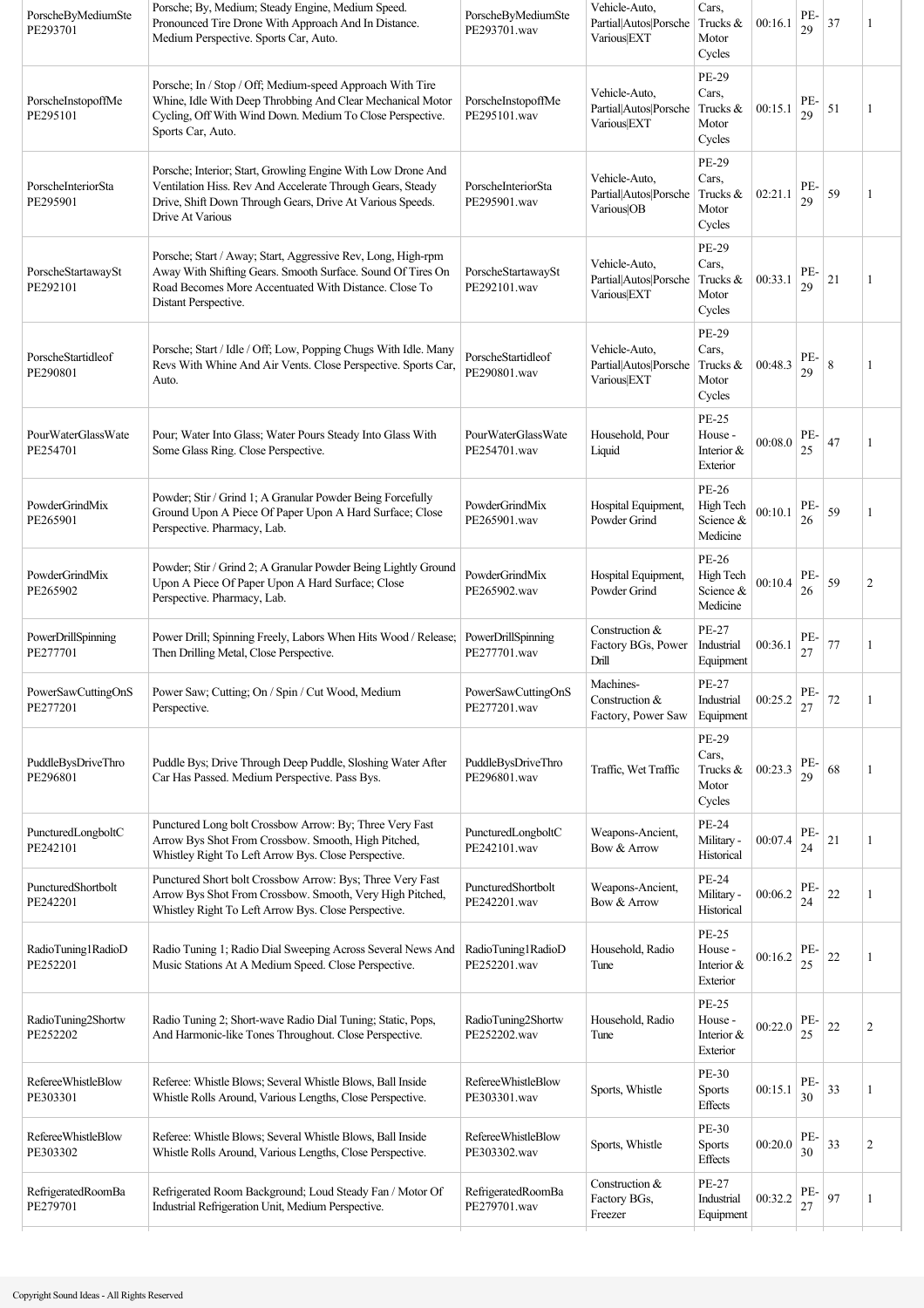| RefrigeratorDoorOC<br>PE267001        | Refrigerator Door; Open / Close; Exterior Perspective; Three<br>Times Refrigerator Door Open / Close, Fan / Motor; One Time<br>With Interior Movement; Close Perspective. Hospital, Lab.                   | RefrigeratorDoorOC<br>PE267001.wav        | Hospital Equipment,<br>Refrigerator                      | PE-26<br>High Tech<br>Science &<br>Medicine         | 00:38.2 | PE-<br>26 | 70 | 1              |
|---------------------------------------|------------------------------------------------------------------------------------------------------------------------------------------------------------------------------------------------------------|-------------------------------------------|----------------------------------------------------------|-----------------------------------------------------|---------|-----------|----|----------------|
| RefrigeratorDoorOp<br>PE255101        | Refrigerator Door; Open / Close; Refrigerator Door Open /<br>Close With Some Food Movement (Twice ). Medium Close<br>Perspective. Kitchen.                                                                 | RefrigeratorDoorOp<br>PE255101.wav        | Household,<br>Refrigerators &<br>Freezers                | <b>PE-25</b><br>House -<br>Interior &<br>Exterior   | 00:09.0 | PE-<br>25 | 51 | 1              |
| RefrigeratorDrawer<br>PE255301        | Refrigerator; Drawer Open / Close; Drawers Sliding In And Out<br>Several Times With Other Movement. Refrigerator Hum In<br>Background. Close Perspective. Kitchen.                                         | RefrigeratorDrawer<br>PE255301.wav        | Household,<br>Refrigerators &<br>Freezers                | <b>PE-25</b><br>House -<br>Interior &<br>Exterior   | 00:23.4 | PE-<br>25 | 53 | 1              |
| RefrigeratorHum1Re<br>PE255401        | Refrigerator; Hum 1; Refrigerator Hum; Door Opens And Lets<br>Out Large Interior Refrigerator Hum. Door Then Closes And<br>Exterior Refrigerator Hum Becomes Very Apparent. Close<br>Perspective. Kitchen. | RefrigeratorHum1Re<br>PE255401.wav        | Household,<br>Refrigerators &<br>Freezers                | <b>PE-25</b><br>House -<br>Interior &<br>Exterior   | 00:22.2 | PE-<br>25 | 54 |                |
| RefrigeratorHum2In<br>PE255402        | Refrigerator; Hum 2; Interior Hum; Steady And Very Industrial-<br>like. Close Perspective. Kitchen.                                                                                                        | RefrigeratorHum2In<br>PE255402.wav        | Household,<br>Refrigerators &<br>Freezers                | <b>PE-25</b><br>House -<br>Interior &<br>Exterior   | 00:24.0 | PE-<br>25 | 54 | $\overline{c}$ |
| RefrigeratorHum3Ex<br>PE255403        | Refrigerator; Hum 3; Exterior Hum; Steady And Very Industrial-<br>like. Close Perspective. Kitchen.                                                                                                        | RefrigeratorHum3Ex<br>PE255403.wav        | Household,<br>Refrigerators &<br>Freezers                | PE-25<br>House -<br>Interior &<br>Exterior          | 00:25.3 | PE-<br>25 | 54 | 3              |
| RefrigeratorInteri<br>PE255201        | Refrigerator; Interior Movement 1; Dairy Door Opens / Closes;<br>Several Slap-like Opens And Closes With Refrigerator Hum In<br>Background. Close Perspective. Kitchen.                                    | RefrigeratorInteri<br>PE255201.wav        | Household,<br>Refrigerators &<br>Freezers                | <b>PE-25</b><br>House -<br>Interior $&$<br>Exterior | 00:12.0 | PE-<br>25 | 52 | 1              |
| RefrigeratorInteri<br>PE255202        | Refrigerator; Interior Movement 2; Glass Movement; Several<br>Clunks And Clanks With Refrigerator Hum In Background.<br>Close Perspective. Kitchen.                                                        | RefrigeratorInteri<br>PE255202.wav        | Household,<br>Refrigerators &<br>Freezers                | <b>PE-25</b><br>House -<br>Interior $&$<br>Exterior | 00:10.3 | PE-<br>25 | 52 | 2              |
| RespiratorPumpsOxy<br>PE267501        | Respirator 1; Repeated Oxygen Pump / Fill; Beeps In<br>Background, Close Perspective. Hospital.                                                                                                            | RespiratorPumpsOxy<br>PE267501.wav        | Hospital Equipment,<br>Respirator                        | PE-26<br>High Tech<br>Science &<br>Medicine         | 00:15.0 | PE-<br>26 | 75 |                |
| RespiratorPumpsOxy<br>PE267502        | Respirator 2; Repeated Pumps Of Oxygen; Varying Lengths And<br>Intervals, Close Perspective. Hospital.                                                                                                     | RespiratorPumpsOxy<br>PE267502.wav        | Hospital Equipment,<br>Respirator                        | PE-26<br>High Tech<br>Science &<br>Medicine         | 00:28.3 | PE-<br>26 | 75 | 2              |
| RespiratorPumpsOxy<br>PE267503        | Respirator 3; Repeated Pumps Of Oxygen; Motor / Fan Drone<br>In Background, Medium Perspective. Hospital.                                                                                                  | RespiratorPumpsOxy<br>PE267503.wav        | Hospital Equipment,<br>Respirator                        | PE-26<br>High Tech<br>Science &<br>Medicine         | 00:17.1 | PE-<br>26 | 75 | 3              |
| RespiratorPumpsOxy<br>PE267504        | Respirator 4; Repeated Pumps Of Oxygen; Motor / Fan Drone<br>In Background, Buzzer In Foreground, Medium Perspective.<br>Hospital.                                                                         | RespiratorPumpsOxy<br>PE267504.wav        | Hospital Equipment,<br>Respirator                        | PE-26<br>High Tech<br>Science &<br>Medicine         | 00:36.3 | PE-<br>26 | 75 | 4              |
| RoboticAssemblyLin<br>PE276401        | Robotic Assembly Line; Assembly Line; Motor / Fan Noise,<br>Mechanical Movement In Foreground, Close Perspective.                                                                                          | RoboticAssemblyLin<br>PE276401.wav        | Machines-<br>Construction &<br>Factory, Assembly<br>Line | PE-27<br>Industrial<br>Equipment                    | 00:34.0 | PE-<br>27 | 64 |                |
| RockDrillMuffledDr<br>PE278701        | Rock Drill; Muffled Drilling Into Rock; Squeaks / Motor Noises,<br>Three Times, Close Perspective.                                                                                                         | RockDrillMuffledDr<br>PE278701.wav        | Machines-<br>Construction &<br>Factory, Rock Drill       | PE-27<br>Industrial<br>Equipment                    | 00:14.0 | PE-<br>27 | 87 | 1              |
| <b>RototillerMetRattl</b><br>PE273501 | Rottweiler; Rottweiler Working; Motor Noises / Metallic Rattling,<br>Close Perspective.                                                                                                                    | <b>RototillerMetRattl</b><br>PE273501.wav | Machines-<br>Construction &<br>Factory, Rottweilers      | PE-27<br>Industrial<br>Equipment                    | 00:54.4 | PE-<br>27 | 35 | 1              |
| RubberGlovesOnOff1<br>PE268301        | Rubber Gloves; On / Off 1; Plastic Surgical Gloves Going On /<br>Off; Snap, Close Perspective. Hospital.                                                                                                   | RubberGlovesOnOff1<br>PE268301.wav        | Hospital Equipment,<br><b>Rubber Gloves</b>              | <b>PE-26</b><br>High Tech<br>Science &<br>Medicine  | 00:19.4 | PE-<br>26 | 83 | 1              |
| RubberGlovesOnOff2<br>PE268302        | Rubber Gloves; On / Off 2; Plastic Surgical Gloves Going On /<br>Off; Snap, Close Perspective. Hospital.                                                                                                   | RubberGlovesOnOff2<br>PE268302.wav        | Hospital Equipment,<br><b>Rubber Gloves</b>              | PE-26<br>High Tech<br>Science &<br>Medicine         | 00:12.1 | PE-<br>26 | 83 | $\overline{c}$ |
| ScreenDoorOpenClos<br>PE250701        | Screen Door Open / Close; Screen Door; Slammed Closed with<br>Bounce. Medium Perspective.                                                                                                                  | ScreenDoorOpenClos<br>PE250701.wav        | Household, Doors                                         | <b>PE-25</b><br>House -<br>Interior &<br>Exterior   | 00:06.0 | PE-<br>25 | 7  |                |
|                                       |                                                                                                                                                                                                            |                                           |                                                          | PE-29                                               |         |           |    |                |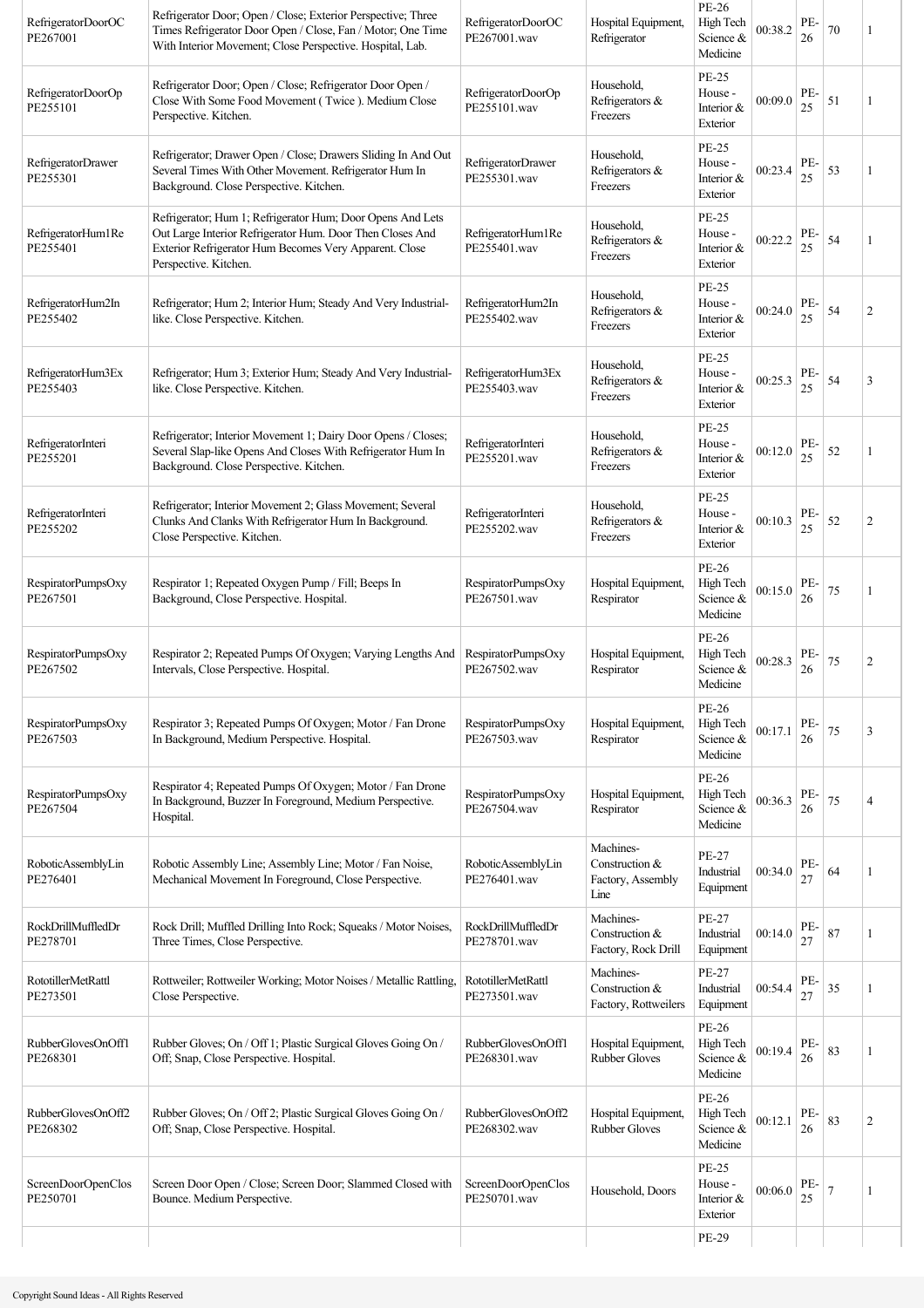| SemiByFastLongRumb<br>PE294201 | Semi; By, Fast; Long, Rumbling Approach, Engine Whine And<br>Exhaust Audible At Close Range, Trailer Clunking In Away.<br>Medium Perspective. Truck.                                                            | SemiByFastLongRumb<br>PE294201.wav | Vehicle-Trucks,<br>Semi Trucks Semi<br><b>Trucks Various</b> | Cars,<br>Trucks &<br>Motor<br>Cycles                 | 00:35.4 | PE-<br>29     | 42 |                |
|--------------------------------|-----------------------------------------------------------------------------------------------------------------------------------------------------------------------------------------------------------------|------------------------------------|--------------------------------------------------------------|------------------------------------------------------|---------|---------------|----|----------------|
| SemiByMediumSteady<br>PE294101 | Semi; By, Medium; Steady Engine. Shocks Bouncing And<br>Squeaking, Engine Knocking In Away. Medium Perspective.<br>Truck.                                                                                       | SemiByMediumSteady<br>PE294101.wav | Vehicle-Trucks,<br>Semi Trucks Semi<br><b>Trucks Various</b> | PE-29<br>Cars,<br>Trucks &<br>Motor<br>Cycles        | 00:35.0 | PE-<br>29     | 41 | 1              |
| SemiHornHonkLongSh<br>PE298101 | Semi Horn Honk; Semi Horn. Short And Long Honks. Close<br>Perspective. Truck, Air Horn.                                                                                                                         | SemiHornHonkLongSh<br>PE298101.wav | Vehicle-Horns,<br>Truck                                      | PE-29<br>Cars,<br>Trucks &<br>Motor<br>Cycles        | 00:10.0 | PE-<br>29     | 81 | 1              |
| SemiInstopoffLongA<br>PE295401 | Semi; In / Stop / Off; Long Approach, Large Engine With Fast<br>Rhythmic Chirp, Metallic Creaking Of Cab And Trailer, Air<br>Brake Hiss, Stop With Grinding And Clicks Of Motor. Medium<br>To Close Perspective | SemiInstopoffLongA<br>PE295401.wav | Vehicle-Trucks,<br>Semi Trucks Semi<br><b>Trucks Various</b> | PE-29<br>Cars,<br>Trucks &<br>Motor<br>Cycles        | 00:35.1 | PE-<br>29     | 54 | 1              |
| SemiInteriorGrind<br>PE296201  | Semi; Interior; Grind To Start, Accelerate Through Gears. Low<br>Whining With Acceleration. Popping Metal And Bouncing<br>Shocks In Cab. Rev Down With Huge, Ponderous Sputtering In<br>Middle. Grinding And    | SemiInteriorGrind<br>PE296201.wav  | Vehicle-Trucks,<br>Semi Trucks Semi<br><b>Trucks Various</b> | <b>PE-29</b><br>Cars,<br>Trucks &<br>Motor<br>Cycles | 01:58.2 | PE-<br>29     | 62 | 1              |
| SemiStartAwaySputt<br>PE292401 | Semi; Start / Away; Sputtering Start, Long Idle, Slow Away With<br>Shifting Through Many Gears. Close To Distant Perspective.<br>Truck.                                                                         | SemiStartAwaySputt<br>PE292401.wav | Vehicle-Trucks,<br>Semi Trucks Semi<br><b>Trucks Various</b> | PE-29<br>Cars,<br>Trucks &<br>Motor<br>Cycles        | 00:53.1 | PE-<br>29     | 24 | 1              |
| SemiStartIdleOffIg<br>PE291101 | Semi; Start / Idle / Off; Ignition And Slow, Clanking Start.<br>Steady, Rich Idle And Grinding Stop. Close Perspective. Truck.                                                                                  | SemiStartIdleOffIg<br>PE291101.wav | Vehicle-Trucks,<br>Semi Trucks Semi<br><b>Trucks Various</b> | PE-29<br>Cars,<br>Trucks &<br>Motor<br>Cycles        | 00:37.0 | PE-<br>29     | 11 | 1              |
| SerratedFlufluArro<br>PE241601 | Serrated Flu-flu Arrow: By; Four Fast Bys Of Arrow Shot From<br>Longbow. Rough, Low Pitched Right To Left Arrow Bys. Close<br>Perspective On By.                                                                | SerratedFlufluArro<br>PE241601.wav | Weapons-Ancient,<br>Bow & Arrow                              | PE-24<br>Military -<br>Historical                    | 00:08.4 | PE-<br>24     | 16 | 1              |
| SerratedWoodArrowB<br>PE241701 | Serrated Wood Arrow: By; Two Fast Bys Of Arrows Shot From<br>Longbow. Smooth, Medium Pitched Whistley Arrow Whiz Bys<br>From Right To Left. Close Perspective On By.                                            | SerratedWoodArrowB<br>PE241701.wav | Weapons-Ancient,<br>Bow & Arrow                              | PE-24<br>Military -<br>Historical                    | 00:06.1 | PE-<br>24     | 17 | 1              |
| ShingsHighPitchedM<br>PE286701 | Shings; High Pitched Metallic / Sword Shings. Series Of Two.<br>Close Perspective.                                                                                                                              | ShingsHighPitchedM<br>PE286701.wav | Weapons-Ancient,<br>Swords                                   | <b>PE-28</b><br>Foley<br>Footsteps<br>& Impacts      | 00:09.2 | PE-<br>$28\,$ | 67 | 1              |
| ShortMultipleScrap<br>PE285701 | Short Multiple Scrapes; High Squeal; Metal Chair Scraping<br>Against Cement Floor; Multiple Times, Close Perspective.                                                                                           | ShortMultipleScrap<br>PE285701.wav | Impacts & Crashes-<br>Metal, Crashes &<br>Creaks             | <b>PE-28</b><br>Foley<br>Footsteps<br>& Impacts      | 00:35.0 | PE-<br>28     | 57 | 1              |
| ShortScrapeMidFreq<br>PE285901 | Short Scrape; Mid Frequency; Three Metallic Squeaks Of<br>Hinges. Low Pitched, Long Squeals. Close Perspective.                                                                                                 | ShortScrapeMidFreq<br>PE285901.wav | Impacts & Crashes-<br>Metal, Crashes &<br>Creaks             | <b>PE-28</b><br>Foley<br>Footsteps<br>& Impacts      | 00:10.2 | PE-<br>28     | 59 | 1              |
| ShortScrapeMidFreq<br>PE285902 | Short Scrape; Mid Frequency; Four Very Low Pitched Metallic<br>Groans. Close Perspective.                                                                                                                       | ShortScrapeMidFreq<br>PE285902.wav | Impacts & Crashes-<br>Metal, Crashes &<br>Creaks             | <b>PE-28</b><br>Foley<br>Footsteps<br>& Impacts      | 00:11.3 | PE-<br>28     | 59 | $\overline{c}$ |
| Shower1Onsteadyoff<br>PE259101 | Shower 1; On / Steady / Off; Water On Running Through<br>Shower Head With A Constant Gurgling Drain Throughout.<br>Shower Then Turned Off. Close Perspective.                                                   | Shower1Onsteadyoff<br>PE259101.wav | Household,<br>Water Showers                                  | <b>PE-25</b><br>House -<br>Interior &<br>Exterior    | 01:38.2 | PE-<br>25     | 91 | 1              |
| Shower2SteadyWater<br>PE259102 | Shower 2; Steady Water Running Through Shower Head with<br>Lots Of Drips And Splats. Medium Close Perspective.                                                                                                  | Shower2SteadyWater<br>PE259102.wav | Household,<br>Water Showers                                  | <b>PE-25</b><br>House -<br>Interior &<br>Exterior    | 00:35.4 | PE-<br>25     | 91 | $\overline{c}$ |
| ShowerDoorSlidesSh<br>PE257901 | Shower Door; Slides; Shower Door Slides Until Door Bumps<br>Into Wall Or Other Door (Two Slides ). Medium Close<br>Perspective.                                                                                 | ShowerDoorSlidesSh<br>PE257901.wav | Household, Shower<br>Door                                    | <b>PE-25</b><br>House -<br>Interior &<br>Exterior    | 00:07.0 | PE-<br>25     | 79 | 1              |
| SingleBulletImpact<br>PE236401 | Single Bullet Impacts Metal (6x); Six Very Deep Sounding,<br>Silenced Single Shots Into Metal. No Gun Noise Audible, With<br>Great Impacts And Some Ricochet Happening. Close Up On<br>Metal Target. Gunshots.  | SingleBulletImpact<br>PE236401.wav | Bullet-Impacts,<br>Metal                                     | PE-23<br>Military -<br>Modern                        | 00:14.1 | PE-<br>23     | 64 | 1              |
|                                |                                                                                                                                                                                                                 |                                    |                                                              | <b>PE-25</b>                                         |         |               |    |                |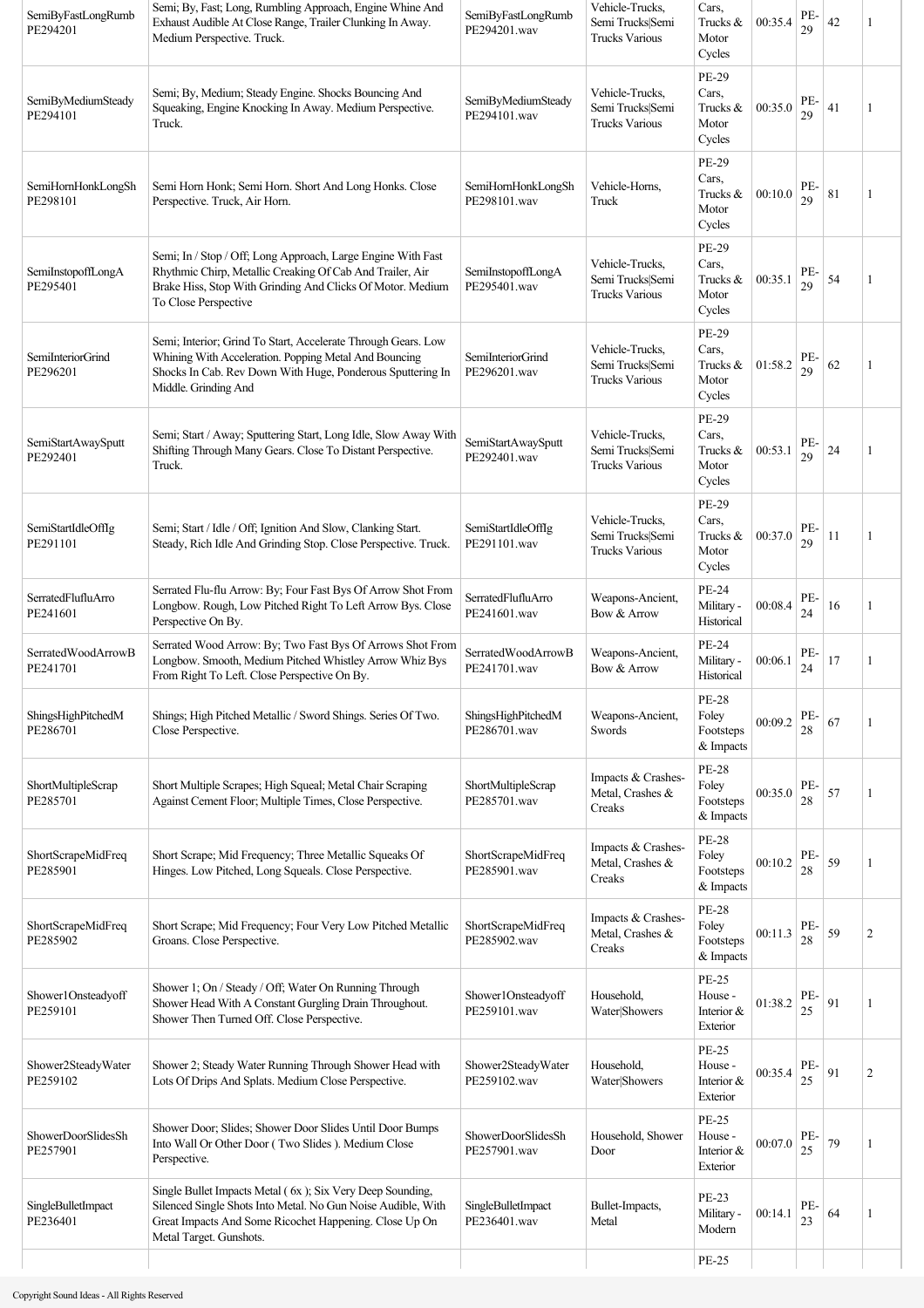| SinkDrainKitchenSi<br>PE258901        | Sink; Drain; Kitchen Sink Draining With Lots Of Gurgling. Close<br>Perspective.                                                                | SinkDrainKitchenSi<br>PE258901.wav        | Household, Sink                                          | House -<br>Interior &<br>Exterior                 | 00:18.1 | PE-<br>25 | 89 | 1              |
|---------------------------------------|------------------------------------------------------------------------------------------------------------------------------------------------|-------------------------------------------|----------------------------------------------------------|---------------------------------------------------|---------|-----------|----|----------------|
| SinkFaucetOnoffSin<br>PE258801        | Sink; Faucet On / Off; Sink Filling With Water; Occasional Light<br>High-pitched Tone From Pipe. Close Perspective. Bathroom.                  | SinkFaucetOnoffSin<br>PE258801.wav        | Household, Water                                         | PE-25<br>House -<br>Interior &<br>Exterior        | 00:18.4 | PE-<br>25 | 88 | 1              |
| SinkFill1PluggedSi<br>PE258701        | Sink Fill 1; Plugged Sink Filling With Water. Close Perspective.<br>Bathroom.                                                                  | SinkFill1PluggedSi<br>PE258701.wav        | Household, Water                                         | <b>PE-25</b><br>House -<br>Interior &<br>Exterior | 01:01.0 | PE-<br>25 | 87 | 1              |
| SinkFill2PluggedSi<br>PE258702        | Sink Fill 2; Plugged Sink Filling With Water. Close Perspective.<br>Bathroom.                                                                  | SinkFill2PluggedSi<br>PE258702.wav        | Household, Water                                         | PE-25<br>House -<br>Interior &<br>Exterior        | 00:50.4 | PE-<br>25 | 87 | $\overline{c}$ |
| SinkFill3LargeSink<br>PE258703        | Sink Fill 3; Large Sink Filling With Water. Close Perspective.<br>Bathroom.                                                                    | SinkFill3LargeSink<br>PE258703.wav        | Household, Water                                         | <b>PE-25</b><br>House -<br>Interior &<br>Exterior | 00:50.1 | PE-<br>25 | 87 | 3              |
| SlidingClosetDoorH<br>PE257601        | Sliding Closet Door; Hotel Slide Closet Door Open / Close (<br>Twice ). Medium Close Perspective                                               | SlidingClosetDoorH<br>PE257601.wav        | Household, Closet<br><b>Sliding Door</b>                 | PE-25<br>House -<br>Interior &<br>Exterior        | 00:18.3 | PE-<br>25 | 76 |                |
| SmallDieselEngine<br>PE273801         | Small Diesel Engine; Sputter / Idle / Revs, Medium Perspective.                                                                                | SmallDieselEngine<br>PE273801.wav         | Machines-<br>Construction &<br>Factory, Diesel<br>Engine | PE-27<br>Industrial<br>Equipment                  | 00:43.1 | PE-<br>27 | 38 | 1              |
| SmallImpactImpactE<br>PE281204        | Small Impact; Impact / Explosion With Glass Debris, Close<br>Perspective.                                                                      | SmallImpactImpactE<br>PE281204.wav        | Explosion Debris,<br>Metal & Glass                       | <b>PE-28</b><br>Foley<br>Footsteps<br>& Impacts   | 00:02.4 | PE-<br>28 | 12 | 4              |
| SmallImpactMediumE<br>PE281201        | Small Impact; Medium Explosion With Glass Debris; One Time,<br>Close Perspective.                                                              | SmallImpactMediumE<br>PE281201.wav        | Explosion Debris,<br>Metal & Glass                       | <b>PE-28</b><br>Foley<br>Footsteps<br>& Impacts   | 00:02.0 | PE-<br>28 | 12 | 1              |
| SmallImpactMediumE<br>PE281202        | Small Impact; Medium Explosion With Glass Debris; One Time,<br>Close Perspective.                                                              | SmallImpactMediumE<br>PE281202.wav        | <b>Explosion Debris.</b><br>Metal & Glass                | <b>PE-28</b><br>Foley<br>Footsteps<br>& Impacts   | 00:02.4 | PE-<br>28 | 12 | $\overline{c}$ |
| SmallImpactMediumE<br>PE281203        | Small Impact; Medium Explosion With Glass Debris; One Time,<br>Close Perspective.                                                              | SmallImpactMediumE<br>PE281203.wav        | Explosion Debris,<br>Metal & Glass                       | <b>PE-28</b><br>Foley<br>Footsteps<br>& Impacts   | 00:02.0 | PE-<br>28 | 12 | 3              |
| SmallPneumaticDril<br>PE277901        | Small Pneumatic Drill; On, Steady, Off; Pneumatic Drill; On /<br>Steady / Off, Isolated, Close Perspective.                                    | SmallPneumaticDril<br>PE277901.wav        | Construction &<br>Factory BGs,<br>Pneumatic Drill        | PE-27<br>Industrial<br>Equipment                  | 00:08.5 | PE-<br>27 | 79 | 1              |
| SmallPneumaticDril<br>PE278001        | Small Pneumatic Drill; Spurts; Numerous Grinder Bursts, Varying<br>Lengths, Air Release / Motor Spin, Close Perspective.                       | SmallPneumaticDril<br>PE278001.wav        | Construction &<br>Factory BGs,<br>Pneumatic Drill        | PE-27<br>Industrial<br>Equipment                  | 00:14.3 | PE-<br>27 | 80 | 1              |
| <b>SmallPneumaticDril</b><br>PE278101 | Small Pneumatic Drill; Long Spurts; Numerous Grinder Burst,<br>Very Long, Two Times, Air Release / Motor Spin, Close<br>Perspective.           | <b>SmallPneumaticDril</b><br>PE278101.wav | Construction &<br>Factory BGs,<br>Pneumatic Drill        | PE-27<br>Industrial<br>Equipment                  | 00:35.4 | PE-<br>27 | 81 | 1              |
| <b>SmallPneumaticRive</b><br>PE277801 | Small Pneumatic Rivet Gun; Small Motor Noise With Muted<br>Metallic Clinking; Various Length Bursts, Close Perspective.                        | <b>SmallPneumaticRive</b><br>PE277801.wav | Construction &<br>Factory BGs, Rivet<br>Gun              | PE-27<br>Industrial<br>Equipment                  | 00:44.1 | PE-<br>27 | 78 | 1              |
| SmallShatterSmallP<br>PE284501        | Small Shatter; Small Plate Being Smashed; Medium Perspective.                                                                                  | <b>SmallShatterSmallP</b><br>PE284501.wav | Impacts & Crashes-<br>Glass, Windows &<br>Mirrors        | <b>PE-28</b><br>Foley<br>Footsteps<br>& Impacts   | 00:02.4 | PE-<br>28 | 45 |                |
| SmallShatterThickG<br>PE284502        | Small Shatter; Thick Glass, Possibly Ceramic, Being Broken;<br>Shatter / Clunk, Medium Perspective.                                            | SmallShatterThickG<br>PE284502.wav        | Impacts & Crashes-<br>Glass, Windows &<br>Mirrors        | <b>PE-28</b><br>Foley<br>Footsteps<br>& Impacts   | 00:02.2 | PE-<br>28 | 45 | $\overline{c}$ |
| <b>SmallShatterWindow</b><br>PE284401 | Small Shatter; Window Pane; Large Pane Of Glass Being<br>Broken; Shatter / Metallic Clunks, Close Perspective.                                 | SmallShatterWindow<br>PE284401.wav        | Impacts & Crashes-<br>Glass, Windows &<br><b>Mirrors</b> | <b>PE-28</b><br>Foley<br>Footsteps<br>& Impacts   | 00:07.0 | PE-<br>28 | 44 | 1              |
| SmallVacuumCleaner<br>PE255901        | Small Vacuum Cleaner; Vacuum Cleaner Switched On, Pulled<br>And Pushed Back And Forth Several Times, Then Switched Off.<br>Medium Perspective. | <b>SmallVacuumCleaner</b><br>PE255901.wav | Household, Vacuums                                       | PE-25<br>House -<br>Interior &<br>Exterior        | 00:32.0 | PE-<br>25 | 59 | 1              |
|                                       |                                                                                                                                                |                                           |                                                          | <b>PE-25</b>                                      |         |           |    |                |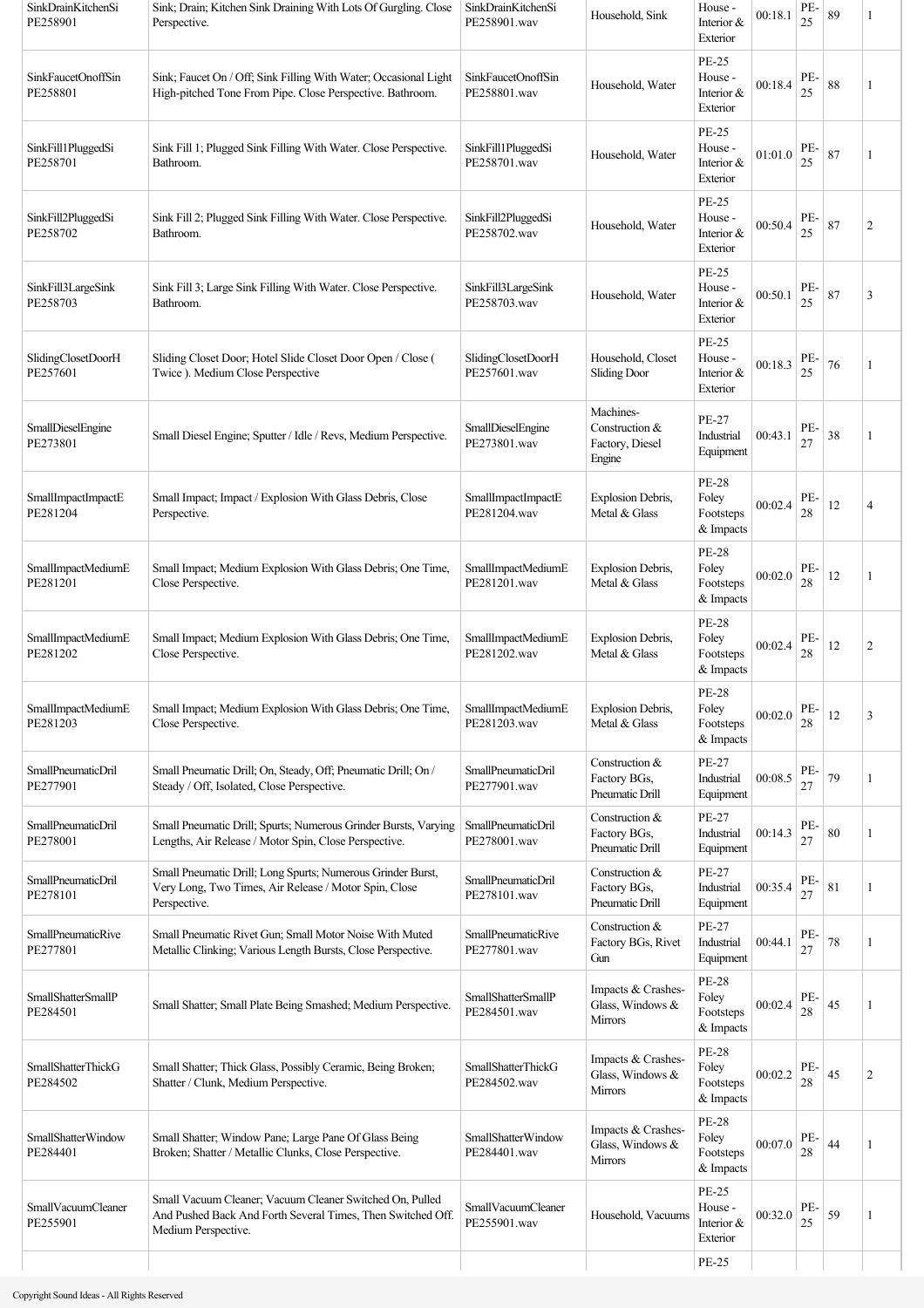| SmallVacuumCleaner<br>PE255902        | Small Vacuum Cleaner; Vacuum Cleaner Switched On, Steady,<br>Then Switched Off. Medium Close Perspective.                                                                                                                          | SmallVacuumCleaner<br>PE255902.wav        | Household, Vacuums                                               | House -<br>Interior &<br>Exterior           | 00:18.4 | PE-<br>25 | 59 | $\overline{2}$ |
|---------------------------------------|------------------------------------------------------------------------------------------------------------------------------------------------------------------------------------------------------------------------------------|-------------------------------------------|------------------------------------------------------------------|---------------------------------------------|---------|-----------|----|----------------|
| SoccerballCatchCU<br>PE302901         | Soccer ball: Catch (23x); Soccer Ball Catches; 18 Medium To<br>Hard Impacts, 5 Soft Impacts, Close Perspective.                                                                                                                    | SoccerballCatchCU<br>PE302901.wav         | Sports, Soccer<br>Catch                                          | PE-30<br>Sports<br><b>Effects</b>           | 00:28.1 | PE-<br>30 | 29 | 1              |
| SoccerballChestImp<br>PE303101        | Soccer ball / Chest Impact (6x); Soccer Ball Impacting Chest, 6<br>Times; Thud, Ping, Close Perspective.                                                                                                                           | SoccerballChestImp<br>PE303101.wav        | Sports, Soccer Hits<br>Chest                                     | PE-30<br><b>Sports</b><br><b>Effects</b>    | 00:08.3 | PE-<br>30 | 31 | 1              |
| SoccerballHeadImpa<br>PE303001        | Soccer ball / Head Impact (7x); Soccer Ball Impacting Head, 7<br>Times; Thud, Ping, Close Perspective.                                                                                                                             | SoccerballHeadImpa<br>PE303001.wav        | Sports, Soccer Hits<br>Head                                      | PE-30<br>Sports<br>Effects                  | 00:07.4 | PE-<br>30 | 30 | 1              |
| SoccerballHeadImpa<br>PE303002        | Soccer ball: Head Impact (1x); Soccer Ball Impacting Head;<br>Thud, Ping, Click, Close Perspective.                                                                                                                                | SoccerballHeadImpa<br>PE303002.wav        | Sports, Soccer Hits<br>Head                                      | PE-30<br><b>Sports</b><br>Effects           | 00:00.1 | PE-<br>30 | 30 | 2              |
| SoccerballKickBoun<br>PE302701        | Soccer ball: Kick / Bounce On Ground (1x);                                                                                                                                                                                         | SoccerballKickBoun<br>PE302701.wav        | Sports, Soccer Kick                                              | PE-30<br><b>Sports</b><br>Effects           | 00:06.1 | PE-<br>30 | 27 | 1              |
| SoccerballKickImpa<br>PE302801        | Soccer ball: Kick / Impact Net; Soccer Ball Hitting Net; Swish,<br>Almost Metallic, Close Perspective.                                                                                                                             | SoccerballKickImpa<br>PE302801.wav        | Sports, Soccer Kick                                              | PE-30<br><b>Sports</b><br>Effects           | 00:06.1 | PE-<br>30 | 28 |                |
| SoccerballKickSwsh<br>PE302601        | Soccer ball: Kick (6x); Six Soccer Ball Kicks, With Grass<br>Swish; Close Perspective.                                                                                                                                             | SoccerballKickSwsh<br>PE302601.wav        | Sports, Soccer Kick                                              | PE-30<br><b>Sports</b><br>Effects           | 00:08.4 | PE-<br>30 | 26 | 1              |
| SoccerballVarious<br>PE303201         | Soccer ball: Various Impacts; Soccer Ball Impacting Body, Six<br>Times, Low Thud, Ping, Close Perspective.                                                                                                                         | SoccerballVarious<br>PE303201.wav         | Sports, Soccer<br>Impacts                                        | PE-30<br><b>Sports</b><br>Effects           | 00:06.1 | PE-<br>30 | 32 | 1              |
| SoldiersMarchingWH<br>PE248301        | Soldiers Marching with Horses; Long Take Of Platoon Of Civil<br>War Soldiers Marching On Grass Field. Fast, Heavy Pace With<br>Lots Of Small Metal Gear Impacts. Also Contains Intermittent<br>Horse Whinny's. Medium Perspective. | SoldiersMarchingWH<br>PE248301.wav        | Crowd-Soldiers<br>Ancient, Movement                              | PE-24<br>Military -<br>Historical           | 00:58.2 | PE-<br>24 | 83 | 1              |
| SoldiersMarchingWH<br>PE248401        | Soldiers Marching with Horses; Mounted Soldiers Pass By<br>Slowly. Calm Hoof beats, Gear Movement, And Subdued<br>Soldier Walla As Cavalry Passes In From Medium Distant To<br>Close Perspective And Away Again.                   | SoldiersMarchingWH<br>PE248401.wav        | Crowd-Soldiers<br>Modern, Movement                               | PE-24<br>Military -<br>Historical           | 00:47.2 | PE-<br>24 | 84 | 1              |
| SoldiersMarchingWH<br>PE248501        | Soldiers Marching with Horses; Mounted Soldiers Riding At<br>Slow Gallop. Soldier Walla, Gear Clangs, Horse Grunts, And<br>Hoof steps At Medium Pace. Steady, Close Up Perspective.                                                | SoldiersMarchingWH<br>PE248501.wav        | Crowd-Soldiers<br>Modern, Movement                               | PE-24<br>Military -<br>Historical           | 00:45.2 | PE-<br>24 | 85 | 1              |
| SpectrographClicks<br>PE265701        | Spectrograph; Sporadic Mechanical Clicks Leading Shorts Air<br>Releases; Above Mechanical Drone, Close Perspective.<br>Pressurized Gas.                                                                                            | SpectrographClicks<br>PE265701.wav        | Hospital Equipment,<br>Spectrograph                              | PE-26<br>High Tech<br>Science &<br>Medicine | 00:16.1 | PE-<br>26 | 57 |                |
| Sphygmomanometer<br>PE268801          | Sphygmomanometer 1; Velcro Strap / Hand Pump Inflate (<br>Crackle ) / Deflate / Velcro Off, Close Perspective. Hospital.                                                                                                           | Sphygmomanometer<br>PE268801.wav          | Hospital Equipment,<br><b>Blood Pressure</b><br>Sphygmomanometer | PE-26<br>High Tech<br>Science &<br>Medicine | 00:27.3 | PE-<br>26 | 88 | 1              |
| Sphygmomanometer<br>PE268802          | Sphygmomanometer 2; Blood Pressure Analysis Machine;<br>Switch On / Beep / Mechanical Sphygmomanometer Inflate /<br>Pump / Beeps / Release, Close Perspective. Hospital.                                                           | Sphygmomanometer<br>PE268802.wav          | Hospital Equipment,<br><b>Blood Pressure</b><br>Sphygmomanometer | PE-26<br>High Tech<br>Science &<br>Medicine | 00:23.4 | PE-<br>26 | 88 | 2              |
| Sprinkler1Constant<br>PE259801        | Sprinkler 1; Constant Clicks And Water Sprays (On Twice).<br>Medium Perspective. Lawn, Garden, Water.                                                                                                                              | Sprinkler1Constant<br>PE259801.wav        | Water-Splashes &<br>Sprays, Sprinklers                           | PE-25<br>House -<br>Interior &<br>Exterior  | 00:40.0 | PE-<br>25 | 98 | 1              |
| Sprinkler2Sprinkle<br>PE259802        | Sprinkler 2; Sprinkler Turned On And Off Twice; Constant<br>Sprays And Trickles. Medium Perspective. Lawn, Garden,<br>Water.                                                                                                       | Sprinkler2Sprinkle<br>PE259802.wav        | Water-Splashes &<br>Sprays, Sprinklers                           | PE-25<br>House -<br>Interior &<br>Exterior  | 00:48.2 | PE-<br>25 | 98 | $\overline{c}$ |
| <b>StadiumCrowdAmbien</b><br>PE309701 | Stadium Crowd Ambience; Large Crowd Ambience; Walla /<br>Whistling / Clapping / Cheering / Man Yelling 'ice Cream',<br>Medium Perspective.                                                                                         | <b>StadiumCrowdAmbien</b><br>PE309701.wav | Crowd-Arena EXT,<br>Walla                                        | PE-30<br>Sports<br><b>Effects</b>           | 00:30.4 | PE-<br>30 | 97 | 1              |
| <b>StadiumCrowdAmbien</b><br>PE309801 | Stadium Crowd Ambience: Concession Stand Point of View;<br>Concession Stand Ambience; Walla / Kids Screaming / Carts<br>Being Rolled, No Real Cheering, Medium Perspective.                                                        | <b>StadiumCrowdAmbien</b><br>PE309801.wav | Crowd-Arena EXT,<br>Concession                                   | PE-30<br><b>Sports</b><br><b>Effects</b>    | 00:55.2 | PE-<br>30 | 98 | 1              |
| StadiumCrowdApplas<br>PE309601        | Stadium Crowd: Congratulatory Applause; Player Retiring; Large<br>Crowd Walla / Controlled Applause, Distant Perspective.                                                                                                          | StadiumCrowdApplas<br>PE309601.wav        | Crowd-Arena EXT,<br>Applause                                     | <b>PE-30</b><br>Sports<br><b>Effects</b>    | 00:22.4 | PE-<br>30 | 96 | 1              |
| StadiumCrowdNatlAn<br>PE309901        | Stadium Crowd: "the National Anthem"; National Anthem; Subtle<br>Crowd Noises, Walla, Woman Singing 'star Spangled Banner',<br>Audience Singing Along, Applause At End, Medium Perspective.                                        | StadiumCrowdNatlAn<br>PE309901.wav        | Crowd-Arena EXT.<br>National Anthem                              | PE-30<br>Sports<br><b>Effects</b>           | 01:54.1 | PE-<br>30 | 99 | 1              |
|                                       |                                                                                                                                                                                                                                    |                                           |                                                                  |                                             |         |           |    |                |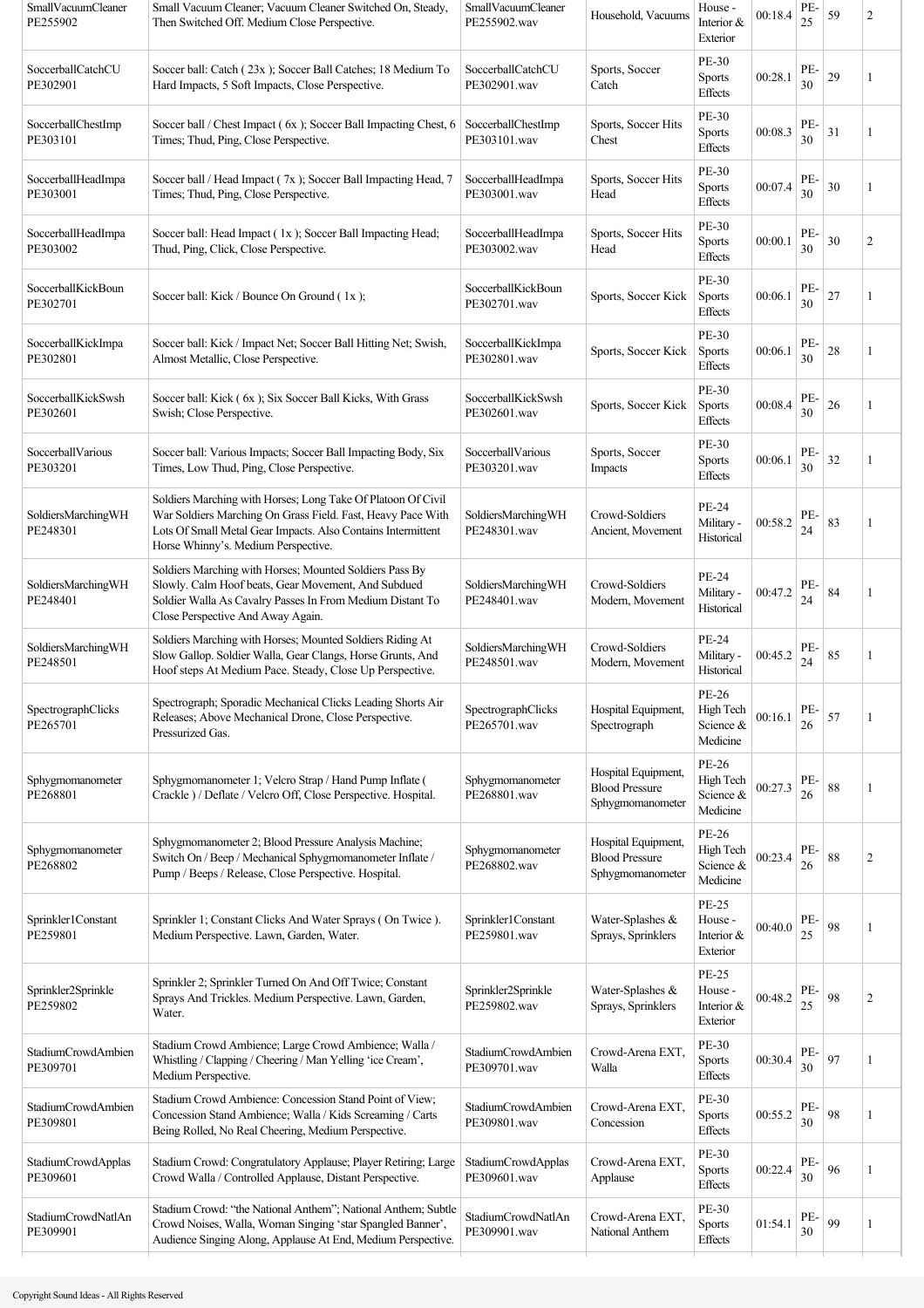| SteamPumpSoftToLou<br>PE276501        | Steam Pump; Soft To Loud Hiss / Machine Noise In Background   SteamPumpSoftToLou<br>/ Pump Off / Machine Off with Click.                                                                                                                                                  | PE276501.wav                              | Machines-<br>Construction &<br>Factory, Steam<br>Pump | PE-27<br>Industrial<br>Equipment                | 00:34.4 | PE-<br>27 | 65 |                |
|---------------------------------------|---------------------------------------------------------------------------------------------------------------------------------------------------------------------------------------------------------------------------------------------------------------------------|-------------------------------------------|-------------------------------------------------------|-------------------------------------------------|---------|-----------|----|----------------|
| StearmanByHighStea<br>PE224201        | Stearman: By High; Stearman Xa-21. Very Long Approach With<br>Hissing And Whine, Classic Growl By, Whine In Distance.<br>Medium To Distant Perspective. Prop Plane.                                                                                                       | StearmanByHighStea<br>PE224201.wav        | Aircraft-Prop<br>Military, WW2<br>Fighters            | <b>PE-22</b><br>Aircraft -<br>Historical        | 00:39.3 | PE-<br>22 | 42 | 1              |
| StearmanByLowDrone<br>PE224401        | Stearman: By Low; Stearman Xa-21. Low Drone In Distance,<br>Audible Whistling As Plane Draws Closer, Loud Flyby And<br>Away. Medium To Distant Perspective. Prop Plane.                                                                                                   | StearmanByLowDrone<br>PE224401.wav        | Aircraft-Prop<br>Military, Stearman                   | PE-22<br>Aircraft -<br>Historical               | 00:22.3 | PE-<br>22 | 44 | 1              |
| StearmanByMediumSt<br>PE224301        | Stearman: By Medium; Stearman Xa-21. Propeller Swishing And<br>Engine Whine With Approach, Flyby With Prop Hum And<br>Away. Medium To Distant Perspective. Prop Plane.                                                                                                    | StearmanByMediumSt<br>PE224301.wav        | Aircraft-Prop<br>Military, Stearman                   | PE-22<br>Aircraft -<br>Historical               | 00:27.1 | PE-<br>22 | 43 | 1              |
| StearmanBythrottle<br>PE224501        | Stearman: By / Throttle Low; Stearman Xa-21. Pilot Alternately<br>Revs Engine And Idles In Approach, Slow Flyby With Flanging<br>Effect. Medium To Distant Perspective. Prop Plane.                                                                                       | StearmanBythrottle<br>PE224501.wav        | Aircraft-Prop<br>Military, Stearman                   | PE-22<br>Aircraft -<br>Historical               | 00:16.2 | PE-<br>22 | 45 | 1              |
| StearmanElectricSt<br>PE220901        | Stearman: Electric Start / Idle / Throttle; Stearman Xa-21. Pilot's<br>Perspective: Engine Grinds And Starts, Idles Steadily With Low,<br>Smooth Timbre. Idles At Various Speeds. Revs Up At End With<br>Whir Of Props And Squeak Of Wheels During Taxi. Very High<br>Idl | StearmanElectricSt<br>PE220901.wav        | Aircraft-Prop<br>Military, Stearman                   | PE-22<br>Aircraft -<br>Historical               | 04:06.3 | PE-<br>22 | 9  | 1              |
| StearmanIdleLowSte<br>PE222201        | Stearman: Idle: Low; Stearman Xa-21. Low, Growling Motor<br>With Rhythmic Metallic Pinging And Engine Pops. Steady Idle.<br>Close Perspective. Prop Plane.                                                                                                                | StearmanIdleLowSte<br>PE222201.wav        | Aircraft-Prop<br>Military, Stearman                   | PE-22<br>Aircraft -<br>Historical               | 00:20.1 | PE-<br>22 | 22 | 1              |
| StearmanRunwayBySt<br>PE223001        | Stearman: Runway By; Stearman Xa-21. Long Approach With<br>Whine And Swishing Props, Close Perspective By, Long Away.<br>Medium Perspective. Prop Plane.                                                                                                                  | StearmanRunwayBySt<br>PE223001.wav        | Aircraft-Prop<br>Military, Stearman                   | PE-22<br>Aircraft -<br>Historical               | 00:30.1 | PE-<br>22 | 30 | 1              |
| StearmanTaxiThrott<br>PE222301        | Stearman: Taxi / Throttle / Off; Stearman Xa-21. Smooth, Steady<br>Idle, Choppy Prop Hum, Props Swish And Drone With<br>Approach. Throttle And Off With Spinning And Hollow Metallic<br>Pings That Slow To A Stop. Medium To Close Perspective.<br>Prop Plane.            | StearmanTaxiThrott<br>PE222301.wav        | Aircraft-Prop<br>Military, Stearman                   | PE-22<br>Aircraft -<br>Historical               | 00:56.0 | PE-<br>22 | 23 | -1             |
| StearmanThrottleof<br>PE226601        | Stearman: Throttle / Off; Stearman Xa-21. Smooth Rev, Abrupt<br>Off. Prop Slowly Spins To A Halt. Close Perspective. Prop<br>Plane.                                                                                                                                       | StearmanThrottleof<br>PE226601.wav        | Aircraft-Prop<br>Military, Stearman                   | PE-22<br>Aircraft -<br>Historical               | 00:24.0 | PE-<br>22 | 66 | 1              |
| StearmanTouchGoSte<br>PE225901        | Stearman: Touch And Go; Stearman Xa-21. Slow, Sputtering<br>Approach, Screech As Wheels Bounce On Runway, Abrupt<br>Throttle And High-speed Away. Flanging Echo In Distance.<br>Medium Perspective. Prop Plane.                                                           | StearmanTouchGoSte<br>PE225901.wav        | Aircraft-Prop<br>Military, Stearman                   | PE-22<br>Aircraft -<br>Historical               | 00:21.4 | PE-<br>22 | 59 | 1              |
| SteelMillBackgroun<br>PE279501        | Steel Mill Background; Steel Mill Ambience; Motor / Fan Noise,<br>Chain Noise, Distant Clanks, Squeaks, Medium Perspective.                                                                                                                                               | SteelMillBackgroun<br>PE279501.wav        | Construction &<br>Factory BGs, Steel<br>Mill          | PE-27<br>Industrial<br>Equipment                | 00:49.3 | PE-<br>27 | 95 | -1             |
| StressCreakRhythmi<br>PE285501        | Stress Creak; Rhythmic Steady; Extended Wood Rattles And<br>Creaks With Intermittent Metallic Rumbles. Close Perspective.                                                                                                                                                 | StressCreakRhythmi<br>PE285501.wav        | Impacts & Crashes-<br>Metal, Crashes &<br>Creaks      | PE-28<br>Foley<br>Footsteps<br>& Impacts        | 00:42.4 | PE-<br>28 | 55 | 1              |
| StressCreakSlowRhy<br>PE285601        | Stress Creak; Slow Rhythmic Steady; Low Pitched Creaks And<br>Groans Of Large Metal Sheet Bending. Close Perspective.                                                                                                                                                     | <b>StressCreakSlowRhy</b><br>PE285601.wav | Impacts & Crashes-<br>Metal, Crashes &<br>Creaks      | <b>PE-28</b><br>Foley<br>Footsteps<br>& Impacts | 00:15.2 | PE-<br>28 | 56 | 1              |
| StretcherRollHospi<br>PE269201        | Stretcher; Roll; Hospital Stretcher Being Rolled Down Hallway;<br>Thin, Tinny Sound; Close Perspective. Gurney.                                                                                                                                                           | StretcherRollHospi<br>PE269201.wav        | Hospital Equipment,<br>Gurneys                        | PE-26<br>High Tech<br>Science &<br>Medicine     | 00:36.3 | PE-<br>26 | 92 | 1              |
| <b>SuctionMedicalHiss</b><br>PE268601 | Suction; Medical Suction Tube; Gurgling / Slurping / Hissing,<br>Close Perspective. Hospital, Dentist.                                                                                                                                                                    | <b>SuctionMedicalHiss</b><br>PE268601.wav | Hospital Equipment,<br>Suction                        | PE-26<br>High Tech<br>Science &<br>Medicine     | 00:32.0 | PE-<br>26 | 86 | 1              |
| SwitchesBreakerOld<br>PE263801        | Switches; Breaker On / Off 1; Older Breaker Style Switch Being<br>Turned On And Then Off Again; Medium Perspective.                                                                                                                                                       | SwitchesBreakerOld<br>PE263801.wav        | Switches & Levers,<br><b>Breaker</b>                  | PE-26<br>High Tech<br>Science &<br>Medicine     | 00:01.2 | PE-<br>26 | 38 | 1              |
| SwitchesBreakerOld<br>PE263802        | Switches; Breaker On / Off 2; Older Breaker Style Switch Being<br>Turned On And Then Off Again; Medium Perspective.                                                                                                                                                       | SwitchesBreakerOld<br>PE263802.wav        | Switches & Levers,<br><b>Breaker</b>                  | PE-26<br>High Tech<br>Science &<br>Medicine     | 00:01.2 | PE-<br>26 | 38 | $\overline{c}$ |
| SwitchesBreakerOld<br>PE263803        | Switches; Breaker On / Off 3; Older Breaker Style Switch Being<br>Turned On And Then Off Again; Three Times, Medium<br>Perspective.                                                                                                                                       | SwitchesBreakerOld<br>PE263803.wav        | Switches & Levers,<br><b>Breaker</b>                  | PE-26<br>High Tech<br>Science &<br>Medicine     | 00:06.4 | PE-<br>26 | 38 | 3              |
|                                       |                                                                                                                                                                                                                                                                           |                                           |                                                       | PE-26                                           |         |           |    |                |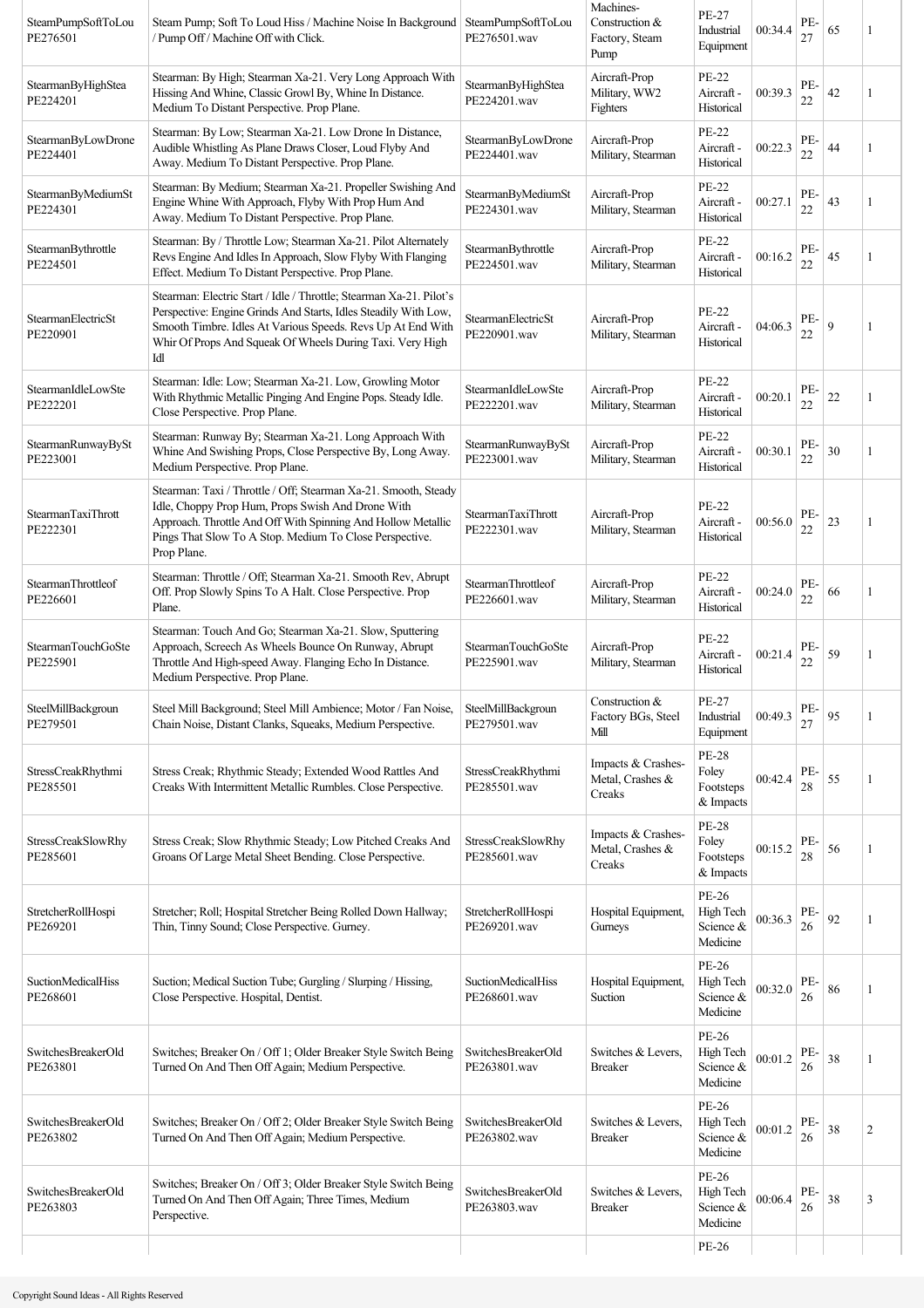| SwitchesPullChain<br>PE263901  | Switches; Pull Chain / Button 1; Older Push-button Style Switch;<br>Press / Release, Three Times, Close Perspective. Light Switch.                                                                     | <b>SwitchesPullChain</b><br>PE263901.wav | Switches & Levers.<br>Pull Chain/Button | High Tech<br>Science &<br>Medicine          | 00:01.4 | PE-<br>26 | 39 |                |
|--------------------------------|--------------------------------------------------------------------------------------------------------------------------------------------------------------------------------------------------------|------------------------------------------|-----------------------------------------|---------------------------------------------|---------|-----------|----|----------------|
| SwitchesPullChain<br>PE263902  | Switches; Pull Chain / Button 2; Older Push-button Style Switch;<br>Press / Release, Two Times, Close Perspective. Light Switch.                                                                       | SwitchesPullChain<br>PE263902.wav        | Switches & Levers.<br>Pull Chain/Button | PE-26<br>High Tech<br>Science &<br>Medicine | 00:01.2 | PE-<br>26 | 39 | $\overline{c}$ |
| SwordFightSequence<br>PE245801 | Sword: Fight Sequence; Sequence Of Medium Heavy Sword<br>Impacts And Scrapes Some With Light To Heavy Ring Off.<br>Medium Perspective.                                                                 | SwordFightSequence<br>PE245801.wav       | Weapons-Ancient,<br>Hit Flesh           | PE-24<br>Military -<br>Historical           | 00:15.2 | PE-<br>24 | 58 | 1              |
| SwordImpactingSwor<br>PE245501 | Sword: Impacting Sword (Multiple); Twelve Sword Against<br>Sword, Clangy Impacts With Heavy Ring Off. Medium<br>Perspective.                                                                           | SwordImpactingSwor<br>PE245501.wav       | Weapons-Ancient,<br>Hit Flesh           | PE-24<br>Military -<br>Historical           | 00:22.0 | PE-<br>24 | 55 | 1              |
| SwordImpactingSwor<br>PE245601 | Sword: Impacting Sword (Multiple); Sixteen Muted-sounding<br>Metal Sword Clinks With Very Little Ring Off. Some With<br>Bounces Or Scrapes. Close Perspective.                                         | SwordImpactingSwor<br>PE245601.wav       | Weapons-Ancient,<br>Hit Flesh           | <b>PE-24</b><br>Military -<br>Historical    | 00:29.3 | PE-<br>24 | 56 | 1              |
| SwordImpactingSwor<br>PE245701 | Sword: Impacting Sword (Multiple); Four Clangy, Metal<br>Impacts Of Medium Intensity With Sharp Ring Off. Medium<br>Perspective.                                                                       | SwordImpactingSwor<br>PE245701.wav       | Weapons-Ancient,<br>Hit Flesh           | PE-24<br>Military -<br>Historical           | 00:08.4 | PE-<br>24 | 57 | 1              |
| SwordImpactsWoodDe<br>PE245901 | Sword: Impacts Wood; Deep, Dull Metal Into Wood Impact.<br>Close Perspective.                                                                                                                          | SwordImpactsWoodDe<br>PE245901.wav       | Weapons-Ancient,<br>Hit Flesh           | PE-24<br>Military -<br>Historical           | 00:06.0 | PE-<br>24 | 59 | 1              |
| SwordMultipleSwish<br>PE244301 | Sword: Multiple Swish; About Eleven Nonstop Swishes From<br>Rapidly Swinging Sword Back And Forth. Close Perspective.<br>Whoosh.                                                                       | SwordMultipleSwish<br>PE244301.wav       | Weapons-Ancient,<br>Whoosh              | PE-24<br>Military -<br>Historical           | 00:06.3 | PE-<br>24 | 43 | 1              |
| SwordRemoveFromShe<br>PE244001 | Sword: Remove From Sheath; Light Metal Clangs And A Shing<br>With Ring Off Of Sword Being Drawn Incrementally. Medium<br>Perspective.                                                                  | SwordRemoveFromShe<br>PE244001.wav       | Weapons-Ancient,<br>Twang               | PE-24<br>Military -<br>Historical           | 00:06.0 | PE-<br>24 | 40 |                |
| SwordRemoveFromShe<br>PE244101 | Sword: Remove From Sheath; Slow, Deliberate Metal Scrape<br>As Sword Is Drawn Partially And Resheathed Quickly With Fast<br>Scrape. Close Perspective.                                                 | SwordRemoveFromShe<br>PE244101.wav       | Weapons-Ancient,<br>Twang               | PE-24<br>Military -<br>Historical           | 00:06.4 | PE<br>24  | 41 |                |
| SwordRemoveFromShe<br>PE244201 | Sword: Remove From Sheath; Metal Blade Quickly Removed<br>From Sheath. Close Perspective.                                                                                                              | SwordRemoveFromShe<br>PE244201.wav       | Weapons-Ancient,<br>Twang               | PE-24<br>Military -<br>Historical           | 00:06.3 | PE-<br>24 | 42 | 1              |
| SwordScrapeOnArmor<br>PE245101 | Sword: Scrape On Armor; Fast, Metallic Shing With Ring Off.<br>Medium Perspective.                                                                                                                     | SwordScrapeOnArmor<br>PE245101.wav       | Weapons-Ancient,<br>Hit Flesh           | PE-24<br>Military -<br>Historical           | 00:06.3 | PE<br>24  | 51 |                |
| SwordScrapeOnStone<br>PE245401 | Sword: Scrape On Stone; Gritty, Long Metallic Scrape. Could<br>Be Sword On Rock Or Brick. Close Perspective.                                                                                           | SwordScrapeOnStone<br>PE245401.wav       | Weapons-Ancient,<br>Hit Flesh           | PE-24<br>Military -<br>Historical           | 00:06.3 | PE-<br>24 | 54 |                |
| SwordShingLongClan<br>PE245201 | Sword: Shing; Long, Clangy, Metallic Shing With Ring Off As<br>Sword Is Drawn. Close Perspective.                                                                                                      | SwordShingLongClan<br>PE245201.wav       | Weapons-Ancient,<br>Hit Flesh           | PE-24<br>Military -<br>Historical           | 00:06.2 | PE-<br>24 | 52 | 1              |
| SwordShingRingingM<br>PE245301 | Sword: Shing; Ringing Metal Shing From Two Swords Scraping<br>Against Each Other Followed By A Heavy Clang As The<br>Swords Collide. Close Perspective.                                                | SwordShingRingingM<br>PE245301.wav       | Weapons-Ancient,<br>Hit Flesh           | PE-24<br>Military -<br>Historical           | 00:07.0 | PE-<br>24 | 53 | 1              |
| SwordSingleSwishSi<br>PE244601 | Sword: Single Swish; Single, Medium High Pitched, Fast Swish.<br>Close Perspective. Whoosh.                                                                                                            | SwordSingleSwishSi<br>PE244601.wav       | Weapons-Ancient,<br>Whoosh              | PE-24<br>Military -<br>Historical           | 00:06.0 | PE-<br>24 | 46 | 1              |
| SwordSingleSwishSi<br>PE244701 | Sword: Single Swish; Single Very Fast, High Pitched Swish. Very<br>Close Perspective. Whoosh.                                                                                                          | SwordSingleSwishSi<br>PE244701.wav       | Weapons-Ancient,<br>Whoosh              | PE-24<br>Military -<br>Historical           | 00:06.1 | PE-<br>24 | 47 | 1              |
| SwordStabThroughAr<br>PE244801 | Sword: Stab Through Armor Into Flesh; Deep, Dull Impact Of<br>Sword Entering Body Followed By Some Gushy Movement Of<br>The Sword And A Bloody Shing As The Blade Is Pulled Out.<br>Close Perspective. | SwordStabThroughAr<br>PE244801.wav       | Weapons-Ancient,<br>Stab Armor          | PE-24<br>Military -<br>Historical           | 00:09.2 | PE-<br>24 | 48 |                |
| SwordStabThroughCh<br>PE244901 | Sword: Stab Through Chain Mail Into Flesh; Sharp, Metallic<br>Scrape Followed By A Quick, Crunchy Slash / Impact. Close<br>Perspective.                                                                | SwordStabThroughCh<br>PE244901.wav       | Weapons-Ancient,<br>Stab Metal          | <b>PE-24</b><br>Military -<br>Historical    | 00:06.1 | PE-<br>24 | 49 | 1              |
| SwordStabThroughCh<br>PE245001 | Sword: Stab Through Chain Mail Into Flesh; Quick, Squelchy<br>Slice Accompanied By A Loud Shing With Ring Off. Close<br>Perspective.                                                                   | SwordStabThroughCh<br>PE245001.wav       | Weapons-Ancient,<br>Hit Flesh           | PE-24<br>Military -<br>Historical           | 00:06.2 | PE-<br>24 | 50 | 1              |
| SwordSwish PE244501            | Sword: Swish (2x); Two Swishes In Quick Sequence. The First<br>One Is Faster And Higher Pitched Than The Second. Close<br>Perspective. Whoosh.                                                         | SwordSwish<br>PE244501.wav               | Weapons-Ancient,<br>Whoosh              | <b>PE-24</b><br>Military -<br>Historical    | 00:06.1 | PE<br>24  | 45 | 1              |
| SwordSwishQuick<br>PE244401    | Sword: Swish (3x); Three Quick, Low Pitched Whooshes For<br>Sword Swings. Close Perspective.                                                                                                           | <b>SwordSwishQuick</b><br>PE244401.wav   | Weapons-Ancient,<br>Whoosh              | PE-24<br>Military -<br>Historical           | 00:06.0 | PE-<br>24 | 44 | 1              |
|                                |                                                                                                                                                                                                        |                                          |                                         | PE-26                                       |         |           |    |                |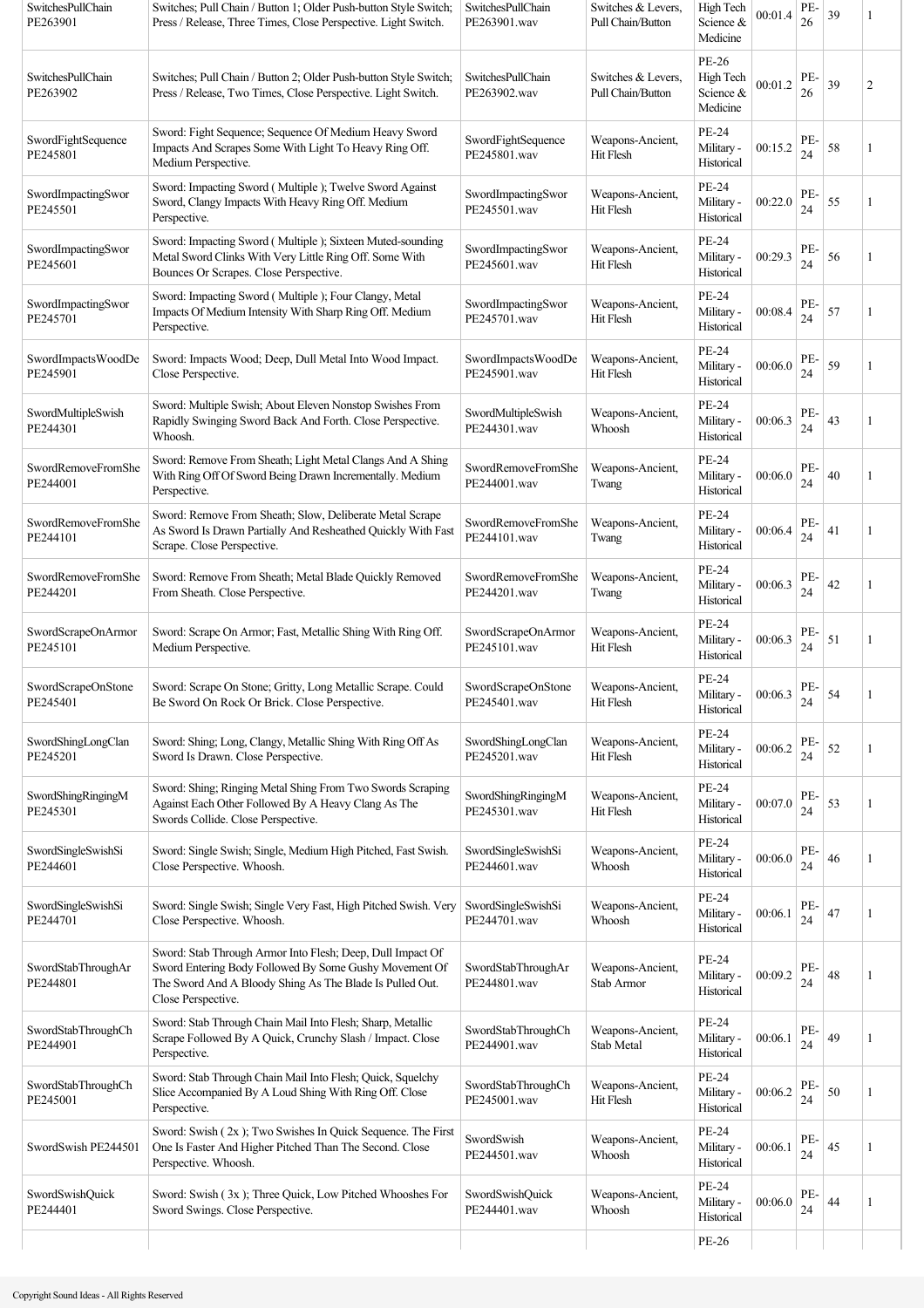| SynthDataProcessin<br>PE260901        | Synth; Data Processing 1; Completely Random, Continuous<br>Beeps And Blurps, Computer-generated, Chirp Garbled Data.                                                                                                                                                        | SynthDataProcessin<br>PE260901.wav        | Sci-Fi Space FX,<br>Data Processing                | High Tech<br>Science &<br>Medicine          | 00:28.0 | PE-<br>26 | 9              | 1              |
|---------------------------------------|-----------------------------------------------------------------------------------------------------------------------------------------------------------------------------------------------------------------------------------------------------------------------------|-------------------------------------------|----------------------------------------------------|---------------------------------------------|---------|-----------|----------------|----------------|
| SynthDataProcessin<br>PE260902        | Synth; Data Processing 2; Completely Random, Continuous<br>Beeps And Blurps, Computer-generated, Chirp Garbled Data.                                                                                                                                                        | SynthDataProcessin<br>PE260902.wav        | Sci-Fi Space FX,<br>Data Processing                | PE-26<br>High Tech<br>Science &<br>Medicine | 00:28.2 | PE-<br>26 | 9              | $\overline{c}$ |
| SynthLaserSingle<br>PE260601          | Synth; Laser; Single Laser Shot Left To Right; Low-mid<br>Frequencies.                                                                                                                                                                                                      | SynthLaserSingle<br>PE260601.wav          | Sci-Fi Space FX,<br>Laser                          | PE-26<br>High Tech<br>Science &<br>Medicine | 00:06.1 | PE-<br>26 | 6              | 1              |
| SynthLiquidSeverel<br>PE260801        | Synth; Liquid; Severely Computer Manipulated Water Effects.                                                                                                                                                                                                                 | SynthLiquidSeverel<br>PE260801.wav        | Sci-Fi Space FX,<br>Liquid                         | PE-26<br>High Tech<br>Science &<br>Medicine | 00:08.1 | PE-<br>26 | 8              | 1              |
| SynthVoiceBizarre<br>PE260701         | Synth; Voice; Bizarre, Pseudo-random, Computer Generated,<br>Synthesized Voice; Frantic.                                                                                                                                                                                    | SynthVoiceBizarre<br>PE260701.wav         | Sci-Fi Space FX,<br>Voice                          | PE-26<br>High Tech<br>Science &<br>Medicine | 00:08.3 | PE-<br>26 | $\overline{7}$ | 1              |
| SynthWindRumble<br>PE260501           | Synth; Wind; Synthesized Wind Effect; Low Rumble, Synthetic<br>Harmonics.                                                                                                                                                                                                   | SynthWindRumble<br>PE260501 way           | Sci-Fi Space FX,<br>Wind                           | PE-26<br>High Tech<br>Science &<br>Medicine | 00:31.3 | PE-<br>26 | 5              | 1              |
| TakeoffExchangeInt<br>PE214101        | Takeoff Exchange; Interior Quiet Engine Whine, Radio Messages<br>Between Pilot And Air Traffic Control. Close Perspective. Jet.                                                                                                                                             | TakeoffExchangeInt<br>PE214101.wav        | Aircraft-Jet<br>Passenger, Radio                   | PE-21<br>Aircraft -<br>Modern               | 00:17.4 | PE-<br>21 | 41             | 1              |
| TankMachineGunBurs<br>PE231101        | Tank Machine Gun: Bursts; Exterior Tank Machine Gun Bursts.<br>Three Short Bursts With Long Echoey Roll Off. Medium Close<br>Perspective.                                                                                                                                   | <b>TankMachineGunBurs</b><br>PE231101.wav | Weapons-Machine<br>Guns Light, Tank<br>Machine Gun | PE-23<br>Military -<br>Modern               | 00:13.0 | PE-<br>23 | 11             | 1              |
| TankMachineGunBurs<br>PE231201        | Tank Machine Gun: Bursts; Long Bursts Of Tank Machine Gun.<br>Two Huge Bursts With Short Echo Roll Off. Close Up<br>Perspective.                                                                                                                                            | <b>TankMachineGunBurs</b><br>PE231201.wav | Weapons-Machine<br>Guns Light, Tank<br>Machine Gun | PE-23<br>Military -<br>Modern               | 00:08.0 | PE-<br>23 | 12             | 1              |
| <b>TankMachineGunFire</b><br>PE231001 | Tank Machine Gun: Fire (Int.); Series Of Machine Gun Fires<br>With Clink Of Shells Falling To Hard Ground. Two Single Shots<br>Fired After Series Firing. Close Perspective.                                                                                                | <b>TankMachineGunFire</b><br>PE231001.wav | Weapons-Machine<br>Guns Light, Tank<br>Machine Gun | <b>PE-23</b><br>Military -<br>Modern        | 00:19.0 | PE-<br>23 | 10             | 1              |
| TankMachineGunLoad<br>PE230901        | Tank Machine Gun: Load / Fire (Int.); .50 Caliber Magazine<br>Being Loaded Into Gun With Sharp Metallic Impact. Two Loud<br>Echoey Rounds Of Automatic Fire Are Shot And Shells Fall To<br>The Tank Floor With Metallic Clangs. Very Dynamic. Close Up<br>Perspective.      | TankMachineGunLoad<br>PE230901.wav        | Weapons-Machine<br>Guns Light, Tank<br>Machine Gun | PE-23<br>Military -<br>Modern               | 00:11.1 | PE-<br>23 | 9              | 1              |
| TaylorcraftBackfir<br>PE224601        | Taylorcraft: By / Backfire Medium; Pilot Alternately Revs And<br>Idles With Rising And Falling Whistle. One Dull Backfire In<br>Distance, One Sharp, Isolated Backfire During Idle At Close<br>Range, Engine Steadies With Away. Medium To Distant<br>Perspective. Prop Pla | TaylorcraftBackfir<br>PE224601.wav        | Aircraft-Prop<br>Military, Taylorcraft             | <b>PE-22</b><br>Aircraft -<br>Historical    | 00:36.2 | PE-<br>22 | 46             |                |
| TaylorcraftByLowSt<br>PE224801        | Taylorcraft: By Low; Steady, Medium-speed Engine With Air<br>Whistling. Extreme Doppler Effect With Flyby. Medium To<br>Distant Perspective. Prop Plane.                                                                                                                    | TaylorcraftByLowSt<br>PE224801.wav        | Aircraft-Prop<br>Military, Taylorcraft             | <b>PE-22</b><br>Aircraft -<br>Historical    | 00:13.2 | PE-<br>22 | 48             | 1              |
| TaylorcraftByMed<br>PE224701          | Taylorcraft: By Medium; Rich, Low Engine Sound. Slow Flyby<br>With Whistle In Away. Medium To Distant Perspective. Prop<br>Plane.                                                                                                                                           | TaylorcraftByMed<br>PE224701.wav          | Aircraft-Prop<br>Military, Taylorcraft             | <b>PE-22</b><br>Aircraft -<br>Historical    | 00:16.1 | PE-<br>22 | 47             | 1              |
| TaylorcraftByThrot<br>PE224901        | Taylorcraft: By Throttle / Low; Pilot Revs And Idles, Very Slow<br>Flyby. Sharp Engine Chatter And Hiss With Flyby, Engine<br>Steadies In Away. Medium To Distant Perspective. Prop Plane.                                                                                  | TaylorcraftByThrot<br>PE224901.wav        | Aircraft-Prop<br>Military, Taylorcraft             | <b>PE-22</b><br>Aircraft -<br>Historical    | 00:32.0 | PE-<br>22 | 49             | 1              |
| TaylorcraftCircles<br>PE223201        | Taylorcraft: Circles: High; Clattering Engine Idles With<br>Intermittent Bursts Of Speed. Audible Hissing Of Vents At Close<br>Range. Medium Perspective. Prop Plane.                                                                                                       | TaylorcraftCircles<br>PE223201.wav        | Aircraft-Prop<br>Military, Taylorcraft             | <b>PE-22</b><br>Aircraft -<br>Historical    | 01:02.4 | PE-<br>22 | 32             | 1              |
| TaylorcraftEngineO<br>PE226101        | Taylorcraft: Engine Off / Taxi Roll; Banging And Rumble As<br>Plane Taxis On Dirt, Grinding Of Stones Under Wheels. Engine<br>Winds Down And Stops. Medium To Close Perspective. Prop<br>Plane.                                                                             | TaylorcraftEngineO<br>PE226101.wav        | Aircraft-Prop<br>Military, Taylorcraft             | <b>PE-22</b><br>Aircraft -<br>Historical    | 00:15.4 | PE-<br>22 | 61             | 1              |
| TaylorcraftLanding<br>PE226301        | Taylorcraft: Landing Interior; Touchdown With Whirring Props.<br>Shifting And Clanking Metal, Loud Rumble And Squeaking As<br>Plane Taxis On Ground. Low, Steady Idle. Close Perspective.<br>Prop Plane.                                                                    | TaylorcraftLanding<br>PE226301.wav        | Aircraft-Prop<br>Military, Taylorcraft             | PE-22<br>Aircraft -<br>Historical           | 00:32.2 | PE-<br>22 | 63             | 1              |
| TaylorcraftStartid<br>PE221001        | Taylorcraft: Start / Idle / Taxi Away; Spin Prop To Start, Engine<br>Chugs And Sputters To Low, Steady Idle. Rev Up And Taxi,<br>Plane Moves Away With Dirt Grinding Under Wheels. Speed<br>Stays Steady As Plane Pulls Away. Close To Medium<br>Perspective. Prop Plane.   | TaylorcraftStartid<br>PE221001.wav        | Aircraft-Prop<br>Military, Taylorcraft             | <b>PE-22</b><br>Aircraft -<br>Historical    | 01:06.3 | PE-<br>22 | 10             | 1              |
|                                       | Taylorcraft: Start / Idle; Smooth Rev To Start With Rising And                                                                                                                                                                                                              |                                           |                                                    |                                             |         |           |                |                |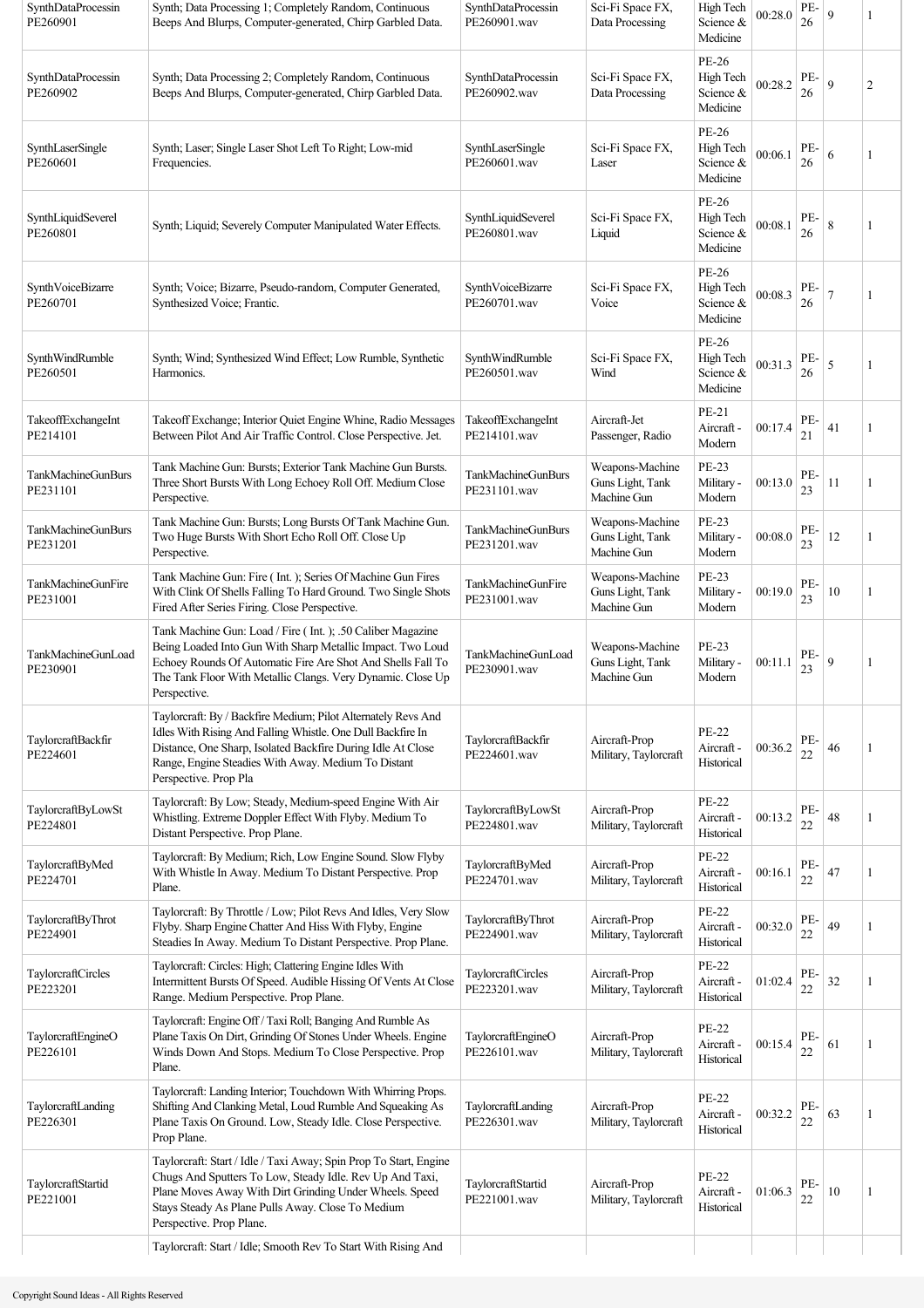| TaylorcraftStartid<br>PE221101 | Falling Whistle. Very Slow, Steady Idle With Rotating Props,<br>Rhythmic Puffing And Popping. Revs Up At End With Sharp,<br>Buzzing Engine Sound And Loud Clicks. Close Perspective.<br>Prop Plane.                                                                         | TaylorcraftStartid<br>PE221101.wav        | Aircraft-Prop<br>Military, Taylorcraft        | PE-22<br>Aircraft -<br>Historical           | 01:02.3 | PE-<br>22 | 11 |   |
|--------------------------------|-----------------------------------------------------------------------------------------------------------------------------------------------------------------------------------------------------------------------------------------------------------------------------|-------------------------------------------|-----------------------------------------------|---------------------------------------------|---------|-----------|----|---|
| TaylorcraftTaxiBy<br>PE222401  | Taylorcraft: Taxi Roll By; Taxi By On Sand Or Dirt. Close<br>Perspective. Prop Plane.                                                                                                                                                                                       | TaylorcraftTaxiBy<br>PE222401.wav         | Aircraft-Prop<br>Military, Taylorcraft        | PE-22<br>Aircraft -<br>Historical           | 00:14.0 | PE-<br>22 | 24 |   |
| TaylorcraftThrottl<br>PE222901 | Taylorcraft: Throttle / Taxi / Takeoff / Interior; Interior<br>Perspective. Taxi On Rough Surface, Rattling Metal In Cockpit,<br>Wheels Bouncing On Dirt. Liftoff, Smooth Engine Drone, Some<br>Quiet Rattling In Cockpit. Close Perspective. Prop Plane.                   | <b>TaylorcraftThrottl</b><br>PE222901.wav | Aircraft-Prop<br>Military, Taylorcraft        | PE-22<br>Aircraft -<br>Historical           | 01:20.3 | PE-<br>22 | 29 |   |
| TaylorcraftThrottl<br>PE226001 | Taylorcraft: Throttle / Engine Off / By; Soft Whistling In Distance<br>As Plane Glides Closer, Pop And Ignition, Throttle, Grinding And<br>Impact As Wheels Touch Down, By With Metallic Rattles On<br>Dirt Surface. Stops In Distance, Engine Grinds To A Stop.<br>Distant | TaylorcraftThrottl<br>PE226001.wav        | Aircraft-Prop<br>Military, Taylorcraft        | PE-22<br>Aircraft -<br>Historical           | 00:43.0 | PE-<br>22 | 60 |   |
| TaylorcraftThrottl<br>PE226201 | Taylorcraft: Throttle / Engine Off / Stop Interior; Cockpit<br>Perspective. Throttle, Land On Irregular Dirt Surface. Banging<br>And Squeaking As Plane Taxis Over Ground, With Engine At<br>Very Low Sputtering Idle. Engine Off With Squeaking Sound.<br>Close Perspectiv | TaylorcraftThrottl<br>PE226201.wav        | Aircraft-Prop<br>Military, Taylorcraft        | PE-22<br>Aircraft -<br>Historical           | 00:40.0 | PE-<br>22 | 62 |   |
| TaylorcraftThrottl<br>PE226701 | Taylorcraft: Throttle / Off; Throttle With Prop Drone, Off With<br>Slow Wind-down Of Engine And Prop. Close Perspective. Prop<br>Plane.                                                                                                                                     | TaylorcraftThrottl<br>PE226701.wav        | Aircraft-Prop<br>Military, Taylorcraft        | PE-22<br>Aircraft -<br>Historical           | 00:19.2 | PE-<br>22 | 67 |   |
| TdxDrugMachineFan<br>PE266601  | Tdx Drug Machine; Tdx Drug Machine; Motors / Fans In<br>Background, Mechanical Clicks / Beeps / Printing In Foreground,<br>Close Perspective. Hospital, Lab.                                                                                                                | TdxDrugMachineFan<br>PE266601.wav         | Hospital Equipment,<br>Analyzer               | PE-26<br>High Tech<br>Science &<br>Medicine | 00:59.0 | PE-<br>26 | 66 |   |
| TeslaCoilLarge<br>PE264502     | Tesla Coil 2; Large Tesla Coil; Slow Static Build Up / Loud<br>Series Of Discharges, Medium Perspective. Science Lab.                                                                                                                                                       | TeslaCoilLarge<br>PE264502.wav            | Electrical, Tesla Coil                        | PE-26<br>High Tech<br>Science &<br>Medicine | 00:51.2 | PE-<br>26 | 45 | 2 |
| TeslaCoilServo<br>PE264501     | Tesla Coil 1; Small Servo Motor Generator With Varying<br>Degrees Of Static Electrical Noise; Close Perspective. Science<br>Lab.                                                                                                                                            | TeslaCoilServo<br>PE264501.wav            | Electrical, Tesla Coil                        | PE-26<br>High Tech<br>Science &<br>Medicine | 00:33.2 | PE-<br>26 | 45 |   |
| TestTubeShakerMoto<br>PE266901 | Test Tube Shaker; Motor / Fan Noise In Background, Low-mid<br>Frequency Vibration In Foreground (Sounds Like A Didgeridoo<br>), Water, Buzzer; Close Perspective. Hospital, Lab.                                                                                            | TestTubeShakerMoto<br>PE266901.wav        | Hospital Equipment,<br><b>Test Tube Mixer</b> | PE-26<br>High Tech<br>Science &<br>Medicine | 00:21.0 | PE-<br>26 | 69 |   |
| TigerMothByFast<br>PE225501    | Tiger Moth: By, Low; D.H. 82 Tiger Moth. Steady, High-speed<br>Approach. Loud, Low-altitude Flyby With Doppler Effect. Long,<br>Steady Away. Medium To Distant Perspective. Prop Plane.                                                                                     | TigerMothByFast<br>PE225501.wav           | Aircraft-Prop<br>Military, Tiger Moth         | <b>PE-22</b><br>Aircraft -<br>Historical    | 00:30.4 | PE-<br>22 | 55 |   |
| TigerMothByHiSlowB<br>PE225001 | Tiger Moth: By High; D.H. 82 Tiger Moth. Pilot Throttling<br>Engine. Landscape Creates Flanging Effect With Approach And<br>Away; Slow Flyby. Medium To Distant Perspective. Prop Plane.                                                                                    | TigerMothByHiSlowB<br>PE225001.wav        | Aircraft-Prop<br>Military, Tiger Moth         | <b>PE-22</b><br>Aircraft -<br>Historical    | 00:28.2 | PE-<br>22 | 50 | 1 |
| TigerMothByMediumD<br>PE225101 | Tiger Moth: By, Medium; D.H. 82 Tiger Moth. Grinding And<br>Chattering Engine, Slow Approach And Away, Medium Growl<br>With Flyby. Medium To Distant Perspective. Prop Plane.                                                                                               | TigerMothByMediumD<br>PE225101.wav        | Aircraft-Prop<br>Military, Tiger Moth         | <b>PE-22</b><br>Aircraft -<br>Historical    | 01:30.4 | PE-<br>22 | 51 |   |
| TigerMothByMediumD<br>PE225201 | Tiger Moth: By, Medium; D.H. 82 Tiger Moth. Medium-speed<br>Approach, Slows Slightly As Plane Draws Closer, Medium-To<br>Low-altitude Flyby And Away, Speed Up In Distance. Medium<br>To Distant Perspective. Prop Plane.                                                   | TigerMothByMediumD<br>PE225201.wav        | Aircraft-Prop<br>Military, Tiger Moth         | <b>PE-22</b><br>Aircraft -<br>Historical    | 00:35.1 | PE-<br>22 | 52 |   |
| TigerMothByUnstdy<br>PE225301  | Tiger Moth: By, Low; D.H. 82 Tiger Moth. Slow Approach,<br>Engine Unsteady, Speeds Up Slightly With Flyby At Low<br>Altitude, Steady Away, Speed Up In Distance. Medium To<br>Distant Perspective. Prop Plane.                                                              | TigerMothByUnstdy<br>PE225301.wav         | Aircraft-Prop<br>Military, Tiger Moth         | PE-22<br>Aircraft -<br>Historical           | 00:47.4 | PE-<br>22 | 53 |   |
| TigerMothByWhine<br>PE225401   | Tiger Moth: By, Low; D.H. 82 Tiger Moth. Steady, Medium-<br>speed Approach With Hiss And Whine As Plane Draws Closer.<br>Thick, Growling Flyby With Prop Drone, Long Away. Medium<br>To Distant Perspective. Prop Plane.                                                    | TigerMothByWhine<br>PE225401.wav          | Aircraft-Prop<br>Military, Tiger Moth         | <b>PE-22</b><br>Aircraft -<br>Historical    | 00:30.4 | PE-<br>22 | 54 |   |
| TigerMothElectricS<br>PE221201 | Tiger Moth: Electric Start / Idle / Throttle / Off; D.H. 82 Tiger<br>Moth. Whines Twice Before Engine Catches, Revs To Slowly<br>Throbbing Idle, Series Of Faster Idles With Growling And<br>Humming Props. Distinct High Whirring Of Fans And Engine.<br>Sputters To A Sto | TigerMothElectricS<br>PE221201.wav        | Aircraft-Prop<br>Military, Tiger Moth         | PE-22<br>Aircraft -<br>Historical           | 03:54.0 | PE-<br>22 | 12 |   |
| TigerMothElectricS<br>PE221301 | Tiger Moth: Electric Start / Idle / Throttle / Off; D.H. 82 Tiger<br>Moth. Wheezing Start, Very Low Idle And Revs, Off With Slow<br>Wind-down. Close Perspective. Prop Plane.                                                                                               | TigerMothElectricS<br>PE221301.wav        | Aircraft-Prop<br>Military, Tiger Moth         | PE-22<br>Aircraft -<br>Historical           | 00:20.4 | PE-<br>22 | 13 |   |
| TigerMothElectricS<br>PE221401 | Tiger Moth: Electric Start / Idle / Off; D.H. 82 Tiger Moth. Two<br>False Starts With Wheezing And Grinding. Idles Slowly, Then<br>Steadily Builds In Speed. Abrupt Rev Down, Low Idle, And Off.<br>Close Perspective. Prop Plane.                                          | TigerMothElectricS<br>PE221401.wav        | Aircraft-Prop<br>Military, Tiger Moth         | PE-22<br>Aircraft -<br>Historical           | 01:05.0 | PE-<br>22 | 14 |   |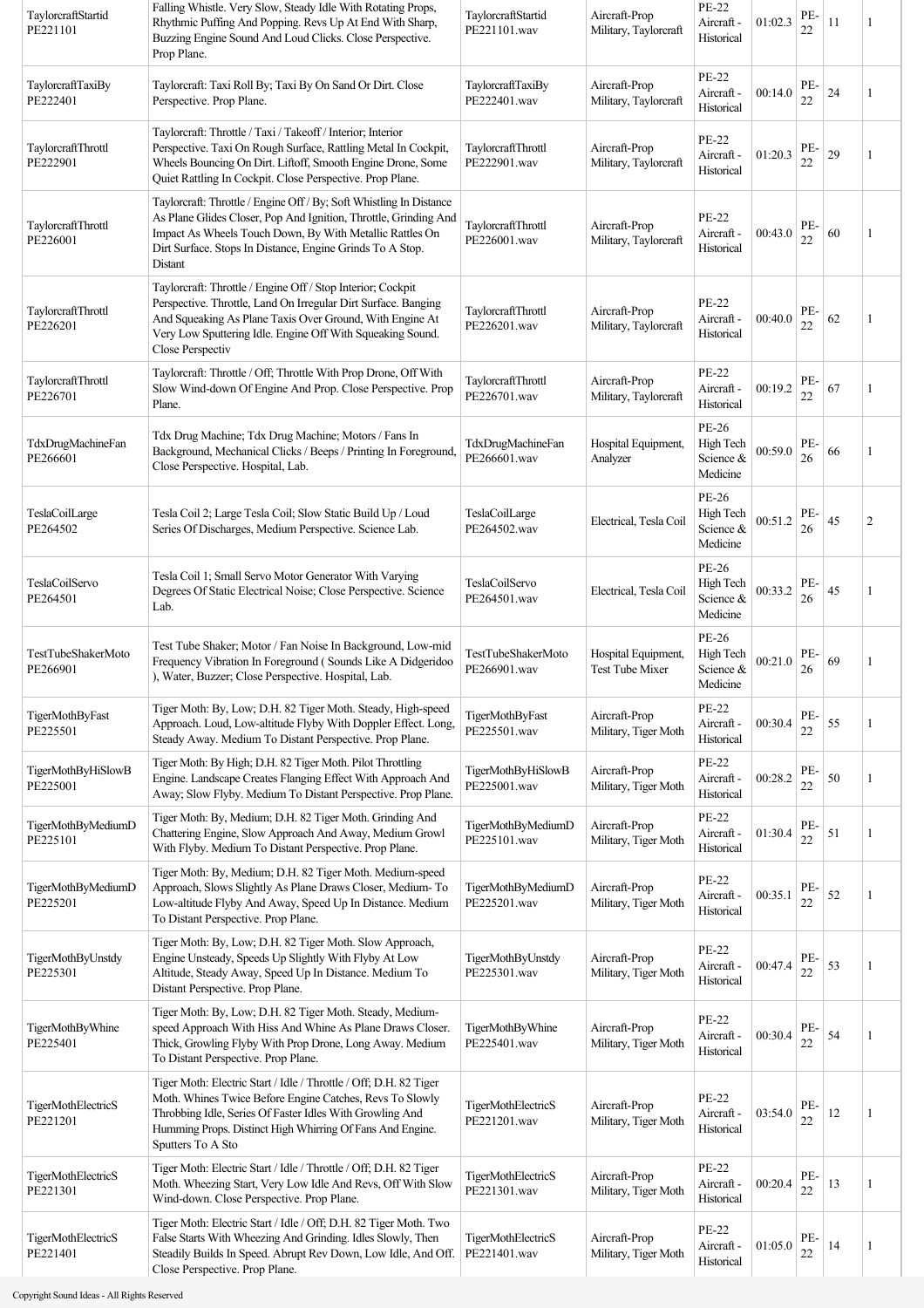| TigerMothElectricS<br>PE221501       | Tiger Moth: Electric Start / Idle / Taxi; D.H. 82 Tiger Moth. Start<br>And Idle, Very Raspy Tiger Moth Engine With Hollow Metallic<br>Knocking. Slow Taxi Away. Close To Medium Perspective.<br>Prop Plane.                                                                 | <b>TigerMothElectricS</b><br>PE221501.wav | Aircraft-Prop<br>Military, Tiger Moth | PE-22<br>Aircraft -<br>Historical                 | 00:47.2 | PE-<br>22 | 15 | 1              |
|--------------------------------------|-----------------------------------------------------------------------------------------------------------------------------------------------------------------------------------------------------------------------------------------------------------------------------|-------------------------------------------|---------------------------------------|---------------------------------------------------|---------|-----------|----|----------------|
| TigerMothElectricS<br>PE221601       | Tiger Moth: Electric Start / Idle / Takeoff; D.H. 82 Tiger Moth.<br>Interior Perspective. Wheeze To Slow, Sputtering Start, Engine<br>Almost Dies, Revs To Idle With Quiet, High-pitched Metallic<br>Ringing. Rev Higher And Taxi, Isolated Burst Of Pops, Throttle<br>Down | TigerMothElectricS<br>PE221601.wav        | Aircraft-Prop<br>Military, Tiger Moth | PE-22<br>Aircraft -<br>Historical                 | 02:22.4 | PE-<br>22 | 16 |                |
| TigerMothFalseElec<br>PE221801       | Tiger Moth: False Electric Start; D.H. 82 Tiger Moth. Sharp Pop<br>And Grind, Engine Grinds With Rhythmic Whine, Pops And<br>Stops. Close Perspective. Prop Plane.                                                                                                          | TigerMothFalseElec<br>PE221801.wav        | Aircraft-Prop<br>Military, Tiger Moth | PE-22<br>Aircraft -<br>Historical                 | 00:14.1 | PE-<br>22 | 18 | 1              |
| <b>TigerMothGlideInt</b><br>PE223301 | Tiger Moth: Gliding / Throttle Interior; D.H. 82 Tiger Moth. Idling<br>With Occasional Revs, Loud Air Whistling In Cockpit, Some<br>Gusts. Close Perspective. Prop Plane.                                                                                                   | TigerMothGlideInt<br>PE223301.wav         | Aircraft-Prop<br>Military, Tiger Moth | PE-22<br>Aircraft -<br>Historical                 | 00:51.0 | PE-<br>22 | 33 | 1              |
| TigerMothInlandBy<br>PE226401        | Tiger Moth: In / Land / By With Brake; D.H. 82 Tiger Moth.<br>Throttling With Approach, Skid Of Tires On Ground. Shrill<br>Squeak Of Brake As Plane Pulls Away. Medium Perspective.<br>Prop Plane.                                                                          | TigerMothInlandBy<br>PE226401.wav         | Aircraft-Prop<br>Military, Tiger Moth | <b>PE-22</b><br>Aircraft -<br>Historical          | 00:24.1 | PE-<br>22 | 64 | 1              |
| TigerMothManualSta<br>PE221701       | Tiger Moth: Manual Start / Idle / Off; D.H. 82 Tiger Moth. Brief<br>Sputter, Start And Steady Idle, Off. Close Perspective. Prop<br>Plane.                                                                                                                                  | TigerMothManualSta<br>PE221701.wav        | Aircraft-Prop<br>Military, Tiger Moth | PE-22<br>Aircraft -<br>Historical                 | 00:37.0 | PE-<br>22 | 17 |                |
| TigerMothOutGasoff<br>PE222601       | Tiger Moth: Out Of Gas / Off; D.H. 82 Tiger Moth. Idling With<br>Revs, Cutting Out Intermittently. Engine Stops, Coughs And<br>Sputters, Winds Down. Close Perspective. Prop Plane.                                                                                         | TigerMothOutGasoff<br>PE222601.wav        | Aircraft-Prop<br>Military, Tiger Moth | PE-22<br>Aircraft -<br>Historical                 | 00:34.0 | PE-<br>22 | 26 |                |
| TigerMothRunwayBy<br>PE223101        | Tiger Moth: Runway By, D.H. 82 Tiger Moth. Raspy Engine,<br>Medium-speed By. Long Away, Steady Engine. Medium<br>Perspective. Prop Plane.                                                                                                                                   | TigerMothRunwayBy<br>PE223101.wav         | Aircraft-Prop<br>Military, Tiger Moth | PE-22<br>Aircraft -<br>Historical                 | 00:39.0 | PE-<br>22 | 31 | -1             |
| TigerMothtaxiInoff<br>PE222501       | Tiger Moth: Taxi In / Off; D.H. 82 Tiger Moth. Idle In Distance,<br>Approach, Sputter With Metallic Ringing, Off. Close To Medium<br>Perspective. Prop Plane.                                                                                                               | TigerMothtaxiInoff<br>PE222501.wav        | Aircraft-Prop<br>Military, Tiger Moth | <b>PE-22</b><br>Aircraft -<br>Historical          | 00:38.0 | PE-<br>22 | 25 |                |
| ToasterOven1Toaste<br>PE253801       | Toaster Oven 1; Toaster Drawer Being Pulled Out And Pushed<br>Back In (Several Times). Medium Close Perspective. Kitchen.                                                                                                                                                   | ToasterOven1Toaste<br>PE253801.wav        | Household,<br>Appliances              | PE-25<br>House -<br>Interior &<br>Exterior        | 00:17.2 | PE-<br>25 | 38 | 1              |
| ToasterOvenBellEnd<br>PE253802       | Toaster Oven; Bell; End Toasting Bell (Two Times ). Medium<br>Close Perspective. Kitchen.                                                                                                                                                                                   | ToasterOvenBellEnd<br>PE253802.wav        | Household,<br>Appliances              | PE-25<br>House -<br>Interior &<br>Exterior        | 00:04.2 | PE-<br>25 | 38 | 2              |
| ToasterToasterPush<br>PE253701       | Toaster; Toaster Pushed Down And Locked Into Toast Position<br>Followed By Several Releases. Medium Close Perspective.<br>Kitchen.                                                                                                                                          | ToasterToasterPush<br>PE253701.wav        | Household,<br>Appliances              | <b>PE-25</b><br>House -<br>Interior &<br>Exterior | 00:15.4 | PE-<br>25 | 37 | 1              |
| ToiletFlush1Typica<br>PE258601       | Toilet Flush 1; Typical Flush Routine; Handle Is Pressed, Water<br>Then Flows Abruptly With Lots Of Water Gurgles Which Fades<br>Into Typical Tank Refill Hums, Drips, And Hisses. Close<br>Perspective                                                                     | ToiletFlush1Typica<br>PE258601.wav        | Household,<br>Water Toilets           | PE-25<br>House -<br>Interior &<br>Exterior        | 00:34.3 | PE-<br>25 | 86 | 1              |
| ToiletFlush2Typica<br>PE258602       | Toilet Flush 2; Typical Flush Routine; Handle Is Pressed, Water<br>Then Flows Abruptly With Lots Of Water Gurgles Which Fades<br>Into Typical Tank Refill Hums, Drips, And Hisses. Close<br>Perspective.                                                                    | ToiletFlush2Typica<br>PE258602.wav        | Household,<br>Water Toilets           | PE-25<br>House -<br>Interior &<br>Exterior        | 00:38.3 | PE-<br>25 | 86 | $\overline{c}$ |
| ToiletFlush3Typica<br>PE258603       | Toilet Flush 3; Typical Flush Routine; Handle Is Pressed, Water<br>Then Flows Abruptly With Water Gurgles. Close Perspective.<br>Bathroom.                                                                                                                                  | ToiletFlush3Typica<br>PE258603.wav        | Household,<br>Water Toilets           | PE-25<br>House -<br>Interior &<br>Exterior        | 00:19.1 | PE-<br>25 | 86 | 3              |
| ToiletFlush4Typica<br>PE258604       | Toilet Flush 4; Typical Flush Routine; Handle Is Pressed, Water<br>Then Flows Abruptly With Water Gurgles Which Fades Into<br>Typical Tank Refill Hiss. Close Perspective. Bathroom.                                                                                        | ToiletFlush4Typica<br>PE258604.wav        | Household,<br>Water Toilets           | PE-25<br>House -<br>Interior &<br>Exterior        | 00:25.1 | PE-<br>25 | 86 | $\overline{4}$ |
| ToiletHandleMoveme<br>PE258501       | Toilet Handle Movements 1; Toilet Handle Pressed And<br>Released Lightly Several Times with Short Bursts Of Water<br>Gushes. Last Water Gush Longer Than The Rest. Close<br>Perspective. Bathroom.                                                                          | ToiletHandleMoveme<br>PE258501.wav        | Household, Toilet<br>Handle           | <b>PE-25</b><br>House -<br>Interior &<br>Exterior | 00:12.0 | PE-<br>25 | 85 |                |
| ToiletHandleMoveme<br>PE258502       | Toilet Handle Movements 2; Clanky Toilet Handle Jiggled<br>Several Times. Close Perspective. Bathroom.                                                                                                                                                                      | ToiletHandleMoveme<br>PE258502.wav        | Household, Toilet<br>Handle           | PE-25<br>House -<br>Interior &<br>Exterior        | 00:05.3 | PE-<br>25 | 85 | $\overline{c}$ |
| TomahawkImpacts<br>PE246201          | Tomahawk: Impacts (4x); Four Quick Swishes With Heavy,<br>Deep Crunch Impacts And Debris / Blood Splats. Close<br>Perspective. Ax, Hatchet.                                                                                                                                 | TomahawkImpacts<br>PE246201.wav           | Weapons-Ancient,<br>Tomahawks         | PE-24<br>Military -<br>Historical                 | 00:07.2 | PE-<br>24 | 62 | 1              |